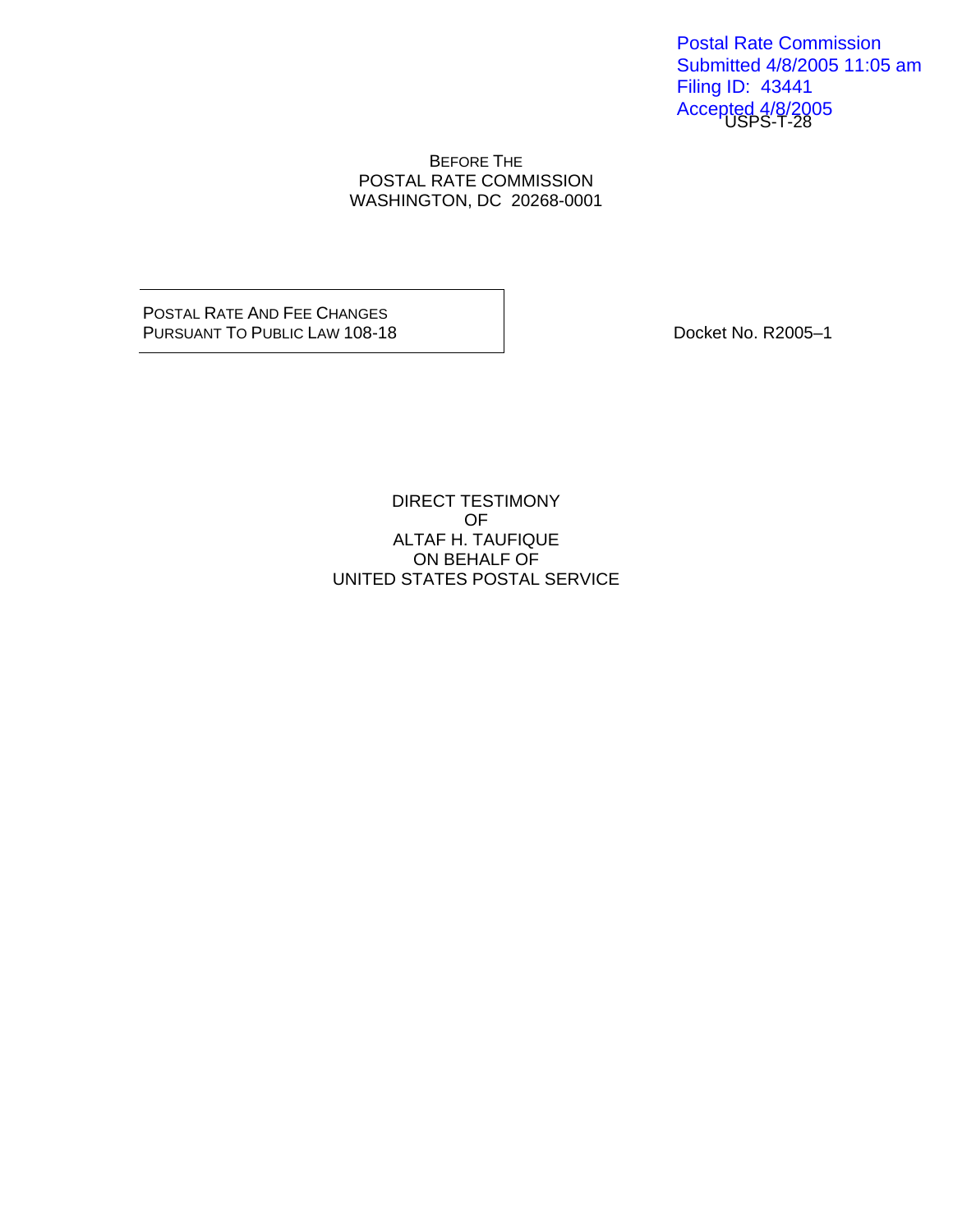# **TABLE OF CONTENTS**

| I.          |    |  |  |
|-------------|----|--|--|
| II.         |    |  |  |
| III.        |    |  |  |
| А.          |    |  |  |
| В.          |    |  |  |
| C.          |    |  |  |
| IV.         |    |  |  |
| А.          |    |  |  |
| В.          |    |  |  |
| C.          |    |  |  |
| D.          |    |  |  |
| $V_{\cdot}$ |    |  |  |
| Α.          |    |  |  |
| В.          |    |  |  |
| VI.         |    |  |  |
| А.          |    |  |  |
| В.          |    |  |  |
| VII.        |    |  |  |
| А.          |    |  |  |
| В.          |    |  |  |
| VIII.       |    |  |  |
| А.          |    |  |  |
|             | Α. |  |  |
|             | В. |  |  |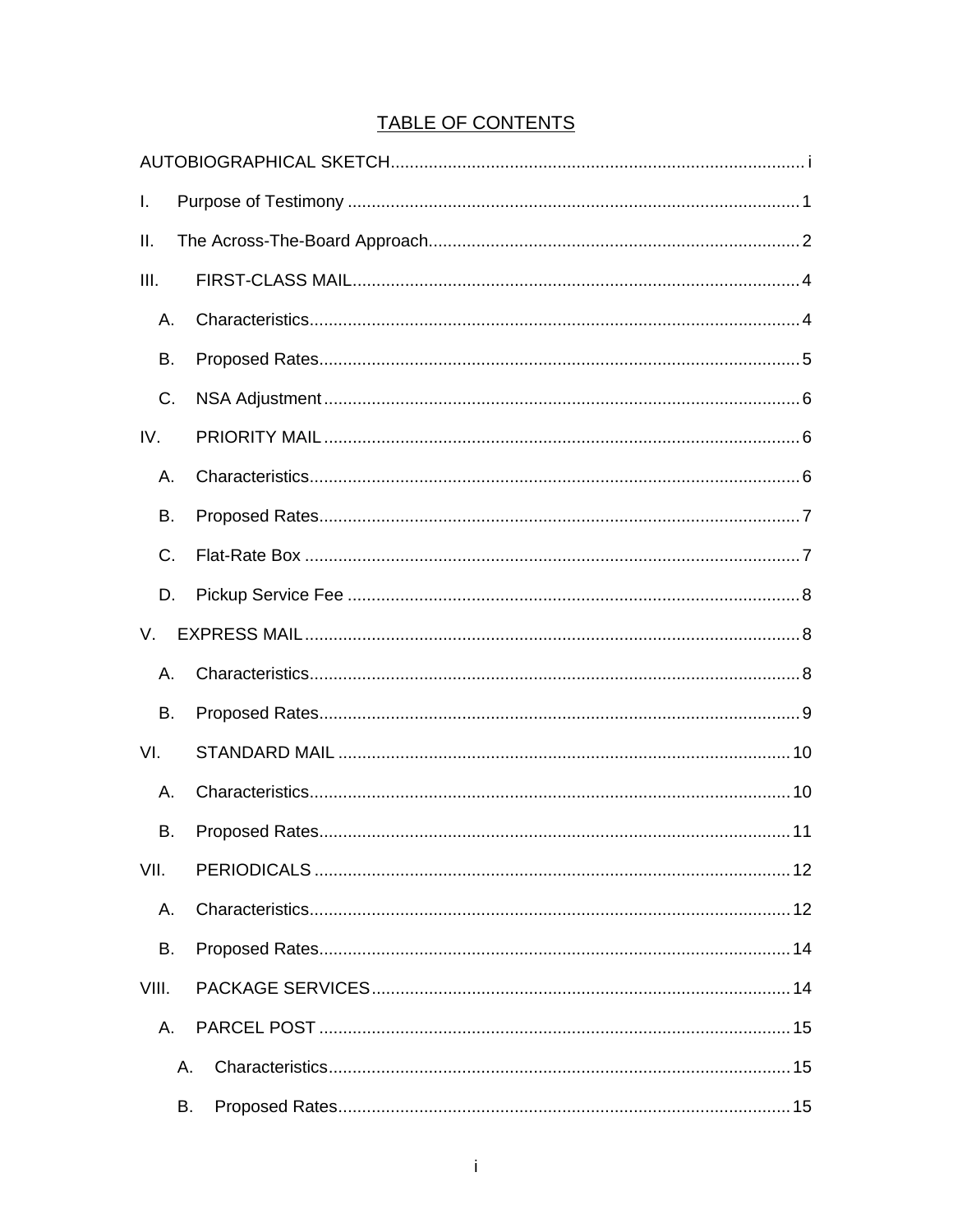| В.  |    |  |  |
|-----|----|--|--|
|     | Α. |  |  |
|     | В. |  |  |
| C.  |    |  |  |
|     | Α. |  |  |
|     | В. |  |  |
| IX. |    |  |  |
| Α.  |    |  |  |
| В.  |    |  |  |
| C.  |    |  |  |
| D.  |    |  |  |
| Е.  |    |  |  |
| F.  |    |  |  |
| G.  |    |  |  |
| Η.  |    |  |  |
| I.  |    |  |  |
| J.  |    |  |  |
| Κ.  |    |  |  |
| L.  |    |  |  |
| M.  |    |  |  |
| N.  |    |  |  |
| O.  |    |  |  |
| Р.  |    |  |  |
| Q.  |    |  |  |
| R.  |    |  |  |
| S.  |    |  |  |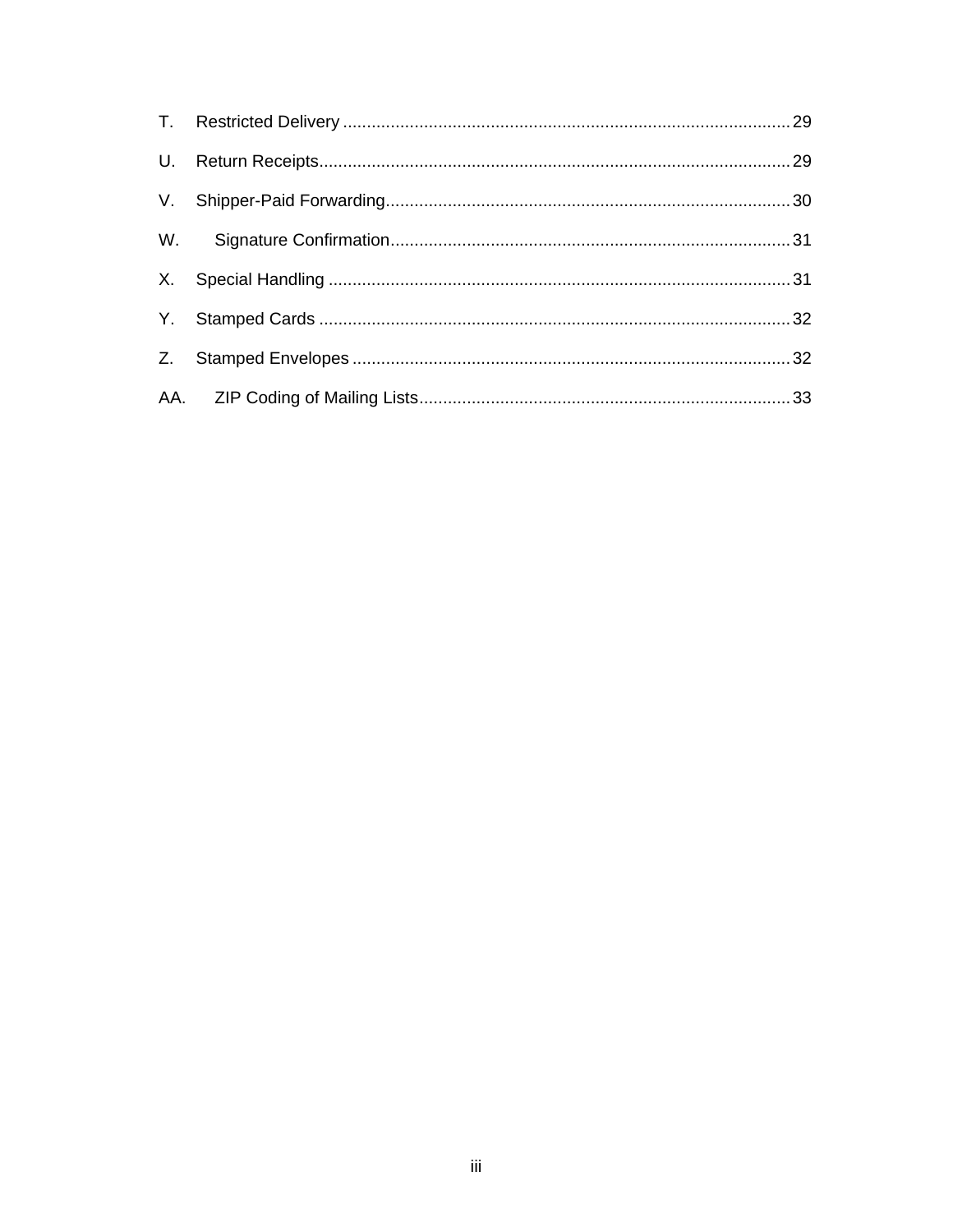#### 1 **AUTOBIOGRAPHICAL SKETCH**

2 My name is Altaf H. Taufique. I currently serve as an economist in the office of 3 Pricing at the United States Postal Service.

4 I have testified before the Postal Rate Commission on nine occasions. In Docket 5 No. MC96-3, I filed rebuttal testimony that addressed the Postal Service's role in the 6 post office box market, and other issues relating to pricing of post office boxes. In Docket 7 No. MC97-5, I rebutted a claim of undue harm to Postal Service competitors due to the 8 proposed packaging service. In Docket No. R97-1, my direct testimony presented the 9 rate proposals for the Periodicals Regular and Within County subclasses, and my 10 rebuttal testimony challenged a proposal to allocate institutional costs based on 11 weighted attributable costs. My testimony in Docket No. MC99-3 addressed the issue of 12 a rate anomaly affecting Nonprofit and Classroom Periodicals mailers. In Docket No. 13 MC2000-1, I presented the Postal Service's proposal for an experimental "Ride-Along" 14 classification for Periodicals. I presented the rates for the newly established Outside 15 County and Within County subclasses of Periodicals in Docket No. R2000-1. My 16 testimony, in Docket No. R2001-1, once again presented the rate proposals for the 17 Periodicals Outside County and Within County subclasses. My testimony in Docket No. 18 MC2002-3 proposed an experimental per-piece discount for co-palletized and 19 dropshipped mail lacking density to make ADC pallets absent co-palletization. My latest 20 testimony, in Docket No. MC2004-1, supported the extension the co-palletization 21 experiment to high-editorial, heavier weight, small circulation publications, using a 22 different discount structure.

23 Prior to joining the Postal Service in July 1996, I was employed by the Gulf 24 States Utilities Company (GSU) in Beaumont, Texas, from 1980 to 1994. At GSU, I 25 served as an economic analyst in the Corporate Planning department and was

in the contract of the contract of the contract of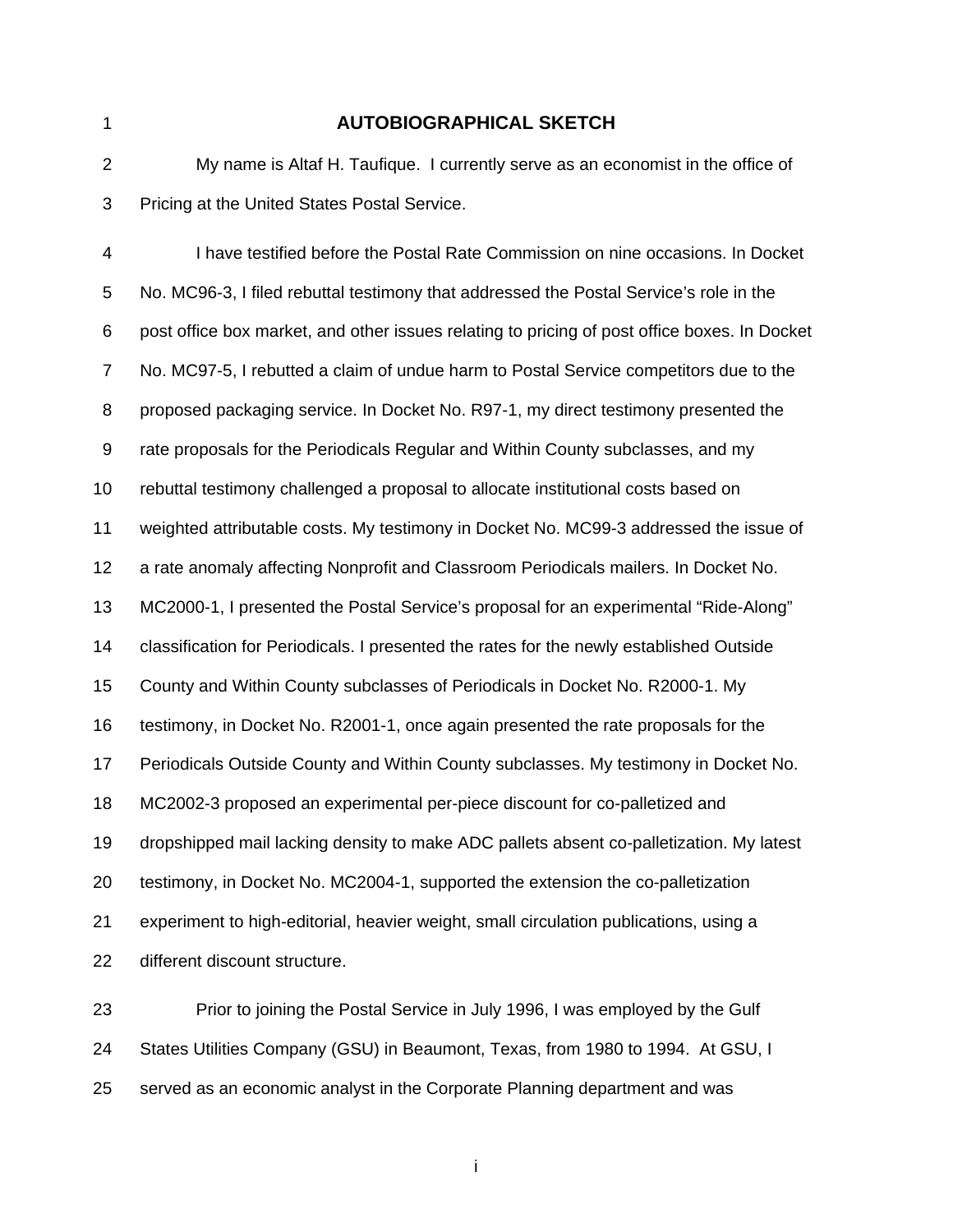1 subsequently promoted to Economist, Senior Economist and finally to the position of 2 Director, Economic Analysis and Forecasting. My responsibilities at GSU included the 3 preparation of the official energy, load, and short-term revenue forecasts, and the 4 economic forecasts, for the regions served by the Company. I testified before the Public 5 Utility Commission of Texas in Austin and the Federal Energy Regulatory Commission in 6 Washington, D.C, defending GSU's official energy and load forecasts. 7 I received a Master's Degree in Economics from Central Missouri State 8 University in Warrensburg, Missouri in 1976, and a Bachelor's degree in Economics & 9 International Relations from Karachi University in Karachi, Pakistan. I have also

10 completed thirty-three credit hours of coursework towards a Ph.D. in Economics at

11 Southern Illinois University. I taught economics at Chadron State College in Chadron,

12 Nebraska between 1978 and 1980. During my employment at GSU in Texas, I taught

13 courses in economics at Lamar University in Port Arthur, Texas.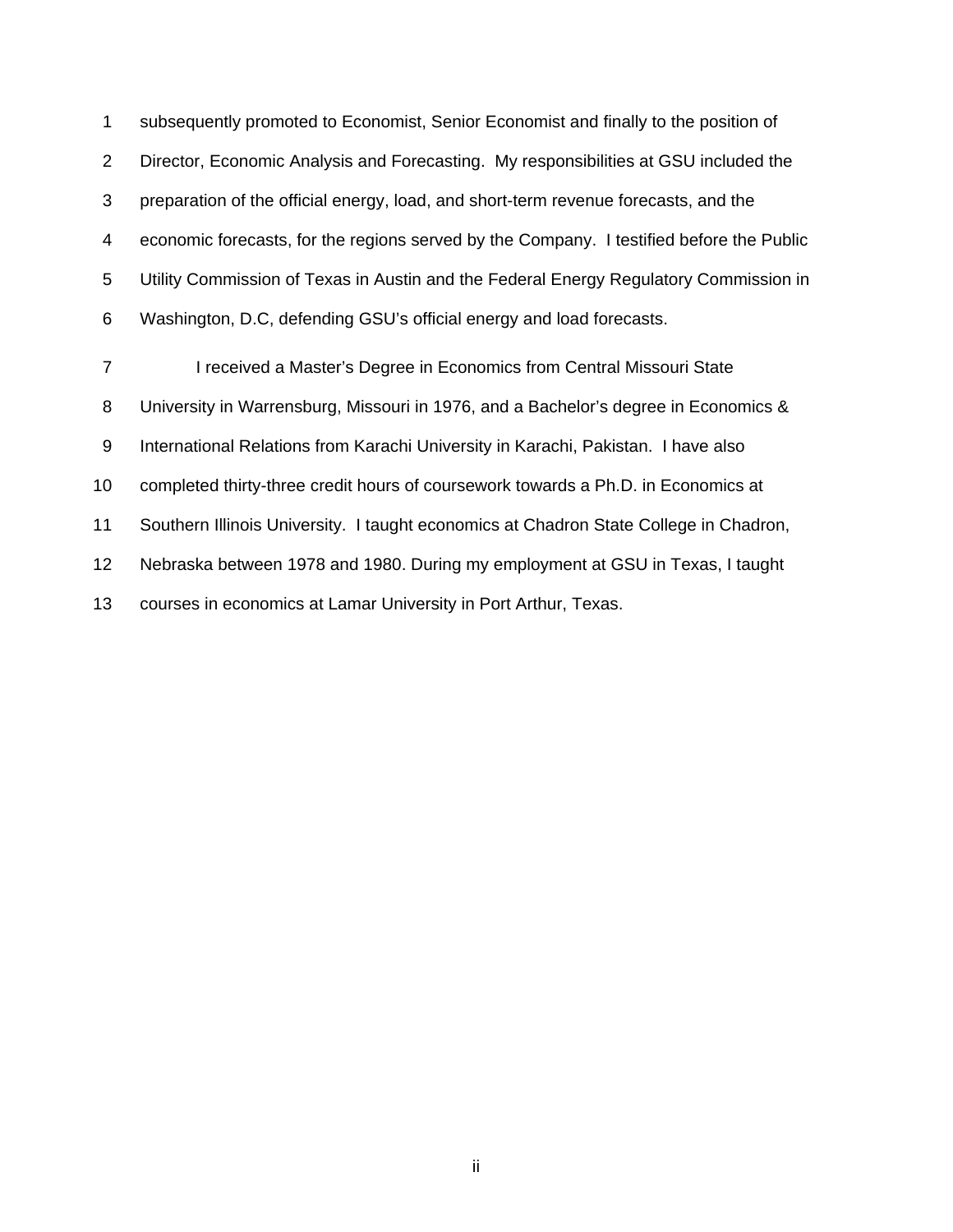1 I. Purpose of Testimony

2 My testimony proposes the rates and fees for each subclass and special service 3 that result from the policy directive, described in the testimony of Postal Service witness 4 John Potter (USPS-T-1), to generally increase existing prices on an "across-the-board" 5 basis by 5.4 percent, subject to certain exceptions. I present the proposed rates and 6 fees, the percentage changes, and the before- and after-rates revenues for all domestic 7 mail subclasses and special services. Postal Service witness Maura Robinson (USPS-8 T-27) uses these revenue calculations, as do witnesses Michael Miller (USPS-T-19), 9 Ann Moser (USPS-T-23), Karl Wesner (USPS-T-24), Virginia Mayes (USPS-T-25) and 10 Samuel Cutting (USPS-T-26). I also provide charts showing the current and proposed 11 rates and fees, along with Test Year Before Rates (TYBR) and Test Year After Rates 12 (TYAR) summaries of volume and revenues for each subclass and special service.<sup>1</sup> All 13 of these charts are provided in Exhibit A attached to my testimony. Other supporting 14 calculations are provided in USPS Library Reference K-115 (Rate Design Worksheets), 15 which I am sponsoring. I use DMM 58, Section R for all of the current rates to which the 16 across-the-board increase was applied. I also use USPS-LR-K-77 (FY2004 Billing 17 Determinants) and the TYBR and TYAR forecast estimates provided by witness Thress 18 (USPS-T-7) to estimate the revenues for the test year, both before and after the 19 application of proposed rates. I also discuss the methodology for estimating unit costs of 20 various size post office boxes below in Section IX.R. Given the across-the-board 21 methodology of this case, these unit costs are not used to estimate the proposed fees 22 for post office boxes, rather the application of 5.4 percent determines the proposed fees.

 $1$  "Before Rates" revenues and volumes are those that it is estimated would be generated by the *current prices* in the test year. After Rates revenues and volumes are those that it is estimated would be generated by the *proposed prices* in the test year.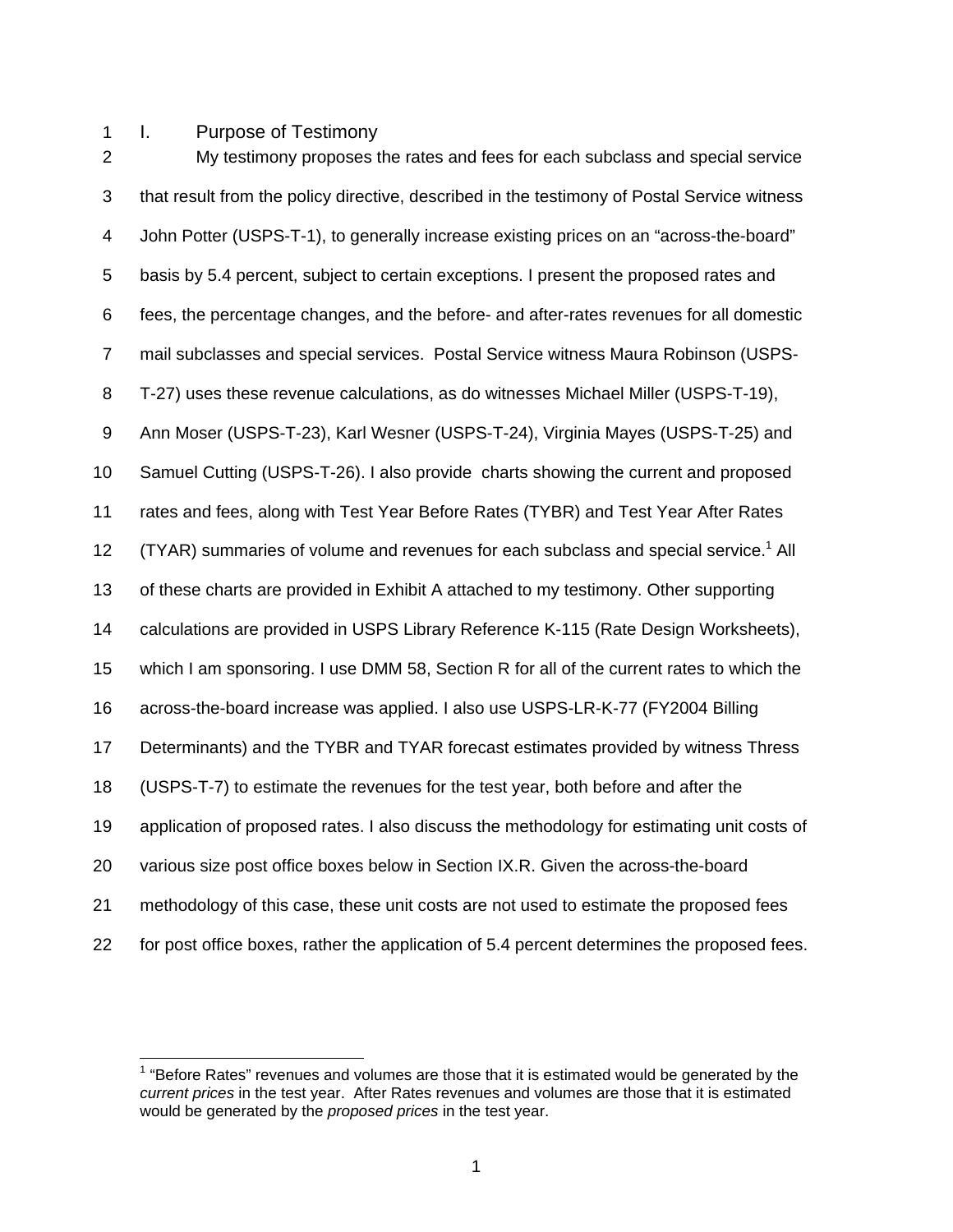1 II. The Across-The-Board Approach

2 Before presenting the proposed rates and fees and describing how the across-3 the-board approach was applied to specific subclasses and special services, I think that 4 it is important to generally describe the approach and why it was subject to certain 5 limitations and exceptions.

6 As discussed by witnesses Potter (USPS-T-1) and Robinson (USPS-T-27), rate 7 design in this docket reflects an effort to take the existing rate and fee schedules and to 8 spread the burden of the \$3.1 billion FY 2006 escrow obligation equitably. The 5.4 9 percent increase in rates and fees (allowing for changes in volume due to the rate and 10 fee increases) provides enough revenues to the Postal Service to generate \$3.1 billion 11 and break-even in the test year. In a simple world, the across-the-board exercise would 12 be one of basic arithmetic, spreading the burden evenly by increasing all rates and fees 13 by 5.4 percent.

14 However, postal ratemaking is never so simple. In designing rate changes on an 15 across-the-board basis, I was mindful of certain statutory and policy directives, each of 16 which complicated my task.<sup>2</sup> I summarize them here, and their impact is described in 17 detail below, as I discuss the specific rate and fee changes for each subclass and 18 special service.

19 First, as witness Robinson (USPS-T-27, Section IV.C) discusses, 39 U.S.C. § 20 3622(b)(3) requires that the rates and fees for each subclass or special service generate 21 sufficient revenues to cover its attributable costs or incremental costs as portrayed by 22 the Postal Service. That requirement leads to a 70 percent proposed fee increase for 23 Registered Mail.

<sup>&</sup>lt;u>2</u><br><sup>2</sup> At the outset, it should be emphasized that one policy directive that limited the complexity of my task was the decision that the Postal Service not propose any classification changes in this docket. The Postal Service expects to address classification changes in a more traditional filing in the future.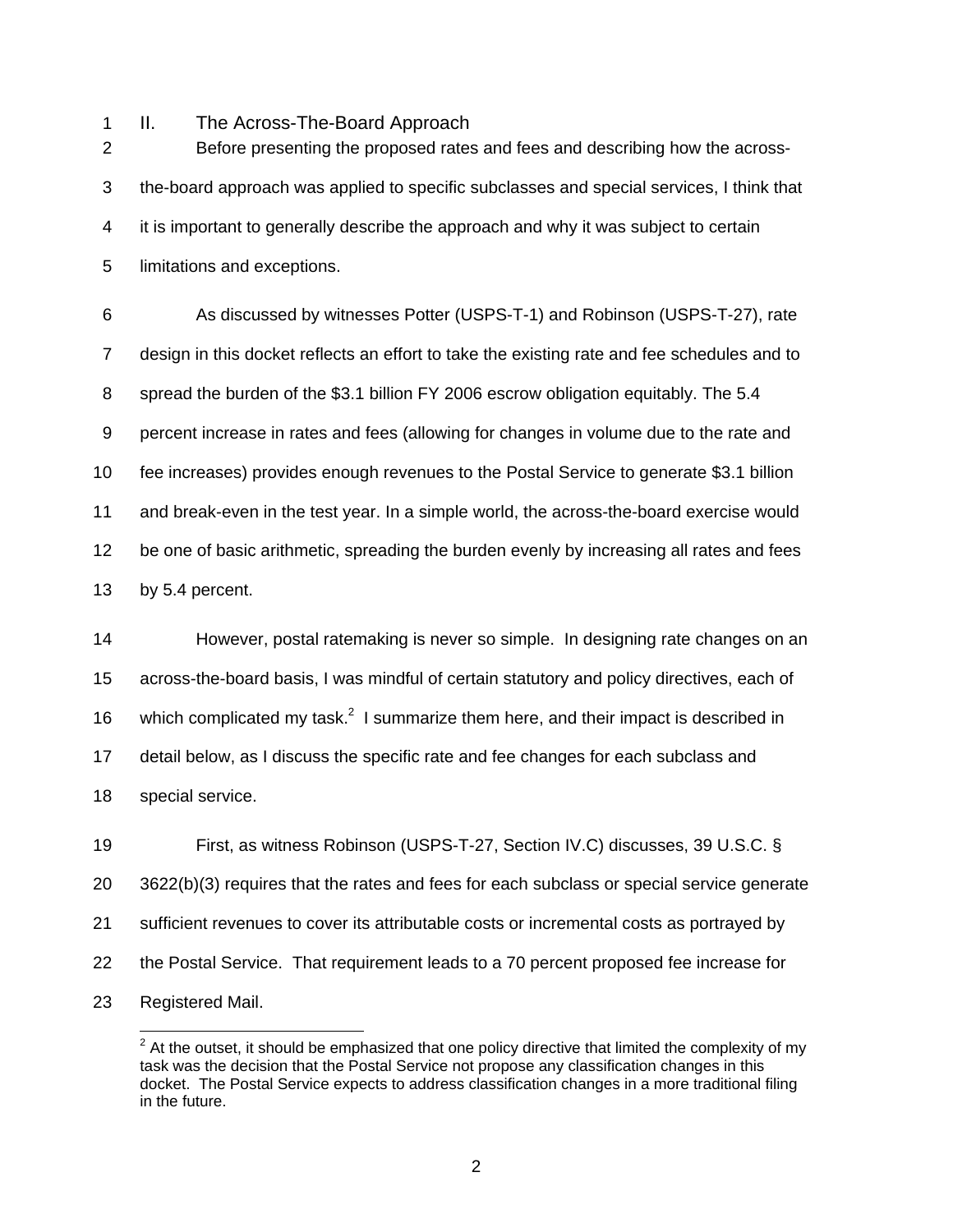1 The § 3626(a)(3) requirement discussed by witness Robinson (USPS-T-27, Section III.B) governs the markup for the Within County Periodicals subclass.<sup>3</sup> When 5.4 3 percent increases are applied to Regular Rate, current Within County rates must be 4 decreased from current levels in order to preserve the mandatory markup relationships 5 between the subclasses.

6 Section 3626(a)(6)(A) requires a pricing relationship between the nonprofit and 7 commercial subclasses of Standard Mail. It directs that the average revenue per piece 8 for each nonprofit subclass be "equal, as nearly as practicable, to 60 percent of the 9 estimated average revenue per piece" of the most closely corresponding regular-rate 10 subclass of mail. With the proposed rates, the revenue per piece for Standard Mail 11 Nonprofit Regular is 61 percent of the Standard Mail Regular revenue per piece; the 12 revenue per piece for Standard Mail Nonprofit ECR is 56 percent of the Standard Mail 13 ECR revenue per piece. The Postal Service believes that the above ratios of 61 percent 14 and 56 percent for Standard Mail Nonprofit Regular and Standard Mail Nonprofit ECR 15 respectively, are as close to 60 percent of the corresponding commercial subclass 16 revenue per piece values as is practicable under the unique circumstances of this 17 uniform across-the-board rate increase request. I discuss this in more detail in the 18 relevant section of my testimony below. 19 Outside of these exceptions, it will be observed that I did not simply increase all

20 other existing rates and fees by precisely 5.4 percent. Generally standard rounding 21 conventions were applied and some minor additional exceptions were also made as 22 described below to maintain consistent rate relationships and to cover costs.

 3 Mark-up is the institutional cost contribution of a subclass relative to the estimated incremental cost of that subclass. Within-County mark-up is required to be one-half of the mark-up of Outside County subclass. The mark-up for Outside County is calculated using total postage for Outside-County before the 5 percent preferred rate discount for Nonprofit and Classroom rate categories are calculated.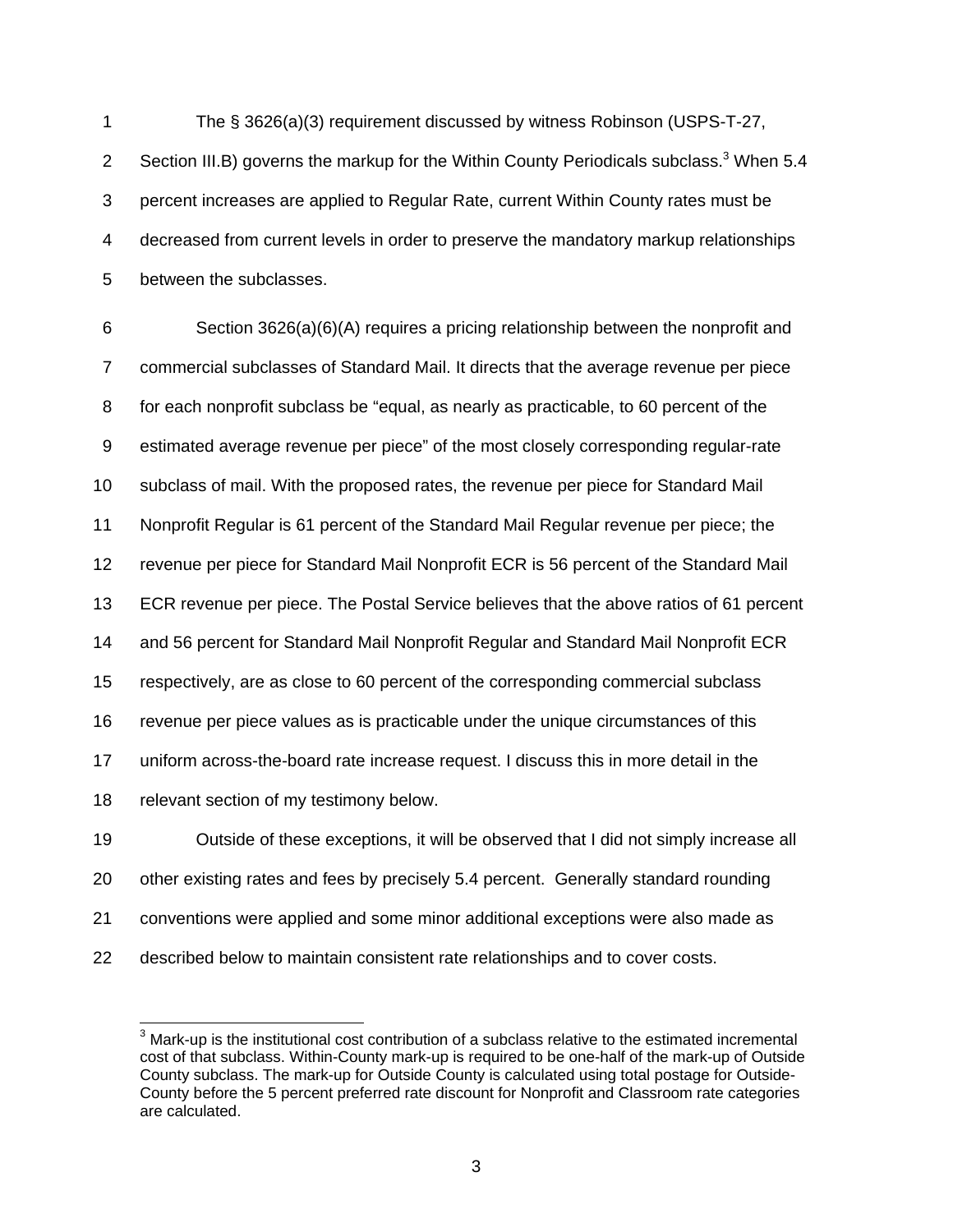1 Unlike in more traditional approaches to rate cases, I did not use special cost 2 studies data that would ordinarily provide a basis for the design of rates. Instead, the 3 policy directive described in the testimony of witness Potter (USPS-T-1) served as the 4 guiding principal for rate development in this across-the-board proposal. Subject to the 5 constraints and exceptions described below, our general objective is to increase all rates 6 and fees, including workshare rates, by the same percentage. The result of this 7 approach is that workshare rates and discounts, will tend to increase by roughly the 8 same amount.

9 III. FIRST-CLASS MAIL

11

10 A. Characteristics

12 First-Class Mail consists of mailable matter weighing 13 ounces or less. It 13 includes business and personal correspondence, cards, sealed parcels, bills, invoices, 14 remittances, financial statements, and advertising. All mailable matter weighing 13 15 ounces or less may be sent as First-Class Mail. $<sup>4</sup>$  In practice, a large share of many types</sup> 16 of matter eligible for First-Class Mail, such as publications and advertising, is mailed at 17 lower Periodicals and Standard Mail rates.

18 First-Class Mail is varied in content, but has fairly homogeneous physical 19 characteristics. The average letter weighs only 0.6 ounces. Cards are approximately six 20 percent of total First-Class Mail volume. Within the First-Class Mail Letters and Sealed 21 Parcels subclass, approximately 94 percent of the pieces are letter-shaped, five percent 22 are flats, and less than one percent are parcel-shaped.

- 23 Along with Standard Mail, First-Class Mail is one of the primary types of mail
- 24 within the postal system, in terms of volume and revenue. For example, in Fiscal Year

 4 Technically, Priority Mail is a subclass of First-Class Mail and can accept packages, letters, and documents up to 70 pounds. The reference to the 13 ounce limit is for FCM Letters and Sealed Parcels.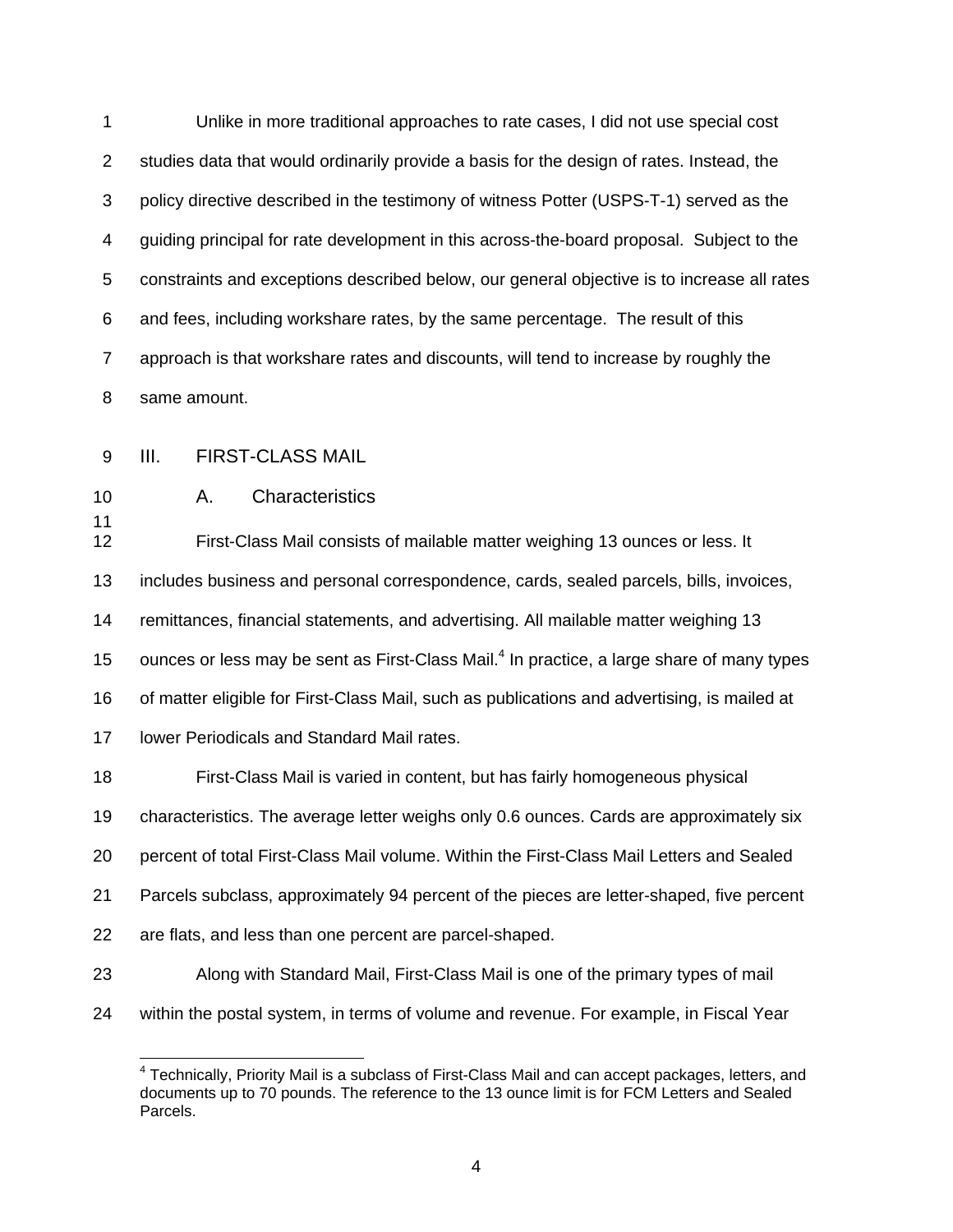1 2004, First-Class Mail accounted for almost 48 percent of total mail volume and 55 2 percent of total mail revenue (domestic and international combined).

3 B. Proposed Rates

4 The initial ounce First-Class Mail rate is the Postal Service's flagship rate. The 5 application of an across-the-board increase of 5.4 percent yields 39 cents for the basic 6 First-Class Mail rate, a 2-cent increase from the current rate of 37 cents. All other rates, 7 including Nonautomation Presort, Automation Presorted Letters and Flats, Carrier Route 8 presorted letters, and all the Card subclass rates, are presented below in Table 1 of 9 Exhibit A. Test Year Before Rates (TYBR) volume and revenue are provided in Table 11 10 of Exhibit A, and the Test Year After Rates (TYAR) volume and revenue are in Table 12 11 of Exhibit A.

12 The effect of standard rounding constraints can be seen in the various percent 13 changes in Table 1. The non-machinable surcharge for single-piece letters is rounded to 14 the closest penny. For the single-piece nonmachinable surcharge, the unrounded rate of 15 12.648 cents would yield a percent change close to 5.4 percent. But when the standard 16 penny rounding constraint is applied, the surcharge rounds to 13 cents, a change of over 17 8 percent. The single-piece additional ounce rate and single-piece card rate are also 18 rounded to the closest penny. In these two cases, rounding down yields a 4.3 percent 19 change. All other First-Class Mail rates are rounded to the nearest tenth of a cent, but 20 still yield percent changes that are either above or below the across-the-board change 21 of 5.4 percent.

22 The application of the proposed rates to the test year after-rates volume forecast 23 yields approximately \$35.4 billion in postage revenue. Inclusion of fee revenue brings 24 total First-Class Mail revenue to \$35.7 billion.

 $\sim$  5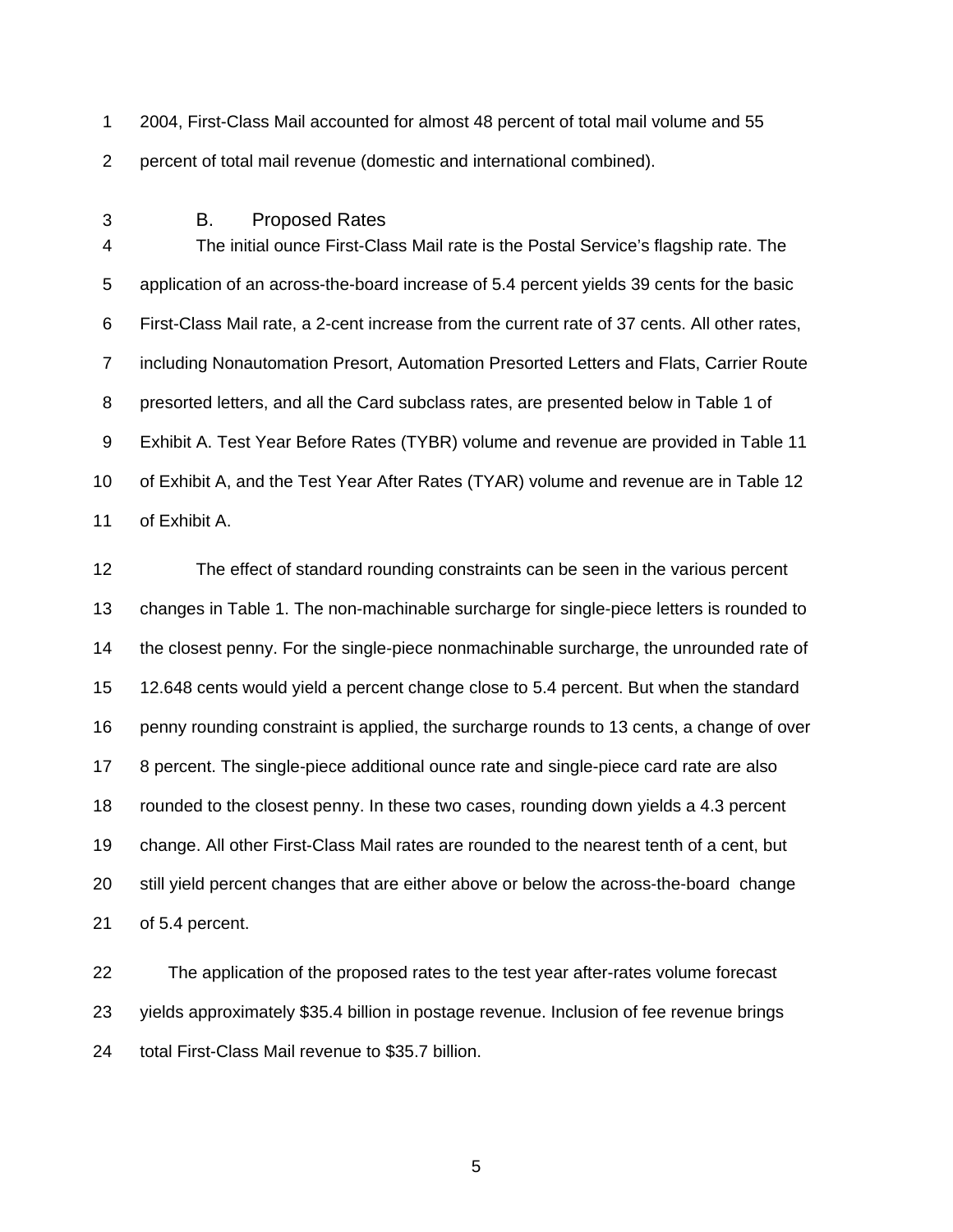## 1 C. NSA Adjustment

2 The volume and revenue projections for First-Class Mail are adjusted to account 3 for three ongoing negotiated service agreements (NSAs) that have been implemented by 4 the Postal Service. In relative terms, these adjustments are small. The NSA adjustment 5 is eight-tenths of one percent of First-Class Mail volume in the test year, while revenue 6 for the NSA adjustment is five-tenths of one percent of First-Class Mail postage in the 7 test year. $5$ 

- 8 IV. PRIORITY MAIL
- 9 A. Characteristics

10 Priority Mail is a subclass of First-Class Mail that is used to mail packages,

11 documents and letters weighing up to 70 pounds. While serving as an extension of

12 First-Class Mail over 13 ounces, Priority Mail also may be used, at the mailer's option,

13 for matter weighing 13 ounces or less. Using this option can allow the mailer to obtain

14 such Priority Mail service features as Delivery Confirmation on flats and letters, and

15 expedited handling.

 $\overline{a}$ 

16 Priority Mail competes in the domestic two- and three-day package and

17 document delivery market. The market is highly competitive, with services also provided

18 by United Parcel Service, Federal Express, DHL (owned by Deutsche Post), and others.

19 Priority Mail does not come with some of the product features typically offered by the

 $5$  One NSA was effective during the base year (FY2004). The associated volumes and revenue, therefore, are in the base year and are subsequently included in the test year projections. The discount provided for the volume above the threshold (the volume of mail a customer is mandated to mail before they can receive discounts on any incremental pieces), however, is not reflected in the calculated revenues, so it must be subtracted as an adjustment to First-Class Mail postage. The adjustments for the other two NSAs relate to both Standard Mail and First-Class Mail. As a result of the agreements some of the Standard Mail volume generated by these customers is expected to shift to First-Class Mail. The adjustments in these two cases affect both Standard Mail and First-Class Mail volume. Final adjustments to TYBR and TYAR volume and revenue are provided below in Exhibit A, Tables 11 and 12. The details of the NSA adjustment calculations are in Library Reference K-115, USPST28Aspreadsheets.xls, worksheets FCM5 to FCM11.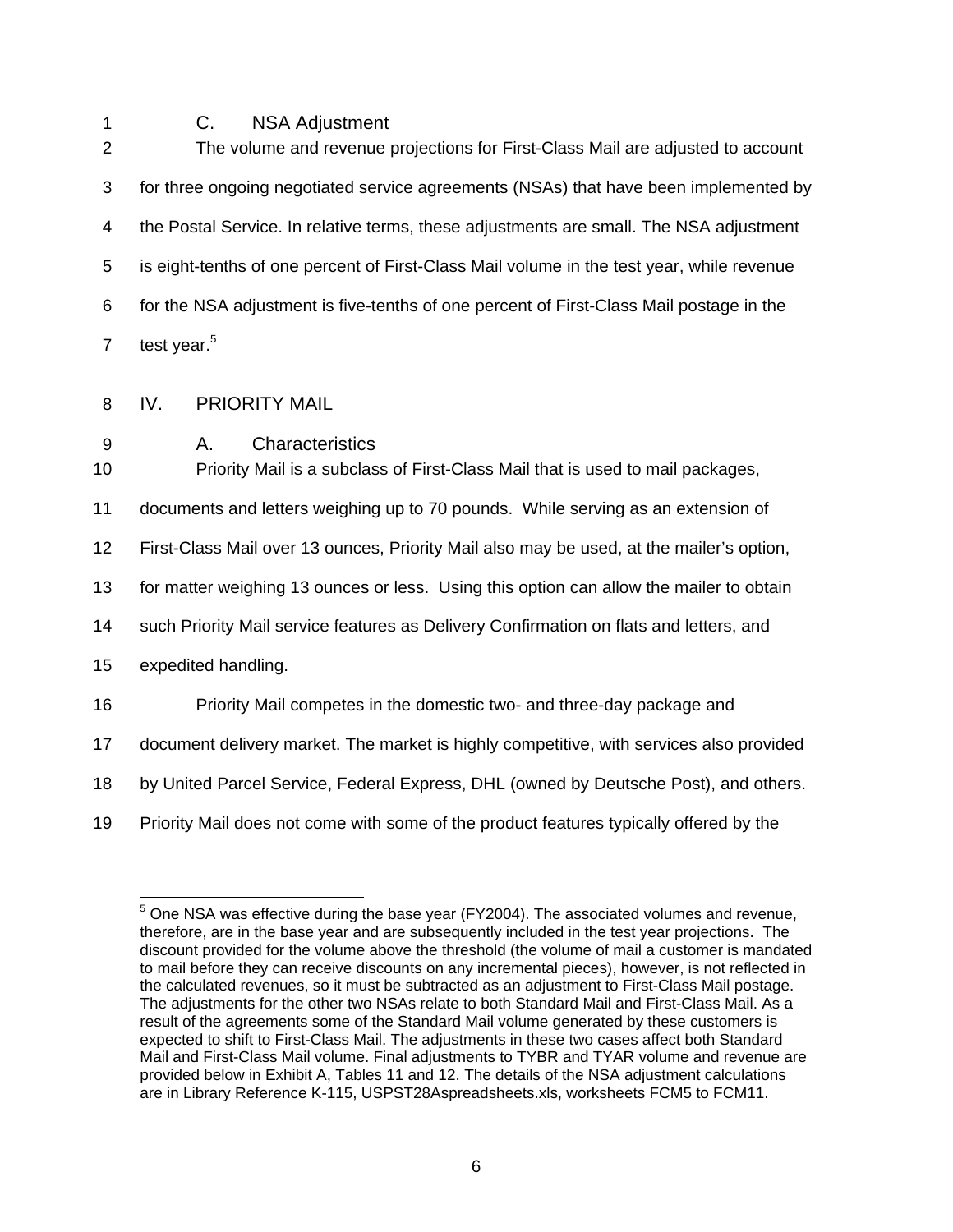- 1 competition, such as track-and-trace, day-definite (guaranteed) delivery, and the 2 inclusion of some insurance in the base rate.
- 3 B. Proposed Rates

4 The proposed Priority Mail rates are derived by increasing current rates by 5.4 5 percent and rounding to the nearest five-cent increment. An exception is made for the 6 two-pound rate in Zones 1-3. In this instance, the current \$3.95 rate is increased by 5.4 7 percent, but the resulting \$4.163 is then rounded up to \$4.20 rather than down to the 8 nearer \$4.15. This exception to the general rounding convention is proposed in order to 9 maintain at least a 10-cent differential between Priority Mail rates and Inter-BMC/ASF<sup>6</sup> 10 Parcel Post rates at corresponding weight increments and zones. If not for this 11 adjustment, the Priority Mail rate would exceed the proposed Parcel Post rate of \$4.06 12 by only 9 cents. Traditionally, such adjustments have been made to Parcel Post rates 13 rather than to Priority Mail rates. However, making the adjustment to the Priority Mail 14 rate, instead, serves a second beneficial purpose. Without the adjustment, Priority Mail's 15 overall average rate increase would be only 5.27 percent. With the adjustment, it is 5.40 16 percent, matching the system-wide target. 17 Current and proposed rates for Priority Mail are provided in my Exhibit A, Table 18 2. The TYBR and TYAR volumes and revenues for Priority Mail are provided 19 respectively in Tables 11 and 12 of my Exhibit A.

- 20 C. Flat-Rate Box
- 21 The proposed new rate for the experimental flat-rate box is \$8.10. This is the
- 22 result, per the methodology discussed above, of increasing the current rate (\$7.70) by

<sup>————————————————————&</sup>lt;br><sup>6</sup> Parcel Post Inter-BMC/ASF rates apply to pieces that originate in the service area of a BMC or ASF (auxiliary service facility) or in Alaska, Hawaii, or Puerto Rico and destinate outside that service area, state, or territory.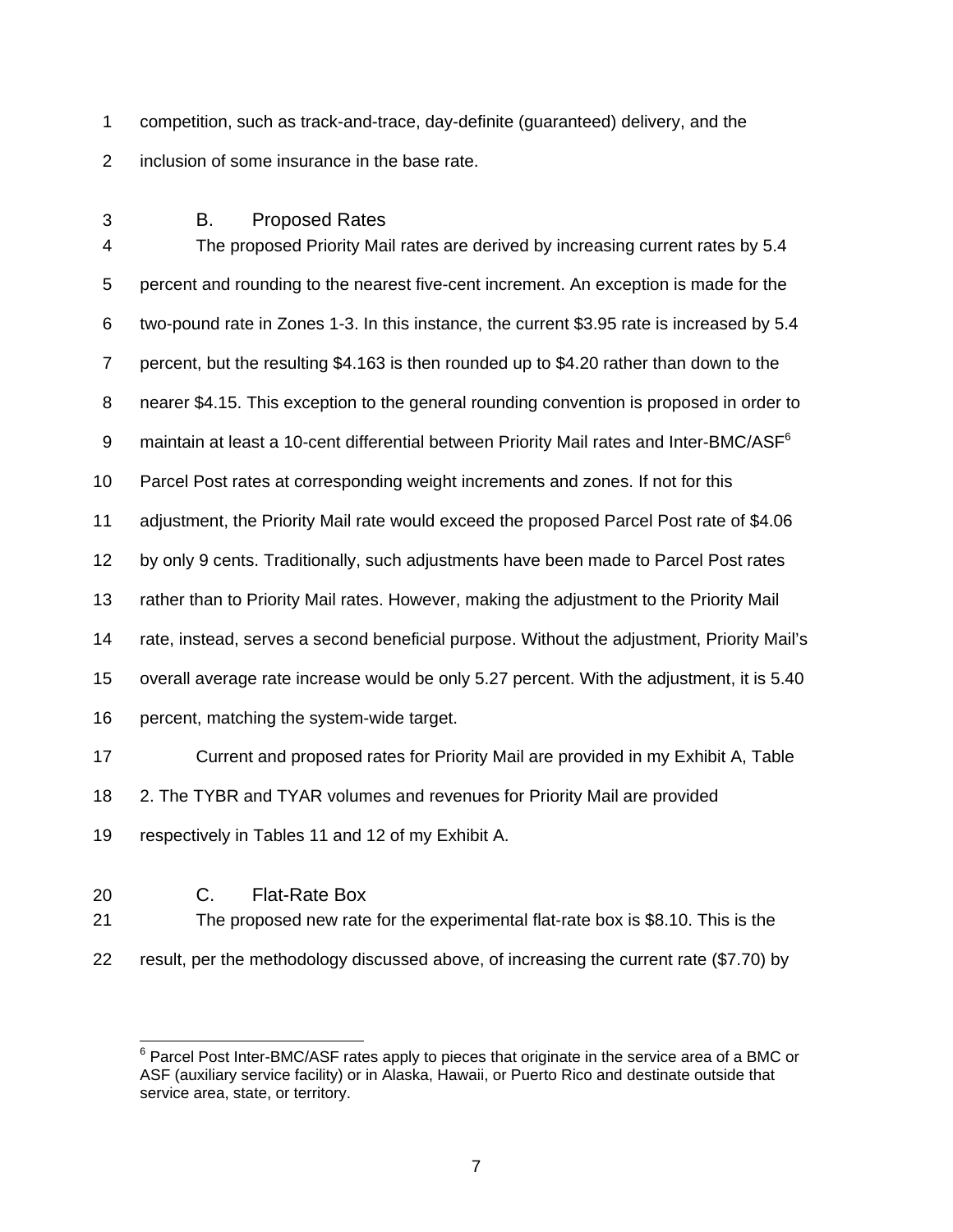1 5.4 percent and rounding to the nearest 5 cents. The flat-rate box continues to be priced 2 at two times the flat-rate envelope, which is proposed to increase from \$3.85 to \$4.05. 3 No allowance is made in the projected test year volumes and revenues, either 4 Before Rates or After Rates, for the experimental flat-rate box. Such a specification − 5 with the experiment having only begun on November 20, 2004 − would be highly 6 speculative (and intricate, requiring specification not only of flat-rate box volumes, but 7 also the sources of those volumes, whether from other Priority Mail rate cells, or outside 8 the Priority Mail rate schedule). More importantly, the box's exclusion does not introduce 9 any known biases to Priority Mail revenue or contribution. As discussed in Docket No. 10 MC2004-2, USPS-T-1 (page 11, lines 2-6), Priority Mail will lose revenue and 11 contribution from pre-existing volume paying more than \$7.70 and "migrating down" to 12 the flat-rate box, but will gain revenue and contribution from (a) pre-existing volume 13 paying less than \$7.70 and "migrating up" to the flat-rate box, and (b) volume that is 14 newly attracted to Priority Mail. The net effect of these countervailing forces cannot be 15 predicted. Nor is there any *a priori* reason to believe that the net effect will differ in any 16 predictable way from zero − either with respect to revenue or contribution. 17 D. Pickup Service Fee 18 The proposed pickup service fee of \$13.25 (applying to both On-Call and

19 Scheduled service available for Express Mail, Priority Mail and Parcel Post) is derived by 20 increasing the current fee of \$12.50 by 5.4 percent and rounding to the nearest 25 cents.

- 21 V. EXPRESS MAIL
- 22 A. Characteristics

23 There are five subclasses of Express Mail: Post Office to Post Office,<sup>7</sup> Post

24 Office to Addressee,<sup>8</sup> Custom Designed, Military and Same Day.<sup>9</sup> The available Express

 7 This subclass has two rate categories: Next Day and Second Day.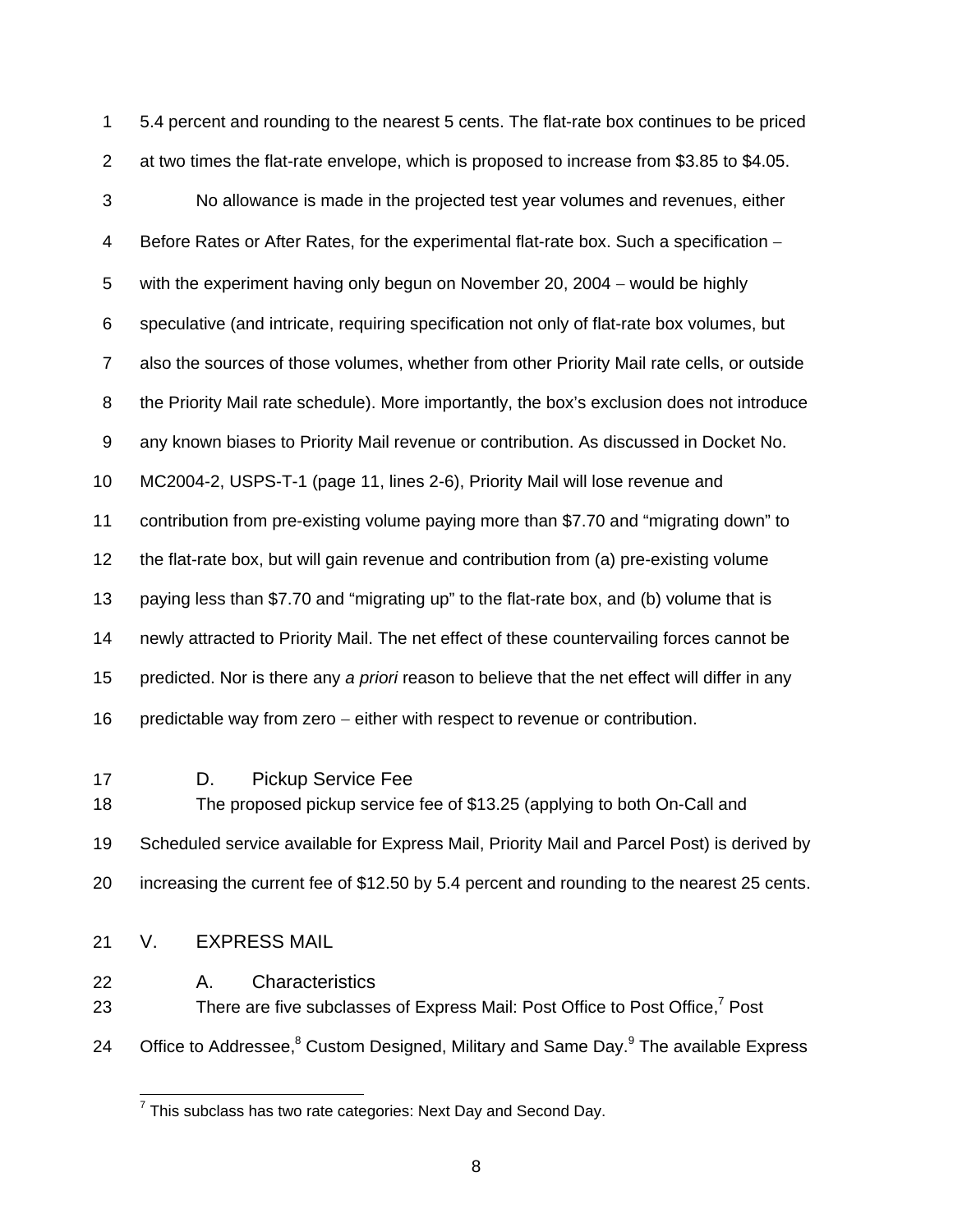1 Mail options may be used for dropshipment of other classes of mail from one domestic 2 postal facility to another.

3 Express Mail offers either next-delivery day or second-delivery day guaranteed 4 delivery. The guarantee is backed by a refund of total postage if delivery does not occur 5 when specified by the Postal Service. Express Mail is available for sending almost any 6 mailable matter that weighs up to 70 pounds. It is sealed against inspection. The 7 postage for Express Mail depends on both the type of service used and the weight of the 8 mailpiece.

9 Currently, Express Mail provides up to \$100 in insurance against damage, loss 10 or rifling at no extra charge, with an option to purchase merchandise insurance up to 11 \$5,000. Document reconstruction insurance currently is limited to \$500.

12 The Postal Service provides specially-marked envelopes as a convenience to 13 customers using Express Mail. Currently, the Postal Service offers a flat-rate envelope. 14 Users of this envelope pay the one-half pound rate (\$13.65), regardless of the weight of 15 the contents.

16 B. Proposed Rates

17 Current and proposed rates for Express Mail are provided below in Table 3 of 18 Exhibit A. Test Year Before Rates (TYBR) volume and revenue are provided in Table 11 19 of Exhibit A, while the Test Year After Rates (TYAR) volume and revenue are in Table 20 12 of Exhibit A.

 $\frac{1}{8}$  Ibid.

<sup>&</sup>lt;sup>9</sup> Same Day Airport Service has been suspended for an indefinite period of time for security reasons.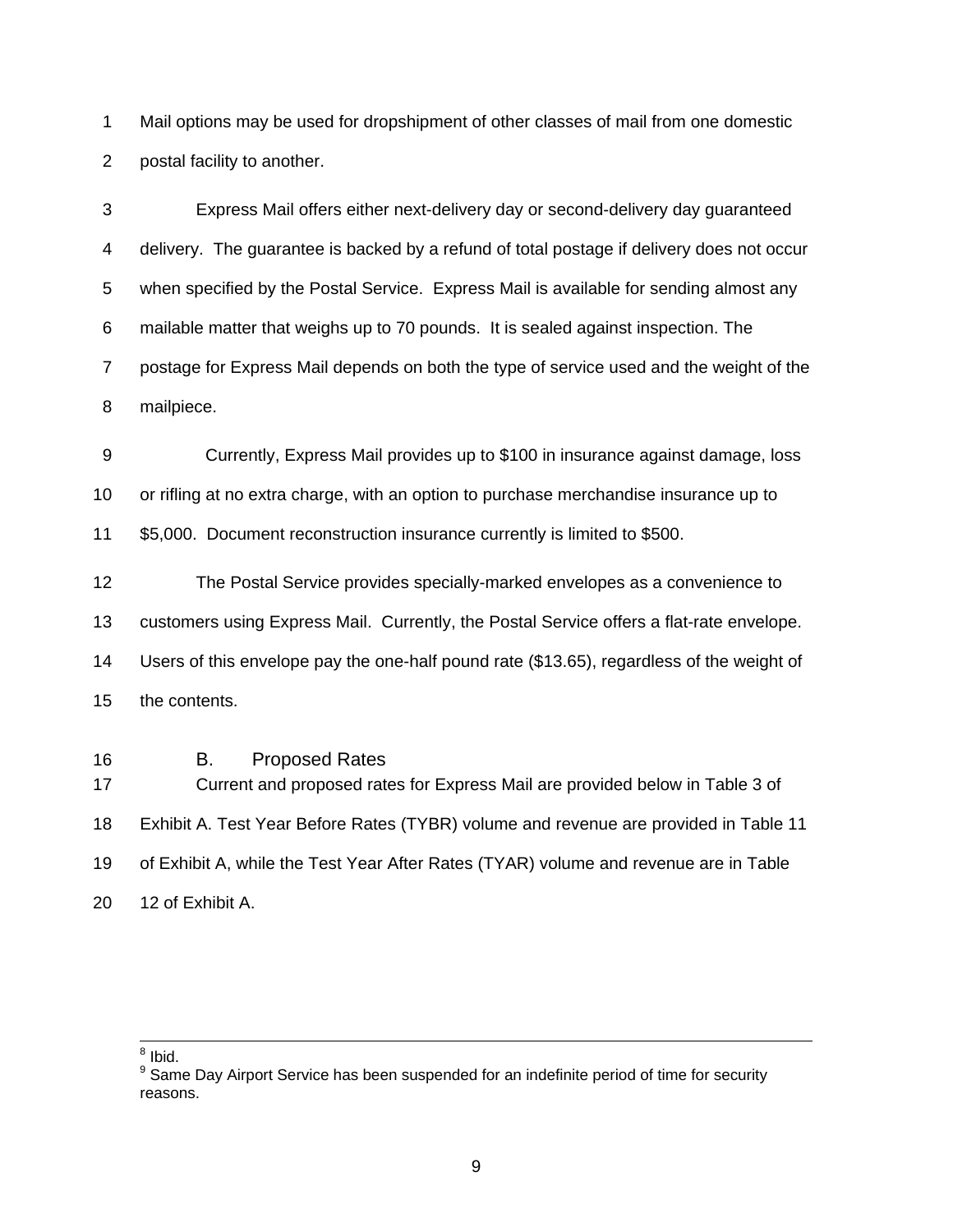#### 1 VI. STANDARD MAIL

2 A. Characteristics

3 Standard Mail is bulk-entered mail that weighs less than 16 ounces. Any mailable 4 matter may be sent as Standard Mail except matter that is required to be sent as First-5 Class Mail or copies of publications that qualify for Periodicals rates. Items frequently 6 sent as Standard Mail include advertising circulars, catalogs, fund raising appeals, and 7 light-weight parcels. To qualify for Standard Mail rates, pieces must be presorted and 8 entered in minimum quantities of 200 pieces or exceed 50 pounds cumulatively. 9 Standard Mail receives deferred handling.

10 The Standard Mail Regular and Nonprofit subclasses have parallel rate 11 structures. Both subclasses have two Presorted rate categories for letter-shaped and 12 nonletter-shaped mail, four Automation rate categories for letter-shaped mail, and two 13 Automation rate categories for flat-shaped mail. Both subclasses offer drop shipment 14 discounts for mail that is entered at the destination Sectional Center Facility (DSCF) or 15 destination Bulk Mail Center (DBMC). Mail pieces weighing 3.3 ounces or less pay only 16 a minimum rate per piece. Pieces weighing over 3.3 ounces pay both piece and pound 17 rates. Standard Mail Regular and Nonprofit Regular rates are unzoned.

18 In addition to this general rate structure, certain letter-shaped Standard Mail 19 pieces are subject to nonmachinability surcharges, and certain pieces that are parcel-20 shaped (or prepared as parcels) are subject to a residual shape surcharge (RSS). 21 Machinable parcel-shaped pieces paying the RSS are also eligible for a discount, if 22 barcoded.

23 Standard Mail ECR and Standard Mail Nonprofit ECR must meet all the general 24 requirements for Standard Mail described previously. In addition, ECR and Nonprofit 25 ECR mailings must contain a minimum number of pieces sorted to each carrier route in 26 the mailing and must be sequenced, either in line of travel or in walk sequence.

27 ECR and Nonprofit ECR were established to recognize that Standard Mail serves 28 at least two distinct types of advertisers. One set of advertisers wants to reach 29 demographically homogeneous groups of customers, gardening enthusiasts, for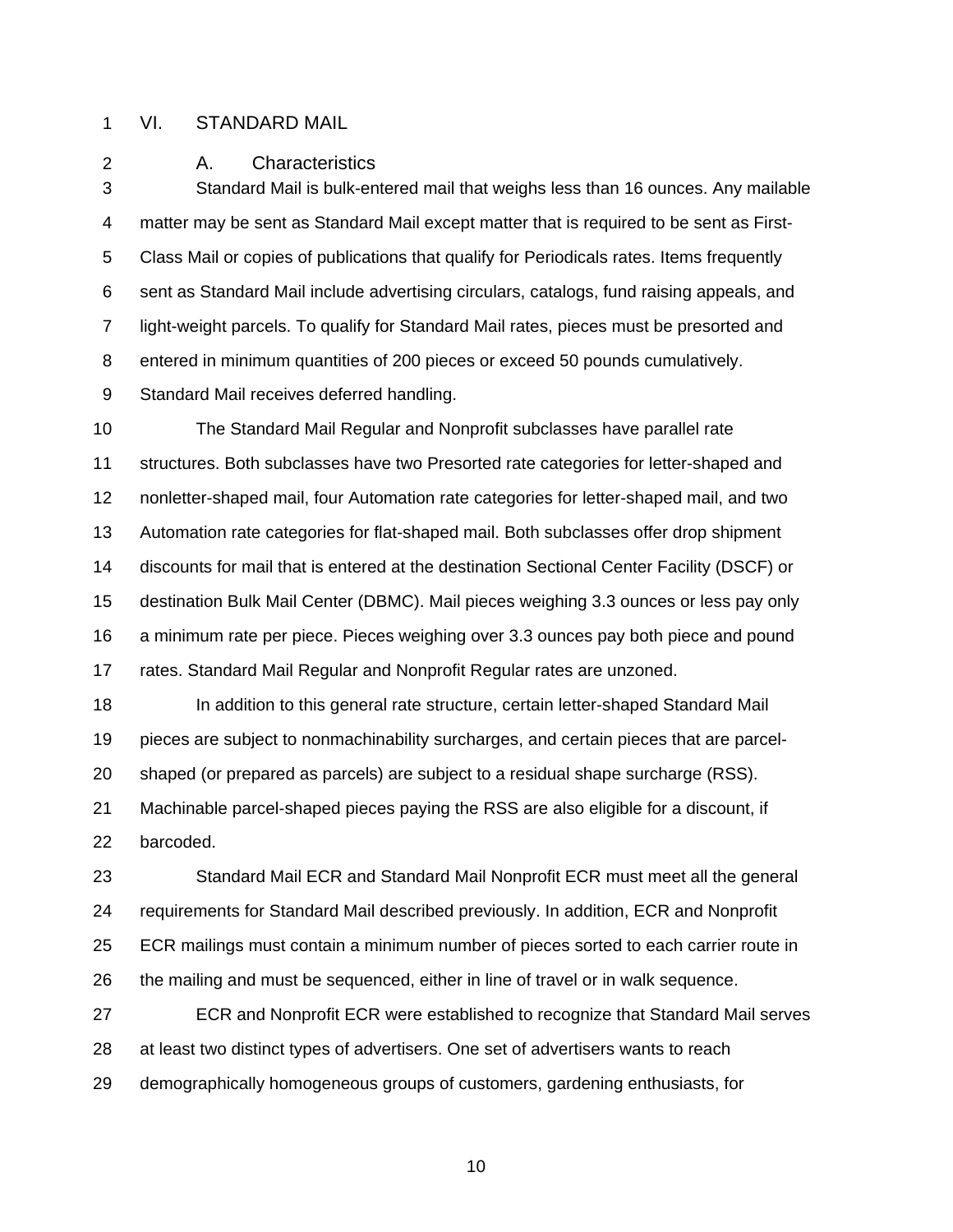1 example. Another set of advertisers seeks to reach customers who are geographically 2 concentrated, such as potential customers for a newly opened supermarket.

3 The Standard Mail ECR and Nonprofit ECR subclasses have parallel rate 4 designs. Both subclasses have four rate categories for letter-shaped mail and three for 5 nonletter-shaped mail. One of the rate categories for letters is an automation rate. Both 6 subclasses offer drop shipment discounts for mail that is entered at the destination 7 Delivery Unit (DDU), destination Sectional Center facility (DSCF) or destination Bulk Mail 8 Center (DBMC). Like the Standard Mail Regular and Nonprofit Regular subclass rate 9 designs, ECR and Nonprofit ECR mail pieces weighing 3.3 ounces or less pay only a 10 minimum rate per piece. Pieces weighing over 3.3 ounces pay both piece and pound 11 rates. Parcel-shaped pieces (or pieces prepared as parcels) are subject to a residual 12 shape surcharge. Standard Mail ECR and Nonprofit ECR rates are unzoned.

- 13
- 15

## 14 B. Proposed Rates

16 The Postal Service is proposing rates that yield average increases of 5.3 percent 17 for Standard Mail Regular, 5.4 percent for Standard Mail Nonprofit Regular, 5.6 percent 18 for Standard Mail ECR, and 5.9 percent for Standard Mail Nonprofit ECR. With the 19 proposed rates, the revenue per piece for Standard Mail Nonprofit Regular is 61 percent 20 of the Standard Mail Regular revenue per piece; the revenue per piece for Standard Mail 21 Nonprofit ECR is 56 percent of the Standard Mail ECR revenue per piece.

22 In 2000, Public Law 106-384 changed the pricing relationships between the 23 nonprofit and commercial subclasses of Standard Mail. Since its enactment, nonprofit 24 rates are to be set so that the estimated average revenue per piece for each nonprofit 25 subclass is "equal, as nearly as practicable, to 60 percent of the estimated average 26 revenue per piece" of the corresponding commercial subclass. See 39 U.S.C. § 27 3626(a)(6)(A).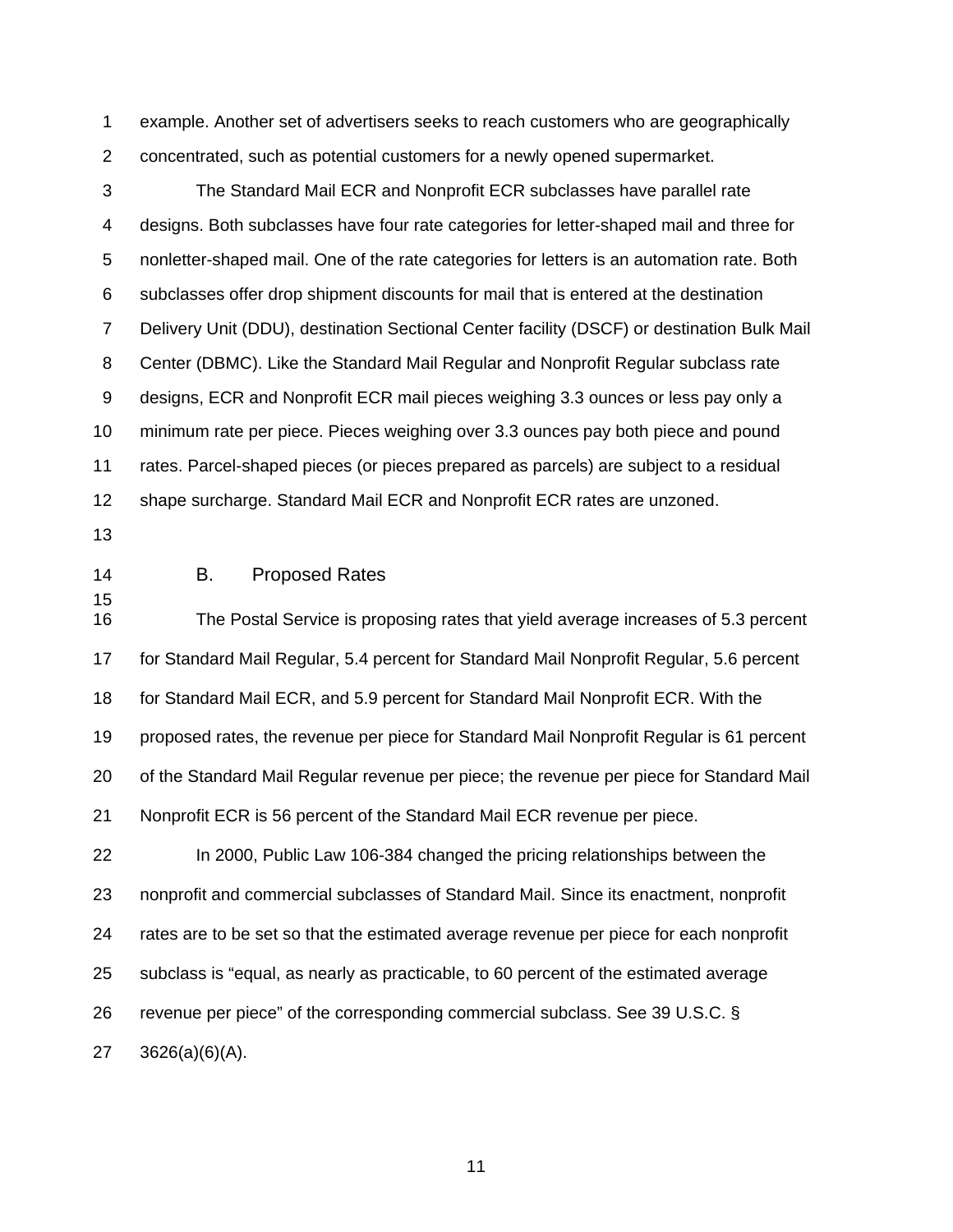1 The nonprofit rate increases I am proposing produce average revenues per piece 2 for the nonprofit subclasses that are as close to 60 percent of the corresponding 3 commercial subclass revenue per piece values as is practicable under the unique 4 circumstances of this uniform across-the-board rate increase request. Under other 5 circumstances, such as a typical omnibus rate increase, the Postal Service might well 6 find it practicable to achieve average revenue per piece ratios for nonprofits that are 7 mathematically closer to the statutory figure.

8 The Postal Service has examined the rate impacts of approaching the statutory 9 ratio more closely and found them to be impracticable. For example, the Postal Service 10 found that Nonprofit ECR rates would have to increase on the order of 13 percent for its 11 average revenue per piece to reach 60 percent of Commercial ECR average revenue 12 per piece. Increases of this magnitude were judged impracticable in the current case. 13 Also, since all Standard Mail subclasses are adequately covering costs, an above-14 average increase of 13 percent for nonprofit ECR would be contrary to the policy of 15 equitably distributing the burden of the proposed increase. 16 Current and proposed Standard Mail rates are provided below in Exhibit A, Table 17 5. TYBR and TYAR volumes and revenues are detailed in Tables 11 and 12

18 respectively.

- 19 VII. PERIODICALS
- 20 A. Characteristics

21 The Periodicals subclasses are established for magazines, newspapers, or other 22 periodical publications whose primary purpose is the transmission of information to an 23 established list of subscribers or requesters.

24 There are two Periodicals subclasses for ratemaking purposes: Outside County 25 and Within County. For Outside County, a preferred discount is applicable to qualified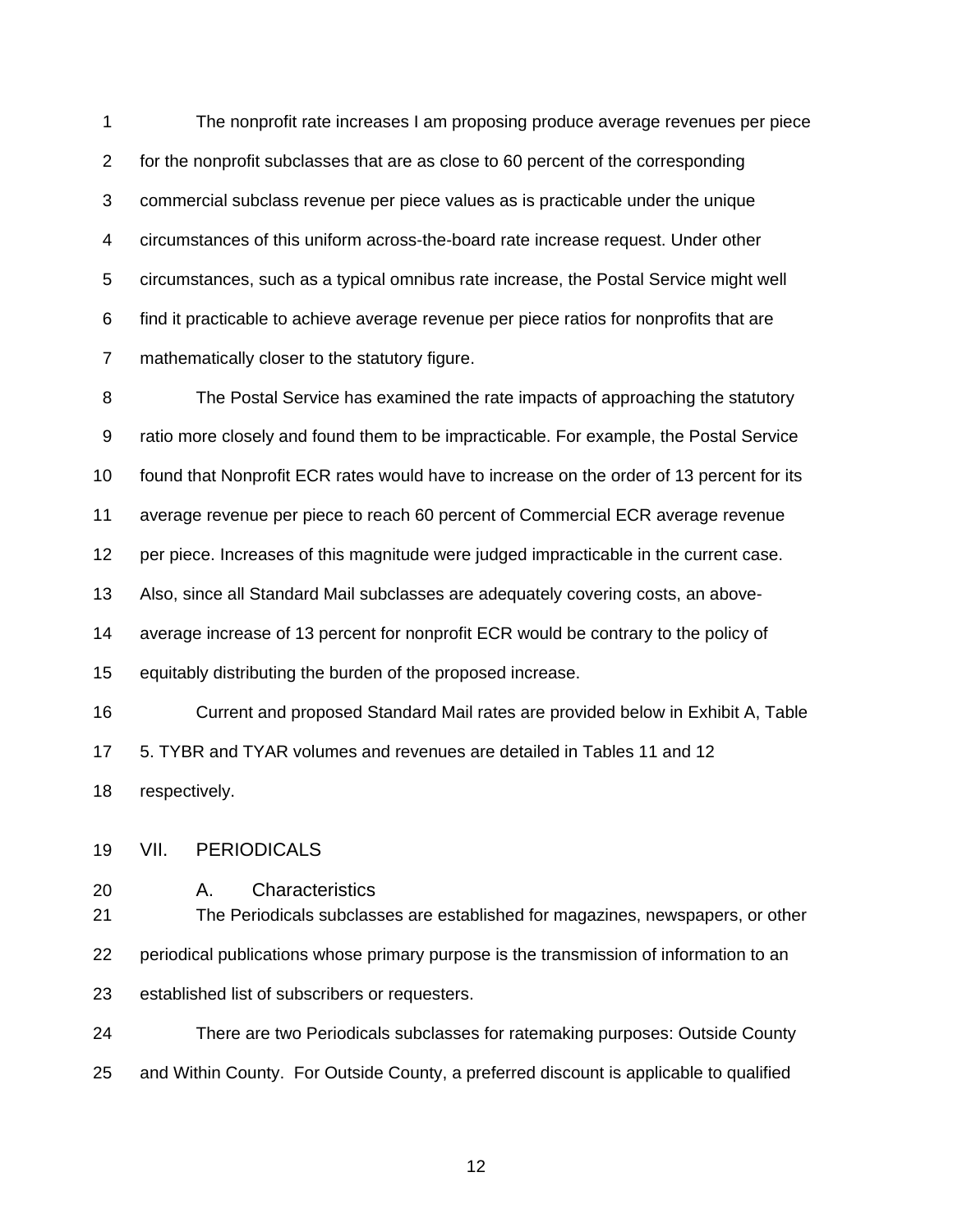1 Nonprofit and Classroom mail pieces. This five percent discount is applicable to all rate 2 cells except advertising pounds.

3 Periodicals rates, in general, include a per-piece charge, a per-pound charge 4 (which differs for advertising and nonadvertising matter), and applicable discounts; 5 additional rate factors include entry of mail closer to its destination, and presort level. 6 Two issues regarding the proposal for Periodicals are noteworthy. One is the 7 separate volume forecast for ride-along pieces. Since its experimental debut in February 8 2000, ride-along has shown consistent and substantial volume and revenue growth, in 9 contrast to the slight decline in overall Periodicals mail volume. Because of this different 10 growth pattern, ride-along volume is forecasted separately from the overall Periodicals 11 class. For this rate case, ride-along data from FY 2001 to 2004 are used, giving a four-12 year time frame as the base for forecasting.

13 A second issue is the change in mail mix that is expected as a result of the new 14 mailing standard and preparation rule for all sacks containing less than 24 pieces (to be 15 implemented prior to the test year). See USPS-LR-K-49 at 19-20. The purpose of the 16 rule change is to encourage mail preparation that enhances Postal Service efficiency. 17 See the testimony of Postal Service witness Marc McCrery, USPS-T-29, section II.C.3. 18 Implementation of this change is expected to prompt approximately 60 million 5-digit 19 non-automation flats to move into a higher rate category of 3-digit non-automation flats.<sup>10</sup> 20 By the same token, over 86 million pieces of Periodicals flats will move from the 3-digit 21 non-automation category to basic non-automation flats level.<sup>11</sup> Since this new rule is 22 scheduled to be implemented in GFY 2005, the mail mix change is reflected in the test 23 year prior to the implementation of the proposed rates.

<sup>&</sup>lt;sup>10</sup> Library Reference USPS-LR-K-115 at USPST28Aspreadsheets.xls, worksheet 'OC9 Transition.'  $<sup>1</sup>$  Ibid.</sup>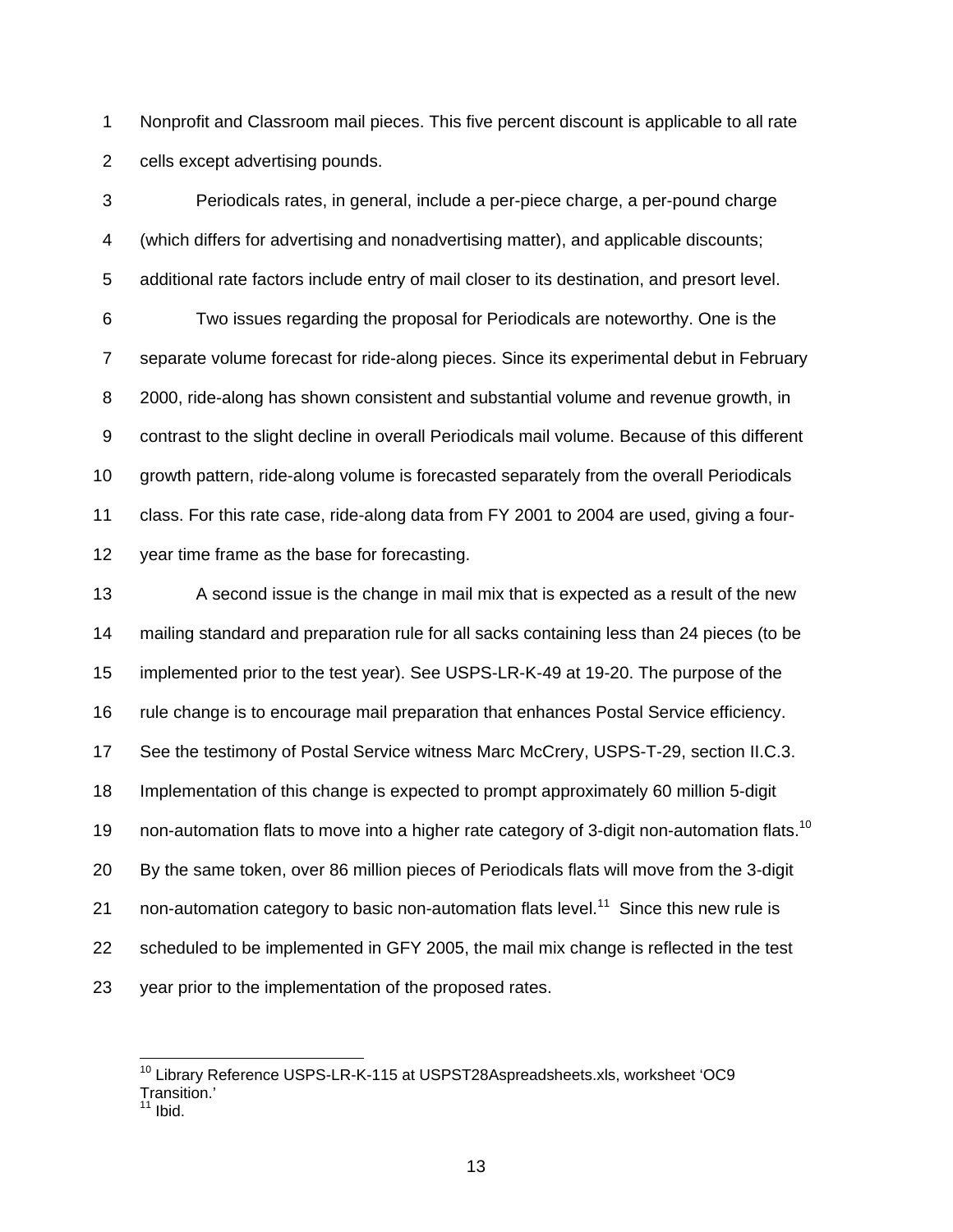#### 1 B. Proposed Rates

2 The Postal Service is proposing rates that yield an average increase of 5.3 3 percent for Outside County and a 5.4 percent decrease for Within County. The rate 4 reduction for Within County is in compliance with 39 U.S.C. § 3626(a)(3), which states 5 that the markup of Within County Periodicals shall be equivalent to half the markup of 6 Outside County Periodicals. In conjunction with witness Robinson (USPS-T-27, Section III.B), I determined that application of the statutorily defined mark-up<sup>12</sup> in the context of 8 our across-the-board approach would result in proposed decreases for Within County 9 rates.

10 Current and proposed rates for Outside County and Within County Periodicals 11 are provided below in Exhibit A, Table 4. TYBR and TYAR volumes and revenues are in 12 Exhibit A, Tables 11 and 12, respectively.

## 13 VIII. PACKAGE SERVICES

14

15 Package Services Mail, which may contain any mailable matter that is neither 16 required to be mailed as First-Class Mail nor entered as Periodicals, is comprised of the 17 following subclasses: Parcel Post, Bound Printed Matter, Media Mail and Library Mail. 18 However, it may be less expensive to send items weighing 16 ounces or less at 19 Standard Mail rates. Typically, Package Services Mail consists of parcels containing 20 merchandise, although it is also used to mail heavier catalogs and directories. It is not 21 sealed against postal inspection. There is no minimum weight requirement; each piece 22 may weigh up to 70 pounds, except Bound Printed Matter, which may not exceed 15 23 pounds. The combined length and girth of a piece may not exceed 108 inches, except 24 that larger pieces are eligible to be mailed as oversized Parcel Post.

25 To maintain consistency across parcel subclasses, a policy decision was made 26 to have the same parcel barcode discount in all Package Services and Standard Mail. In

<sup>&</sup>lt;sup>12</sup> See Exhibit USPS-27G for estimated markups.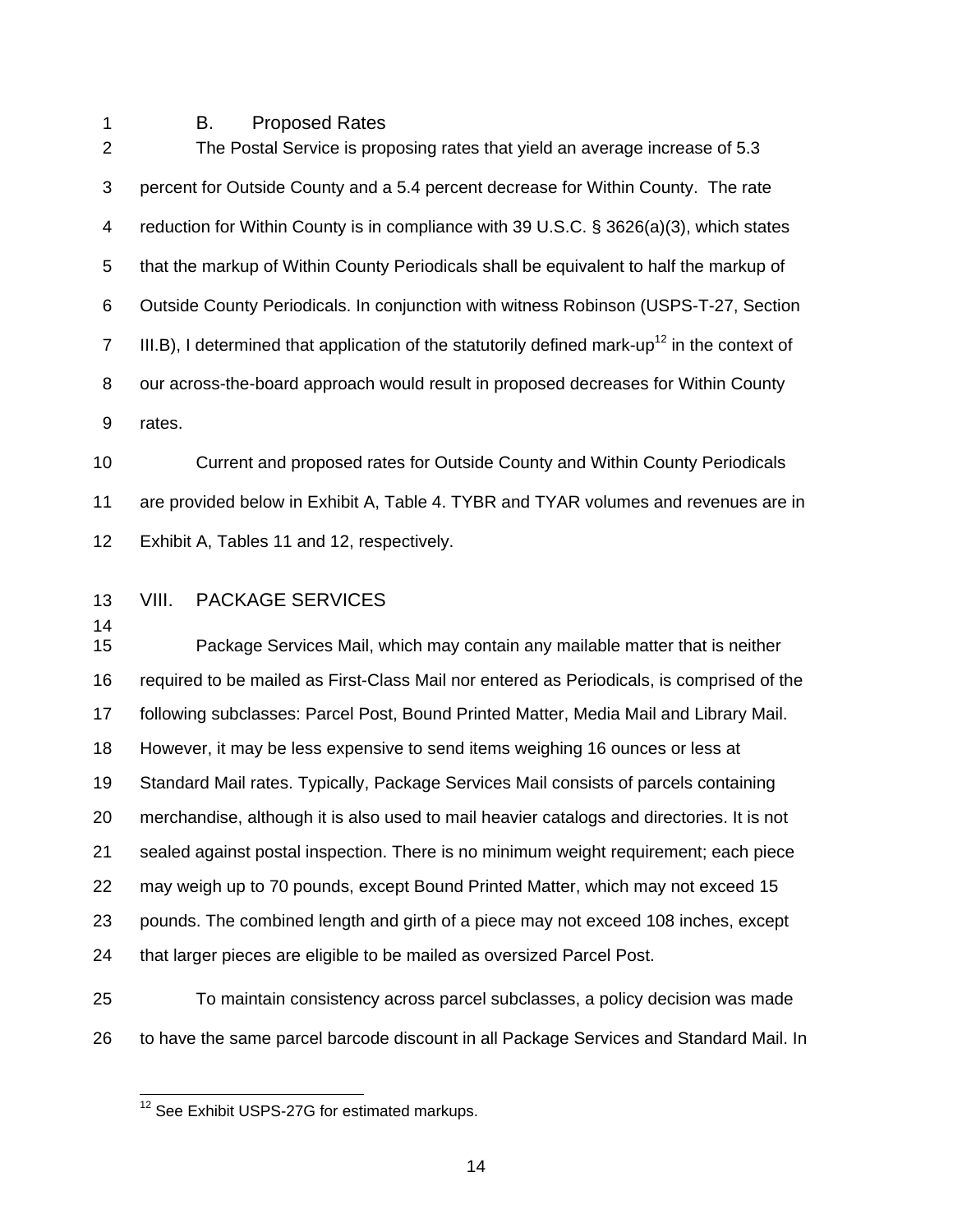| 1              | order to accomplish this goal, a rounding constraint was imposed to the nearest whole                        |  |  |
|----------------|--------------------------------------------------------------------------------------------------------------|--|--|
| $\overline{2}$ | cent on the barcode discount for all subclasses, including those subclasses where                            |  |  |
| 3              | pricing elements are normally rounded to the nearest tenth of a cent.                                        |  |  |
| 4              | <b>PARCEL POST</b><br>А.                                                                                     |  |  |
| 5<br>6         | Characteristics<br>А.<br>Parcel Post typically is used for mailing merchandise. It consists of any Package   |  |  |
| $\overline{7}$ | Services mail that is not mailed as Bound Printed Matter, Media Mail or Library Mail. It                     |  |  |
| 8              | may not exceed 70 pounds or 130 inches in combined length and girth. The oversized                           |  |  |
| 9              | rate applies to pieces that measure over 108 inches but not more than 130 inches in                          |  |  |
| 10             | girth. Any Package Services mail may be mailed at Parcel Post rates.                                         |  |  |
| 11             | There are two largely retail Parcel Post rate categories: Intra-BMC and Inter-                               |  |  |
| 12             | BMC. There are three commercial drop-shipped rate categories: destination Bulk Mail                          |  |  |
| 13             | Center (DBMC), destination Sectional Center Facility (DSCF), and destination Delivery                        |  |  |
| 14             | Unit (DDU). Destination entry rate categories are commonly referred to collectively as                       |  |  |
| 15             | Parcel Select.                                                                                               |  |  |
| 16<br>17       | В.<br><b>Proposed Rates</b><br>Proposed rates for Parcel Post are provided below in Exhibit A, Table 6. TYBR |  |  |
| 18             | and TYAR volume and revenues for Parcel Post are provided below in Exhibit A, Tables                         |  |  |
| 19             | 11 and 12, respectively.                                                                                     |  |  |
| 20             | <b>Bound Printed Matter</b><br>В.                                                                            |  |  |
| 21<br>22       | Characteristics<br>Α.<br>The Bound Printed Matter (BPM) subclass consists of catalogs, books, telephone      |  |  |
| 23             | directories, manuals and similar permanently bound volumes that are printed, are not                         |  |  |
| 24             | stationery, and do not have the nature of personal correspondence. BPM mail pieces                           |  |  |
| 25             | may weigh up to 15 pounds.                                                                                   |  |  |
| 26             | Bound Printed Matter has a single-piece rate category and two presort rate                                   |  |  |
| 27             | categories: Basic Presort and Carrier Route. Within the presort categories, the rates                        |  |  |

<u>15 and 20 and 20 and 20 and 20 and 20 and 20 and 20 and 20 and 20 and 20 and 20 and 20 and 20 and 20 and 20 an</u>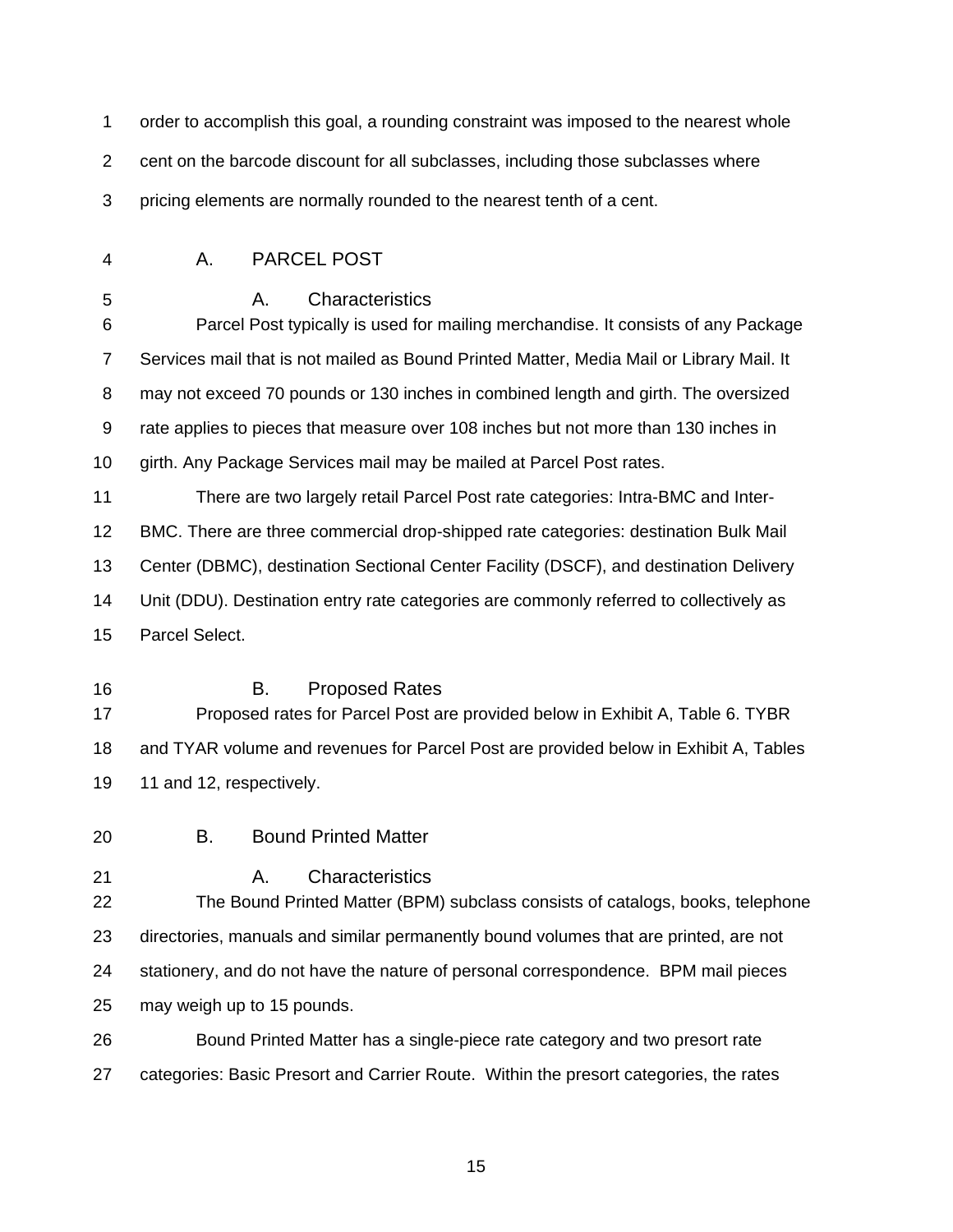1 depend on whether the mail is deposited at the destination BMC (DBMC), destination 2 SCF (DSCF), destination Delivery Unit (DDU), or at some other entry unit.

- 3
- 

## 4 B. Proposed Rates

5 The Postal Service is proposing rates that yield a 5.5 percent increase in average 6 revenue per-piece for Bound Printed Matter. The current and proposed rates for Bound 7 Printed Matter are provided below in Exhibit A, Table 7. TYBR and TYAR volumes and 8 revenues are provided in Tables 11 and 12, respectively.

- 9
- 

## 10 C. MEDIA MAIL AND LIBRARY MAIL

11 **A.** Characteristics

12 The Media Mail and Library Mail subclasses have similar content restrictions and 13 rate structures. Media Mail can contain books, sound and video recordings, certain films 14 and film catalogs, printed music, certain test materials, play scripts and manuscripts, 15 computer readable media, and certain other qualified items. Library Mail is largely 16 similar in content, but also can contain other qualified items like bound volumes of 17 academic theses, scientific or mathematical kits, museum specimens, and other library 18 and museum materials.

19 An important distinction between the two subclasses is that, to use Library Mail 20 rates, either the sender or the recipient must be a school, college, university, library, 21 museum, herbarium, or a nonprofit organization, as described in the Domestic Mail 22 Manual 58, sections 183.3.3, 383.2.3, and 483.2.3.

23 Media Mail and Library Mail rates are unzoned by law, and mail pieces can range 24 in weight from less than one pound up to 70 pounds. Most Media Mail and Library Mail 25 pieces consist of small parcels: In FY 2004 more than 95 percent of Media Mail and 26 Library Mail pieces weighed under eight pounds.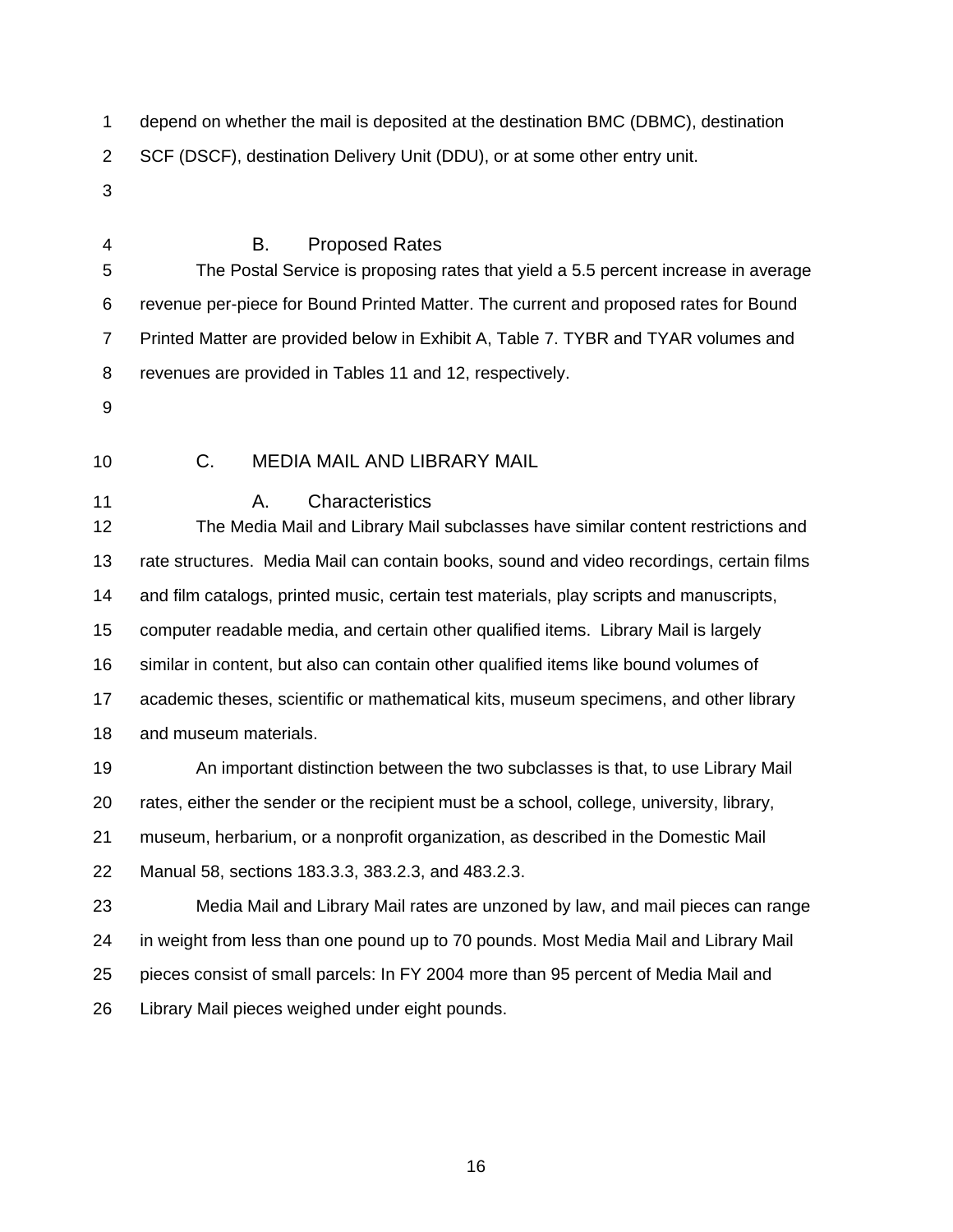1 B. Proposed Rates

| $\overline{2}$ | The relationship between the rate elements of Media Mail and Library Mail is                                             |  |  |
|----------------|--------------------------------------------------------------------------------------------------------------------------|--|--|
| 3              | affected by enactment of Public Law 106-384 in 2000. It provides that Library Mail rates                                 |  |  |
| 4              | be set, as nearly as practicable, five percent lower than the corresponding Media Mail                                   |  |  |
| 5              | rates.                                                                                                                   |  |  |
| 6              | The across-the-board approach yields a 5.4 percent rate increase for Media Mail                                          |  |  |
| $\overline{7}$ | and a 5.7 percent increase for Library Mail. The current and proposed rates for Media                                    |  |  |
| 8              | Mail and Library Mail are provided below in Exhibit A, Tables 8 and 9, respectively.                                     |  |  |
| 9              | TYBR and TYAR volumes and revenues are provided in Tables 11 and 12, respectively.                                       |  |  |
| 10             | IX.<br><b>SPECIAL SERVICES</b>                                                                                           |  |  |
| 11<br>12       | <b>Address Changes for Election Boards</b><br>А.<br>To keep address lists current, election boards or voter registration |  |  |
| 13             | commissions may obtain change-of-address information through the Address                                                 |  |  |
| 14             | Change for Election Boards special service. An authorized official of the election                                       |  |  |
| 15             | board or commission submits a written request to the Address Management                                                  |  |  |
| 16             | Systems official asking for change-of-address information from specific post                                             |  |  |
| 17             | offices. Upon approval, an agreement is signed by the board or commission                                                |  |  |
| 18             | official outlining the terms under which the change-of-address information can be                                        |  |  |
| 19             | released. The postmasters of the individual offices in the request are responsible                                       |  |  |
| 20             | for providing the change-of-address information to the boards and commissions.                                           |  |  |
| 21             | The boards and commissions pay the post offices performing the service directly.                                         |  |  |
| 22             | Irrespective of the number of changes made on the card and whether or not the                                            |  |  |
| 23             | individual is on the board's or commission's established list, a flat fee is charged                                     |  |  |
| 24             | per address card change. The current fee is \$0.27 per address card change and                                           |  |  |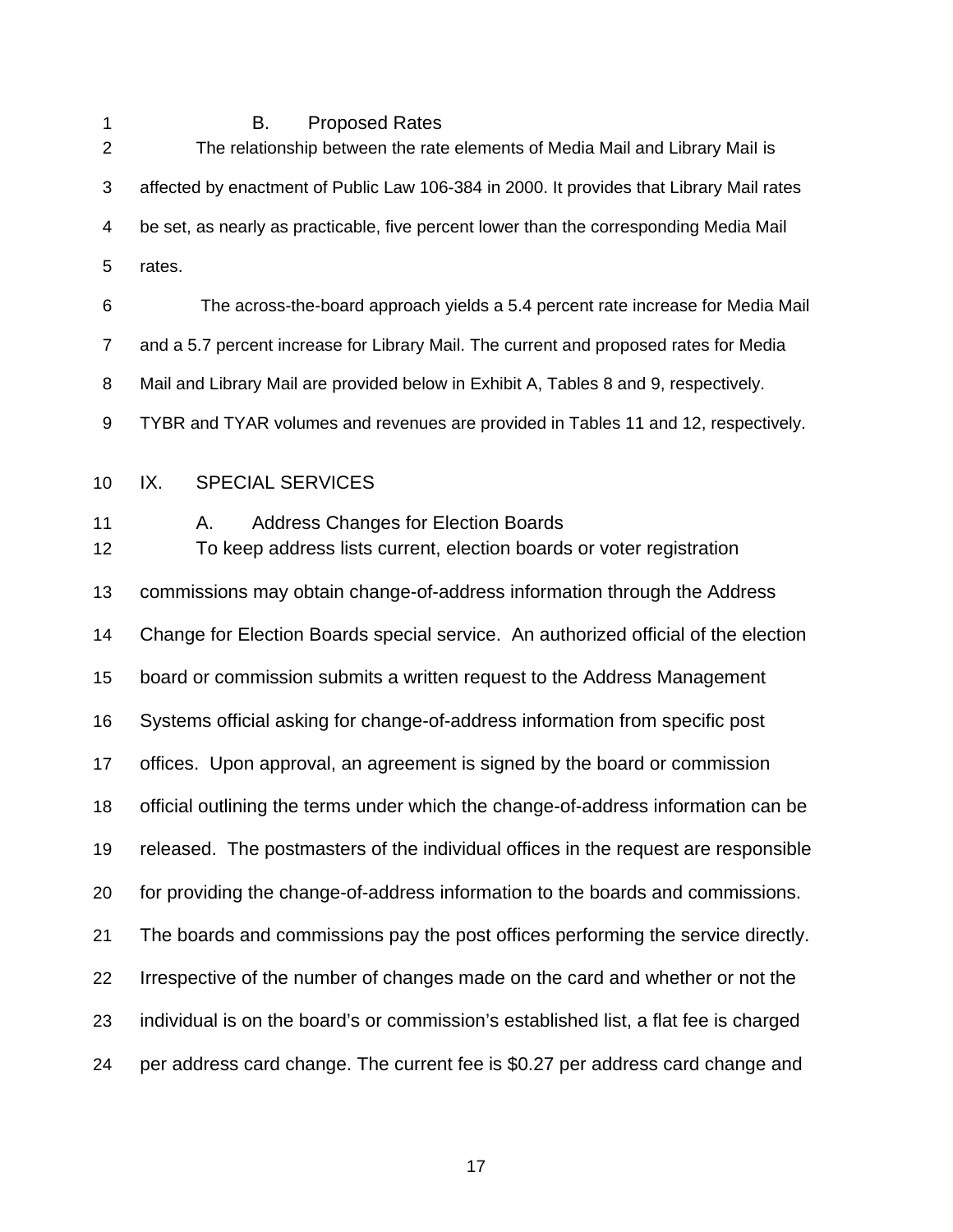1 the proposed fee is \$0.28 per address card change. Exhibit A, Tables 11 and 12 2 provide the TYBR and TYAR revenues respectively.

4

## 3 B. Address Correction Service

5 The Postal Service provides address correction service to mailers who wish to 6 receive a forwarding address, correct address, or a reason why mail is undeliverable. In 7 order to receive address correction service, mailpieces must bear a preprinted 8 endorsement. Notifications of address correction are sent to mailers through either a 9 manual option or an electronic option. The manual option provides a photocopy of the 10 mail piece with the recipient's forwarding address on a USPS Form 3547 card for First-11 Class Mail, Priority Mail, Express Mail, Periodicals, Standard Mail, or Package Services. 12 The electronic option provides changes of address and reasons for non-delivery in an 13 electronic format for all of the above mail classes except Priority Mail.

14 In the past, address correction fees were constrained by nickel rounding. 15 Adherence to that constraint for the purposes of a 5.4 percent increase would result in 16 no fee change for electronic corrections. That result, coupled with the fact that these are 17 not retail transactions that are particularly aided by the simplicity of such rounding, led to 18 a re-evaluation of this convention. Therefore, I have proposed a fee of \$0.21 for this 19 option. This represents a 5 percent increase from the current fee of \$0.20.

20 The current fee for the manual option is 70 cents. The proposed new fee is 75 21 cents. The current and proposed fees for both the electronic and manual options are 22 provided in Exhibit A, Table 10. Tables 11 and 12 in Exhibit A provide the TYBR and 23 TYAR revenues, respectively with the fee summaries of various classes and subclasses 24 of mail.

25 C. Bulk Parcel Return Service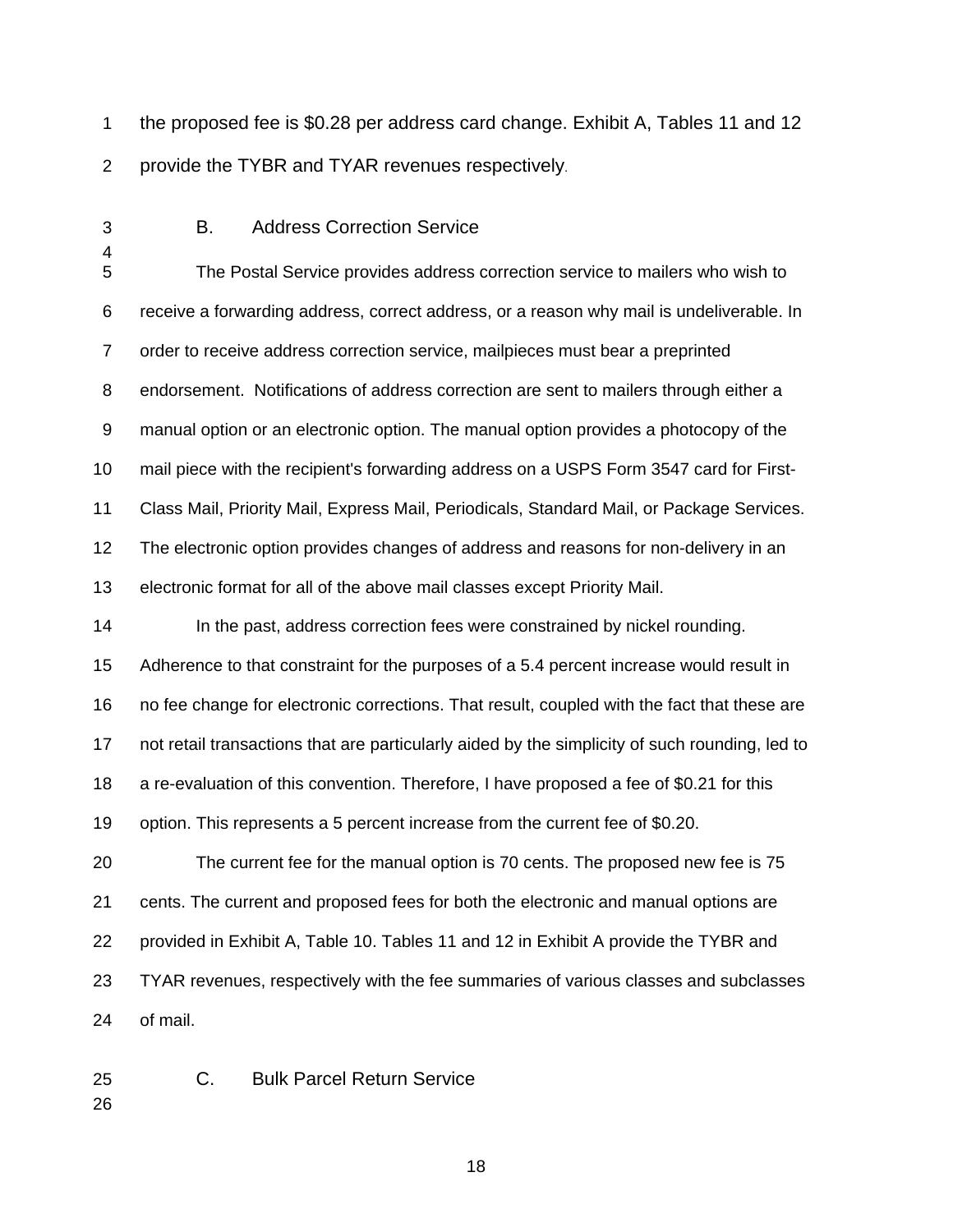1 Bulk Parcel Return Service (BPRS) allows high-volume machinable Standard 2 Mail parcel mailers to have parcels (that are either undeliverable-as-addressed, or 3 opened and remailed by addressees) returned to designated postal facilities. The Postal 4 Service gives the permit holder an option to either pick up returned parcels from a 5 designated postal facility at a prescribed frequency, or have them delivered by the Postal 6 Service in a prescribed manner. In addition to an annual permit fee, mailers pay a per-7 piece fee for the returned parcels and an annual account maintenance fee, if the per-8 piece fee is deducted from a centralized advance deposit account. BPRS is restricted to 9 those mailers who can demonstrate they either have a high probability of receiving, or 10 do, in fact, receive 10,000 returned machinable Standard Mail parcels per year. Current 11 and proposed fees for the permit and account maintenance fees, plus the charge for 12 each returned piece are provided below in Table 10 of Exhibit A. Per-piece revenue is 13 reported in Tables 11 and 12 for the TYBR and TYAR, respectively. The TYBR and 14 TYAR annual permit fee and account maintenance fee revenues are reported with the 15 fee summaries for Standard Mail in Exhibit A, Tables 11 and 12, respectively.

16 D. Business Reply Mail

17 Business Reply Mail (BRM) allows senders to mail First-Class Mail and Priority 18 Mail back to the BRM permit holder that initiates the correspondence, at no cost to the 19 sender. The BRM permit holder pays a per-piece fee, plus applicable First-Class Mail or 20 Priority Mail postage only on the pieces it receives. BRM can come in the form of cards, 21 envelopes, self-mailers, cartons, and labels distributed by valid BRM permit holders. 22 There are four types of BRM: Qualified BRM (QBRM), advance deposit account BRM, 23 non-advance deposit account BRM, and non-letter size weight-averaged BRM. Within 24 QBRM, there are two types:



25 1) QBRM that pays a quarterly fee, generally with a high return volume, and

<u>19 and the contract of the contract of the contract of the contract of the contract of the contract of the con</u>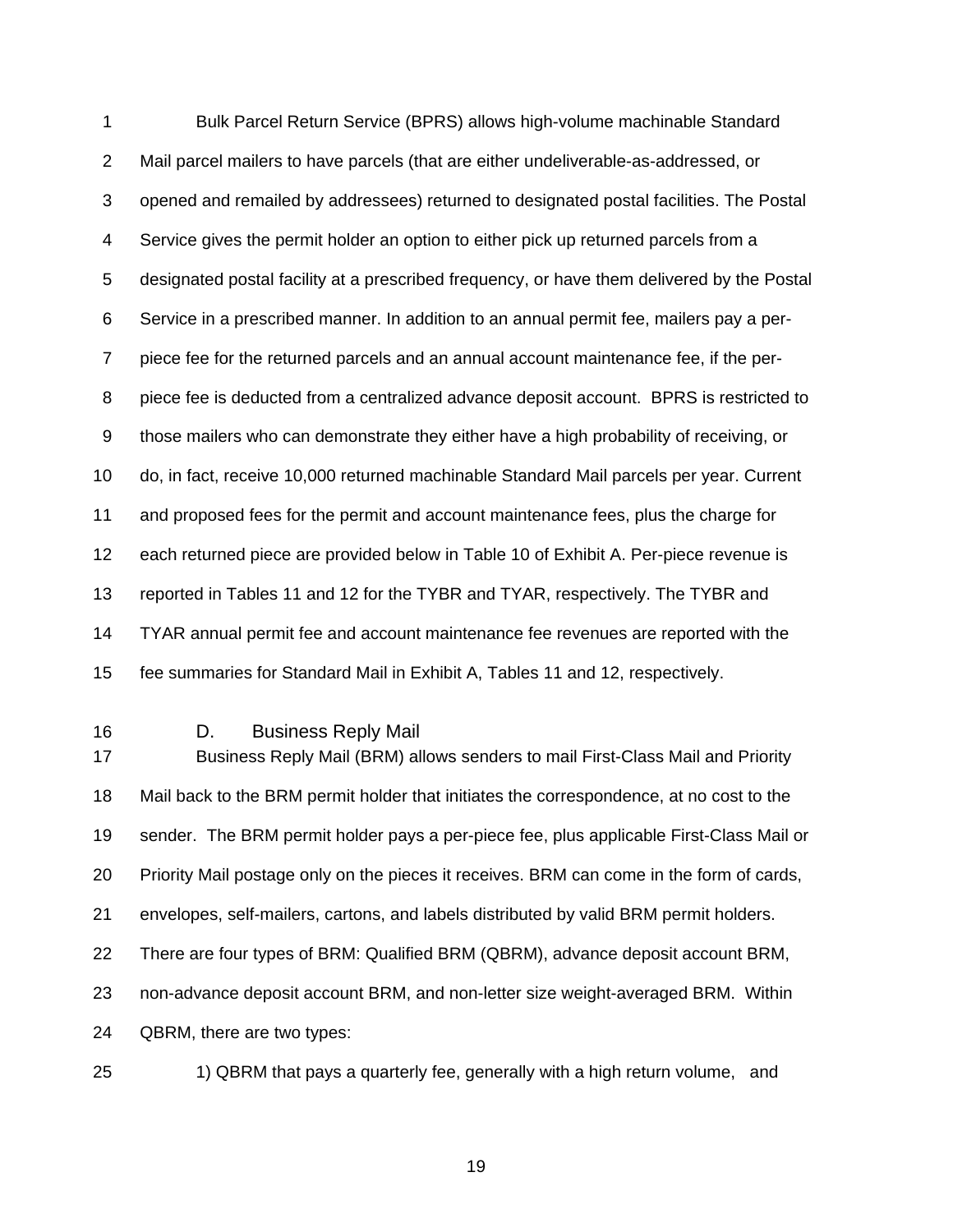1 2) QBRM that does not pay a quarterly fee, generally with a lower return 2 volume. 3 4 QBRM consists of automation-compatible letters and cards that bear a unique 5 ZIP+4 barcode. A First-Class Mail per-piece postage discount is given to QBRM, 6 regardless of whether it pays the quarterly BRM fee. A lower per-piece fee is paid by 7 QBRM recipients who also pay the quarterly fee. 8 Regular BRM (with and without an advanced deposit account) pays the full First-9 Class Mail or Priority Mail postage, plus the applicable BRM fee. Likewise, non-letter 10 size weight-averaged BRM pays the full applicable postage per-piece fee and a 11 mandatory monthly fee. 12 In addition to the applicable postage and BRM per-piece fees, BRM recipients 13 pay an annual permit fee, and those recipients paying all but the highest per-piece fee 14 also pay an annual account maintenance fee. An advance deposit account affords 15 permit holders the opportunity to have the postage and fees automatically deducted from 16 their accounts as mailpieces are delivered, and consequently, allows them take 17 advantage of lower BRM fees. 18 Current and proposed fees for all Business Reply Mail options are provided 19 below in Exhibit A, Table 10. TYBR and TYAR revenues are included with First-Class 20 Mail and Priority Mail fees in Exhibit A, Tables 11 and 12. Details for BRM are provided 21 in USPS-LR-K-115. $^{13}$ 22 E. Carrier Sequencing of Address Cards 23 Carrier sequencing of address cards provides sorting of addresses into delivery 24 sequence. On arrival at the post office, cards or address lists are separated by carrier

25 route and given to a postal employee knowledgeable about a specific route to perform

 $13$  See USPS28Cspreadsheets.xls worksheet 'SS9 Business Reply Mail.'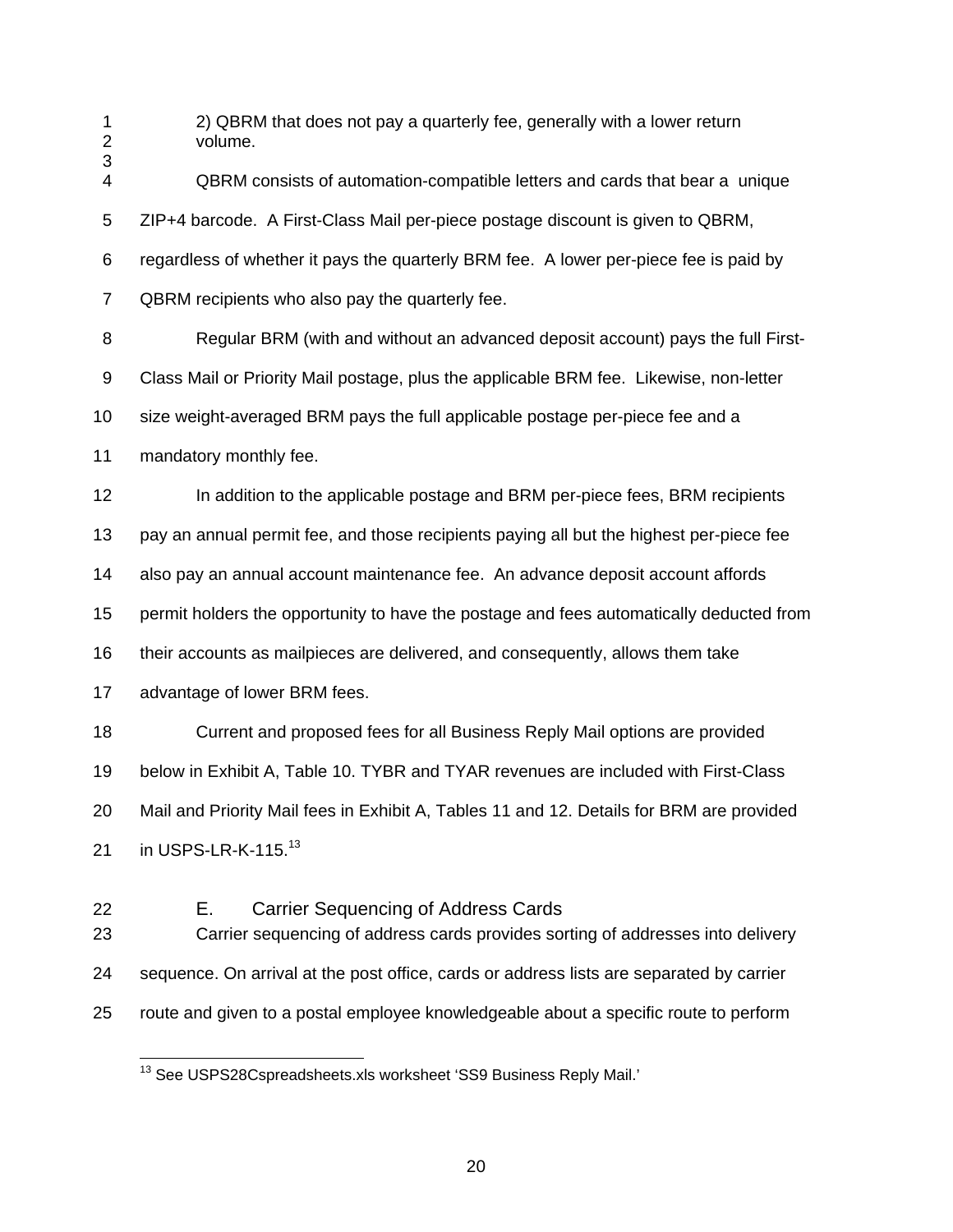1 the requested sequencing services. The post office returns the cards to the mailer and 2 charges the applicable fees after sequencing.

3 The Postal Service charges a per card fee for each card removed due to an 4 incorrect or undeliverable address and for each card added with a new address. The 5 Postal Service does not charge mailers for sequencing the cards in carrier route walk 6 sequence, inserting blank cards showing a range of missing addresses, converting a 7 rural address to a city delivery address, or for limited address corrections. Current and 8 proposed fees are provided below in Exhibit A, Table 10.

9 F. Certificates of Mailing

10

11 A certificate of mailing provides Postal Service verification that mail has been 12 presented for mailing. This service provides evidence of mailing but does not provide a 13 record of delivery. There are three types of certificates of mailing: (1) Form 3817 for 14 verification of single piece First-Class Mail, Priority Mail, or Package Services; (2) Form 15 3877 for verification of mailings of three or more pieces recorded in a firm book or 16 customer manifest; and (3) Form 3606 for verification of a bulk mailing. Current and 17 proposed fees are provided below in Exhibit A, Table 10. TYBR and TYAR revenues are 18 reported in Exhibit A, Tables 11 and 12, respectively, with fee summaries of all mail 19 classes except Express Mail and Periodicals.

#### 20 G. Certified Mail

21 Certified Mail provides a mailing receipt and access to the delivery date and time 22 via the Internet or a toll free telephone number. Certified Mail service is available for 23 First-Class Mail and Priority Mail. In addition, the recipient's signature is obtained. 24 Current and proposed fees are provided below in Exhibit A, Table 10. TYBR and TYAR 25 volumes and revenues are provided in Exhibit A, Tables 11 and 12, respectively.

<u>21 and 21</u>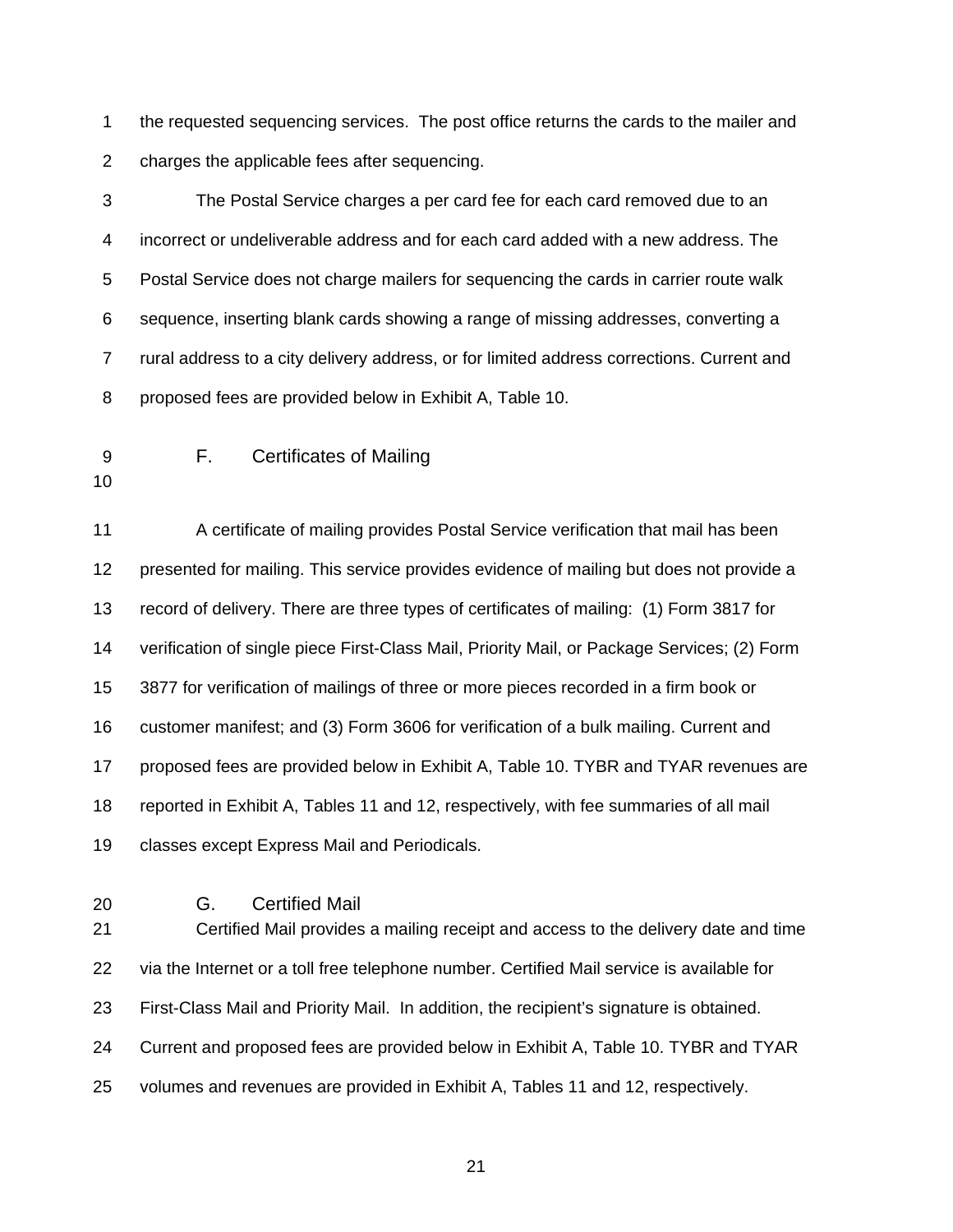1 H. Collect On Delivery

2 Collect on Delivery (COD) allows mailers to send an article for which they have 3 not been paid and have its price and the postage and fees collected from the recipient. 4 Upon delivery, the recipient may pay the amount due by check payable to the mailer, 5 postal money order, or cash. The amount collected from the recipient may not exceed 6 \$1,000. COD may be used with First-Class Mail, Priority Mail, Express Mail and Package 7 Services Mail.

8 The COD fee is determined by the amount to be collected or the amount of 9 insurance coverage desired, whichever is greater. For an additional fee, mailers may 10 request a notice when COD mail is not delivered. Current and proposed fees are 11 provided in Exhibit A, Table 10. TYBR and TYAR volumes and revenues are provided 12 below in Exhibit A, Tables 11 and 12, respectively.

### 13 I. Correction of Mailing Lists

14 Correction of Mailing Lists service provides corrections to a mailer's name and 15 address list, or an occupant (address only) list. The corrections and updates include 16 crossing out names of people to whom the mail can be neither delivered nor forwarded, 17 providing new addresses when a permanent forwarding order is on file, correcting 18 misspelled addressee names and street names, correcting ZIP Codes and post office 19 box or rural box numbers and, if known, providing the name of the head of the 20 household when two or more names with the same address appear on the list. When an 21 occupant list is submitted, the corrections and updates include deleting invalid 22 addresses, providing the number of units in multiple unit dwellings, correcting ZIP 23 Codes, providing ZIP Codes for business and rural addresses, correcting street names, 24 and placing directional signals to indicate carrier route information. 25 Current and proposed fees are provided below in Exhibit A, Table 10. TYBR and

26 TYAR revenues are provided in Exhibit A, Tables 11 and 12, respectively.

<u>22 and 23 and 23 and 23 and 23 and 23 and 23 and 23 and 23 and 23 and 23 and 23 and 23 and 23 and 23 and 23 a</u>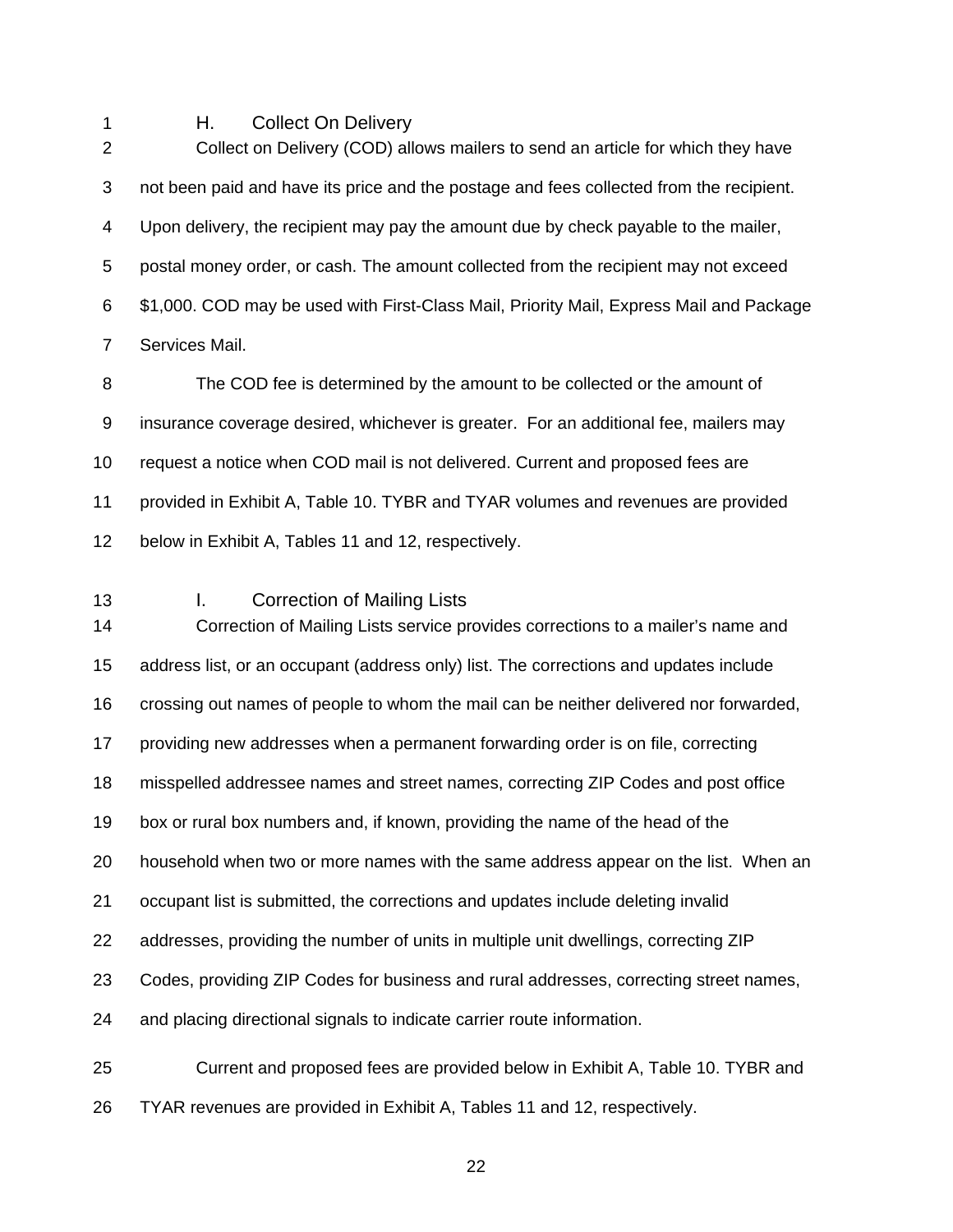1 J. Delivery Confirmation

2 Delivery Confirmation provides customers with the date and time of delivery or 3 attempted delivery. Delivery Confirmation is available either manually or electronically 4 for First-Class Mail parcels, Priority Mail, and Package Services parcels. The service is 5 available electronically for Standard Mail parcels. For the manual option, the Postal 6 Service applies the Delivery Confirmation label, and delivery information is available 7 over the Internet or telephone. For the electronic option, the customer applies the label, 8 and information about the mailing is provided electronically to the Postal Service. 9 Delivery information is available over the Internet or by other electronic means. Current 10 and proposed fees are provided below in Exhibit A, Table 10. TYBR and TYAR volumes 11 and revenues are provided in Tables 11 and 12, respectively. 12 K. Insurance 13 Insurance provides indemnity coverage for lost, rifled, or damaged articles. The 14 fees for insurance are based on the value of the article (from \$0.01 to \$5,000). 15 Insurance is available for Express Mail, Package Services, Standard Mail parcels (bulk 16 insurance only), First-Class Mail and Priority Mail containing matter mailable as 17 Standard Mail or Package Services, and government mail. Fees are charged based on 18 the indemnity coverage chosen, except that Express Mail postage includes \$100 of 19 indemnity coverage. A per-piece discount is available for bulk mailers who send a 20 minimum of 10,000 insured pieces annually. Rather than focus on the discounts, the 21 actual bulk insurance fees were increased by 5.4 percent to ensure that the customers 22 participated in the across-the-board increase. A discount-based approach would not 23 have yielded a 5.4 percent increase.

24 Current and proposed fees are provided below in Exhibit A, Table 10. TYBR and 25 TYAR volumes and revenues are provided in Exhibit A, Tables 11 and 12, respectively.

<u>23 and 23 and 23 and 23 and 23 and 23 and 23 and 23 and 23 and 23 and 23 and 23 and 23 and 23 and 23 and 23 and 23 and 23 and 23 and 23 and 23 and 23 and 23 and 23 and 23 and 23 and 23 and 23 and 23 and 23 and 23 and 23 a</u>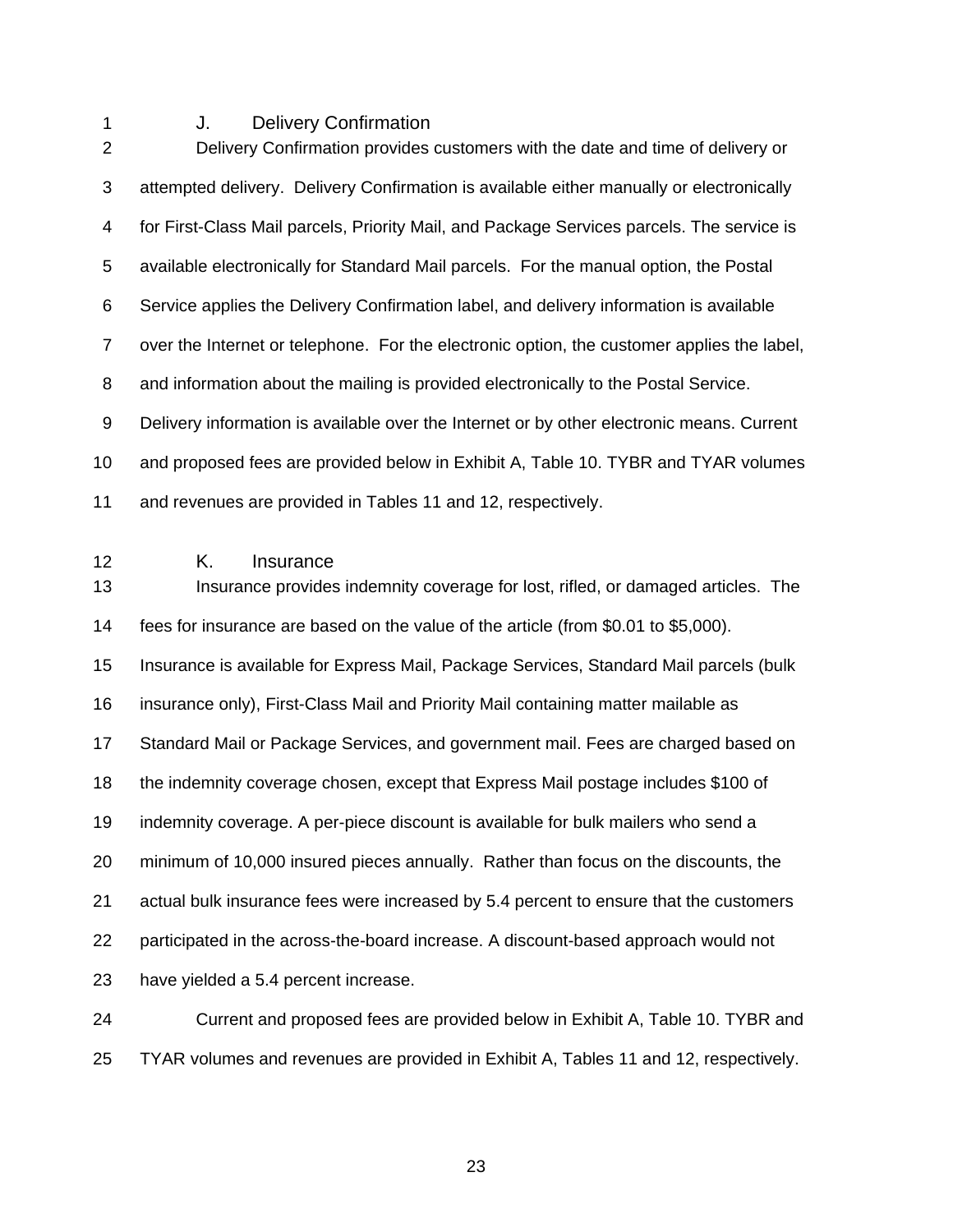1 L. Merchandise Return Service

| $\overline{2}$ | Merchandise Return Service permits a merchandise return permit holder to                                   |  |  |
|----------------|------------------------------------------------------------------------------------------------------------|--|--|
| 3              | receive parcels from a mailer and pay for their postage before receipt, relieving the                      |  |  |
| 4              | sender of that obligation at the time of mailing. This service is available for parcels sent               |  |  |
| 5              | via First-Class Mail, Priority Mail, or one of the Package Services.                                       |  |  |
| 6              | There is no merchandise return fee charged per piece. The applicable postage                               |  |  |
| $\overline{7}$ | is paid by the permit holder prior to delivery from an advance deposit account. Return                     |  |  |
| 8              | recipients pay an annual permit fee and may pay an annual account maintenance fee.                         |  |  |
| 9              | Current and proposed permit and account maintenance fees are provided below in                             |  |  |
| 10             | Exhibit A, Table 10.                                                                                       |  |  |
| 11<br>12       | М.<br><b>Money Orders</b><br>Postal money orders are used by a wide variety of customers to send money for |  |  |
| 13             | various purposes without having to send cash. Money orders may be purchased at post                        |  |  |
| 14             | offices or from rural carriers, for up to \$1,000. A money order customer pays the face                    |  |  |
| 15             | value of the money order in cash or traveler's checks, plus a fee for the administration                   |  |  |
| 16             | and processing of the money order. Postal money orders may be cashed at any post                           |  |  |
| 17             | office and many banks and other financial institutions. Postal money orders are often                      |  |  |
| 18             | used to pay for Collect On Delivery items. There are three money order fees:                               |  |  |
| 19             | APO/FPO, up to \$700, and over \$700 up to \$1,000. For an additional fee, money order                     |  |  |
| 20             | customers may purchase inquiry service, to check whether or not their money order has                      |  |  |
| 21             | been cashed.                                                                                               |  |  |
| 22             | Current and proposed fees are provided below in Exhibit A, Table 10. TYBR and                              |  |  |
| 23             | TYAR volumes and revenues are provided in Tables 11 and 12, respectively.                                  |  |  |
| 24<br>25       | <b>On-Site Meter Service</b><br>N.<br>It should be noted at the outset that the change in meter setting    |  |  |
| 26             | technology has rendered this service virtually obsolete. The Postal Service plans                          |  |  |

<u>24 a duais anns an 24 an t-</u>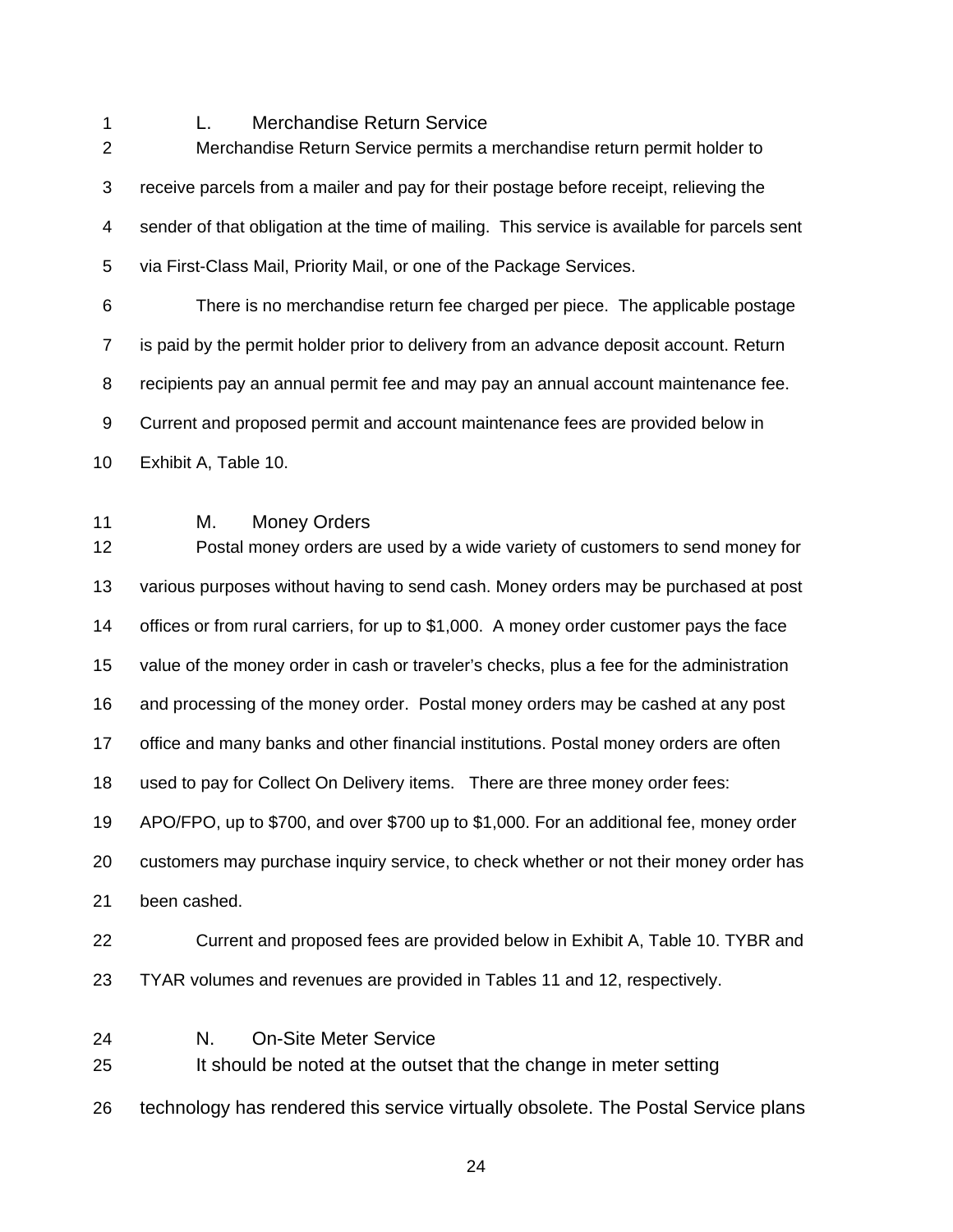1 to address this classification issue in a future filing. Until then, the nature of this 2 case requires us to propose fees for this service.

3 On-site meter service allows postal employees to set or examine meters 4 at a licensee's place of business within the area served by the licensing post 5 office. Examination or setting of meters is restricted to licensee's meters at that 6 location. Meters can also be checked into or out of service at the manufacturer's 7 branch offices, including meters set for use at another post office. The applicable 8 fee is charged for each meter set, examined, or checked into or out of service at 9 a licensee's place of business or at a manufacturer's office. The fee, however, is 10 not charged when an authorized postal employee is assigned regularly to that 11 licensee's location for postal administrative duties.

12 Current and proposed fees are provided below in Exhibit A, Table 10. 13 TYBR and TYAR volumes and revenues are provided in Tables 11 and 12, 14 respectively.

15 O. Parcel Airlift 16 Parcel airlift service provides air transportation of parcels on a space-available 17 basis to or from military post offices (MPOs) outside the 48 contiguous states (from the 18 post office of origin to the appropriate port of embarkation) for onward dispatch either to 19 other oversees MPOs or to a post office within the 48 contiguous states. Parcel airlift 20 service is available for Package Services Mail pieces that do not exceed 30 pounds in 21 weight or 60 inches in length and girth combined, when mailed at or addressed to any 22 overseas military post office outside the 48 contiguous states. 23 Current and proposed fees are provided below in Exhibit A, Table 10. TYBR and

24 TYAR volumes and revenues are provided in Tables 11 and 12, respectively.

<u>25 and 25 and 26 and 26 and 26 and 26 and 26 and 26 and 26 and 26 and 26 and 26 and 26 and 26 and 26 and 26 and 26 and 26 and 26 and 26 and 26 and 26 and 26 and 26 and 26 and 27 and 27 and 27 and 27 and 27 and 27 and 27 a</u>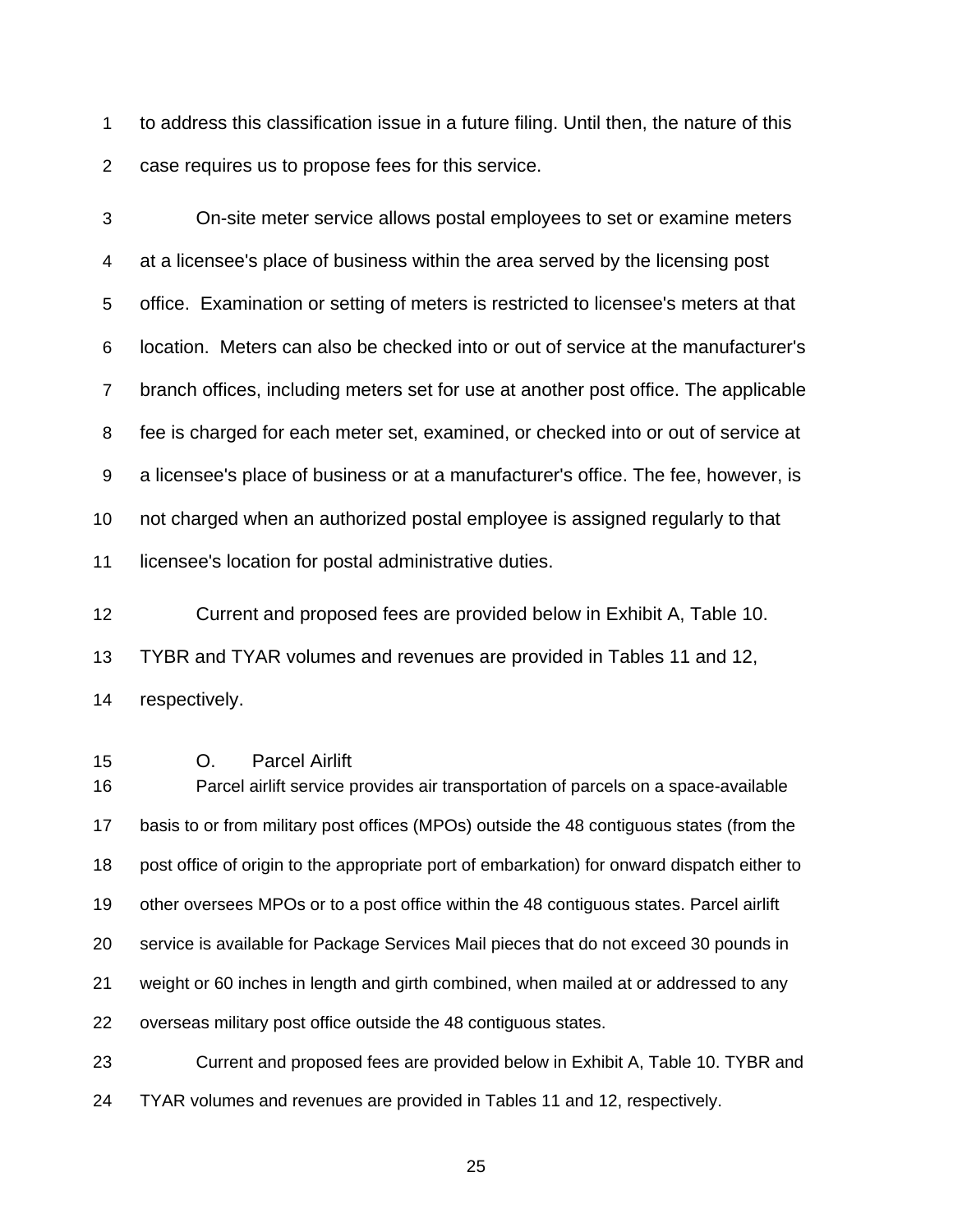| 1                                                | Р.                                                                                         | <b>Periodicals Applications</b>                                                                                                                                                                                               |  |
|--------------------------------------------------|--------------------------------------------------------------------------------------------|-------------------------------------------------------------------------------------------------------------------------------------------------------------------------------------------------------------------------------|--|
| $\overline{c}$                                   |                                                                                            | Periodicals mailers are subject to four types of applications fees.                                                                                                                                                           |  |
| 3<br>4<br>5                                      | 1.                                                                                         | All Periodicals mailers are required to file a Periodicals application<br>and pay a one-time original entry fee.                                                                                                              |  |
| $\,6$<br>$\overline{7}$<br>8<br>$\boldsymbol{9}$ | 2.                                                                                         | Periodicals mailers desiring to mail from offices other than the<br>location of the original entry are assessed an additional entry fee<br>for each location's application.                                                   |  |
| 10<br>11<br>12<br>13<br>14                       | 3.                                                                                         | Periodical mailers can incur a re-entry fee when the status of the<br>authorized publication is affected by a name change, frequency of<br>issue change, preferential rate status change, or office of<br>publication change. |  |
| 15<br>16<br>17                                   | 4.                                                                                         | Authorized news agents who handle two or more Periodicals by<br>different publishers file the news registration application.                                                                                                  |  |
| 18                                               |                                                                                            | The Periodicals re-entry fee is one of the exceptions to the uniform 5.4 percent                                                                                                                                              |  |
| 19                                               | increase discussed earlier. This fee has been increased to \$45 to cover its associated    |                                                                                                                                                                                                                               |  |
| 20                                               | cost as well as to ensure that the four different types of application fees, altogether,   |                                                                                                                                                                                                                               |  |
| 21                                               | cover costs. See USPS-T-27, Section IV.C. The current and proposed fee schedules are       |                                                                                                                                                                                                                               |  |
| 22                                               | provided below in Exhibit A, Table 10. TYBR and TYAR fee revenues are included in          |                                                                                                                                                                                                                               |  |
| 23                                               |                                                                                            | Exhibit A, Tables 11 and 12, respectively with Periodicals revenues by subclasses.                                                                                                                                            |  |
| 24<br>25                                         | Q.                                                                                         | <b>Permit Fees</b><br>Permits authorize mailers to mail materials with indicia and a permit number in                                                                                                                         |  |
| 26                                               |                                                                                            | the upper right-hand corner of the mailpiece, instead of having to affix stamps or                                                                                                                                            |  |
| 27                                               |                                                                                            | metered postage, and to take advantage of certain special services and discounted rate                                                                                                                                        |  |
| 28                                               | categories. The fee for most permits is collected on an annual basis. In addition to a     |                                                                                                                                                                                                                               |  |
| 29                                               | class/subclass-specific permit, a permit imprint fee is paid for mailings requiring permit |                                                                                                                                                                                                                               |  |
| 30                                               | indicia. Current and proposed permit fees, as well as the permit imprint fee are provided  |                                                                                                                                                                                                                               |  |
| 31                                               | below in Exhibit A, Table 10. Permit imprint revenues for TYBR and TYAR are reported       |                                                                                                                                                                                                                               |  |
| 32                                               | in Exhibit A, Tables 11 and 12, respectively. Permit revenues for TYBR and TYAR are        |                                                                                                                                                                                                                               |  |
| 33                                               | reported with the fee summaries for First-Class Mail, Media Mail presort, Merchandise      |                                                                                                                                                                                                                               |  |

 $\sim$  26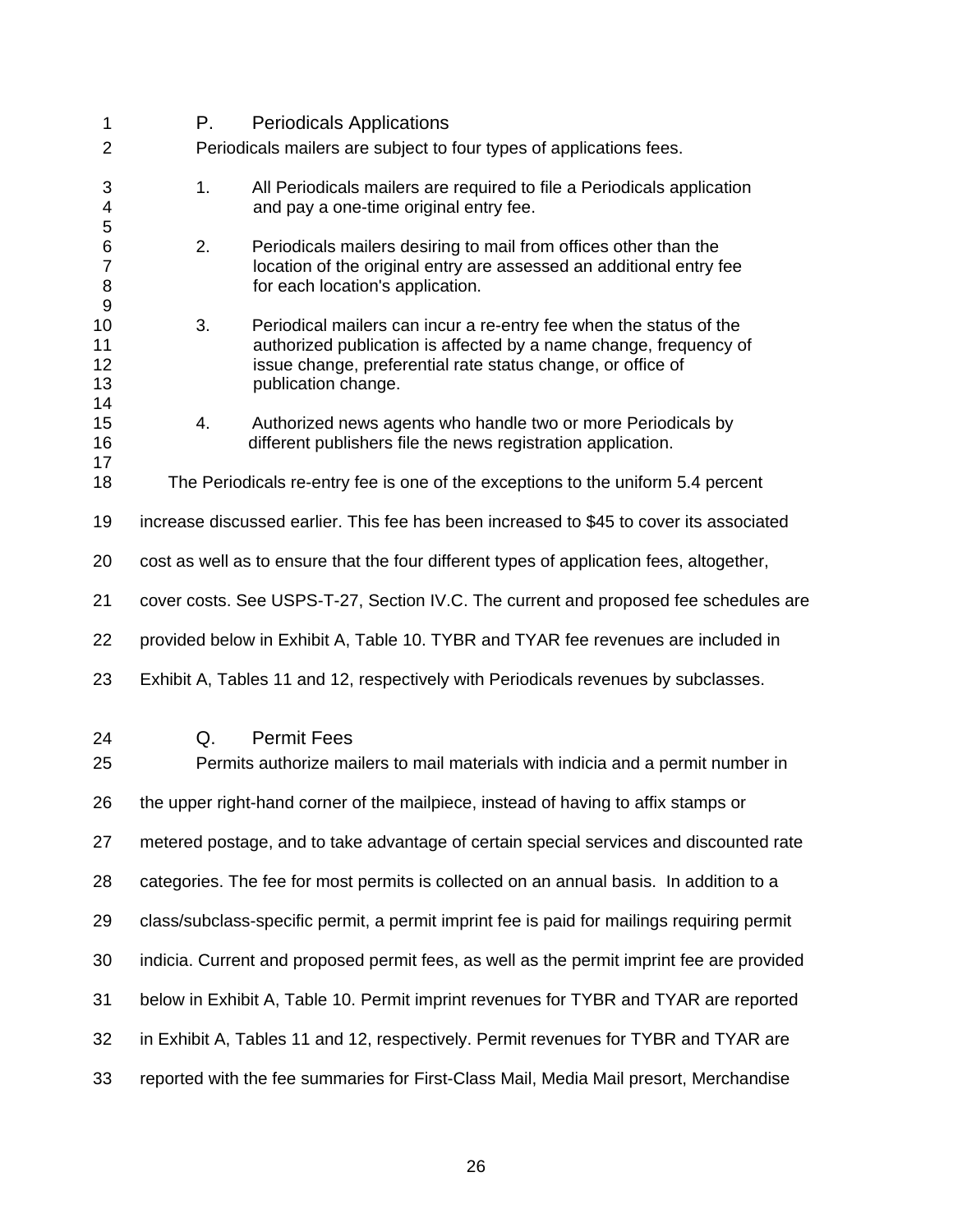1 Return, Parcel Select and Standard Mail Bulk in Exhibit A, Tables 11 and 12,

2 respectively.

3 R. Post Office Box and Caller Service 4 Post Office Box service and caller service are offered for separate fees to 5 customers desiring delivery locations and times, in addition to the existing carrier 6 delivery option for which they are eligible. Semi-annual fees are charged for post office 7 box service, varying with the size of the box and the estimated cost of the space 8 occupied by the box. 9 Post office box customers receive their first two keys at no charge.<sup>14</sup> However, a 10 key duplication or replacement fee is charged for additional keys. A fee also applies 11 when a customer requests a change of the post office box lock. 12 Caller service allows business customers to pick up their box mail at a post office 13 call window or loading dock during the time the office is open. 14 Reserve number service allows a company to reserve a box number for future 15 caller service use. 16 Unit costs for Post Office Boxes have not been provided by other witnesses. 17 Therefore, I present the Postal Service's test year unit cost methodology for post office 18 boxes. Though not used directly for fee design, the TYBR average costs per box for 19 each fee group and box size (unit costs) were estimated for this docket as follows: 20 Step One: the ratio of the TYBR post office box subclass total cost (without 21 contingency), \$644,980,000, to the Docket No. R2001-1 TYAR post office subclass total 22 cost,  $$659,760,320$ , was calculated, yielding 0.9775.<sup>15</sup>

<sup>&</sup>lt;sup>14</sup> A refundable deposit is charged for all keys, DMM D910.7.1<br><sup>15</sup> USPS-LR-K-115, USPS28Cspreadsheets.xls, worksheet: SS41 POB Unit Cost, Table 2.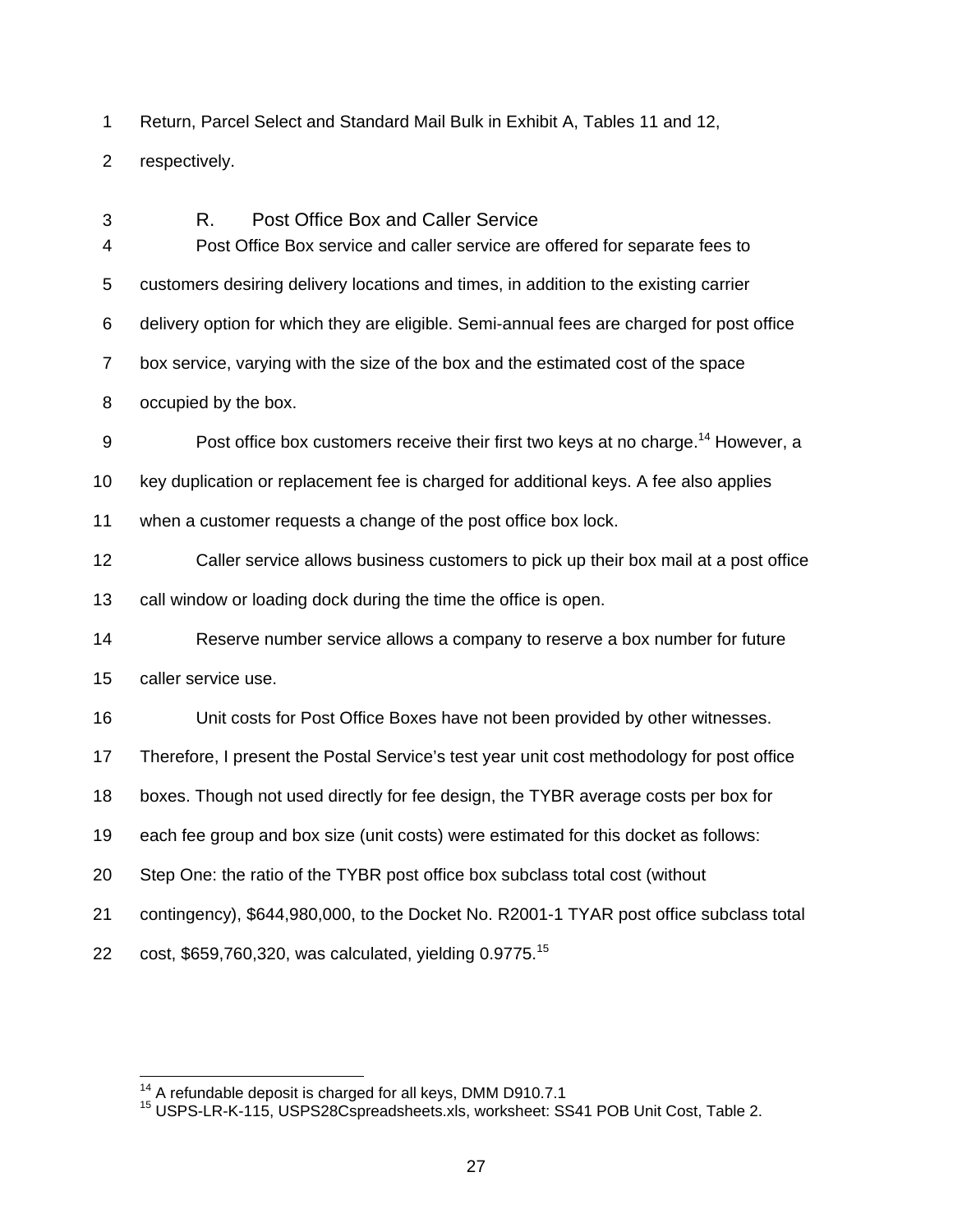1 Step Two: The results of step one above were used as an adjustment factor by 2 multiplying each TYAR unit cost cell developed in Docket No. R2001-1<sup>16</sup> by 0.9775, thus 3 yielding the estimates of Post Office Box TYBR unit costs for this docket.<sup>17</sup> 4 Step Three: The ratio of the TYAR post office box subclass total cost, 639,965,000, to 5 the Docket No. R2001-1 TYAR post office box subclass total cost, \$659,760,320, was 6 calculated, yielding  $0.9700^{18}$ 7 Step Four: This result was applied as an adjustment factor to Docket R2001-1 TYAR 8 post office box unit costs<sup>19</sup> to estimate TYAR unit costs for this docket.<sup>20</sup> 9 I propose that all fees be increased by 5.4 percent. Current and proposed fees 10 are provided below in Exhibit A, Table 10. Volumes and revenues for TYBR and TYAR 11 are provided in Exhibit A, Tables 11 and 12, respectively. 12 S. Registered Mail 13 Registered mail offers the most secure method of sending valuable articles 14 through the Postal Service, either with First-Class Mail or Priority Mail. To ensure that all 15 registered mail items are accounted for, each postal employee handling this mail signs a 16 receipt from the point of acceptance to the point of delivery. Registered mail is 17 processed and kept in more secure areas than the normal processing area. Registered 18 mail is also transported in sealed containers, and additional precautionary measures 19 may be taken in the case of high value shipments. The customer is provided with a 20 mailing receipt, and the Postal Service retains a delivery record for the item. Delivery 21 date and time are accessible to the mailer via the Internet or a toll-free telephone 22 number

<sup>&</sup>lt;sup>16</sup> Ibid, Table 1.

 $17$  Ibid, Table 3.

 $18$  Ibid, Table 2.

<sup>&</sup>lt;sup>19</sup> Ibid, Table 1.

 $20$  Ibid, Table 4.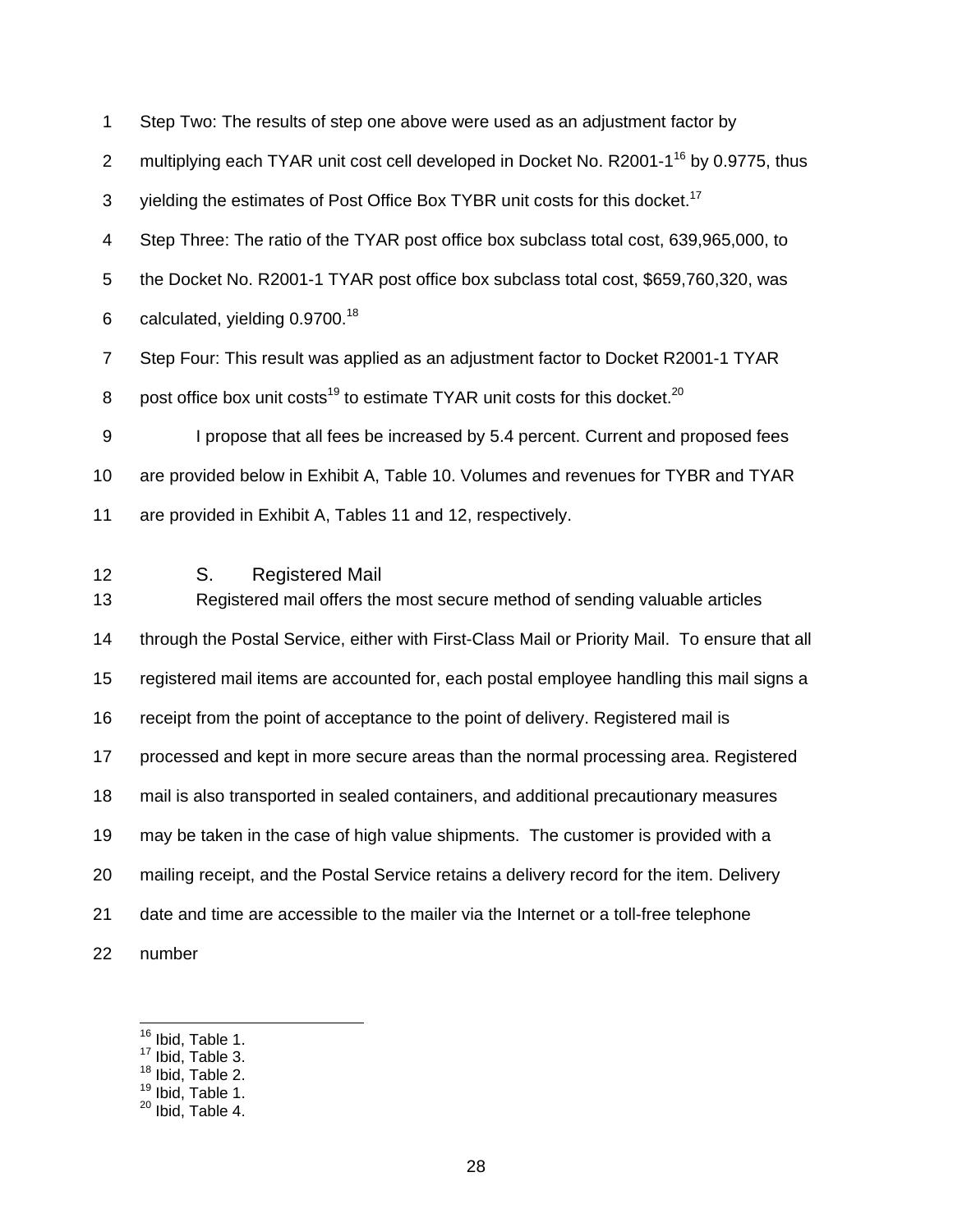1 Registered mail fees are based on the declared value of the article. Postal 2 insurance is included, but the maximum insured value is \$25,000. For items valued over 3 \$25,000, there is an incremental handling charge per \$1,000 in value up to \$15 million. 4 For items valued above \$15 million, special arrangements are made, and charges are 5 determined on the basis of weight, space, and value of the article. Especially for high 6 value pieces, registered mail shipments may require additional security service, such as 7 armed guards. 8 The average proposed fee increase for registered mail is in the range of 70 9 percent, in order to cover costs. This increase is addressed by witness Robinson 10 (USPS-T-27, Section IV.C). 11 Current and proposed fees are provided below in Exhibit A, Table 10. TYBR and 12 TYAR volumes and revenues are provided in Tables 11 and 12, respectively. 13 T. Restricted Delivery 14 Restricted delivery service allows mailers to direct delivery only to the addressee 15 or an authorized agent. Restricted delivery can be requested at the time of mailing or 16 after mailing. However, for requests made after mailing, the sender is required to pay 17 any additional communication costs for postage, telegram or telephone expenses 18 incurred in contacting the delivery office. Restricted delivery service is an ancillary 19 service and is available for First-Class Mail, Priority Mail, and Package Services mail 20 that is COD, insured for more than \$50, registered, or certified. 21 Current and proposed fees are provided in Exhibit A, Table 10. TYBR and TYAR 22 revenues are provided in Tables 11 and 12, respectively. 23 U. Return Receipts 24 Return receipt service provides evidence of delivery. The customer receives the 25 signature of the recipient, the delivery date, and the address where the mailpiece was

<u>29 and 29 and 29 and 29 and 29 and 29 and 29 and 29 and 29 and 29 and 29 and 29 and 29 and 29 and 29 and 29 and 29 and 2012 and 2012 and 2012 and 2012 and 2012 and 2012 and 2012 and 2012 and 2012 and 2012 and 2012 and 201</u>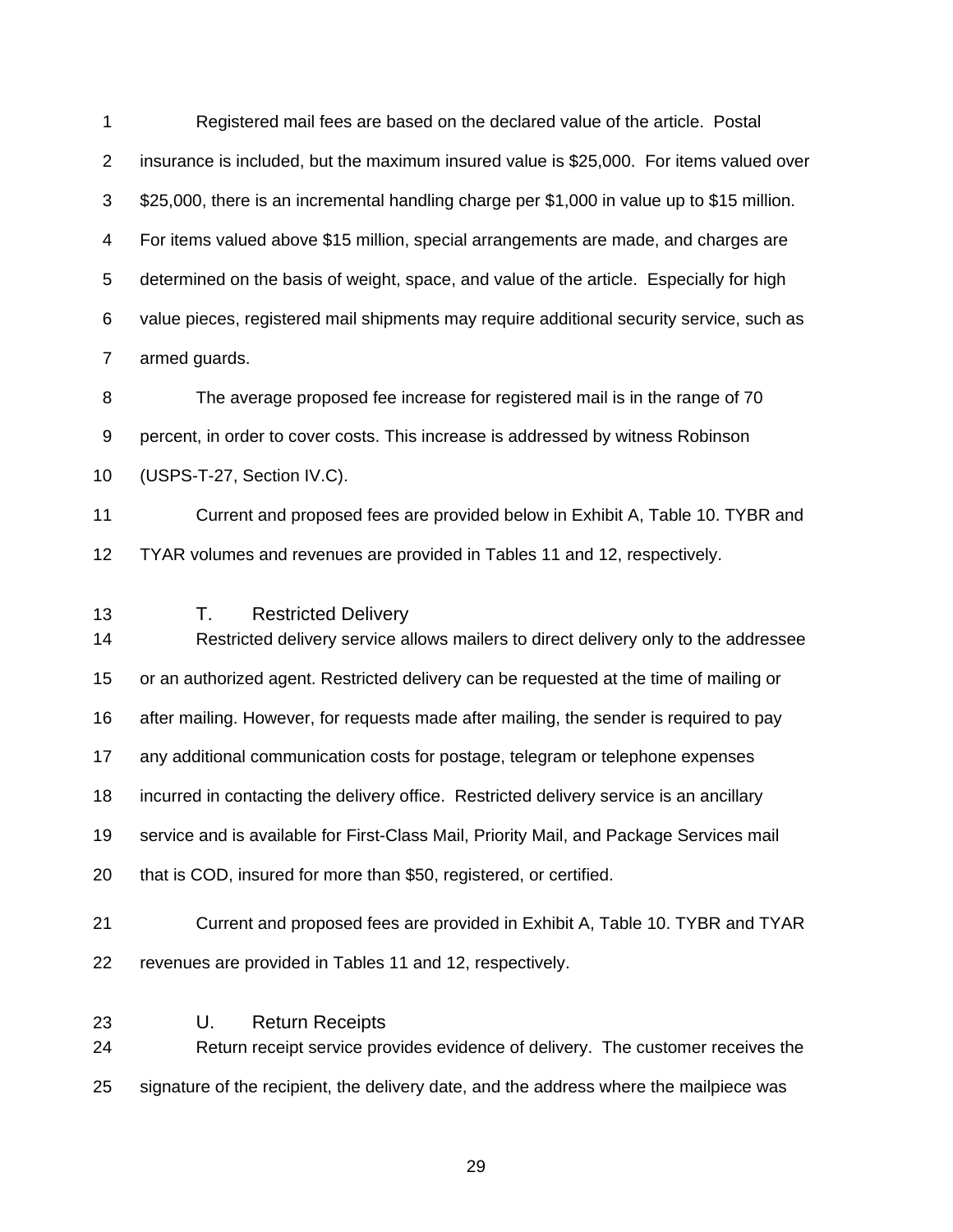1 delivered (if it differs from the address on the mailpiece for basic return receipts and 2 return receipts for merchandise).

3 There are four types of return receipt service. The first type is the basic service 4 which can be used with First-Class Mail, Priority Mail, Express Mail, and Package 5 Services Mail. Certified mail, C.O.D., numbered insurance or registered mail are 6 prerequisites for its use, except when purchased in conjunction with Express Mail. The 7 second type of return receipt is for merchandise service, which can be used with Priority 8 Mail, Standard Mail pieces subject to the residual shape surcharge, and Package 9 Services Mail. No other special service is required when using return receipt for 10 merchandise service. The third type is a return receipt after mailing, and the fourth type 11 is an electronic return receipt. These latter two types of return receipt service provide the 12 mailer with a copy of the recipient's signature, along with the name of the person who 13 signed for the mailpiece, the date the mailpiece was delivered, and the delivery address. 14 The return receipt after mailing allows the sender to request a return receipt after mailing 15 the item. The receipt is provided by mail, facsimile, or e-mail. Electronic return receipt 16 service provides the same information as the basic return receipt except in an electronic 17 format via e-mail, rather than the pen-and-ink signature of the recipient.

18 Current and proposed fees are provided below in Exhibit A, Table 10. TYBR and 19 TYAR volumes and revenues are provided in Tables 11 and 12, respectively.

20 V. Shipper-Paid Forwarding

21 Shipper-Paid Forwarding (SPF) is available only to participating Address Change 22 Service (ACS) mailers. SPF allows mailers of Standard Mail machinable parcels and 23 most Package Services parcels to obtain forwarding services for up to one year from the 24 date that the recipient filed a change of address. For Standard Mail, the service 25 provides the mailer with the option of paying forwarding postage at the single-piece First-

 $30<sup>2</sup>$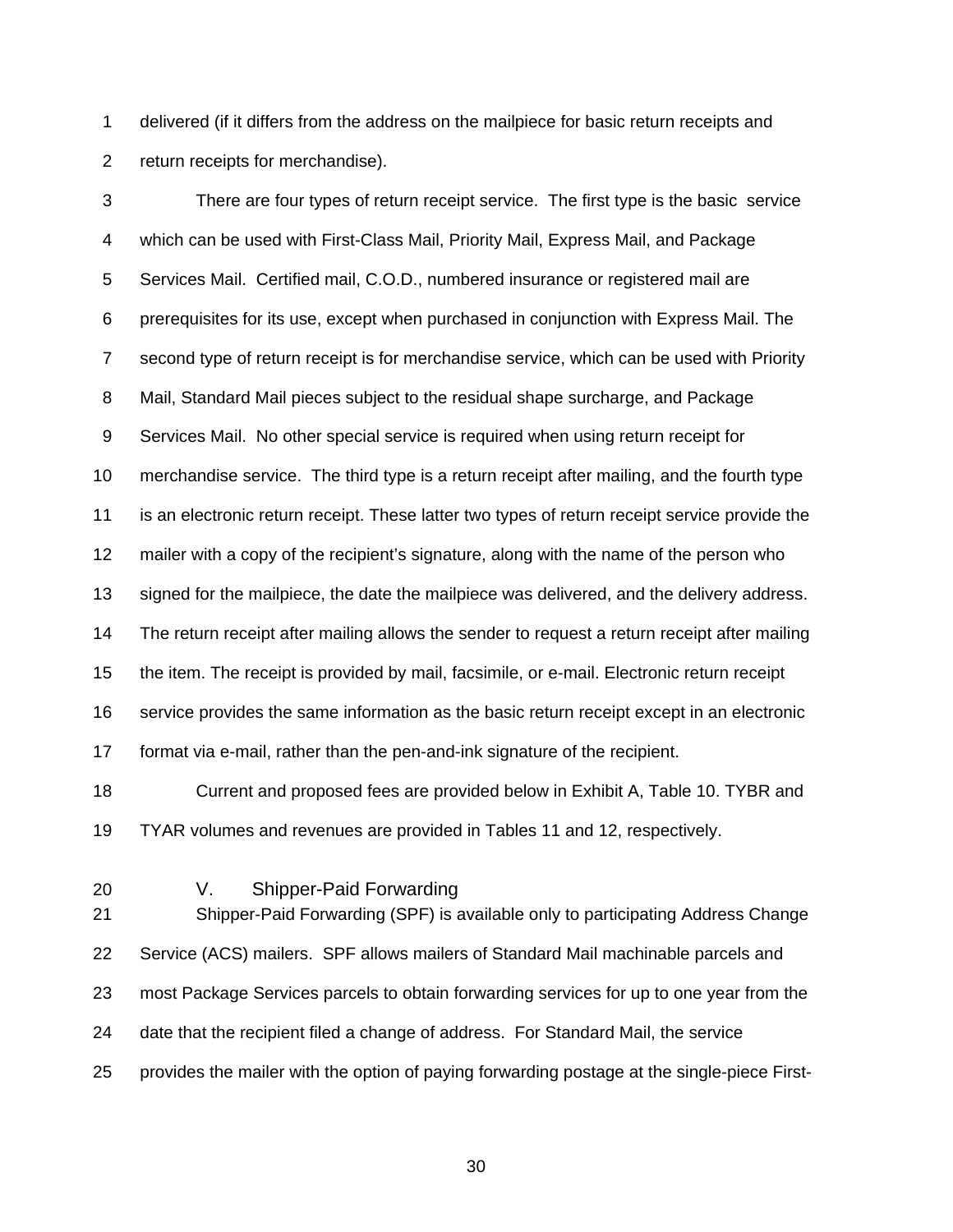1 Class Mail or Priority Mail rates, as applicable for the weight of the piece. For Package 2 Services, the mailer pays forwarding postage at the single-piece rate, as applicable for 3 the weight. Shipper-Paid Forwarding mailers may have an account set up to have the 4 postage deducted. If so, they are charged an annual accounting fee.

5 Current and proposed fees are provided below in Exhibit A, Table 10. TYBR and 6 TYAR revenues are provided in Tables 11 and 12, respectively.

- 7
- 

8 W. Signature Confirmation

9 Signature Confirmation service provides delivery information and a copy of the 10 recipient's signature. Manual and electronic options are available at the time of mailing 11 for First-Class Mail parcels, Priority Mail, and Package Services parcels. Customers 12 receive a receipt with the Signature Confirmation number that allows them to access the 13 delivery information by computer, or, for manual customers, using the call center. The 14 electronic option requires mailers to apply their own barcodes and have the mail piece 15 information provided electronically. Signature Confirmation electronic option customers 16 receive delivery information through a data file or the Internet. Both manual and 17 electronic option customers can use the call center to request a hard copy of the 18 signature. The hard copies are sent via facsimile, mail, or e-mail.

19 Current and proposed fees are provided below in Exhibit A, Table 10. TYBR and 20 TYAR volumes and revenues are provided in Tables 11 and 12, respectively.

21 X. Special Handling

22 Special handling provides preferential handling for First-Class Mail, Priority Mail 23 and Package Services Mail during processing and transportation. Special handling fees 24 vary by weight. This service is required for items containing live poultry, crickets, honey 25 bees, or similar items, unless sent at First-Class Mail rates.

<u>31 - John Stein, amerikansk politiker (</u>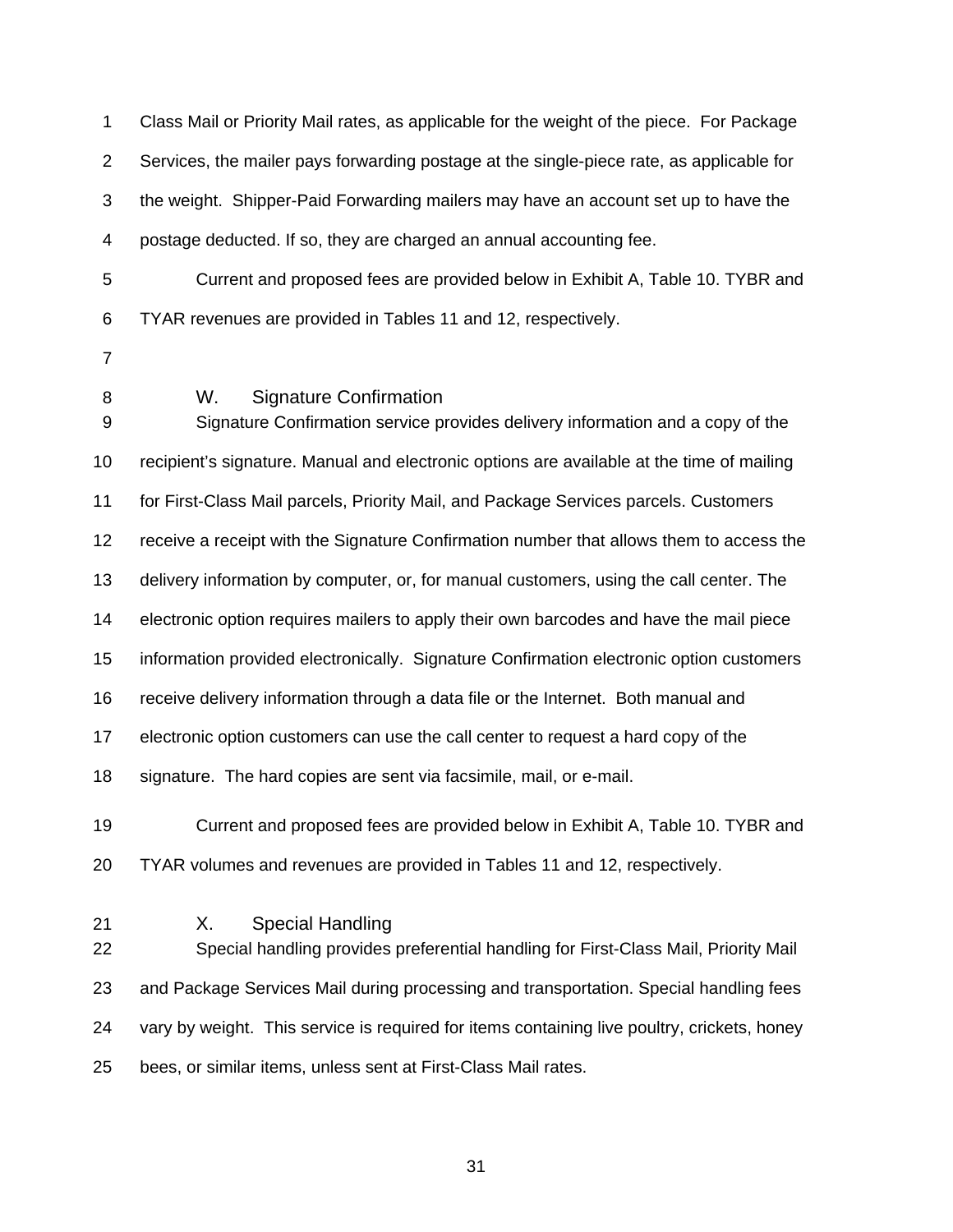1 Current and proposed fees are provided below in Exhibit A, Table 10. TYBR and 2 TYAR revenues are reported in Tables 11 and 12, respectively with the fee summary for 3 First-Class Mail, Priority Mail and Package Services.

4 Y. Stamped Cards

5 Stamped cards are postcards sold at postal retail units and vending machines for 6 the price of a First-Class Mail postcard rate plus the stamped card fee. The postage is 7 pre-affixed to the card, so the mailer does not have to purchase a stamp separately from 8 the postcard.

9 Stamped cards are available in single units. Double stamped cards, with one 10 card for mailing and another card with postage affixed to be returned to the mailer, are 11 available for twice the stamped card postage and fee. Also, sheets of 40 stamped cards 12 can be purchased.

13 Current and proposed fees are provided in below Exhibit A, Table 10. TYBR and 14 TYAR volumes and revenues are provided in Tables 11 and 12, respectively.

15 Z. Stamped Envelopes

16 Stamped envelopes are provided as a convenience to customers and may 17 be purchased individually at windows or ordered in box lots. Box lots of 50 18 (household) and 500 (bulk) are available. Stamped envelopes come in a variety 19 of pre-affixed postage amounts, including some presort and nonprofit rates, for 20 use by both individual and business customers.

21 Sizes for stamped envelopes are six and three-quarters, nine, and ten 22 inches in length. Window and pre-canceled envelopes are available. For a 23 higher fee, "personalized" stamped envelopes can be pre-printed with a return 24 address, title, company name, telephone number, or advertising slogan.

<u>32 and 2010 and 2010 and 2010 and 2010 and 2010 and 2010 and 2010 and 2010 and 2010 and 2010 and 2010 and 201</u>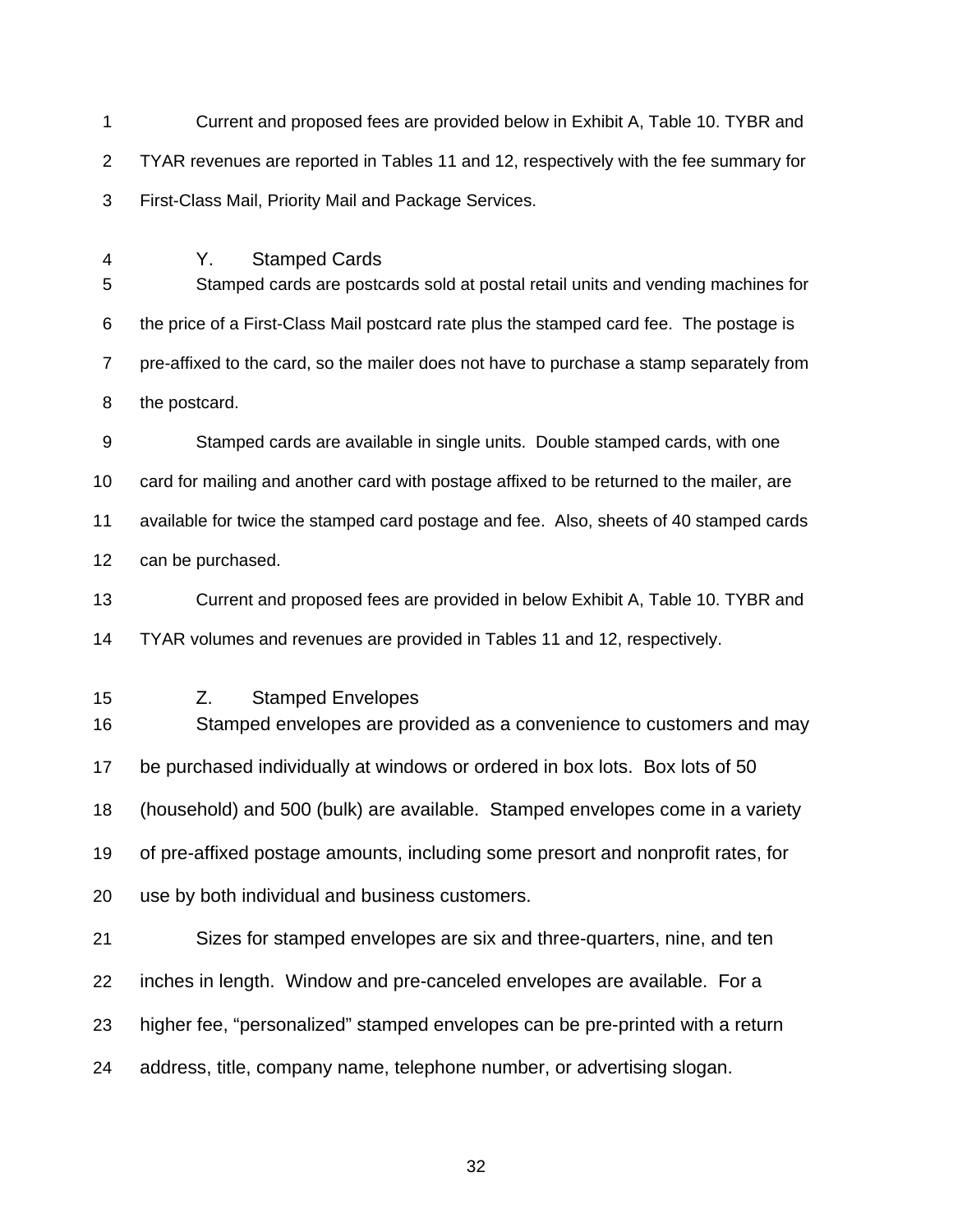- 1 Current and proposed fees are provided below in Exhibit A, Table 10.
- 2 TYBR and TYAR volumes and revenues are provided below in Tables 11 and 12,
- 3 respectively.
- 4 AA. ZIP Coding of Mailing Lists 5 Zip Coding of Mailing Lists service helps mailers use and sort by correct ZIP 6 Codes. For multiple 5-digit ZIP Code post offices, the Postal Service sorts the mailer's 7 address cards by 5-digit ZIP Code, bundling the cards for each ZIP Code. One fee is 8 charged per mailing list (or set of cards). 9 Current and proposed fees are provided below in Exhibit A, Table 10.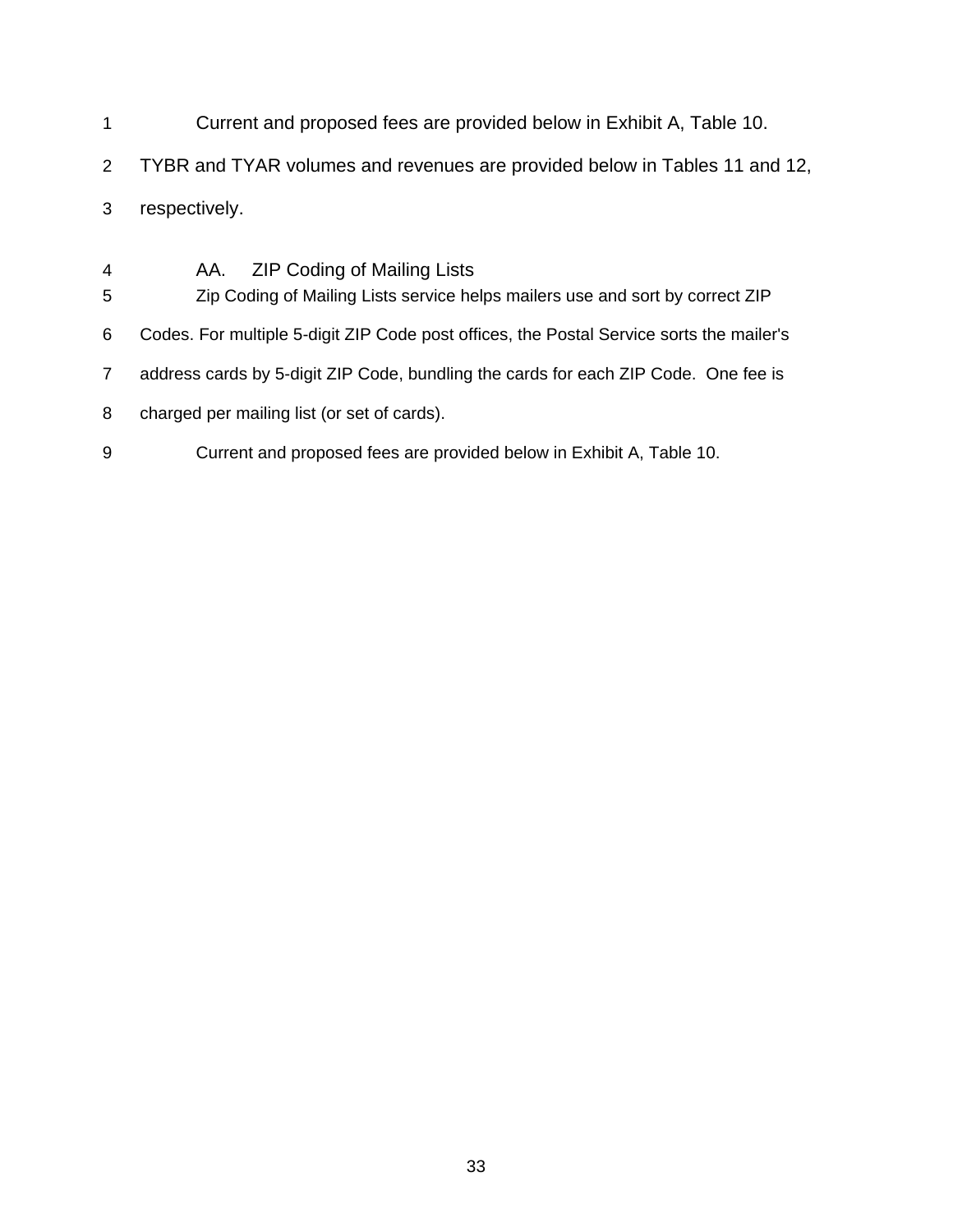EXHIBIT USPS-28A

## CURRENT AND PROPOSED RATES & FEES, AND TYBR AND TYAR REVENUES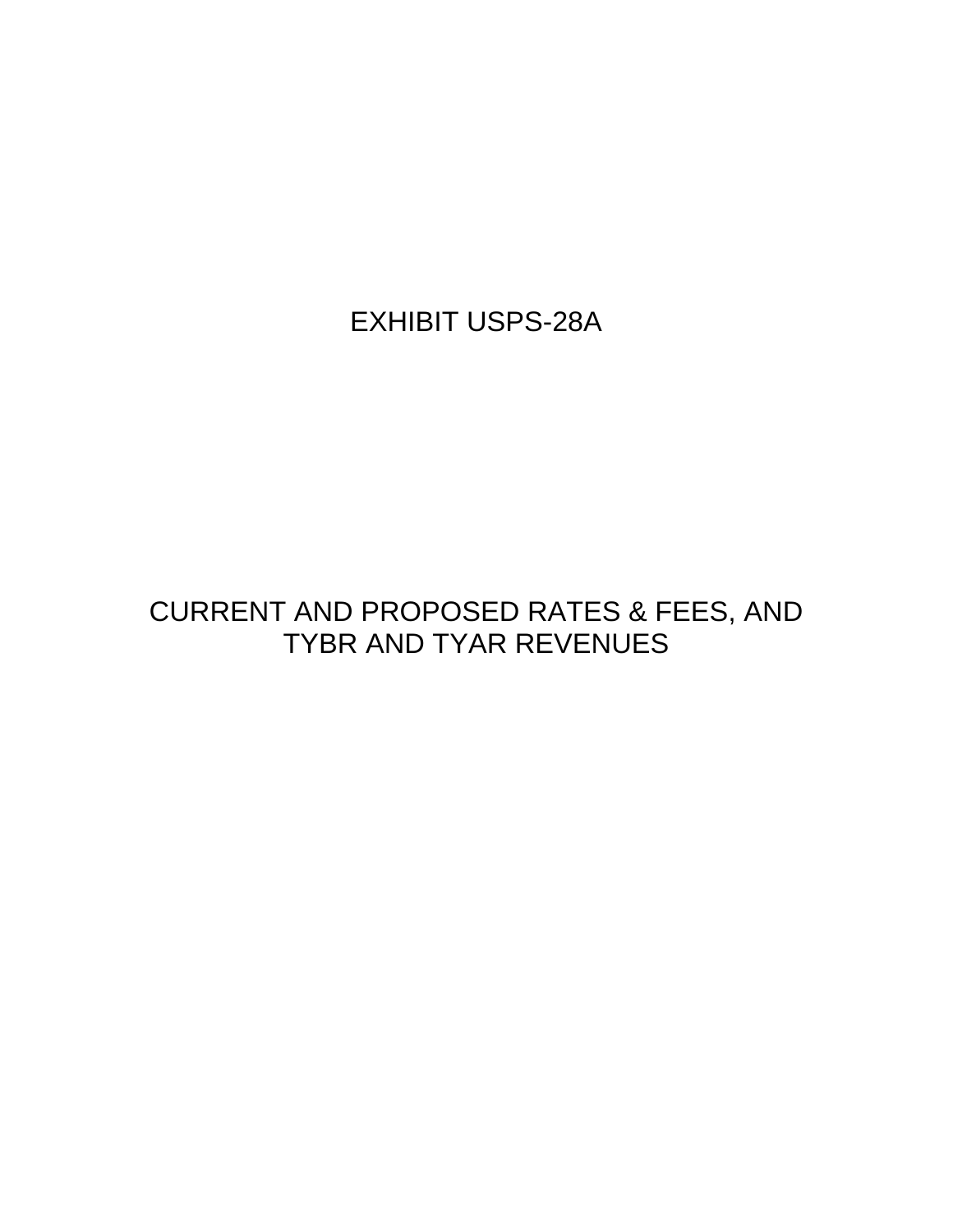# **First-Class Mail**

|       |                                      | <b>Current</b> | Proposed | % Change |
|-------|--------------------------------------|----------------|----------|----------|
|       | Letters, Flats, and Parcels          |                |          |          |
|       | <b>Single-Piece</b>                  |                |          |          |
|       | First ounce                          | \$0.370        | \$0.390  | 5.4%     |
|       | <b>Additional ounces</b>             | 0.230          | 0.240    | 4.3%     |
|       | Nonmachinable surcharge              | 0.120          | 0.130    | 8.3%     |
|       | <b>Qualified Business Reply Mail</b> | 0.340          | 0.358    | 5.3%     |
|       | <b>Presorted</b>                     |                |          |          |
|       | First ounce                          | 0.352          | 0.371    | 5.4%     |
|       | <b>Additional ounces</b>             | 0.225          | 0.237    | 5.3%     |
|       | Nonmachinable surcharge              | 0.055          | 0.058    | 5.5%     |
|       | Heavy piece discount                 | $-0.041$       | $-0.043$ | 4.9%     |
|       | <b>Automation Letters</b>            |                |          |          |
|       | Mixed AADC                           | 0.309          | 0.326    | 5.5%     |
|       | AADC                                 | 0.301          | 0.317    | 5.3%     |
|       | 3-digit                              | 0.292          | 0.308    | 5.5%     |
|       | 5-digit                              | 0.278          | 0.293    | 5.4%     |
|       | Carrier route                        | 0.275          | 0.290    | 5.5%     |
|       | <b>Additional ounces</b>             | 0.225          | 0.237    | 5.3%     |
|       | Heavy piece discount                 | $-0.041$       | $-0.043$ | 4.9%     |
|       | <b>Automation Flats</b>              |                |          |          |
|       | Mixed ADC                            | 0.341          | 0.359    | 5.3%     |
|       | ADC                                  | 0.333          | 0.351    | 5.4%     |
|       | 3-digit                              | 0.322          | 0.339    | 5.3%     |
|       | 5-digit                              | 0.302          | 0.318    | 5.3%     |
|       | <b>Additional ounces</b>             | 0.225          | 0.237    | 5.3%     |
|       | Nonmachinable surcharge              | 0.055          | 0.058    | 5.5%     |
|       | Heavy piece discount                 | $-0.041$       | $-0.043$ | 4.9%     |
| Cards |                                      |                |          |          |
|       | Regular                              |                |          |          |
|       | Single-Piece Cards                   | 0.230          | \$0.240  | 4.3%     |
|       | Qualified Business Reply Mail        | 0.200          | 0.211    | 5.5%     |
|       | <b>Presorted</b>                     | 0.212          | 0.223    | 5.2%     |
|       | <b>Automation</b>                    |                |          |          |
|       | Mixed AADC                           | 0.194          | 0.204    | 5.2%     |
|       | AADC                                 | 0.187          | 0.197    | 5.3%     |
|       | 3-digit                              | 0.183          | 0.193    | 5.5%     |
|       | 5-digit                              | 0.176          | 0.186    | 5.7%     |
|       | Carrier route                        | 0.170          | 0.179    | 5.3%     |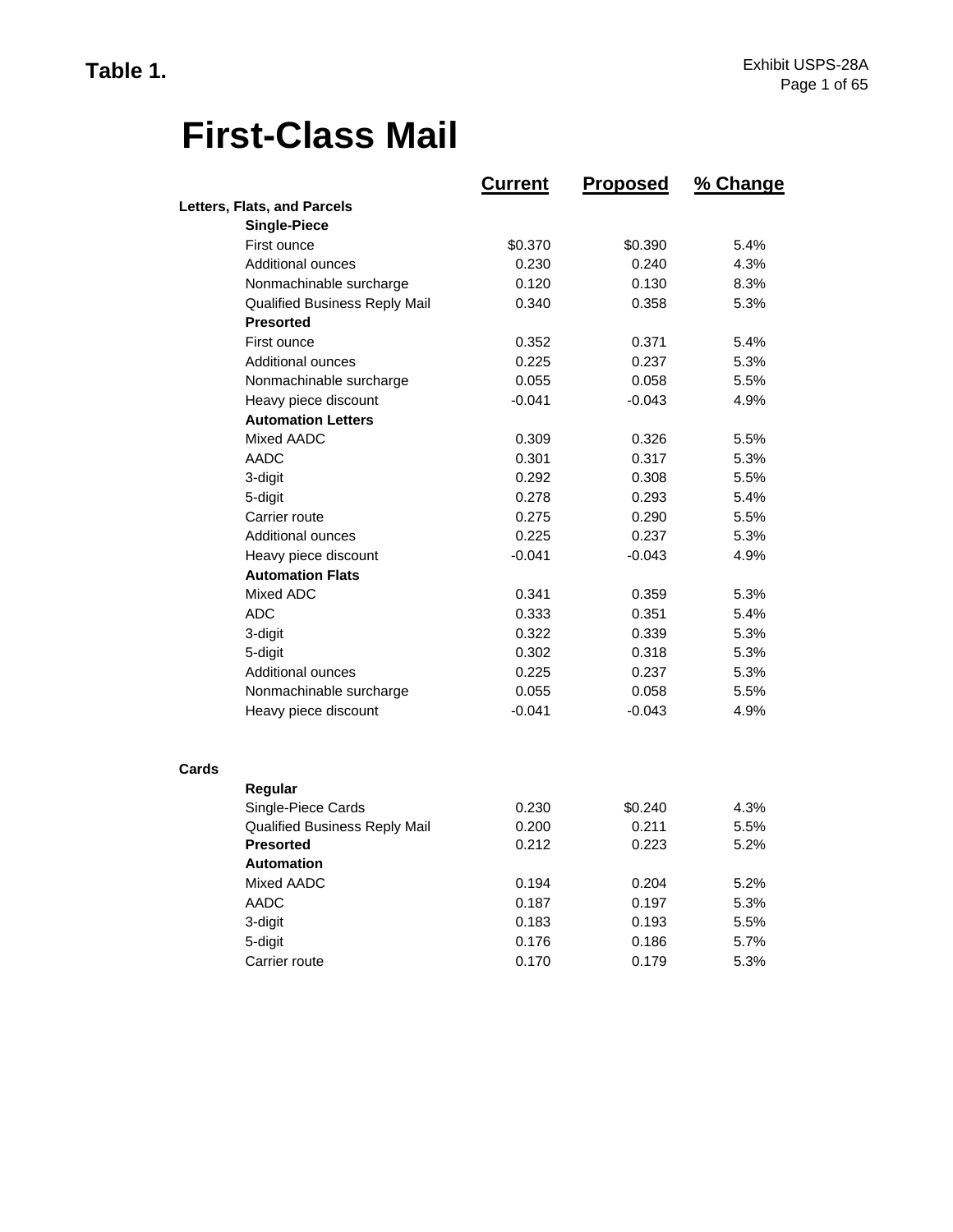## **Current Current Proposed**

|                     | Local, |        |        |        |                                             |        |                     | Local, |        |                                             |        |        |             |
|---------------------|--------|--------|--------|--------|---------------------------------------------|--------|---------------------|--------|--------|---------------------------------------------|--------|--------|-------------|
| <b>Weight Zones</b> |        |        |        |        |                                             |        | <b>Weight Zones</b> |        |        |                                             |        |        |             |
| (lbs)               |        |        |        |        | 1, 2 & 3 Zone 4 Zone 5 Zone 6 Zone 7 Zone 8 |        | (lbs)               |        |        | 1, 2 & 3 Zone 4 Zone 5 Zone 6 Zone 7 Zone 8 |        |        |             |
| 1                   | \$3.85 | \$3.85 | \$3.85 | \$3.85 | \$3.85                                      | \$3.85 | $\mathbf{1}$        | \$4.05 | \$4.05 | \$4.05                                      | \$4.05 | \$4.05 | \$4.05      |
| 2                   | 3.95   | 4.55   | 4.90   | 5.05   | 5.40                                        | 5.75   | 2                   | 4.20   | 4.80   | 5.15                                        | 5.30   | 5.70   | 6.05        |
| 3                   | 4.75   | 6.05   | 6.85   | 7.15   | 7.85                                        | 8.55   | 3                   | 5.00   | 6.40   | 7.20                                        | 7.55   | 8.25   | 9.00        |
| $\vert$             | 5.30   | 7.05   | 8.05   | 8.50   | 9.45                                        | 10.35  | $\vert$             | 5.60   | 7.45   | 8.50                                        | 8.95   | 9.95   | 10.90       |
| 5                   | 5.85   | 8.00   | 9.30   | 9.85   | 11.00                                       | 12.15  | 5                   | 6.15   | 8.45   | 9.80                                        | 10.40  | 11.60  | 12.80       |
| $6\phantom{a}$      | 6.30   | 8.85   | 9.90   | 10.05  | 11.30                                       | 12.30  | $6\vert$            | 6.65   | 9.35   | 10.45                                       | 10.60  | 11.90  | 12.95       |
| 7                   | 6.80   | 9.80   | 10.65  | 11.00  | 12.55                                       | 14.05  | 7                   | 7.15   | 10.35  | 11.25                                       | 11.60  | 13.25  | 14.80       |
| 8                   | 7.35   | 10.75  | 11.45  | 11.95  | 13.80                                       | 15.75  | 8                   | 7.75   | 11.35  | 12.05                                       | 12.60  | 14.55  | 16.60       |
| 9                   | 7.90   | 11.70  | 12.20  | 12.90  | 15.05                                       | 17.50  | 9                   | 8.35   | 12.35  | 12.85                                       | 13.60  | 15.85  | 18.45       |
| 10                  | 8.40   | 12.60  | 13.00  | 14.00  | 16.30                                       | 19.20  | 10                  | 8.85   | 13.30  | 13.70                                       | 14.75  | 17.20  | 20.25       |
| 11                  | 8.95   | 13.35  | 13.75  | 15.15  | 17.55                                       | 20.90  | 11                  | 9.45   | 14.05  | 14.50                                       | 15.95  | 18.50  | 22.05       |
| 12                  | 9.50   | 14.05  | 14.50  | 16.30  | 18.80                                       | 22.65  | 12                  | 10.00  | 14.80  | 15.30                                       | 17.20  | 19.80  | 23.85       |
| 13                  | 10.00  | 14.75  | 15.30  | 17.50  | 20.05                                       | 24.35  | 13                  | 10.55  | 15.55  | 16.15                                       | 18.45  | 21.15  | 25.65       |
| 14                  | 10.55  | 15.45  | 16.05  | 18.60  | 21.25                                       | 26.05  | 14                  | 11.10  | 16.30  | 16.90                                       | 19.60  | 22.40  | 27.45       |
| 15                  | 11.05  | 16.20  | 16.85  | 19.75  | 22.50                                       | 27.80  | 15                  | 11.65  | 17.05  | 17.75                                       | 20.80  | 23.70  | 29.30       |
| 16                  | 11.60  | 16.90  | 17.60  | 20.85  | 23.75                                       | 29.50  | 16                  | 12.25  | 17.80  | 18.55                                       | 22.00  | 25.05  | 31.10       |
| 17                  | 12.15  | 17.60  | 18.35  | 22.05  | 25.00                                       | 31.20  | 17                  | 12.80  | 18.55  | 19.35                                       | 23.25  | 26.35  | 32.90       |
| 18                  | 12.65  | 18.30  | 19.30  | 23.15  | 26.25                                       | 32.95  | 18                  | 13.35  | 19.30  | 20.35                                       | 24.40  | 27.65  | 34.75       |
| 19                  | 13.20  | 19.00  | 20.20  | 24.30  | 27.50                                       | 34.65  | 19                  | 13.90  | 20.05  | 21.30                                       | 25.60  | 29.00  | 36.50       |
| 20                  | 13.75  | 19.75  | 21.15  | 25.35  | 28.75                                       | 36.40  | 20                  | 14.50  | 20.80  | 22.30                                       | 26.70  | 30.30  | 38.35       |
| 21                  | 14.25  | 20.45  | 22.05  | 26.55  | 30.00                                       | 38.10  | 21                  | 15.00  | 21.55  | 23.25                                       | 28.00  | 31.60  | 40.15       |
| 22                  | 14.80  | 21.15  | 22.95  | 27.65  | 31.20                                       | 39.80  | 22                  | 15.60  | 22.30  | 24.20                                       | 29.15  | 32.90  | 41.95       |
| 23                  | 15.30  | 21.85  | 23.90  | 28.80  | 32.45                                       | 41.55  | 23                  | 16.15  | 23.05  | 25.20                                       | 30.35  | 34.20  | 43.80       |
| 24                  | 15.85  | 22.55  | 24.85  | 29.90  | 33.70                                       | 43.25  | 24                  | 16.70  | 23.75  | 26.20                                       | 31.50  | 35.50  | 45.60       |
| 25                  | 16.40  | 23.30  | 25.75  | 31.10  | 34.95                                       | 44.95  | 25                  | 17.30  | 24.55  | 27.15                                       | 32.80  | 36.85  | 47.40       |
| 26                  | 16.90  | 24.00  | 26.60  | 32.25  | 36.20                                       | 46.70  | 26                  | 17.80  | 25.30  | 28.05                                       | 34.00  | 38.15  | 49.20       |
| 27                  | 17.45  | 24.70  | 27.55  | 33.35  | 37.45                                       | 48.40  | 27                  | 18.40  | 26.05  | 29.05                                       | 35.15  | 39.45  | 51.00       |
| 28                  | 18.00  | 25.40  | 28.50  | 34.50  | 38.70                                       | 50.15  | 28                  | 18.95  | 26.75  | 30.05                                       | 36.35  | 40.80  | 52.85       |
| 29                  | 18.50  | 26.15  | 29.45  | 35.60  | 39.95                                       | 51.85  | 29                  | 19.50  | 27.55  | 31.05                                       | 37.50  | 42.10  | 54.65       |
| 30                  | 19.05  | 26.85  | 30.35  | 36.80  | 41.20                                       | 53.55  | 30                  | 20.10  | 28.30  | 32.00                                       | 38.80  | 43.40  | 56.45       |
| 31                  | 19.55  | 27.55  | 31.20  | 37.85  | 42.40                                       | 55.30  | 31                  | 20.60  | 29.05  | 32.90                                       | 39.90  | 44.70  | 58.30       |
| 32                  | 20.10  | 28.25  | 32.15  | 39.00  | 43.65                                       | 57.00  | 32                  | 21.20  | 29.80  | 33.90                                       | 41.10  | 46.00  | 60.10       |
| 33                  | 20.65  | 28.95  | 33.10  | 40.10  | 44.90                                       | 58.70  | 33                  | 21.75  | 30.50  | 34.90                                       | 42.25  | 47.30  | 61.85       |
| 34                  | 21.15  | 29.70  | 34.00  | 41.25  | 46.15                                       | 60.45  | 34                  | 22.30  | 31.30  | 35.85                                       | 43.50  | 48.65  | 63.70       |
| 35                  | 21.70  | 30.40  | 34.95  | 42.40  | 47.40                                       | 62.15  | 35                  | 22.85  | 32.05  | 36.85                                       | 44.70  | 49.95  | 65.50       |
|                     |        |        |        |        |                                             |        |                     |        |        |                                             |        |        | (continued) |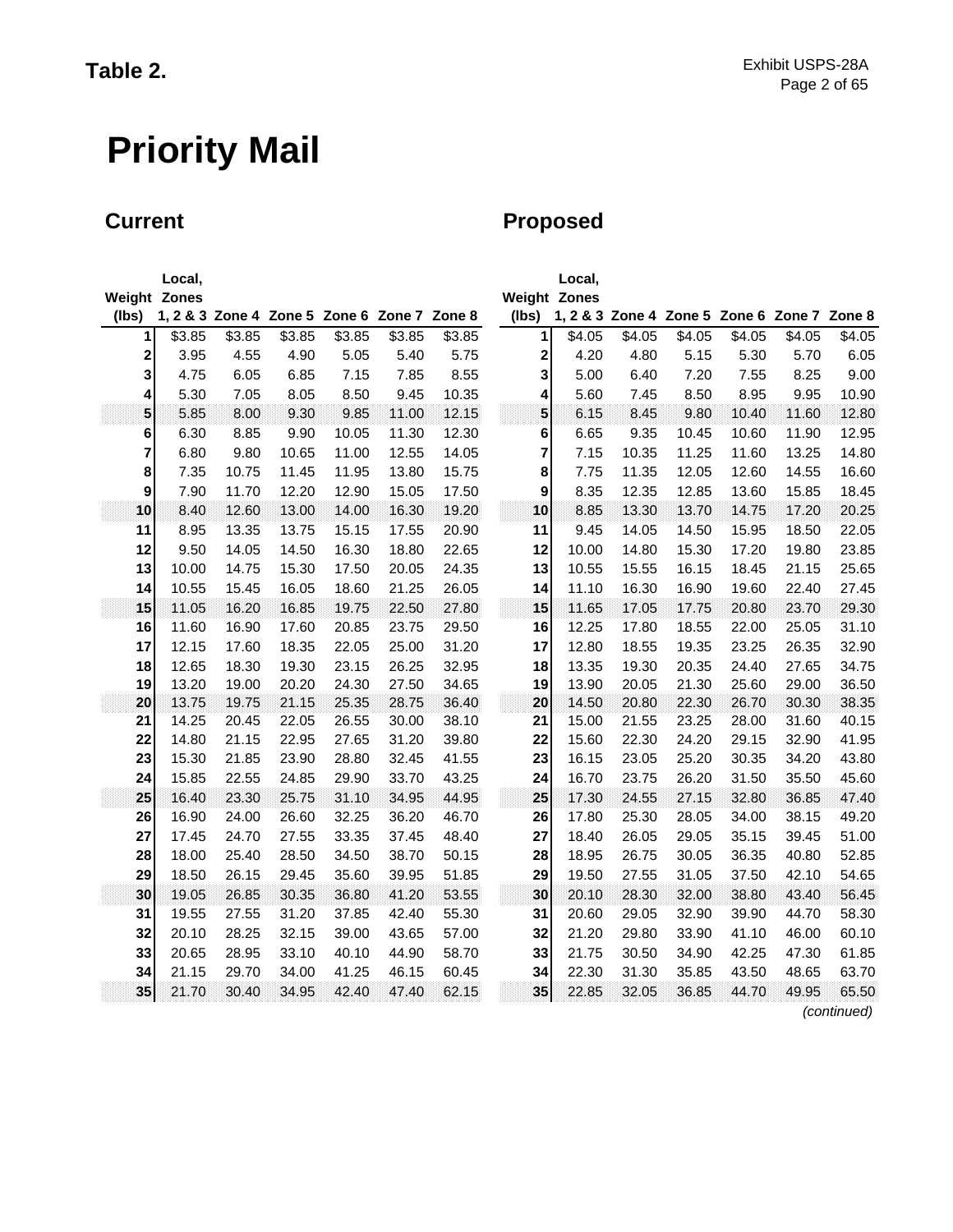### **Current Current Proposed**

|    | Local,                                             |         |         |         |         |         |    | Local,                                             |         |         |         |         |         |
|----|----------------------------------------------------|---------|---------|---------|---------|---------|----|----------------------------------------------------|---------|---------|---------|---------|---------|
|    | <b>Zones</b>                                       |         |         |         |         |         |    | <b>Zones</b>                                       |         |         |         |         |         |
|    | Weight 1, 2 & 3 Zone 4 Zone 5 Zone 6 Zone 7 Zone 8 |         |         |         |         |         |    | Weight 1, 2 & 3 Zone 4 Zone 5 Zone 6 Zone 7 Zone 8 |         |         |         |         |         |
| 36 | \$22.25                                            | \$31.10 | \$35.85 | \$43.55 | \$48.65 | \$63.85 | 36 | \$23.45                                            | \$32.80 | \$37.80 | \$45.90 | \$51.30 | \$67.30 |
| 37 | 22.75                                              | 31.95   | 36.80   | 44.65   | 49.90   | 65.60   | 37 | 24.00                                              | 33.70   | 38.80   | 47.05   | 52.60   | 69.15   |
| 38 | 23.30                                              | 32.65   | 37.70   | 45.85   | 51.15   | 67.30   | 38 | 24.55                                              | 34.40   | 39.75   | 48.35   | 53.90   | 70.95   |
| 39 | 23.75                                              | 33.50   | 38.65   | 47.00   | 52.40   | 69.05   | 39 | 25.05                                              | 35.30   | 40.75   | 49.55   | 55.25   | 72.80   |
| 40 | 24.25                                              | 34.30   | 39.60   | 48.10   | 53.60   | 70.75   | 40 | 25.55                                              | 36.15   | 41.75   | 50.70   | 56.50   | 74.55   |
| 41 | 24.70                                              | 35.00   | 40.45   | 49.25   | 54.85   | 72.45   | 41 | 26.05                                              | 36.90   | 42.65   | 51.90   | 57.80   | 76.35   |
| 42 | 25.20                                              | 35.85   | 41.35   | 50.30   | 56.15   | 74.20   | 42 | 26.55                                              | 37.80   | 43.60   | 53.00   | 59.20   | 78.20   |
| 43 | 25.65                                              | 36.60   | 42.30   | 51.50   | 57.40   | 75.90   | 43 | 27.05                                              | 38.60   | 44.60   | 54.30   | 60.50   | 80.00   |
| 44 | 26.15                                              | 37.40   | 43.25   | 52.60   | 58.70   | 77.60   | 44 | 27.55                                              | 39.40   | 45.60   | 55.45   | 61.85   | 81.80   |
| 45 | 26.60                                              | 38.20   | 44.15   | 53.75   | 59.95   | 79.35   | 45 | 28.05                                              | 40.25   | 46.55   | 56.65   | 63.20   | 83.65   |
| 46 | 27.10                                              | 39.00   | 45.05   | 54.85   | 61.20   | 81.05   | 46 | 28.55                                              | 41.10   | 47.50   | 57.80   | 64.50   | 85.45   |
| 47 | 27.55                                              | 39.75   | 46.00   | 56.05   | 62.50   | 82.75   | 47 | 29.05                                              | 41.90   | 48.50   | 59.10   | 65.90   | 87.20   |
| 48 | 28.05                                              | 40.60   | 46.95   | 57.20   | 63.75   | 84.50   | 48 | 29.55                                              | 42.80   | 49.50   | 60.30   | 67.20   | 89.05   |
| 49 | 28.50                                              | 41.35   | 47.80   | 58.30   | 65.05   | 86.20   | 49 | 30.05                                              | 43.60   | 50.40   | 61.45   | 68.55   | 90.85   |
| 50 | 28.95                                              | 42.15   | 48.75   | 59.45   | 66.30   | 87.95   | 50 | 30.50                                              | 44.45   | 51.40   | 62.65   | 69.90   | 92.70   |
| 51 | 29.45                                              | 42.95   | 49.65   | 60.55   | 67.55   | 89.65   | 51 | 31.05                                              | 45.25   | 52.35   | 63.80   | 71.20   | 94.50   |
| 52 | 29.90                                              | 43.75   | 50.60   | 61.75   | 68.80   | 91.35   | 52 | 31.50                                              | 46.10   | 53.35   | 65.10   | 72.50   | 96.30   |
| 53 | 30.40                                              | 44.50   | 51.50   | 62.85   | 70.05   | 93.10   | 53 | 32.05                                              | 46.90   | 54.30   | 66.25   | 73.85   | 98.15   |
| 54 | 30.85                                              | 45.25   | 52.45   | 63.95   | 71.30   | 94.80   | 54 | 32.50                                              | 47.70   | 55.30   | 67.40   | 75.15   | 99.90   |
| 55 | 31.35                                              | 46.10   | 53.40   | 65.05   | 72.50   | 96.50   | 55 | 33.05                                              | 48.60   | 56.30   | 68.55   | 76.40   | 101.70  |
| 56 | 31.80                                              | 46.85   | 54.25   | 66.25   | 73.75   | 98.25   | 56 | 33.50                                              | 49.40   | 57.20   | 69.85   | 77.75   | 103.55  |
| 57 | 32.30                                              | 47.65   | 55.15   | 67.35   | 75.00   | 99.95   | 57 | 34.05                                              | 50.20   | 58.15   | 71.00   | 79.05   | 105.35  |
| 58 | 32.75                                              | 48.45   | 56.10   | 68.50   | 76.25   | 101.65  | 58 | 34.50                                              | 51.05   | 59.15   | 72.20   | 80.35   | 107.15  |
| 59 | 33.25                                              | 49.25   | 57.05   | 69.60   | 77.50   | 103.40  | 59 | 35.05                                              | 51.90   | 60.15   | 73.35   | 81.70   | 109.00  |
| 60 | 33.70                                              | 50.00   | 58.00   | 70.80   | 78.75   | 105.10  | 60 | 35.50                                              | 52.70   | 61.15   | 74.60   | 83.00   | 110.80  |
| 61 | 34.20                                              | 50.85   | 58.85   | 71.95   | 80.00   | 106.85  | 61 | 36.05                                              | 53.60   | 62.05   | 75.85   | 84.30   | 112.60  |
| 62 | 34.65                                              | 51.55   | 59.80   | 73.05   | 81.25   | 108.55  | 62 | 36.50                                              | 54.35   | 63.05   | 77.00   | 85.65   | 114.40  |
| 63 | 35.15                                              | 52.40   | 60.75   | 74.20   | 82.50   | 110.25  | 63 | 37.05                                              | 55.25   | 64.05   | 78.20   | 86.95   | 116.20  |
| 64 | 35.60                                              | 53.20   | 61.70   | 75.35   | 83.70   | 112.00  | 64 | 37.50                                              | 56.05   | 65.05   | 79.40   | 88.20   | 118.05  |
| 65 | 36.10                                              | 53.90   | 62.50   | 76.45   | 84.95   | 113.70  | 65 | 38.05                                              | 56.80   | 65.90   | 80.60   | 89.55   | 119.85  |
| 66 | 36.55                                              | 54.75   | 63.45   | 77.55   | 86.20   | 115.40  | 66 | 38.50                                              | 57.70   | 66.90   | 81.75   | 90.85   | 121.65  |
| 67 | 37.05                                              | 55.60   | 64.40   | 78.70   | 87.45   | 117.15  | 67 | 39.05                                              | 58.60   | 67.90   | 82.95   | 92.15   | 123.50  |
| 68 | 37.50                                              | 56.30   | 65.35   | 79.80   | 88.70   | 118.85  | 68 | 39.50                                              | 59.35   | 68.90   | 84.10   | 93.50   | 125.25  |
| 69 | 38.00                                              | 57.10   | 66.25   | 81.00   | 89.95   | 120.55  | 69 | 40.05                                              | 60.20   | 69.85   | 85.35   | 94.80   | 127.05  |
| 70 | 38.45                                              | 57.95   | 67.15   | 82.10   | 91.20   | 122.30  | 70 | 40.55                                              | 61.10   | 70.80   | 86.55   | 96.10   | 128.90  |

#### **Notes: Notes:**

1. Parcels that weigh less than 15 pounds but measure more than 84 inches in combined length and girth are charged the applicable rate for a 15-pound parcel.

2. The 1-pound rate is charged for matter sent in a flat-rate envelope provided by the USPS, regardless of the actual weight of the piece.

1. Parcels that weigh less than 15 pounds but measure more than 84 inches in combined length and girth are charged the applicable rate for a 15-pound parcel.

2. The 1-pound rate is charged for matter sent in a flat-rate envelope provided by the USPS, regardless of the actual weight of the piece.

3. Postage for the flat-rate box is \$7.70 3. Postage for the flat-rate box is \$8.10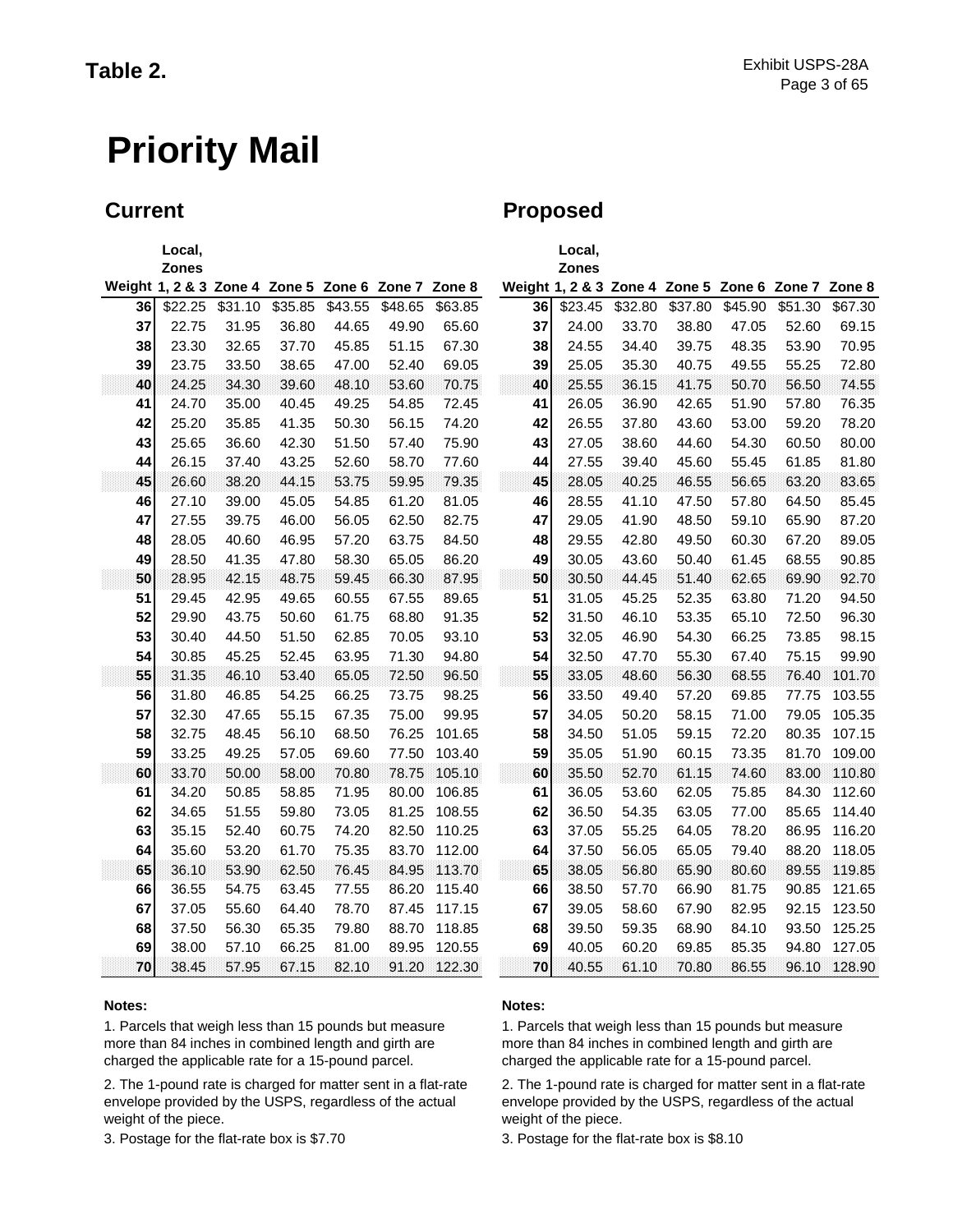### **% Change, Proposed vs. Current Rates**

| Weight         | Local,<br><b>Zones</b> |      |                                             |      |      |                     |
|----------------|------------------------|------|---------------------------------------------|------|------|---------------------|
| (lbs)          |                        |      | 1, 2 & 3 Zone 4 Zone 5 Zone 6 Zone 7 Zone 8 |      |      |                     |
| 1              | 5.2%                   | 5.2% | 5.2%                                        | 5.2% | 5.2% | 5.2%                |
| $\overline{c}$ | 6.3%                   | 5.5% | 5.1%                                        | 5.0% | 5.6% | 5.2%                |
| 3              | 5.3%                   | 5.8% | 5.1%                                        | 5.6% | 5.1% | 5.3%                |
| 4              | 5.7%                   | 5.7% | 5.6%                                        | 5.3% | 5.3% | 5.3%                |
| 5              | 5.1%                   | 5.6% | 5.4%                                        | 5.6% | 5.5% | 5.3%                |
| 6              | 5.6%                   | 5.6% | 5.6%                                        | 5.5% | 5.3% | 5.3%                |
| 7              | 5.1%                   | 5.6% | 5.6%                                        | 5.5% | 5.6% | 5.3%                |
| 8              | 5.4%                   | 5.6% | 5.2%                                        | 5.4% | 5.4% | 5.4%                |
| 9              | 5.7%                   | 5.6% | 5.3%                                        | 5.4% | 5.3% | 5.4%                |
| 10             | 5.4%                   | 5.6% | 5.4%                                        | 5.4% | 5.5% | 5.5%                |
| 11             | 5.6%                   | 5.2% | 5.5%                                        | 5.3% | 5.4% | 5.5%                |
| 12             | 5.3%                   | 5.3% | 5.5%                                        | 5.5% | 5.3% | 5.3%                |
| 13             | 5.5%                   | 5.4% | 5.6%                                        | 5.4% | 5.5% | 5.3%                |
| 14             | 5.2%                   | 5.5% | 5.3%                                        | 5.4% | 5.4% | 5.4%                |
| 15             | 5.4%                   | 5.2% | 5.3%                                        | 5.3% | 5.3% | 5.4%                |
| 16             | 5.6%                   | 5.3% | 5.4%                                        | 5.5% | 5.5% | 5.4%                |
| 17             | 5.3%                   | 5.4% | 5.4%                                        | 5.4% | 5.4% | 5.4%                |
| 18             | 5.5%                   | 5.5% | 5.4%                                        | 5.4% | 5.3% | 5.5%                |
| 19             | 5.3%                   | 5.5% | 5.4%                                        | 5.3% | 5.5% | 5.3%                |
| 20             | 5.5%                   | 5.3% | 5.4%                                        | 5.3% | 5.4% | 5.4%                |
| 21             | 5.3%                   | 5.4% | 5.4%                                        | 5.5% | 5.3% | 5.4%                |
| 22             | 5.4%                   | 5.4% | 5.4%                                        | 5.4% | 5.4% | 5.4%                |
| 23             | 5.6%                   | 5.5% | 5.4%                                        | 5.4% | 5.4% | 5.4%                |
| 24             | 5.4%                   | 5.3% | 5.4%                                        | 5.4% | 5.3% | 5.4%                |
| 25             | 5.5%                   | 5.4% | 5.4%                                        | 5.5% | 5.4% | 5.5%                |
| 26             | 5.3%                   | 5.4% | 5.5%                                        | 5.4% | 5.4% | 5.4%                |
| 27             | 5.4%                   | 5.5% | 5.4%                                        | 5.4% | 5.3% | 5.4%                |
| 28             | 5.3%                   | 5.3% | 5.4%                                        | 5.4% | 5.4% | 5.4%                |
| 29             | 5.4%                   | 5.4% | 5.4%                                        | 5.3% | 5.4% | 5.4%                |
| 30             | 5.5%                   | 5.4% | 5.4%                                        | 5.4% | 5.3% | 5.4%                |
| 31             | 5.4%                   | 5.4% | 5.4%                                        | 5.4% | 5.4% | 5.4%                |
| 32             | 5.5%                   | 5.5% | 5.4%                                        | 5.4% | 5.4% | 5.4%                |
| 33             | 5.3%                   | 5.4% | 5.4%                                        | 5.4% | 5.3% | 5.4%                |
| 34             | 5.4%                   | 5.4% | 5.4%                                        | 5.5% | 5.4% | 5.4%                |
| 35             | 5.3%                   | 5.4% | 5.4%                                        | 5.4% | 5.4% | 5.4%<br>(continued) |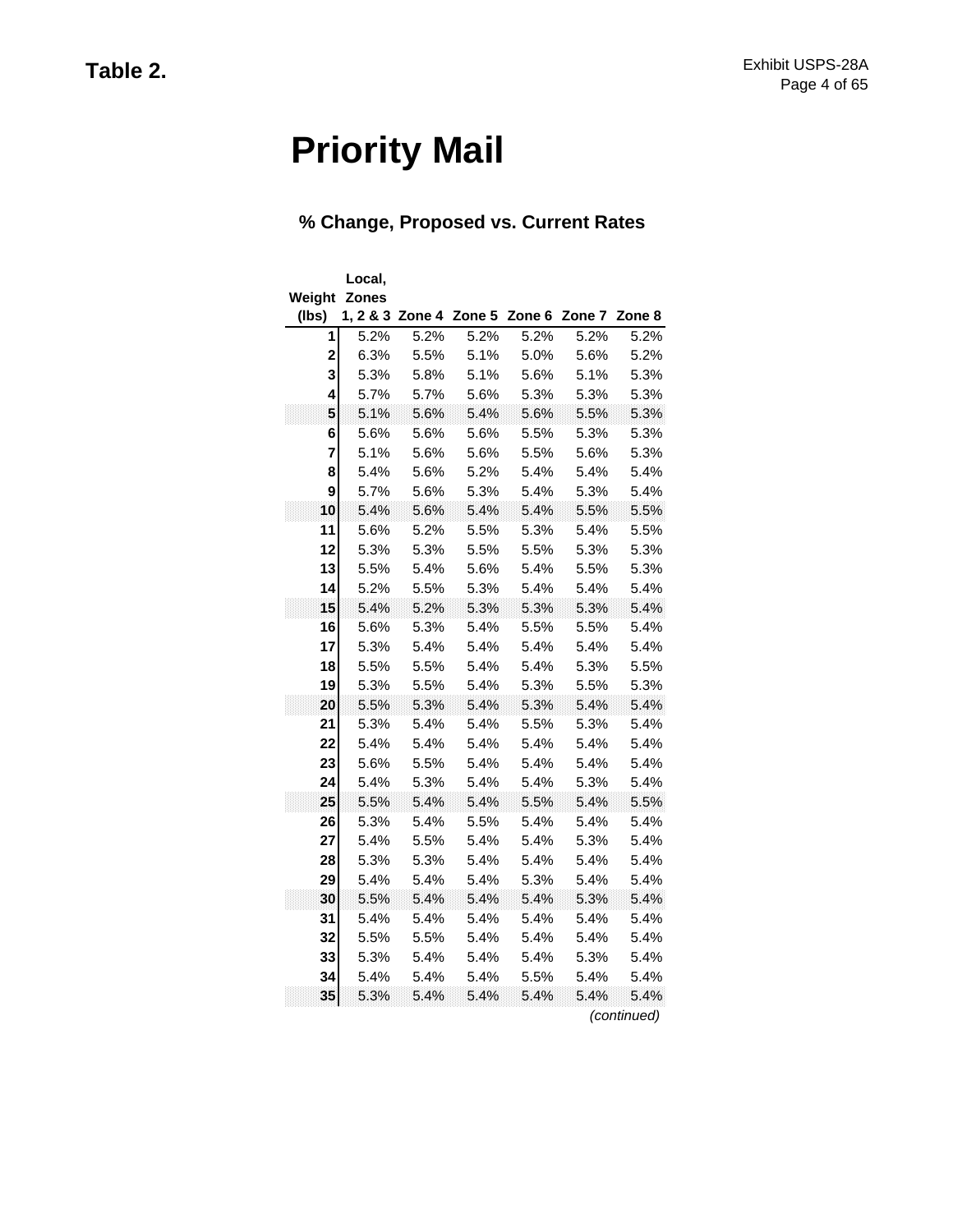### **% Change, Proposed vs. Current Rates**

|        | Local,       |      |      |                                             |      |      |
|--------|--------------|------|------|---------------------------------------------|------|------|
|        | <b>Zones</b> |      |      |                                             |      |      |
| Weight |              |      |      | 1, 2 & 3 Zone 4 Zone 5 Zone 6 Zone 7 Zone 8 |      |      |
| 36     | 5.4%         | 5.5% | 5.4% | 5.4%                                        | 5.4% | 5.4% |
| 37     | 5.5%         | 5.5% | 5.4% | 5.4%                                        | 5.4% | 5.4% |
| 38     | 5.4%         | 5.4% | 5.4% | 5.5%                                        | 5.4% | 5.4% |
| 39     | 5.5%         | 5.4% | 5.4% | 5.4%                                        | 5.4% | 5.4% |
| 40     | 5.4%         | 5.4% | 5.4% | 5.4%                                        | 5.4% | 5.4% |
| 41     | 5.5%         | 5.4% | 5.4% | 5.4%                                        | 5.4% | 5.4% |
| 42     | 5.4%         | 5.4% | 5.4% | 5.4%                                        | 5.4% | 5.4% |
| 43     | 5.5%         | 5.5% | 5.4% | 5.4%                                        | 5.4% | 5.4% |
| 44     | 5.4%         | 5.3% | 5.4% | 5.4%                                        | 5.4% | 5.4% |
| 45     | 5.5%         | 5.4% | 5.4% | 5.4%                                        | 5.4% | 5.4% |
| 46     | 5.4%         | 5.4% | 5.4% | 5.4%                                        | 5.4% | 5.4% |
| 47     | 5.4%         | 5.4% | 5.4% | 5.4%                                        | 5.4% | 5.4% |
| 48     | 5.3%         | 5.4% | 5.4% | 5.4%                                        | 5.4% | 5.4% |
| 49     | 5.4%         | 5.4% | 5.4% | 5.4%                                        | 5.4% | 5.4% |
| 50     | 5.4%         | 5.5% | 5.4% | 5.4%                                        | 5.4% | 5.4% |
| 51     | 5.4%         | 5.4% | 5.4% | 5.4%                                        | 5.4% | 5.4% |
| 52     | 5.4%         | 5.4% | 5.4% | 5.4%                                        | 5.4% | 5.4% |
| 53     | 5.4%         | 5.4% | 5.4% | 5.4%                                        | 5.4% | 5.4% |
| 54     | 5.3%         | 5.4% | 5.4% | 5.4%                                        | 5.4% | 5.4% |
| 55     | 5.4%         | 5.4% | 5.4% | 5.4%                                        | 5.4% | 5.4% |
| 56     | 5.3%         | 5.4% | 5.4% | 5.4%                                        | 5.4% | 5.4% |
| 57     | 5.4%         | 5.4% | 5.4% | 5.4%                                        | 5.4% | 5.4% |
| 58     | 5.3%         | 5.4% | 5.4% | 5.4%                                        | 5.4% | 5.4% |
| 59     | 5.4%         | 5.4% | 5.4% | 5.4%                                        | 5.4% | 5.4% |
| 60     | 5.3%         | 5.4% | 5.4% | 5.4%                                        | 5.4% | 5.4% |
| 61     | 5.4%         | 5.4% | 5.4% | 5.4%                                        | 5.4% | 5.4% |
| 62     | 5.3%         | 5.4% | 5.4% | 5.4%                                        | 5.4% | 5.4% |
| 63     | 5.4%         | 5.4% | 5.4% | 5.4%                                        | 5.4% | 5.4% |
| 64     | 5.3%         | 5.4% | 5.4% | 5.4%                                        | 5.4% | 5.4% |
| 65     | 5.4%         | 5.4% | 5.4% | 5.4%                                        | 5.4% | 5.4% |
| 66     | 5.3%         | 5.4% | 5.4% | 5.4%                                        | 5.4% | 5.4% |
| 67     | 5.4%         | 5.4% | 5.4% | 5.4%                                        | 5.4% | 5.4% |
| 68     | 5.3%         | 5.4% | 5.4% | 5.4%                                        | 5.4% | 5.4% |
| 69     | 5.4%         | 5.4% | 5.4% | 5.4%                                        | 5.4% | 5.4% |
| 70     | 5.5%         | 5.4% | 5.4% | 5.4%                                        | 5.4% | 5.4% |

#### **Notes:**

1. The flat-rate-envelope rate increases by 5.2%

2. The flat-rate-box rate increases by 5.2%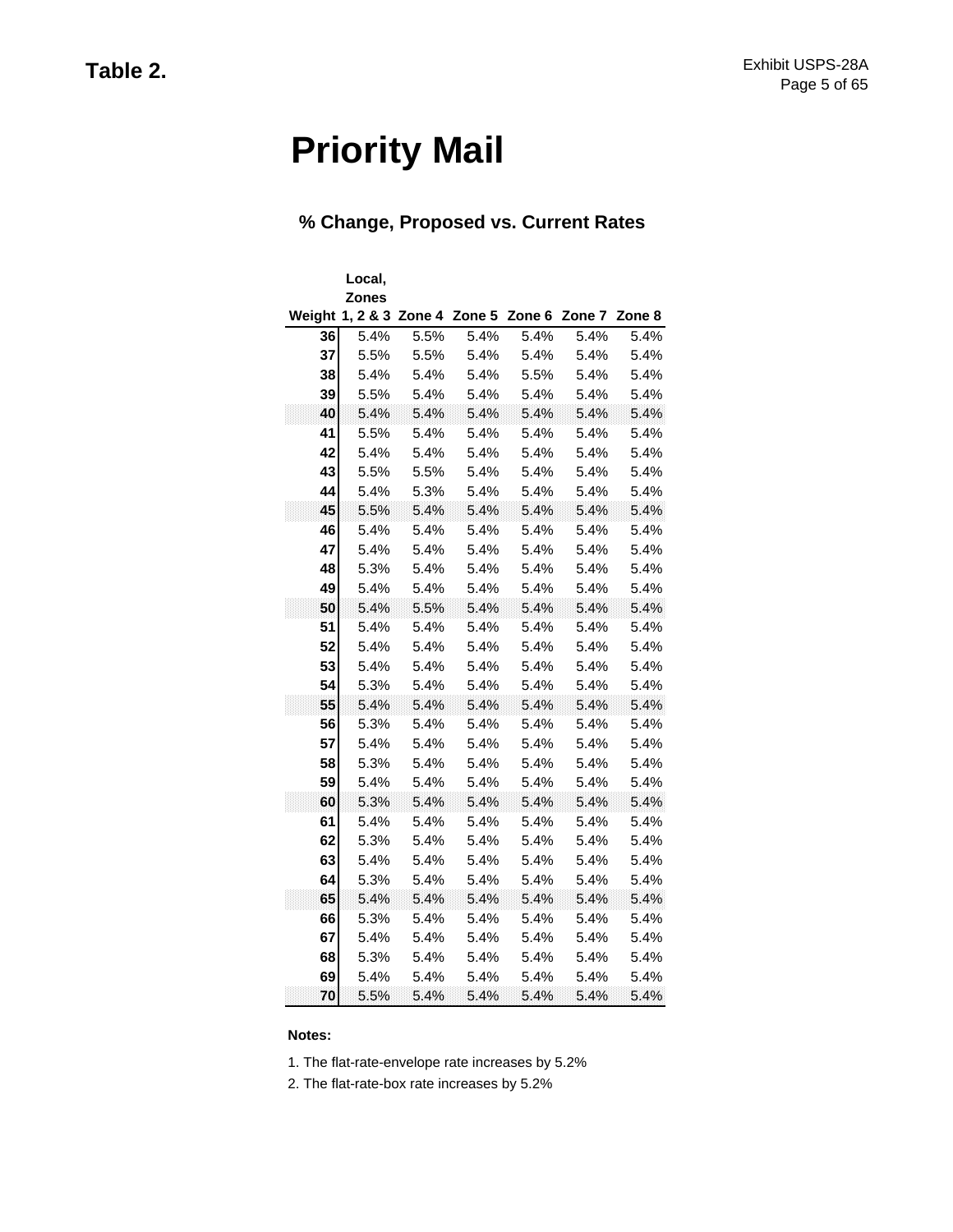|               |                 | Next Day &<br><b>Second Day</b> | Next Day &<br><b>Second Day</b> |               |
|---------------|-----------------|---------------------------------|---------------------------------|---------------|
|               | Custom          | Post Office to                  | Post Office to                  |               |
| Weight<br>0.5 | <b>Designed</b> | <b>Post Office</b>              | <b>Addressee</b>                | Weight<br>0.5 |
|               | \$10.70         | \$10.40                         | \$13.65                         |               |
| 1             | 14.90           | 14.60                           | 17.85                           | 1             |
| 2             | 14.90           | 14.60                           | 17.85                           | 2             |
| 3             | 18.10           | 17.80                           | 21.05                           | 3             |
| 4             | 21.25           | 20.95                           | 24.20                           | 4             |
| 5             | 24.35           | 24.05                           | 27.30                           | 5             |
| 6<br>7        | 27.45           | 27.15                           | 30.40                           | 6<br>7        |
|               | 30.50           | 30.20                           | 33.45                           |               |
| 8             | 31.80           | 31.50                           | 34.75                           | 8             |
| 9             | 33.25           | 32.95                           | 36.20                           | 9             |
| 10            | 34.55           | 34.25                           | 37.50                           | 10            |
| 11            | 36.25           | 35.95                           | 39.20                           | 11            |
| 12            | 38.90           | 38.60                           | 41.85                           | 12            |
| 13            | 40.80           | 40.50                           | 43.75                           | 13            |
| 14            | 41.85           | 41.55                           | 44.80                           | 14            |
| 15            | 43.15           | 42.85                           | 46.10                           | 15            |
| 16            | 44.70           | 44.40                           | 47.65                           | 16            |
| 17            | 46.20           | 45.90                           | 49.15                           | 17            |
| 18<br>19      | 47.60           | 47.30<br>48.75                  | 50.55                           | 18            |
| 20            | 49.05<br>50.50  | 50.20                           | 52.00<br>53.45                  | 19<br>20      |
| 21            | 51.95           | 51.65                           | 54.90                           | 21            |
| 22            | 53.40           | 53.10                           | 56.35                           | 22            |
| 23            | 54.90           | 54.60                           | 57.85                           | 23            |
| 24            | 56.30           | 56.00                           | 59.25                           | 24            |
| 25            | 57.70           | 57.40                           | 60.65                           | 25            |
| 26            | 59.20           | 58.90                           | 62.15                           | 26            |
| 27            | 60.60           | 60.30                           | 63.55                           | 27            |
| 28            | 62.10           | 61.80                           | 65.05                           | 28            |
| 29            | 63.55           | 63.25                           | 66.50                           | 29            |
| 30            | 65.00           | 64.70                           | 67.95                           | 30            |
| 31            | 66.45           | 66.15                           | 69.40                           | 31            |
| 32            | 67.95           | 67.65                           | 70.90                           | 32            |
| 33            | 69.30           | 69.00                           | 72.25                           | 33            |
| 34            | 70.85           | 70.55                           | 73.80                           | 34            |
| 35            | 72.20           | 71.90                           | 75.15                           | 35            |

## **Current Current Proposed**

|                         | Custom          | Next Day &<br><b>Second Day</b><br>Post Office to | <b>Next Day &amp;</b><br><b>Second Day</b><br>Post Office to |          | <b>Custom</b>   | Next Day &<br><b>Second Day</b><br><b>Post Office to</b> | <b>Next Day &amp;</b><br><b>Second Day</b><br>Post Office to |
|-------------------------|-----------------|---------------------------------------------------|--------------------------------------------------------------|----------|-----------------|----------------------------------------------------------|--------------------------------------------------------------|
| յht                     | <b>Designed</b> | <b>Post Office</b>                                | <b>Addressee</b>                                             | Weight   | <b>Designed</b> | <b>Post Office</b>                                       | <b>Addressee</b>                                             |
| $\overline{0.5}$        | \$10.70         | \$10.40                                           | \$13.65                                                      | 0.5      | \$11.30         | \$10.95                                                  | \$14.40                                                      |
| 1                       | 14.90           | 14.60                                             | 17.85                                                        | 1        | 15.70           | 15.40                                                    | 18.80                                                        |
| 2                       | 14.90           | 14.60                                             | 17.85                                                        | 2        | 15.70           | 15.40                                                    | 18.80                                                        |
| $\overline{\mathbf{3}}$ | 18.10           | 17.80                                             | 21.05                                                        | 3        | 19.10           | 18.75                                                    | 22.20                                                        |
| 4                       | 21.25           | 20.95                                             | 24.20                                                        | 4        | 22.40           | 22.10                                                    | 25.50                                                        |
| 5                       | 24.35           | 24.05                                             | 27.30                                                        | 5        | 25.65           | 25.35                                                    | 28.75                                                        |
| $\bf 6$                 | 27.45           | 27.15                                             | 30.40                                                        | 6        | 28.95           | 28.60                                                    | 32.05                                                        |
| 7                       | 30.50           | 30.20                                             | 33.45                                                        | 7        | 32.15           | 31.85                                                    | 35.25                                                        |
| 8                       | 31.80           | 31.50                                             | 34.75                                                        | 8        | 33.50           | 33.20                                                    | 36.65                                                        |
| $\boldsymbol{9}$        | 33.25           | 32.95                                             | 36.20                                                        | 9        | 35.05           | 34.75                                                    | 38.15                                                        |
| 10                      | 34.55           | 34.25                                             | 37.50                                                        | 10       | 36.40           | 36.10                                                    | 39.50                                                        |
| 11                      | 36.25           | 35.95                                             | 39.20                                                        | 11       | 38.20           | 37.90                                                    | 41.30                                                        |
| 12                      | 38.90           | 38.60                                             | 41.85                                                        | 12       | 41.00           | 40.70                                                    | 44.10                                                        |
| 13                      | 40.80           | 40.50                                             | 43.75                                                        | 13       | 43.00           | 42.70                                                    | 46.10                                                        |
| 14                      | 41.85           | 41.55                                             | 44.80                                                        | 14       | 44.10           | 43.80                                                    | 47.20                                                        |
| 15                      | 43.15           | 42.85                                             | 46.10                                                        | 15       | 45.50           | 45.15                                                    | 48.60                                                        |
| 16                      | 44.70           | 44.40                                             | 47.65                                                        | 16       | 47.10           | 46.80                                                    | 50.20                                                        |
| 17                      | 46.20           | 45.90                                             | 49.15                                                        | 17       | 48.70           | 48.40                                                    | 51.80                                                        |
| 18                      | 47.60           | 47.30                                             | 50.55                                                        | 18       | 50.15           | 49.85                                                    | 53.30                                                        |
| 19<br>20                | 49.05<br>50.50  | 48.75<br>50.20                                    | 52.00<br>53.45                                               | 19<br>20 | 51.70<br>53.25  | 51.40<br>52.90                                           | 54.80<br>56.35                                               |
| 21                      | 51.95           | 51.65                                             | 54.90                                                        | 21       | 54.75           | 54.45                                                    | 57.85                                                        |
| 22                      | 53.40           | 53.10                                             | 56.35                                                        | 22       | 56.30           | 55.95                                                    | 59.40                                                        |
| 23                      | 54.90           | 54.60                                             | 57.85                                                        | 23       | 57.85           | 57.55                                                    | 60.95                                                        |
| 24                      | 56.30           | 56.00                                             | 59.25                                                        | 24       | 59.35           | 59.00                                                    | 62.45                                                        |
| 25                      | 57.70           | 57.40                                             | 60.65                                                        | 25       | 60.80           | 60.50                                                    | 63.95                                                        |
| 26                      | 59.20           | 58.90                                             | 62.15                                                        | 26       | 62.40           | 62.10                                                    | 65.50                                                        |
| 27                      | 60.60           | 60.30                                             | 63.55                                                        | 27       | 63.85           | 63.55                                                    | 67.00                                                        |
| 28                      | 62.10           | 61.80                                             | 65.05                                                        | 28       | 65.45           | 65.15                                                    | 68.55                                                        |
| 29                      | 63.55           | 63.25                                             | 66.50                                                        | 29       | 67.00           | 66.65                                                    | 70.10                                                        |
| 30                      | 65.00           | 64.70                                             | 67.95                                                        | 30       | 68.50           | 68.20                                                    | 71.60                                                        |
| 31                      | 66.45           | 66.15                                             | 69.40                                                        | 31       | 70.05           | 69.70                                                    | 73.15                                                        |
| 32                      | 67.95           | 67.65                                             | 70.90                                                        | 32       | 71.60           | 71.30                                                    | 74.75                                                        |
| 33                      | 69.30           | 69.00                                             | 72.25                                                        | 33       | 73.05           | 72.75                                                    | 76.15                                                        |
| 34                      | 70.85           | 70.55                                             | 73.80                                                        | 34       | 74.70           | 74.35                                                    | 77.80                                                        |
| 35                      | 72.20           | 71.90                                             | 75.15                                                        | 35       | 76.10           | 75.80                                                    | 79.20<br>(continued)                                         |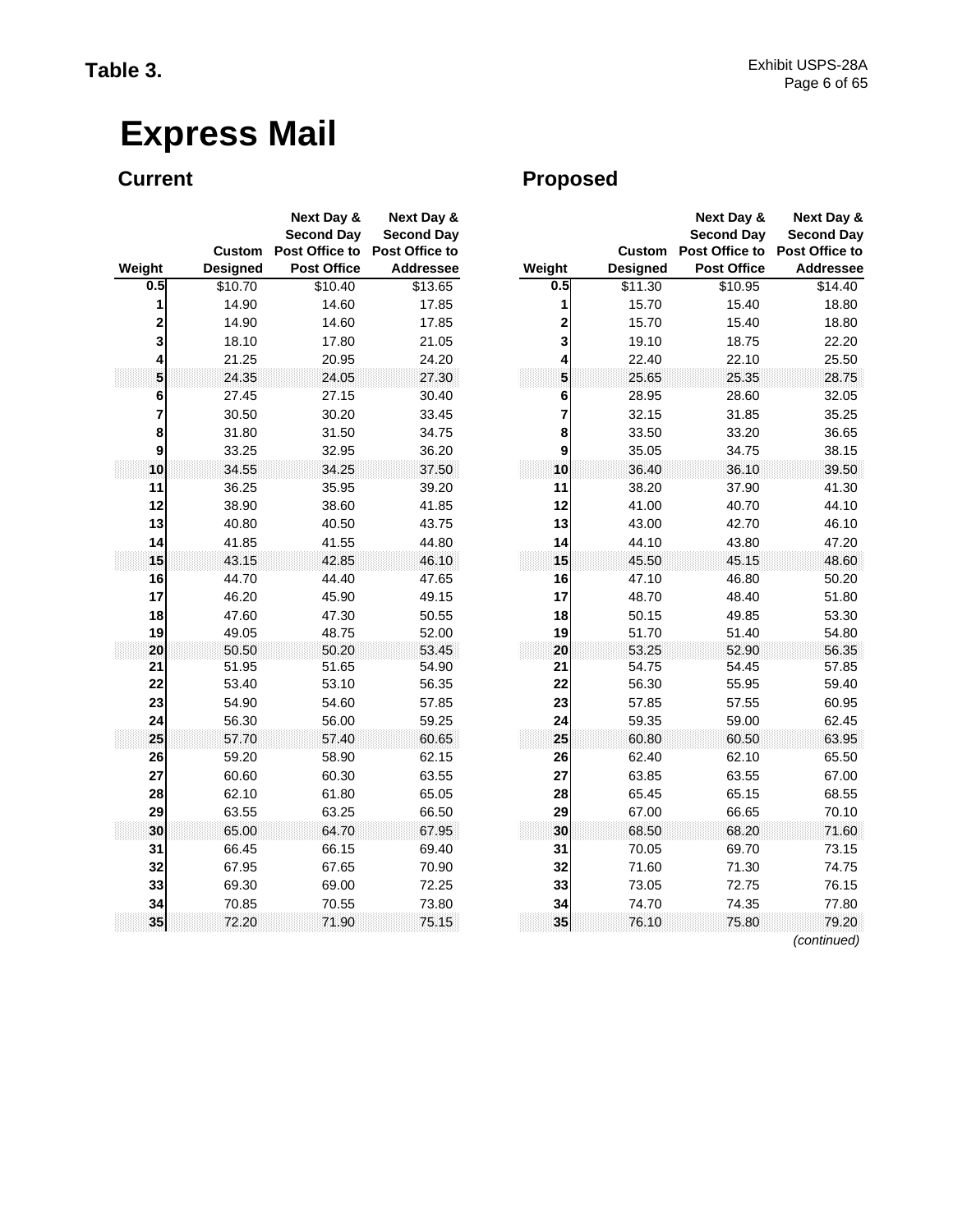|        |               | <b>Next Day &amp;</b>               | Next Day &                          |        |
|--------|---------------|-------------------------------------|-------------------------------------|--------|
|        | <b>Custom</b> | <b>Second Day</b><br>Post Office to | <b>Second Day</b><br>Post Office to |        |
| Weight | Designed      | <b>Post Office</b>                  | Addressee                           | Weight |
| 36     | \$73.75       | \$73.45                             | \$76.70                             | 36     |
| 37     | 75.40         | 75.10                               | 78.35                               | 37     |
| 38     | 77.20         | 76.90                               | 80.15                               | 38     |
| 39     | 78.95         | 78.65                               | 81.90                               | 39     |
| 40     | 80.75         | 80.45                               | 83.70                               | 40     |
| 41     | 82.55         | 82.25                               | 85.50                               | 41     |
| 42     | 84.40         | 84.10                               | 87.35                               | 42     |
| 43     | 86.10         | 85.80                               | 89.05                               | 43     |
| 44     | 87.85         | 87.55                               | 90.80                               | 44     |
| 45     | 89.45         | 89.15                               | 92.40                               | 45     |
| 46     | 90.80         | 90.50                               | 93.75                               | 46     |
| 47     | 92.45         | 92.15                               | 95.40                               | 47     |
| 48     | 93.90         | 93.60                               | 96.85                               | 48     |
| 49     | 95.30         | 95.00                               | 98.25                               | 49     |
| 50     | 96.80         | 96.50                               | 99.75                               | 50     |
| 51     | 98.40         | 98.10                               | 101.35                              | 51     |
| 52     | 99.80         | 99.50                               | 102.75                              | 52     |
| 53     | 101.35        | 101.05                              | 104.30                              | 53     |
| 54     | 102.80        | 102.50                              | 105.75                              | 54     |
| 55     | 104.30        | 104.00                              | 107.25                              | 55     |
| 56     | 105.85        | 105.55                              | 108.80                              | 56     |
| 57     | 107.30        | 107.00                              | 110.25                              | 57     |
| 58     | 108.85        | 108.55                              | 111.80                              | 58     |
| 59     | 110.45        | 110.15                              | 113.40                              | 59     |
| 60     | 112.20        | 111.90                              | 115.15                              | 60     |
| 61     | 114.10        | 113.80                              | 117.05                              | 61     |
| 62     | 115.85        | 115.55                              | 118.80                              | 62     |
| 63     | 117.55        | 117.25                              | 120.50                              | 63     |
| 64     | 119.50        | 119.20                              | 122.45                              | 64     |
| 65     | 121.20        | 120.90                              | 124.15                              | 65     |
| 66     | 123.10        | 122.80                              | 126.05                              | 66     |
| 67     | 124.80        | 124.50                              | 127.75                              | 67     |
| 68     | 126.70        | 126.40                              | 129.65                              | 68     |
| 69     | 128.45        | 128.15                              | 131.40                              | 69     |
| 70     | 130.25        | 129.95                              | 133.20                              | 70     |

1. Same Day Airport service is currently suspended.

2. The 1/2-pound rate is charged for matter sent in a flatrate envelope provided by the USPS, regardless of the actual weight of the piece.

### **Current Current Proposed**

|    |                 | Next Day &<br><b>Second Day</b> | Next Day &<br><b>Second Day</b> |        |                 | <b>Next Day &amp;</b><br><b>Second Day</b> | <b>Next Day &amp;</b><br><b>Second Day</b> |
|----|-----------------|---------------------------------|---------------------------------|--------|-----------------|--------------------------------------------|--------------------------------------------|
|    | <b>Custom</b>   | Post Office to                  | Post Office to                  |        | <b>Custom</b>   | Post Office to                             | Post Office to                             |
| ht | <b>Designed</b> | <b>Post Office</b>              | <b>Addressee</b>                | Weight | <b>Designed</b> | <b>Post Office</b>                         | <b>Addressee</b>                           |
| 36 | \$73.75         | \$73.45                         | \$76.70                         | 36     | \$77.75         | \$77.40                                    | \$80.85                                    |
| 37 | 75.40           | 75.10                           | 78.35                           | 37     | 79.45           | 79.15                                      | 82.60                                      |
| 38 | 77.20           | 76.90                           | 80.15                           | 38     | 81.35           | 81.05                                      | 84.50                                      |
| 39 | 78.95           | 78.65                           | 81.90                           | 39     | 83.20           | 82.90                                      | 86.30                                      |
| 40 | 80.75           | 80.45                           | 83.70                           | 40     | 85.10           | 84.80                                      | 88.20                                      |
| 41 | 82.55           | 82.25                           | 85.50                           | 41     | 87.00           | 86.70                                      | 90.10                                      |
| 42 | 84.40           | 84.10                           | 87.35                           | 42     | 88.95           | 88.65                                      | 92.05                                      |
| 43 | 86.10           | 85.80                           | 89.05                           | 43     | 90.75           | 90.45                                      | 93.85                                      |
| 44 | 87.85           | 87.55                           | 90.80                           | 44     | 92.60           | 92.30                                      | 95.70                                      |
| 45 | 89.45           | 89.15                           | 92.40                           | 45     | 94.30           | 93.95                                      | 97.40                                      |
| 46 | 90.80           | 90.50                           | 93.75                           | 46     | 95.70           | 95.40                                      | 98.80                                      |
| 47 | 92.45           | 92.15                           | 95.40                           | 47     | 97.45           | 97.15                                      | 100.55                                     |
| 48 | 93.90           | 93.60                           | 96.85                           | 48     | 98.95           | 98.65                                      | 102.10                                     |
| 49 | 95.30           | 95.00                           | 98.25                           | 49     | 100.45          | 100.15                                     | 103.55                                     |
| 50 | 96.80           | 96.50                           | 99.75                           | 50     | 102.05          | 101.70                                     | 105.15                                     |
| 51 | 98.40           | 98.10                           | 101.35                          | 51     | 103.70          | 103.40                                     | 106.80                                     |
| 52 | 99.80           | 99.50                           | 102.75                          | 52     | 105.20          | 104.85                                     | 108.30                                     |
| 53 | 101.35          | 101.05                          | 104.30                          | 53     | 106.80          | 106.50                                     | 109.95                                     |
| 54 | 102.80          | 102.50                          | 105.75                          | 54     | 108.35          | 108.05                                     | 111.45                                     |
| 55 | 104.30          | 104.00                          | 107.25                          | 55     | 109.95          | 109.60                                     | 113.05                                     |
| 56 | 105.85          | 105.55                          | 108.80                          | 56     | 111.55          | 111.25                                     | 114.70                                     |
| 57 | 107.30          | 107.00                          | 110.25                          | 57     | 113.10          | 112.80                                     | 116.20                                     |
| 58 | 108.85          | 108.55                          | 111.80                          | 58     | 114.75          | 114.40                                     | 117.85                                     |
| 59 | 110.45          | 110.15                          | 113.40                          | 59     | 116.40          | 116.10                                     | 119.50                                     |
| 60 | 112.20          | 111.90                          | 115.15                          | 60     | 118.25          | 117.95                                     | 121.35                                     |
| 61 | 114.10          | 113.80                          | 117.05                          | 61     | 120.25          | 119.95                                     | 123.35                                     |
| 62 | 115.85          | 115.55                          | 118.80                          | 62     | 122.10          | 121.80                                     | 125.20                                     |
| 63 | 117.55          | 117.25                          | 120.50                          | 63     | 123.90          | 123.60                                     | 127.00                                     |
| 64 | 119.50          | 119.20                          | 122.45                          | 64     | 125.95          | 125.65                                     | 129.05                                     |
| 65 | 121.20          | 120.90                          | 124.15                          | 65     | 127.75          | 127.45                                     | 130.85                                     |
| 66 | 123.10          | 122.80                          | 126.05                          | 66     | 129.75          | 129.45                                     | 132.85                                     |
| 67 | 124.80          | 124.50                          | 127.75                          | 67     | 131.55          | 131.20                                     | 134.65                                     |
| 68 | 126.70          | 126.40                          | 129.65                          | 68     | 133.55          | 133.25                                     | 136.65                                     |
| 69 | 128.45          | 128.15                          | 131.40                          | 69     | 135.40          | 135.05                                     | 138.50                                     |
| 70 | 130.25          | 129.95                          | 133.20                          | 70     | 137.30          | 136.95                                     | 140.40                                     |

#### **Notes: Notes:**

1. Same Day Airport service is currently suspended.

2. The 1/2-pound rate is charged for matter sent in a flatrate envelope provided by the USPS, regardless of the actual weight of the piece.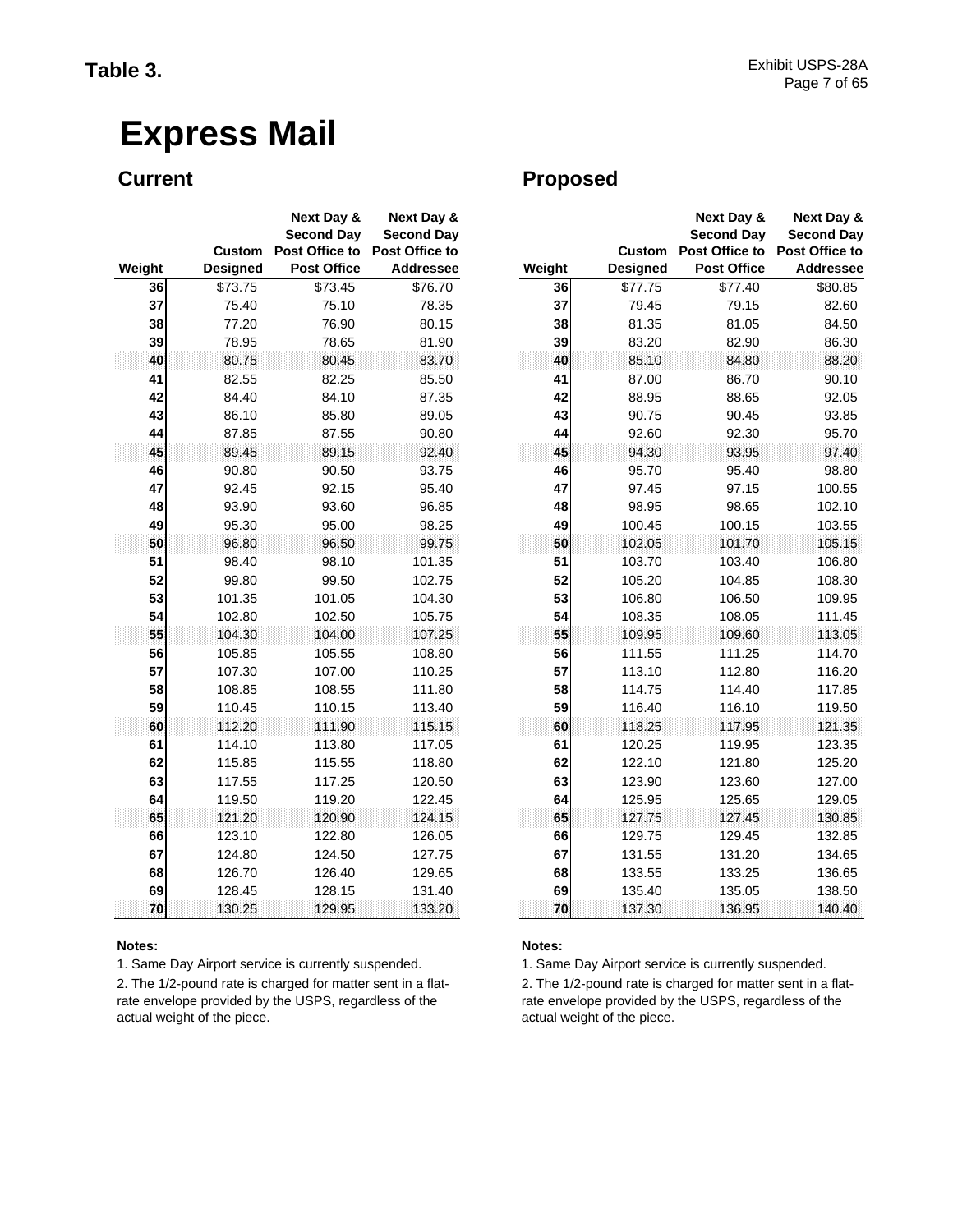## **Percentage Change from Current to Proposed**

|        |                 | <b>Next Day &amp;</b> | Next Day &        |
|--------|-----------------|-----------------------|-------------------|
|        |                 | <b>Second Day</b>     | <b>Second Day</b> |
|        | Custom          | Post Office to        | Post Office to    |
| Weight | <b>Designed</b> | <b>Post Office</b>    | <b>Addressee</b>  |
| 0.5    | 5.6%            | 5.3%                  | 5.5%              |
| 1      | 5.4%            | 5.5%                  | 5.3%              |
| 2      | 5.4%            | 5.5%                  | 5.3%              |
| 3      | 5.5%            | 5.3%                  | 5.5%              |
| 4      | 5.4%            | 5.5%                  | 5.4%              |
| 5      | 5.3%            | 5.4%                  | 5.3%              |
| 6<br>7 | 5.5%            | 5.3%<br>5.5%          | 5.4%<br>5.4%      |
| 8      | 5.4%<br>5.3%    | 5.4%                  | 5.5%              |
| 9      | 5.4%            | 5.5%                  | 5.4%              |
| 10     | 5.4%            | 5.4%                  | 5.3%              |
| 11     | 5.4%            | 5.4%                  | 5.4%              |
| 12     | 5.4%            | 5.4%                  | 5.4%              |
| 13     | 5.4%            | 5.4%                  | 5.4%              |
| 14     | 5.4%            | 5.4%                  | 5.4%              |
| 15     | 5.4%            | 5.4%                  | 5.4%              |
| 16     | 5.4%            | 5.4%                  | 5.4%              |
| 17     | 5.4%            | 5.4%                  | 5.4%              |
| 18     | 5.4%            | 5.4%                  | 5.4%              |
| 19     | 5.4%            | 5.4%                  | 5.4%              |
| 20     | 5.4%            | 5.4%                  | 5.4%              |
| 21     | 5.4%            | 5.4%                  | 5.4%              |
| 22     | 5.4%            | 5.4%                  | 5.4%              |
| 23     | 5.4%            | 5.4%                  | 5.4%              |
| 24     | 5.4%            | 5.4%                  | 5.4%              |
| 25     | 5.4%            | 5.4%                  | 5.4%              |
| 26     | 5.4%            | 5.4%                  | 5.4%              |
| 27     | 5.4%            | 5.4%                  | 5.4%              |
| 28     | 5.4%            | 5.4%                  | 5.4%              |
| 29     | 5.4%            | 5.4%                  | 5.4%              |
| 30     | 5.4%            | 5.4%                  | 5.4%              |
| 31     | 5.4%            | 5.4%                  | 5.4%              |
| 32     | 5.4%            | 5.4%                  | 5.4%              |
| 33     | 5.4%            | 5.4%                  | 5.4%              |
| 34     | 5.4%            | 5.4%                  | 5.4%              |
| 35     | 5.4%            | 5.4%                  | 5.4%              |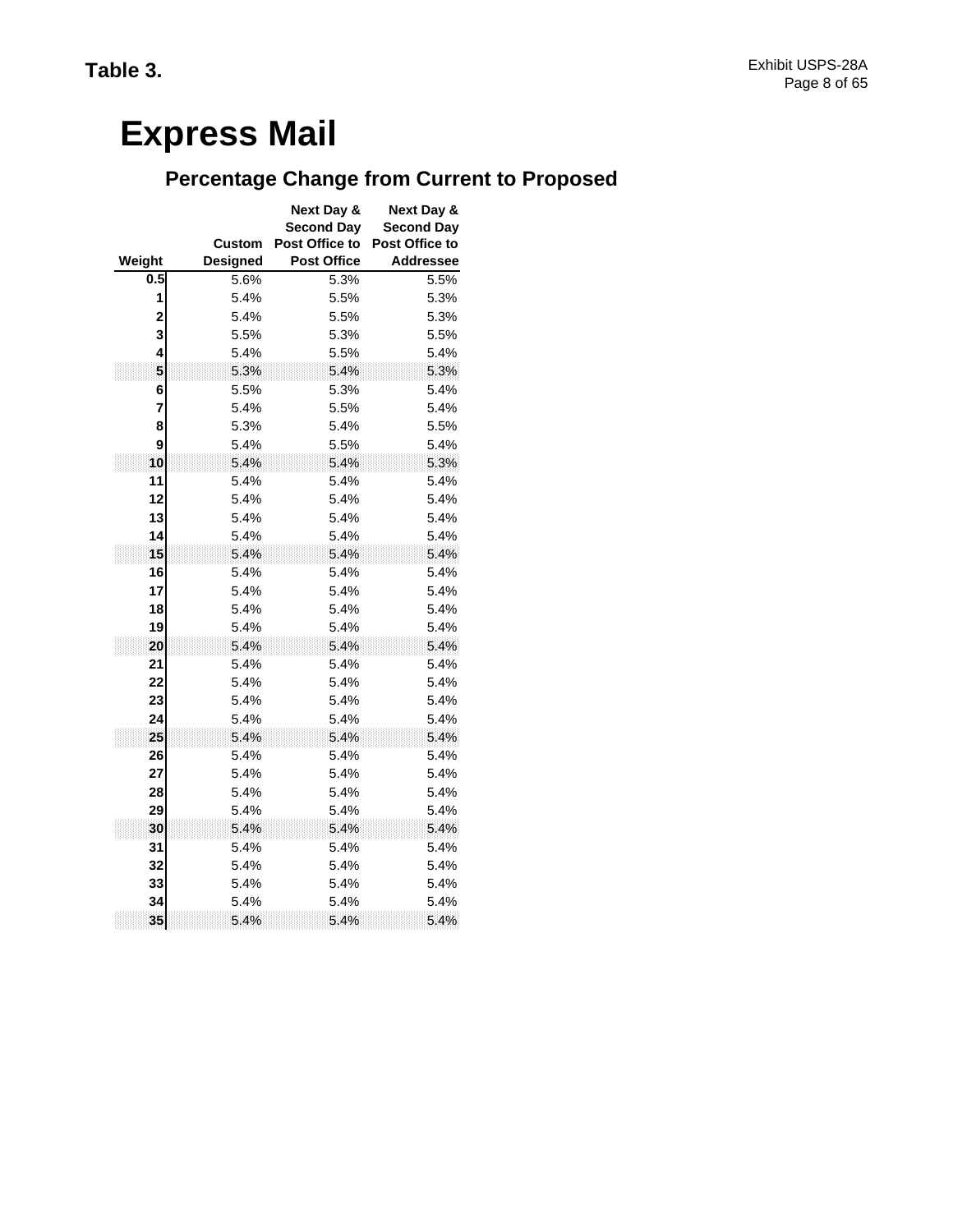## **Percentage Change from Current to Proposed**

|          |                 | Next Day &<br><b>Second Day</b> | Next Day &<br><b>Second Day</b> |
|----------|-----------------|---------------------------------|---------------------------------|
|          | Custom          | Post Office to                  | Post Office to                  |
| Weight   | <b>Designed</b> | <b>Post Office</b>              | <b>Addressee</b>                |
| 36       | 5.4%            | 5.4%                            | 5.4%                            |
| 37       | 5.4%            | 5.4%                            | 5.4%                            |
| 38       | 5.4%            | 5.4%                            | 5.4%                            |
| 39       | 5.4%            | 5.4%                            | 5.4%                            |
| 40       | 5.4%            | 5.4%                            | 5.4%                            |
| 41       | 5.4%            | 5.4%                            | 5.4%                            |
| 42       | 5.4%            | 5.4%                            | 5.4%                            |
| 43       | 5.4%            | 5.4%                            | 5.4%                            |
| 44       | 5.4%            | 5.4%                            | 5.4%                            |
| 45       | 5.4%            | 5.4%                            | 5.4%                            |
| 46       | 5.4%            | 5.4%                            | 5.4%                            |
| 47       | 5.4%            | 5.4%                            | 5.4%                            |
| 48       | 5.4%            | 5.4%                            | 5.4%                            |
| 49       | 5.4%            | 5.4%                            | 5.4%                            |
| 50       | 5.4%            | 5.4%                            | 5.4%                            |
| 51       | 5.4%            | 5.4%                            | 5.4%                            |
| 52       | 5.4%            | 5.4%                            | 5.4%                            |
| 53       | 5.4%            | 5.4%                            | 5.4%                            |
| 54       | 5.4%            | 5.4%                            | 5.4%                            |
| 55       | 5.4%            | 5.4%                            | 5.4%                            |
| 56       | 5.4%            | 5.4%                            | 5.4%                            |
| 57       | 5.4%            | 5.4%                            | 5.4%                            |
| 58       | 5.4%            | 5.4%                            | 5.4%                            |
| 59       | 5.4%            | 5.4%                            | 5.4%                            |
| 60       | 5.4%            | 5.4%                            | 5.4%                            |
| 61       | 5.4%            | 5.4%                            | 5.4%                            |
| 62       | 5.4%            | 5.4%                            | 5.4%                            |
| 63       | 5.4%            | 5.4%                            | 5.4%                            |
| 64       | 5.4%            | 5.4%                            | 5.4%                            |
| 65       | 5.4%            | 5.4%                            | 5.4%                            |
| 66       | 5.4%            | 5.4%                            | 5.4%                            |
| 67       | 5.4%            | 5.4%                            | 5.4%                            |
| 68<br>69 | 5.4%<br>5.4%    | 5.4%<br>5.4%                    | 5.4%<br>5.4%                    |
| 70       | 5.4%            | 5.4%                            | 5.4%                            |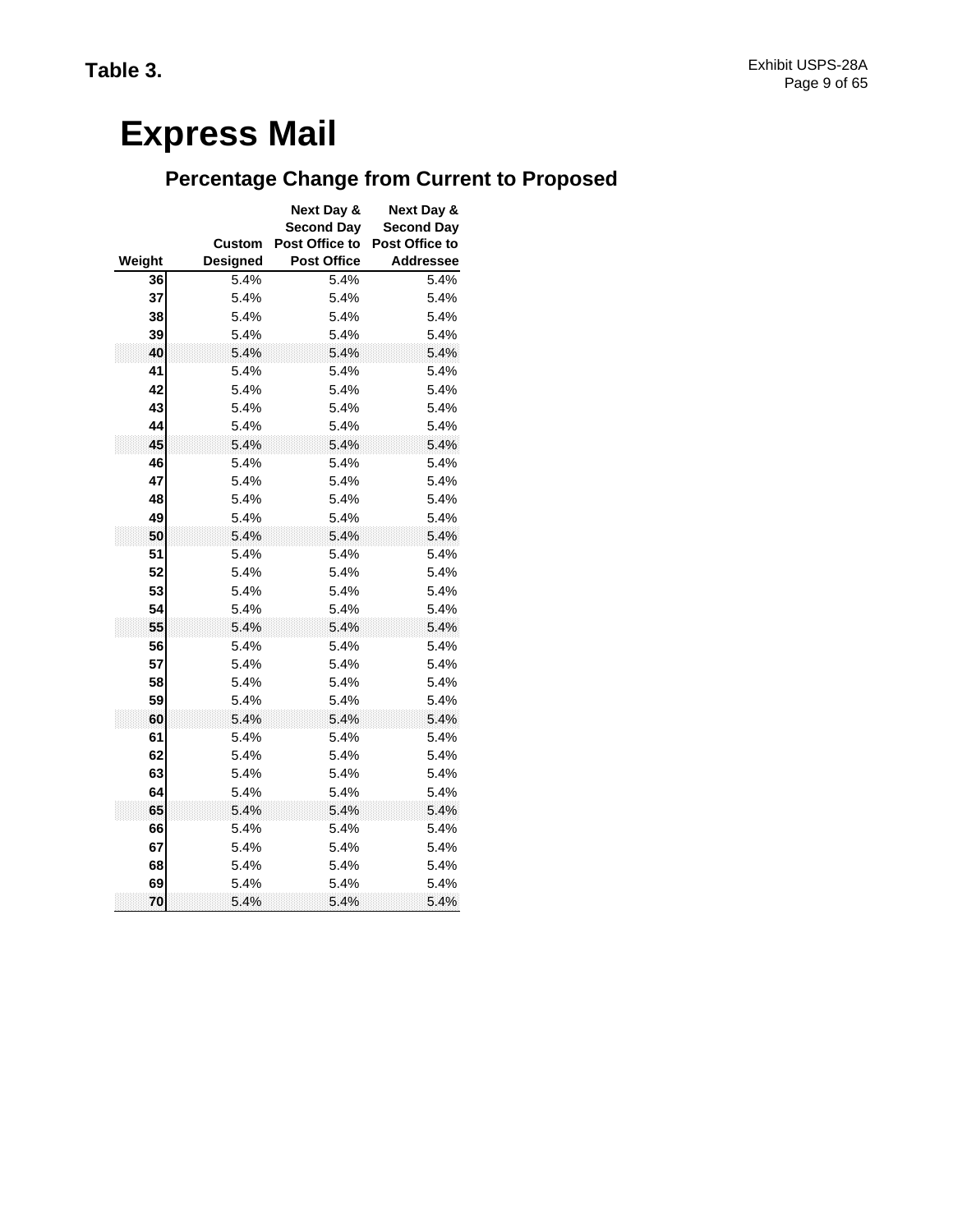# **Outside-County Periodicals**

**Nonadvertising**

| <b>Outside-County</b>         | <b>Pound Rate</b> | Outside-County         |  |
|-------------------------------|-------------------|------------------------|--|
| <b>Advertising</b>            |                   | <b>Advertising</b>     |  |
| Destinating delivery unit     | \$<br>0.158       | Destinating deliv      |  |
| Destinating SCF               | \$<br>0.203       | <b>Destinating SCF</b> |  |
| Destinating ADC               | \$<br>0.223       | Destinating ADC        |  |
| Zones $1 & 2$                 | \$<br>0.248       | Zones 1 & 2            |  |
| Zone 3                        | \$<br>0.267       | Zone 3                 |  |
| Zone 4                        | \$<br>0.315       | Zone 4                 |  |
| Zone 5                        | \$<br>0.389       | Zone 5                 |  |
| Zone 6                        | \$<br>0.466       | Zone 6                 |  |
| Zone 7                        | \$<br>0.559       | Zone 7                 |  |
| Zone 8                        | \$<br>0.638       | Zone 8                 |  |
| <b>Nonadvertising</b>         | \$<br>0.193       | <b>Nonadvertising</b>  |  |
| <b>Science-of-Agriculture</b> | <b>Pound Rate</b> | Science-of-Agri        |  |

#### $$ 0.167$  $$ 0.186$  $$ 0.315$  $$ 0.389$  $$ 0.466$  Zone 7 Zone 6 DADC Delivery unit SCF **Advertising** Zone 4 Zone 5 Zone 3 Zone 8 Zones 1 & 2

### **Current Current Proposed**

| Pound Rate |       | <b>Outside-County</b>         | <b>Pound Rate</b> |
|------------|-------|-------------------------------|-------------------|
|            |       | <b>Advertising</b>            |                   |
| \$         | 0.158 | Destinating delivery unit     | \$<br>0.167       |
| \$         | 0.203 | <b>Destinating SCF</b>        | \$<br>0.214       |
| \$         | 0.223 | <b>Destinating ADC</b>        | \$<br>0.235       |
| \$         | 0.248 | Zones 1 & 2                   | \$<br>0.261       |
| \$         | 0.267 | Zone 3                        | \$<br>0.281       |
| \$         | 0.315 | Zone 4                        | \$<br>0.332       |
| \$         | 0.389 | Zone 5                        | \$<br>0.410       |
| \$         | 0.466 | Zone 6                        | \$<br>0.491       |
| \$         | 0.559 | Zone 7                        | \$<br>0.589       |
| \$         | 0.638 | Zone 8                        | \$<br>0.672       |
| \$         | 0.193 | Nonadvertising                | \$<br>0.203       |
| Pound Rate |       | <b>Science-of-Agriculture</b> | <b>Pound Rate</b> |
|            |       | <b>Advertising</b>            |                   |
| \$         | 0.119 | Delivery unit                 | \$<br>0.125       |
| \$         | 0.152 | <b>SCF</b>                    | \$<br>0.160       |
| \$         | 0.167 | <b>DADC</b>                   | \$<br>0.176       |
| \$         | 0.186 | Zones 1 & 2                   | \$<br>0.196       |
| \$         | 0.267 | Zone 3                        | \$<br>0.281       |
| \$         | 0.315 | Zone 4                        | \$<br>0.332       |
| \$         | 0.389 | Zone 5                        | \$<br>0.410       |
| \$         | 0.466 | Zone 6                        | \$<br>0.491       |
| \$         | 0.559 | Zone 7                        | \$<br>0.589       |
| \$         | 0.638 | Zone 8                        | \$<br>0.672       |
| \$         | 0.193 | <b>Nonadvertising</b>         | \$<br>0.203       |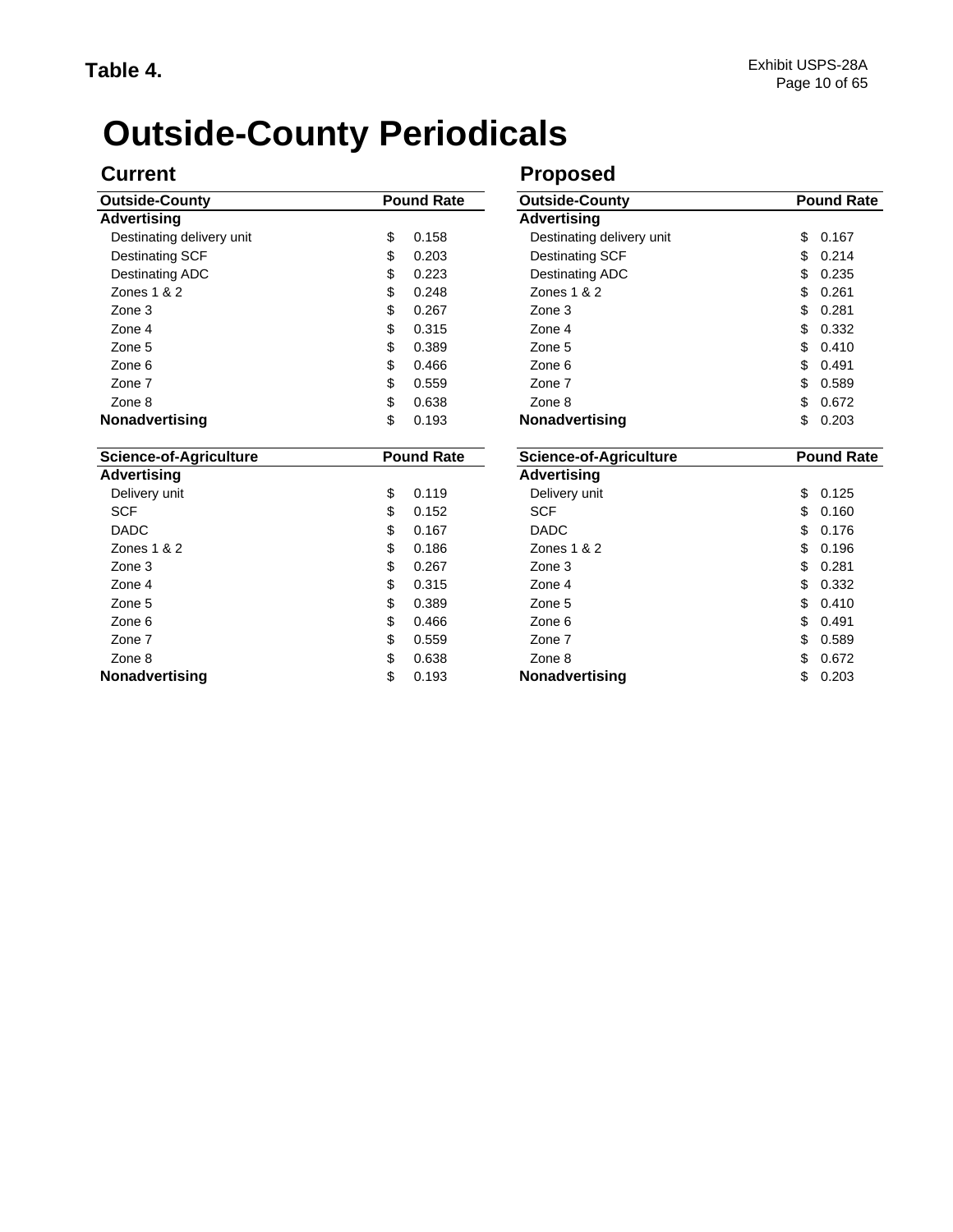# **Outside-County Periodicals**

#### **Outside-County and Science-of-**

| <b>Agriculture</b>                       |    | <b>Piece Rate</b> | <b>Agriculture</b>                     |    | <b>Piece Ra</b>  |  |
|------------------------------------------|----|-------------------|----------------------------------------|----|------------------|--|
| <b>Basic</b>                             |    |                   | <b>Basic</b>                           |    |                  |  |
| Nonautomation                            | \$ | 0.373             | Nonautomation                          | \$ | 0.393            |  |
| Automation letter                        | \$ | 0.281             | Automation letter                      | \$ | 0.296            |  |
| Automation flat                          | \$ | 0.325             | Automation flat                        | \$ | 0.343            |  |
| 3-Digit                                  |    |                   | 3-Digit                                |    |                  |  |
| Nonautomation                            | \$ | 0.324             | Nonautomation                          | \$ | 0.341            |  |
| <b>Automation letter</b>                 | \$ | 0.249             | Automation letter                      | \$ | 0.262            |  |
| Automation flat                          | \$ | 0.283             | Automation flat                        | \$ | 0.298            |  |
| 5-Digit                                  |    |                   | 5-Digit                                |    |                  |  |
| Nonautomation                            | \$ | 0.256             | Nonautomation                          | \$ | 0.270            |  |
| Automation letter                        | \$ | 0.195             | Automation letter                      | \$ | 0.206            |  |
| Automation flat                          | \$ | 0.226             | Automation flat                        | \$ | 0.238            |  |
| <b>Carrier Route</b>                     |    |                   | <b>Carrier Route</b>                   |    |                  |  |
| Basic                                    | \$ | 0.163             | Basic                                  | \$ | 0.172            |  |
| High density                             | \$ | 0.131             | High density                           | \$ | 0.138            |  |
| Saturation                               | \$ | 0.112             | Saturation                             | \$ | 0.118            |  |
| <b>Discounts</b>                         |    | <b>Per Piece</b>  | <b>Discounts</b>                       |    | <b>Per Piece</b> |  |
| Percentage editorial discount            |    | 0.00074           | Percentage editorial discount          |    | 0.00078          |  |
| Worksharing discount DDU                 |    | 0.018             | Worksharing discount DDU               |    | 0.019            |  |
| Worksharing discount DSCF                |    | 0.008             | Worksharing discount SCF               |    | 0.008            |  |
| Worksharing discount DADC                |    | 0.002             | Worksharing discount DADC              |    | 0.002            |  |
| Worksharing discount destination pallets |    | 0.015             | Worksharing discount destination palle |    | 0.016            |  |
| Worksharing discount pallets             |    | 0.005             | Worksharing discount pallets           |    | 0.005            |  |
| Copalletization 1 discount DSCF          |    | 0.010             | Copalletization 1 discount DSCF        |    | 0.011            |  |
| Copalletization 1 discount DADC          |    | 0.007             | Copalletization 1 discount DADC        |    | 0.007            |  |
| <b>Discounts</b>                         |    | <b>Per Pound</b>  | <b>Discounts</b>                       |    | <b>Per Pour</b>  |  |
| Co-palletization 2 discounts DSCF        |    |                   | Co-palletization 2 discounts DSCF      |    |                  |  |
| Zones 1&2 Avoided                        |    | 0.014             | Zones 1&2 Avoided                      |    | 0.015            |  |
| Zone 3 Avoided                           |    | 0.019             | Zone 3 Avoided                         |    | 0.020            |  |
| Zone 4 Avoided                           |    | 0.034             | Zone 4 Avoided                         |    | 0.036            |  |
| Zone 5 Avoided                           |    | 0.056             | Zone 5 Avoided                         |    | 0.059            |  |
| Zone 6 Avoided                           |    | 0.079             | Zone 6 Avoided                         |    | 0.083            |  |
| Zone 7 Avoided                           |    | 0.107             | Zone 7 Avoided                         |    | 0.113            |  |
| Zone 8 Avoided                           |    | 0.131             | Zone 8 Avoided                         |    | 0.138            |  |
| Co-palletization 2 discounts DADC        |    |                   | Co-palletization 2 discounts DADC      |    |                  |  |
| Zones 1&2 Avoided                        |    | 0.008             | Zones 1&2 Avoided                      |    | 0.008            |  |
| Zone 3 Avoided                           |    | 0.013             | Zone 3 Avoided                         |    | 0.014            |  |
| Zone 4 Avoided                           |    | 0.028             | Zone 4 Avoided                         |    | 0.030            |  |
| Zone 5 Avoided                           |    | 0.050             | Zone 5 Avoided                         |    | 0.053            |  |
| Zone 6 Avoided                           |    | 0.073             | Zone 6 Avoided                         |    | 0.077            |  |
| Zone 7 Avoided                           |    | 0.101             | Zone 7 Avoided                         |    | 0.106            |  |
| Zone 8 Avoided                           |    | 0.125             | Zone 8 Avoided                         |    | 0.132            |  |
|                                          |    |                   |                                        |    |                  |  |

**Note:** Nonprofit and Classroom mailers receive a discount of 5% off the total Outside-County postage excluding the postage for advertising pounds.

### **Current Current Proposed**

|             | <b>Outside-County and Science-of-</b>  |                   |
|-------------|----------------------------------------|-------------------|
| Piece Rate  | <b>Agriculture</b>                     | <b>Piece Rate</b> |
|             | <b>Basic</b>                           |                   |
| \$<br>0.373 | Nonautomation                          | \$<br>0.393       |
| \$<br>0.281 | <b>Automation letter</b>               | \$<br>0.296       |
| \$<br>0.325 | Automation flat                        | \$<br>0.343       |
|             | 3-Digit                                |                   |
| \$<br>0.324 | Nonautomation                          | \$<br>0.341       |
| \$<br>0.249 | Automation letter                      | \$<br>0.262       |
| \$<br>0.283 | Automation flat                        | \$<br>0.298       |
|             | 5-Digit                                |                   |
| \$<br>0.256 | Nonautomation                          | \$<br>0.270       |
| \$<br>0.195 | Automation letter                      | \$<br>0.206       |
| \$<br>0.226 | Automation flat                        | \$<br>0.238       |
|             | <b>Carrier Route</b>                   |                   |
| \$<br>0.163 | Basic                                  | \$<br>0.172       |
| \$<br>0.131 | High density                           | \$<br>0.138       |
| \$<br>0.112 | Saturation                             | \$<br>0.118       |
| Per Piece   | <b>Discounts</b>                       | <b>Per Piece</b>  |
| 0.00074     | Percentage editorial discount          | 0.00078           |
| 0.018       | Worksharing discount DDU               | 0.019             |
| 0.008       | Worksharing discount SCF               | 0.008             |
| 0.002       | Worksharing discount DADC              | 0.002             |
| 0.015       | Worksharing discount destination palle | 0.016             |
| 0.005       | Worksharing discount pallets           | 0.005             |
| 0.010       | Copalletization 1 discount DSCF        | 0.011             |
| 0.007       | Copalletization 1 discount DADC        | 0.007             |
| Per Pound   | <b>Discounts</b>                       | <b>Per Pound</b>  |
|             | Co-palletization 2 discounts DSCF      |                   |
| 0.014       | Zones 1&2 Avoided                      | 0.015             |
| 0.019       | Zone 3 Avoided                         | 0.020             |
| 0.034       | Zone 4 Avoided                         | 0.036             |
| 0.056       | Zone 5 Avoided                         | 0.059             |
| 0.079       | Zone 6 Avoided                         | 0.083             |
| 0.107       | Zone 7 Avoided                         | 0.113             |
| 0.131       | Zone 8 Avoided                         | 0.138             |
|             | Co-palletization 2 discounts DADC      |                   |
| 0.008       | Zones 1&2 Avoided                      | 0.008             |
| 0.013       | Zone 3 Avoided                         | 0.014             |
| 0.028       | Zone 4 Avoided                         | 0.030             |
| 0.050       | Zone 5 Avoided                         | 0.053             |
| 0.073       | Zone 6 Avoided                         | 0.077             |
| 0.101       | Zone 7 Avoided                         | 0.106             |
| 0.125       | Zone 8 Avoided                         | 0.132             |

**Note:** Nonprofit and Classroom mailers receive a discount of 5% off the total Outside-County postage excluding the postage for advertising pounds.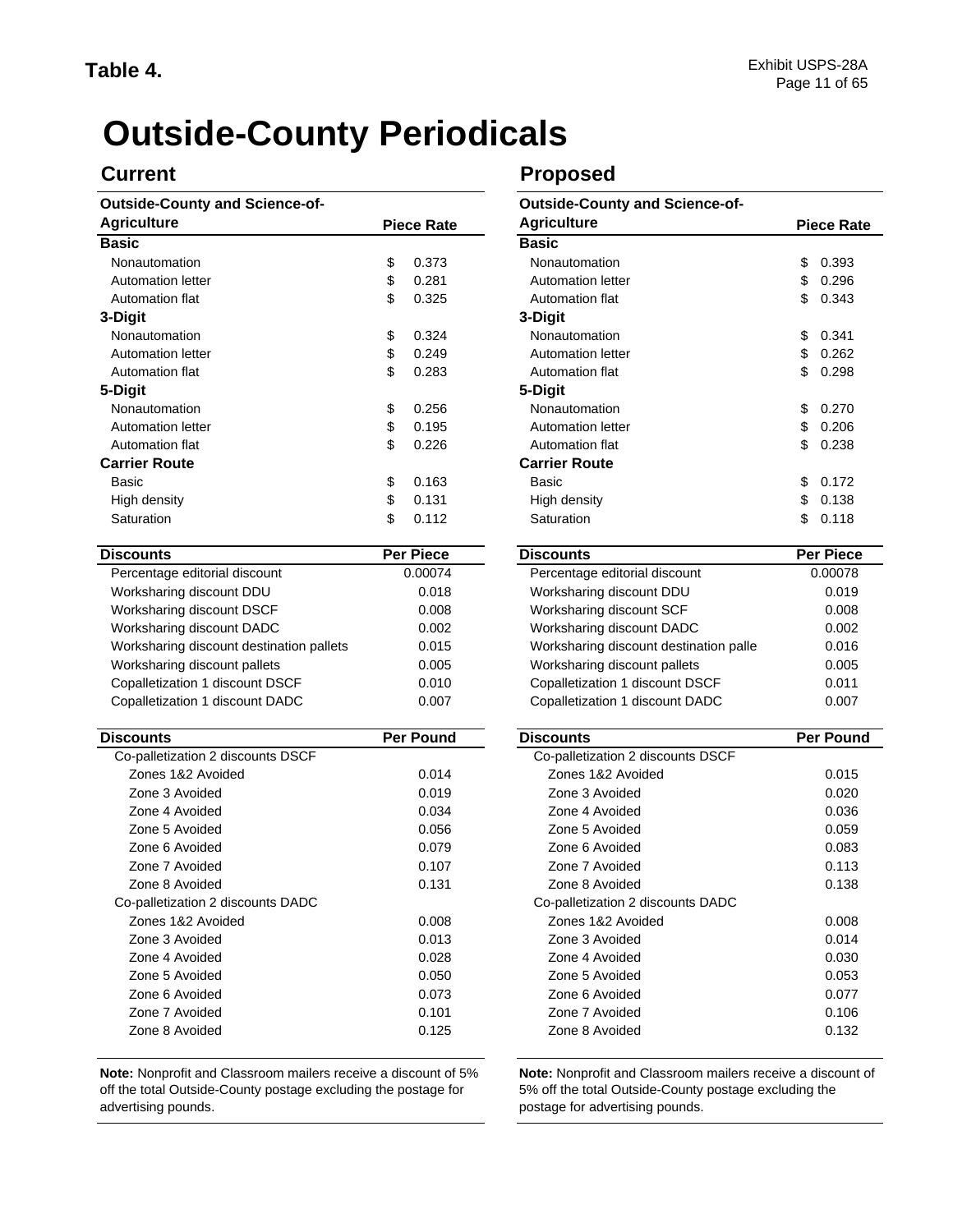# **Within-County Periodicals**

| <b>In-County</b>         | <b>Pound Rate</b> |                   | <b>In-County</b>         | <b>Pound Rate</b> |                   |
|--------------------------|-------------------|-------------------|--------------------------|-------------------|-------------------|
| Delivery unit            | \$                | 0.112             | Delivery unit            | \$                | 0.106             |
| All others               | \$                | 0.146             | All others               | \$                | 0.138             |
| <b>In-County</b>         |                   | <b>Piece Rate</b> | <b>In-County</b>         |                   | <b>Piece Rate</b> |
| <b>Basic</b>             |                   |                   | <b>Basic</b>             |                   |                   |
| Nonautomation            | \$                | 0.106             | Nonautomation            | \$                | 0.100             |
| Automation letter        | \$                | 0.050             | Automation letter        | \$                | 0.047             |
| Automation flat          | \$                | 0.077             | Automation flat          | \$                | 0.073             |
| 3-Digit                  |                   |                   | 3-Digit                  |                   |                   |
| Nonautomation            | \$                | 0.097             | Nonautomation            | \$                | 0.092             |
| <b>Automation letter</b> | \$                | 0.048             | Automation letter        | \$                | 0.045             |
| Automation flat          | \$                | 0.073             | Automation flat          | \$                | 0.069             |
| 5-Digit                  |                   |                   | 5-Digit                  |                   |                   |
| Nonautomation            | \$                | 0.087             | Nonautomation            | \$                | 0.082             |
| Automation letter        | \$                | 0.046             | Automation letter        | \$                | 0.043             |
| Automation flat          | \$                | 0.067             | Automation flat          | \$                | 0.063             |
| <b>Carrier Route</b>     |                   |                   | <b>Carrier Route</b>     |                   |                   |
| Basic                    | \$                | 0.050             | Basic                    | \$                | 0.047             |
| High density             | \$                | 0.034             | High density             | \$                | 0.032             |
| Saturation               | \$                | 0.028             | Saturation               | \$                | 0.026             |
| <b>Discounts</b>         |                   | <b>Per Piece</b>  | <b>Discounts</b>         |                   | <b>Per Piece</b>  |
| Worksharing discount DDU | \$                | 0.006             | Worksharing discount DDU | \$                | 0.006             |

### **Current Current Proposed**

| Pound Rate  |                          | <b>Pound Rate</b> |
|-------------|--------------------------|-------------------|
|             | In-County                |                   |
| \$<br>0.112 | Delivery unit            | 0.106<br>\$       |
| \$<br>0.146 | All others               | \$<br>0.138       |
| Piece Rate  | <b>In-County</b>         | <b>Piece Rate</b> |
|             | <b>Basic</b>             |                   |
| \$<br>0.106 | Nonautomation            | \$<br>0.100       |
| \$<br>0.050 | <b>Automation letter</b> | \$<br>0.047       |
| \$<br>0.077 | Automation flat          | \$<br>0.073       |
|             | 3-Digit                  |                   |
| \$<br>0.097 | Nonautomation            | \$<br>0.092       |
| \$<br>0.048 | <b>Automation letter</b> | \$<br>0.045       |
| \$<br>0.073 | Automation flat          | \$<br>0.069       |
|             | 5-Digit                  |                   |
| \$<br>0.087 | Nonautomation            | 0.082<br>\$       |
| \$<br>0.046 | <b>Automation letter</b> | \$<br>0.043       |
| \$<br>0.067 | Automation flat          | \$<br>0.063       |
|             | <b>Carrier Route</b>     |                   |
| \$<br>0.050 | <b>Basic</b>             | \$<br>0.047       |
| \$<br>0.034 | High density             | \$<br>0.032       |
| \$<br>0.028 | Saturation               | \$<br>0.026       |
| Per Piece   | <b>Discounts</b>         | <b>Per Piece</b>  |
| \$<br>0.006 | Worksharing discount DDU | \$<br>0.006       |

# **Ride-Along Rate**

Per piece \$0.131 \$0.124 \$0.124 Per piece \$0.131 Per piece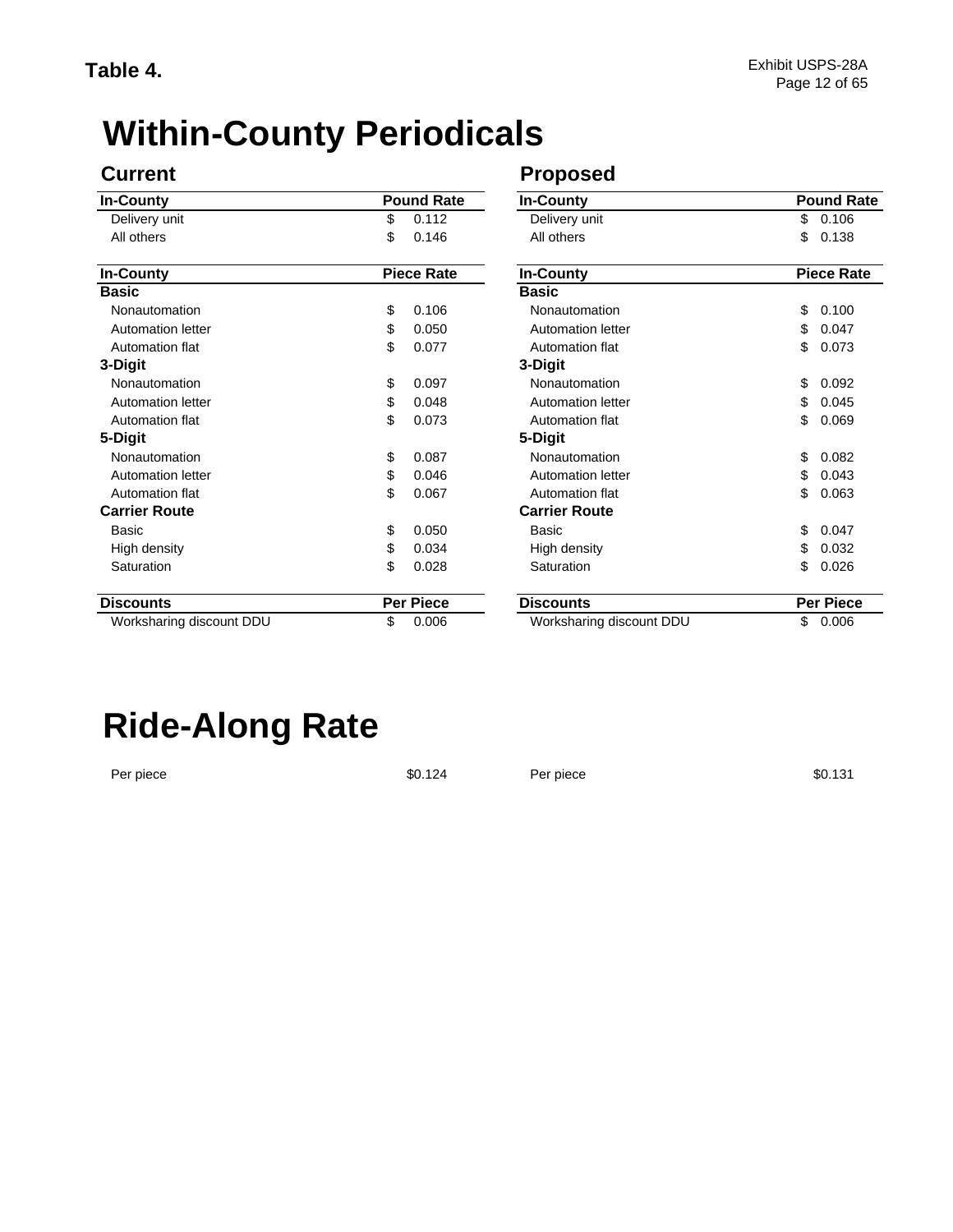# **Outside-County Periodicals**

| <b>Outside-County</b>         | <b>Pound Rate</b> |
|-------------------------------|-------------------|
| <b>Advertising</b>            |                   |
| Destinating delivery unit     | 5.70%             |
| Destinating SCF               | 5.42%             |
| Destinating ADC               | 5.38%             |
| Zones 1 & 2                   | 5.24%             |
| Zone 3                        | 5.24%             |
| Zone 4                        | 5.40%             |
| Zone 5                        | 5.40%             |
| Zone 6                        | 5.36%             |
| Zone 7                        | 5.37%             |
| Zone 8                        | 5.33%             |
| Nonadvertising                | 5.18%             |
| <b>Science-of-Agriculture</b> | <b>Pound Rate</b> |
| <b>Advertising</b>            |                   |
|                               |                   |
| Delivery unit                 | 5.04%             |
| <b>SCF</b>                    | 5.26%             |
| <b>DADC</b>                   | 5.39%             |
| Zones 1 & 2                   | 5.38%             |
| Zone 3                        | 5.24%             |
| Zone 4                        | 5.40%             |
| Zone 5                        | 5.40%             |
| Zone 6                        | 5.36%             |
| Zone 7                        | 5.37%             |
| Zone 8                        | 5.33%             |

## **Proposed Percentage Change**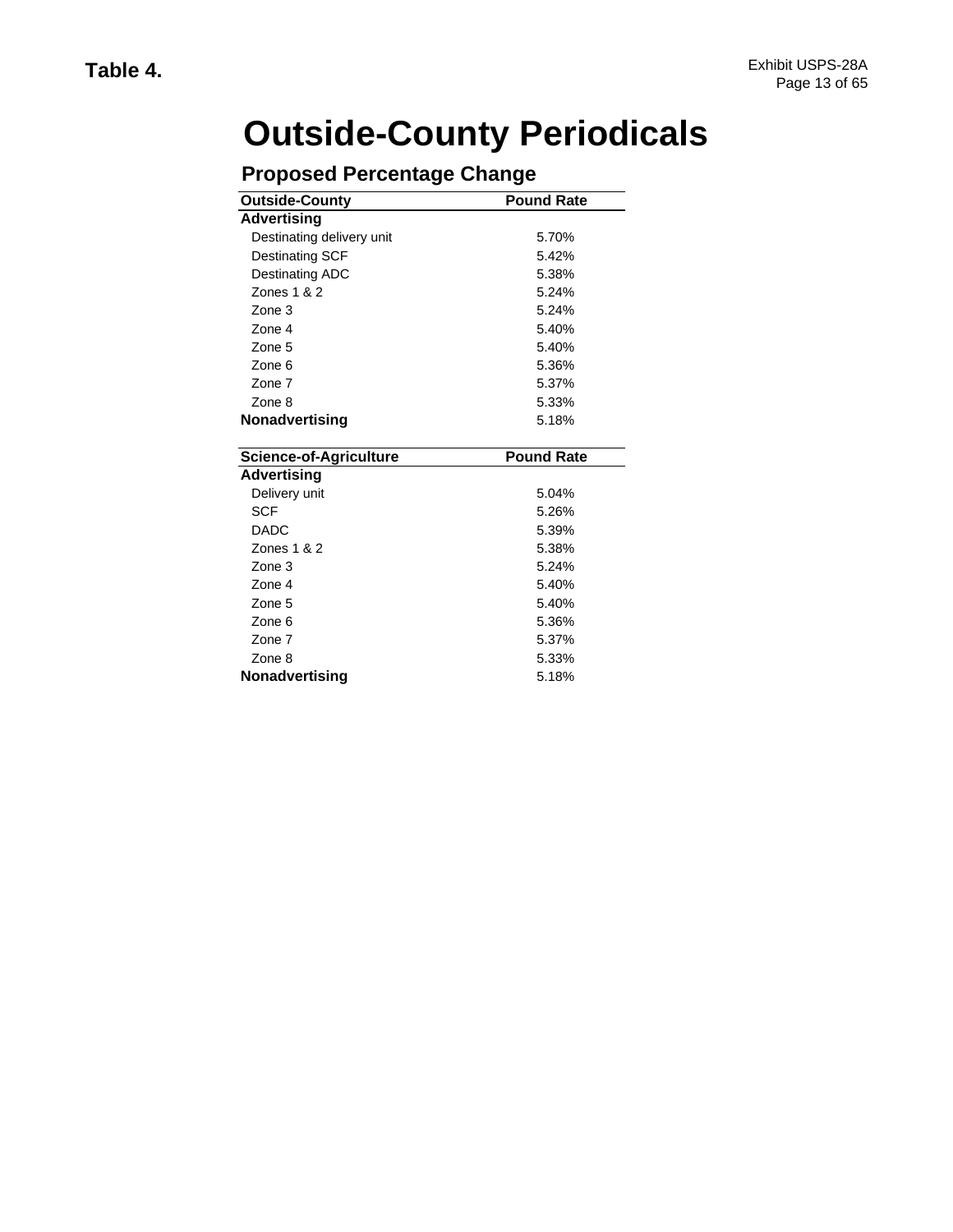# **Outside-County Periodicals**

| <b>Outside-County and</b><br><b>Science-of-Agriculture</b> | <b>Piece Rate</b> |
|------------------------------------------------------------|-------------------|
| <b>Basic</b>                                               |                   |
| Nonautomation                                              | 5.36%             |
| <b>Automation letter</b>                                   | 5.34%             |
| Automation flat                                            | 5.54%             |
| 3-Digit                                                    |                   |
| Nonautomation                                              | 5.25%             |
| <b>Automation letter</b>                                   | 5.22%             |
| Automation flat                                            | 5.30%             |
| 5-Digit                                                    |                   |
| Nonautomation                                              | 5.47%             |
| <b>Automation letter</b>                                   | 5.64%             |
| Automation flat                                            | 5.31%             |
| <b>Carrier Route</b>                                       |                   |
| Basic                                                      | 5.52%             |
| High density                                               | 5.34%             |
| Saturation                                                 | 5.36%             |
|                                                            |                   |
| <b>Discounts</b>                                           | <b>Per Piece</b>  |
| Percentage editorial discount                              | 5.41%             |
| Worksharing discount DDU                                   | 5.56%             |
| Worksharing discount SCF                                   | $0.00\%$          |
| Worksharing discount DADC                                  | $0.00\%$          |
| Worksharing discount destination p                         | 6.67%             |
| Worksharing discount pallets                               | $0.00\%$          |
| Copalletization 1 discount DSCF                            | 10.00%            |
| Copalletization 1 discount DADC                            | $0.00\%$          |
| Discounts                                                  | <b>Per Pound</b>  |
| Co-palletization 2 discounts DSCF                          |                   |
| Zones 1&2 Avoided                                          | 7.14%             |
| Zone 3 Avoided                                             | 5.26%             |
| Zone 4 Avoided                                             | 5.88%             |
| Zone 5 Avoided                                             | 5.36%             |
| Zone 6 Avoided                                             | 5.06%             |
| Zone 7 Avoided                                             | 5.61%             |
| Zone 8 Avoided                                             | 5.34%             |
| Co-palletization 2 discounts DADC                          |                   |
| Zones 1&2 Avoided                                          | $0.00\%$          |
| Zone 3 Avoided                                             | 7.69%             |
| Zone 4 Avoided                                             | 7.14%             |
|                                                            |                   |
| Zone 5 Avoided                                             | $6.00\%$          |
| Zone 6 Avoided                                             | 5.48%             |
| Zone 7 Avoided                                             | 4.95%             |
| Zone 8 Avoided                                             | 5.60%             |

## **Proposed Percentage Change**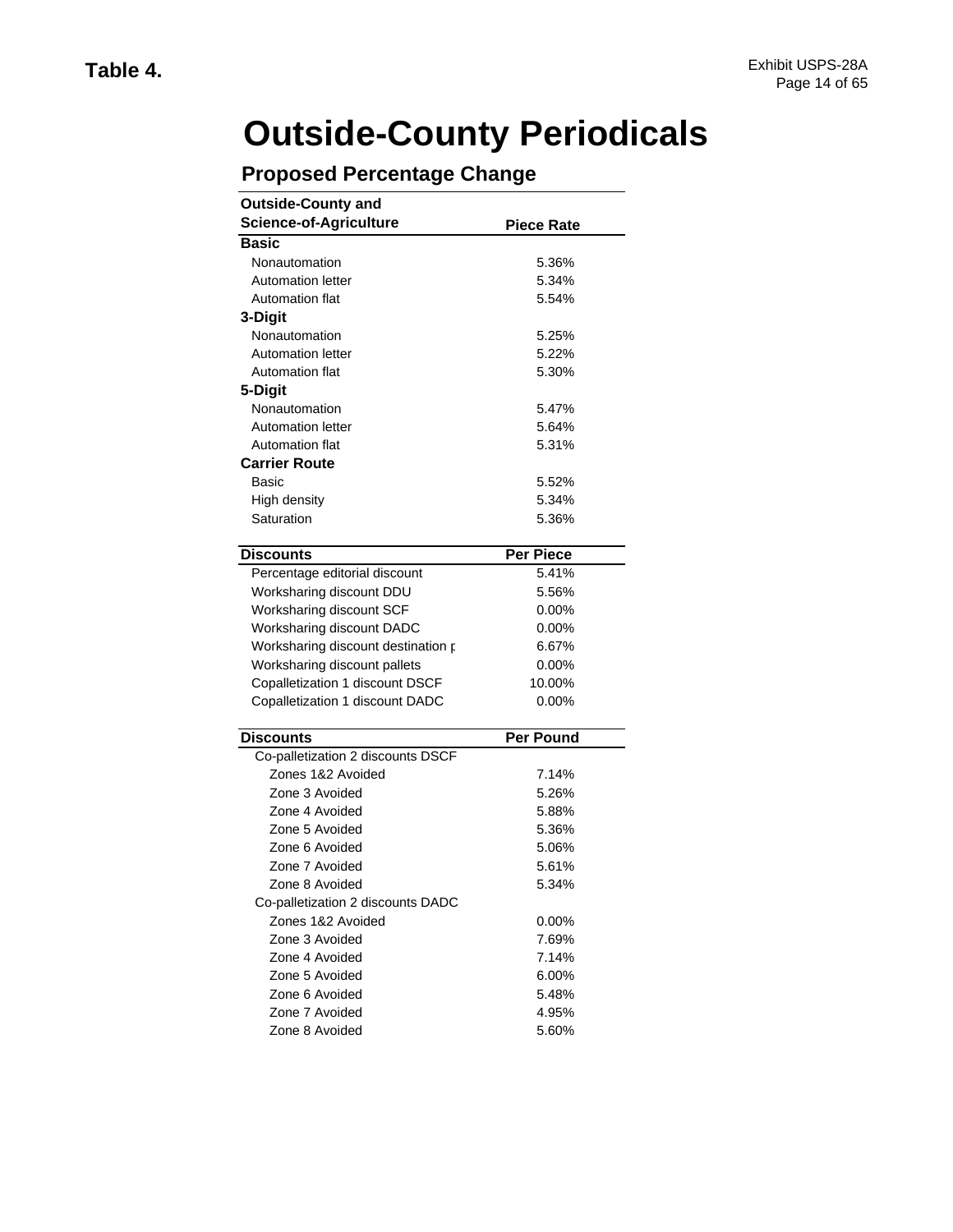# **Within-County Periodicals**

| <b>In-County</b>         | <b>Pound Rate</b> |  |  |  |
|--------------------------|-------------------|--|--|--|
| Delivery unit            | $-5.36%$          |  |  |  |
| All others               | $-5.48%$          |  |  |  |
| In-County                | <b>Piece Rate</b> |  |  |  |
| <b>Basic</b>             |                   |  |  |  |
|                          |                   |  |  |  |
| Nonautomation            | $-5.66%$          |  |  |  |
| Automation letter        | $-6.00%$          |  |  |  |
| Automation flat          | $-5.19%$          |  |  |  |
| 3-Digit                  |                   |  |  |  |
| Nonautomation            | $-5.15%$          |  |  |  |
| Automation letter        | $-6.25%$          |  |  |  |
| Automation flat          | $-5.48%$          |  |  |  |
| 5-Digit                  |                   |  |  |  |
| Nonautomation            | $-5.75%$          |  |  |  |
| <b>Automation letter</b> | $-6.52%$          |  |  |  |
| Automation flat          | $-5.97%$          |  |  |  |
| <b>Carrier Route</b>     |                   |  |  |  |
| Basic                    | $-6.00%$          |  |  |  |
| High density             | $-5.88%$          |  |  |  |
| Saturation               | $-7.14%$          |  |  |  |
| <b>Discounts</b>         | Per Piece         |  |  |  |
| Worksharing discount DDU | 0%                |  |  |  |

### **Proposed Percentage Change**

# **Ride-Along Rate**

Per piece

5.65%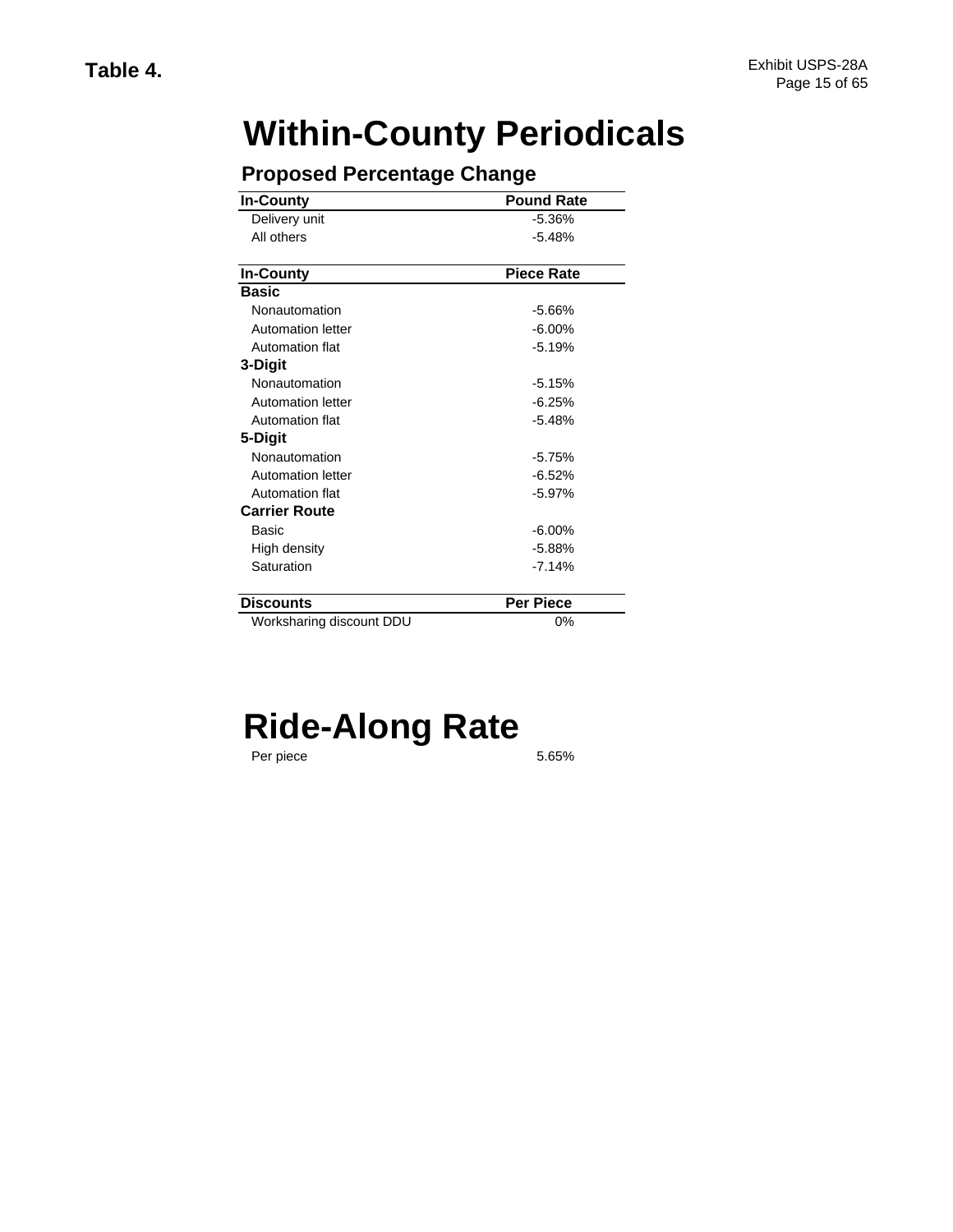# **Standard Mail Regular**

#### **Current**

#### **Letters**

**Per Piece Rates**  For pieces 3.3 ounces (0.2063 pound) or less

|                            |       | <b>Entry Discount</b> |                         |                            |       | <b>Entry Discount</b> |                |  |
|----------------------------|-------|-----------------------|-------------------------|----------------------------|-------|-----------------------|----------------|--|
|                            |       | None DBMC DSCF        |                         |                            |       | None DBMC DS          |                |  |
| <b>Presorted Basic</b>     |       |                       | \$0.268 \$0.247 \$0.242 | <b>Presorted Basic</b>     |       | \$0.282 \$0.260 \$0.2 |                |  |
| Presorted 3/5              | 0.248 | 0.227                 | 0.222                   | <b>Presorted 3/5</b>       | 0.261 | 0.239                 | 0.2            |  |
| <b>Automation MXD AADC</b> | 0.219 | 0.198                 | $---$                   | <b>Automation MXD AADC</b> | 0.231 | 0.209                 | $\overline{a}$ |  |
| <b>Automation AADC</b>     | 0.212 | 0.191                 | 0.186                   | <b>Automation AADC</b>     | 0.223 | 0.201                 | 0.1            |  |
| <b>Automation 3-Digit</b>  | 0.203 | 0.182                 | 0.177                   | <b>Automation 3-Digit</b>  | 0.214 | 0.192                 | 0.1            |  |
| <b>Automation 5-Digit</b>  | 0.190 | 0.169                 | 0.164                   | <b>Automation 5-Digit</b>  | 0.200 | 0.178                 | 0.1            |  |
|                            |       |                       |                         |                            |       |                       |                |  |

### **Proposed**

**Per Piece Rates**  For pieces 3.3 ounces (0.2063 pound) or less

| <b>Entry Discount</b> |                         |             |                            | <b>Entry Discount</b> |                         |             |  |  |
|-----------------------|-------------------------|-------------|----------------------------|-----------------------|-------------------------|-------------|--|--|
|                       | None DBMC               | <b>DSCF</b> |                            |                       | None DBMC               | <b>DSCF</b> |  |  |
|                       | \$0.268 \$0.247 \$0.242 |             | <b>Presorted Basic</b>     |                       | \$0.282 \$0.260 \$0.255 |             |  |  |
| 0.248                 | 0.227                   | 0.222       | <b>Presorted 3/5</b>       | 0.261                 | 0.239                   | 0.234       |  |  |
| 0.219                 | 0.198                   | $---$       | <b>Automation MXD AADC</b> | 0.231                 | 0.209                   |             |  |  |
| 0.212                 | 0.191                   | 0.186       | <b>Automation AADC</b>     | 0.223                 | 0.201                   | 0.196       |  |  |
| 0.203                 | 0.182                   | 0.177       | <b>Automation 3-Digit</b>  | 0.214                 | 0.192                   | 0.187       |  |  |
| 0.190                 | 0.169                   | 0.164       | <b>Automation 5-Digit</b>  | 0.200                 | 0.178                   | 0.173       |  |  |
|                       |                         |             |                            |                       |                         |             |  |  |

### **Nonletters**

| Per Piece Rates                              |       |                         |       | <b>Per Piece Rates</b>  |
|----------------------------------------------|-------|-------------------------|-------|-------------------------|
| For pieces 3.3 ounces (0.2063 pound) or less |       |                         |       | For pieces 3.3 oune     |
|                                              |       |                         |       |                         |
|                                              |       | None DBMC DSCF          |       |                         |
| <b>Presorted Basic</b>                       |       | \$0.344 \$0.323 \$0.318 |       | <b>Presorted Basic</b>  |
| <b>Presorted 3/5</b>                         | 0.288 | 0.267                   | 0.262 | <b>Presorted 3/5</b>    |
| <b>Automation Basic</b>                      | 0.300 | 0.279                   | 0.274 | <b>Automation Basic</b> |
| <b>Automation 3/5</b>                        | 0.261 | 0.240                   | 0.235 | <b>Automation 3/5</b>   |

#### **Per Piece Rates**  For pieces 3.3 ounces (0.2063 pound) or less

| <b>Entry Discount</b> |                |                         |                         |       | <b>Entry Discount</b>   |                 |  |
|-----------------------|----------------|-------------------------|-------------------------|-------|-------------------------|-----------------|--|
|                       | None DBMC DSCF |                         |                         |       | None DBMC DSCF          |                 |  |
|                       |                | \$0.344 \$0.323 \$0.318 | Presorted Basic         |       | \$0.363 \$0.341 \$0.336 |                 |  |
| 0.288                 | 0.267          | 0.262                   | <b>Presorted 3/5</b>    | 0.304 |                         | $0.282$ $0.277$ |  |
| 0.300                 | 0.279          | 0.274                   | <b>Automation Basic</b> | 0.316 | 0.294                   | 0.289           |  |
| 0.261                 | 0.240          | 0.235                   | <b>Automation 3/5</b>   | 0.275 | 0.253                   | 0.248           |  |
|                       |                |                         |                         |       |                         |                 |  |

## **Piece and Pound Rates**

For pieces more than 3.3 ounces (0.2063 pound). Each piece is subject to both a piece rate and a pound rate.

| <b>Per Piece</b> |  |
|------------------|--|
| \$0.198          |  |
| 0.142            |  |
| 0.154            |  |
| 0.115            |  |
|                  |  |

|                         | <b>Per Pound (includes entry)</b><br>discounts if applicable) |                         |       |                         |
|-------------------------|---------------------------------------------------------------|-------------------------|-------|-------------------------|
|                         |                                                               | None DBMC DSCF          |       |                         |
| <b>Presorted Basic</b>  |                                                               | \$0.708 \$0.608 \$0.583 |       | <b>Presorted Basic</b>  |
| <b>Presorted 3/5</b>    | 0.708                                                         | 0.608                   | 0.583 | <b>Presorted 3/5</b>    |
| <b>Automation Basic</b> | 0.708                                                         | 0.608                   | 0.583 | <b>Automation Basic</b> |
| <b>Automation 3/5</b>   | 0.708                                                         | 0.608                   | 0.583 | <b>Automation 3/5</b>   |
| $\cdots$                |                                                               |                         |       |                         |

#### **Notes:**

1. The residual shape surcharge of \$0.23 per piece applies to items that are prepared as parcels or are not letter-size or flatsize. Nonmachinable letters are subject to a \$0.04 nonmachinable surcharge.

2. Machinable parcels for which the residual shape surcharge is paid may be eligible for the barcoded discount of \$0.03 per piece (see E620).

3. Automation letters that weigh up to 3.5 ounces receive a discount that equals the applicable nonletter piece rate (3.3 oz. or less) minus the applicable letter piece rate (3.3 oz. or less).

For pieces more than 3.3 ounces (0.2063 pound). Each piece is subject to both a piece rate and a pound rate.

| Per Piece |                         | <b>Per Piece</b> |  |
|-----------|-------------------------|------------------|--|
| \$0.198   | <b>Presorted Basic</b>  | \$0.209          |  |
| 0.142     | <b>Presorted 3/5</b>    | 0.150            |  |
| 0.154     | <b>Automation Basic</b> | 0.162            |  |
| 0.115     | <b>Automation 3/5</b>   | 0.121            |  |
|           |                         |                  |  |

| Per Pound (includes entry<br>discounts if applicable) |                         |       |                         | <b>Per Pound (includes entry)</b><br>discounts if applicable) |                         |       |  |
|-------------------------------------------------------|-------------------------|-------|-------------------------|---------------------------------------------------------------|-------------------------|-------|--|
|                                                       | None DBMC DSCF          |       |                         |                                                               | None DBMC               | DSCF  |  |
|                                                       | \$0.708 \$0.608 \$0.583 |       | <b>Presorted Basic</b>  |                                                               | \$0.746 \$0.641 \$0.614 |       |  |
| 0.708                                                 | 0.608                   | 0.583 | <b>Presorted 3/5</b>    | 0.746                                                         | 0.641                   | 0.614 |  |
| 0.708                                                 | 0.608                   | 0.583 | <b>Automation Basic</b> | 0.746                                                         | 0.641                   | 0.614 |  |
| 0.708                                                 | 0.608                   | 0.583 | <b>Automation 3/5</b>   | 0.746                                                         | 0.641                   | 0.614 |  |
|                                                       |                         |       |                         |                                                               |                         |       |  |

#### **Notes:**

1. The residual shape surcharge of \$0.242 per piece applies to items that are prepared as parcels or are not letter-size or flat-size. Nonmachinable letters are subject to a \$0.042 nonmachinable surcharge.

2. Machinable parcels for which the residual shape surcharge is paid may be eligible for the barcoded discount of \$0.03 per piece (see E620).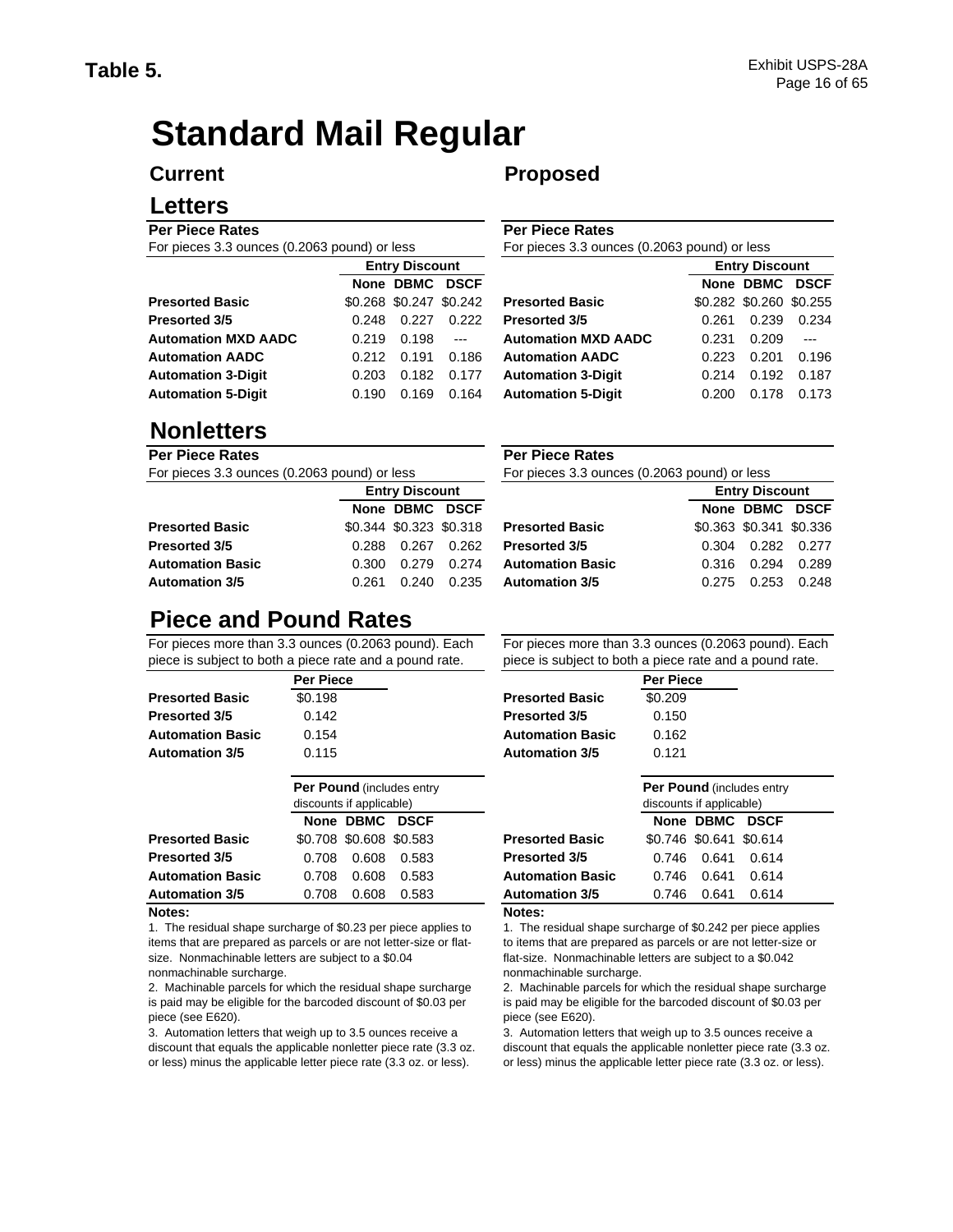# **Standard Mail Nonprofit**

#### **Current**

#### **Letters**

**Per Piece Rates**  For pieces 3.3 ounces (0.2063 pound) or less

| TUI DIECES J.J UUIICES (U.ZUUJ DUUIIU) UI IESS |       |                         | TUI DIECES J.J UUIICES (U.ZUUJ DUUIIU) UI IESS |                            |                       |                       |                |
|------------------------------------------------|-------|-------------------------|------------------------------------------------|----------------------------|-----------------------|-----------------------|----------------|
|                                                |       | <b>Entry Discount</b>   |                                                |                            | <b>Entry Discount</b> |                       |                |
|                                                |       | None DBMC DSCF          |                                                |                            |                       | None DBMC DS          |                |
| <b>Presorted Basic</b>                         |       | \$0.165 \$0.144 \$0.139 |                                                | <b>Presorted Basic</b>     |                       | \$0.174 \$0.152 \$0.1 |                |
| Presorted 3/5                                  | 0.153 | 0.132                   | 0.127                                          | Presorted 3/5              | 0.161                 | 0.139                 | 0.1            |
| <b>Automation MXD AADC</b>                     | 0.144 | 0.123                   | $---$                                          | <b>Automation MXD AADC</b> | 0.152                 | 0.130                 | $\overline{a}$ |
| <b>Automation AADC</b>                         | 0.136 | 0.115                   | 0.110                                          | <b>Automation AADC</b>     | 0.143                 | 0.121                 | 0.1            |
| <b>Automation 3-Digit</b>                      | 0.129 | 0.108                   | 0.103                                          | <b>Automation 3-Digit</b>  | 0.136                 | 0.114                 | 0.1            |
| <b>Automation 5-Digit</b>                      | 0.114 | 0.093                   | 0.088                                          | <b>Automation 5-Digit</b>  | 0.120                 | 0.098                 | 0.0            |
|                                                |       |                         |                                                |                            |                       |                       |                |

### **Nonletters**

#### **Per Piece Rates**  For pieces 3.3 ounces (0.2063 pound) or less

| FUI DIECES 3.3 OUNCES (0.2003 DOUND) ON IESS | FUI DIECES 3.3 UUIK |                         |               |                         |
|----------------------------------------------|---------------------|-------------------------|---------------|-------------------------|
|                                              |                     | <b>Entry Discount</b>   |               |                         |
|                                              |                     | None DBMC DSCF          |               |                         |
| <b>Presorted Basic</b>                       |                     | \$0.230 \$0.209 \$0.204 |               | <b>Presorted Basic</b>  |
| Presorted 3/5                                | 0.183               |                         |               | <b>Presorted 3/5</b>    |
| Automation Basic                             | 0.189               | 0.168                   | 0.163         | <b>Automation Basic</b> |
| Automation 3/5                               | 0.166               |                         | $0.145$ 0.140 | <b>Automation 3/5</b>   |

### **Proposed**

**Per Piece Rates**  For pieces 3.3 ounces (0.2063 pound) or less

| <b>Entry Discount</b> |                         |             |                            | <b>Entry Discount</b> |                         |             |  |
|-----------------------|-------------------------|-------------|----------------------------|-----------------------|-------------------------|-------------|--|
|                       | None DBMC               | <b>DSCF</b> |                            |                       | None DBMC               | <b>DSCF</b> |  |
|                       | \$0.165 \$0.144 \$0.139 |             | <b>Presorted Basic</b>     |                       | \$0.174 \$0.152 \$0.147 |             |  |
| 0.153                 | 0.132                   | 0.127       | Presorted 3/5              | 0.161                 | 0.139                   | 0.134       |  |
| 0.144                 | 0.123                   | $---$       | <b>Automation MXD AADC</b> | 0.152                 | 0.130                   |             |  |
| 0.136                 | 0.115                   | 0.110       | <b>Automation AADC</b>     | 0.143                 | 0.121                   | 0.116       |  |
| 0.129                 | 0.108                   | 0.103       | <b>Automation 3-Digit</b>  | 0.136                 | 0.114                   | 0.109       |  |
| 0.114                 | 0.093                   | 0.088       | <b>Automation 5-Digit</b>  | 0.120                 | 0.098                   | 0.093       |  |

| <b>Per Piece Rates</b>                       |  |
|----------------------------------------------|--|
| For pieces 3.3 ounces (0.2063 pound) or less |  |

| <b>Entry Discount</b> |                         |               |                         | <b>Entry Discount</b> |                         |       |  |
|-----------------------|-------------------------|---------------|-------------------------|-----------------------|-------------------------|-------|--|
|                       | None DBMC DSCF          |               |                         |                       | None DBMC DSCF          |       |  |
|                       | \$0.230 \$0.209 \$0.204 |               | <b>Presorted Basic</b>  |                       | \$0.242 \$0.220 \$0.215 |       |  |
| 0.183                 | 0.162   0.157           |               | <b>Presorted 3/5</b>    | 0.193                 | 0.171 0.166             |       |  |
| 0.189                 | 0.168                   | 0.163         | <b>Automation Basic</b> | 0.199                 | 0.177                   | 0.172 |  |
| 0.166                 |                         | $0.145$ 0.140 | <b>Automation 3/5</b>   | 0.175                 | 0.153                   | 0.148 |  |
|                       |                         |               |                         |                       |                         |       |  |

### **Piece and Pound Rates**

For pieces more than 3.3 ounces (0.2063 pound). Each piece is subject to both a piece rate and a pound rate.

|                         | <b>Per Piece</b>                                              |                         | <b>Per Piece</b>                                     |
|-------------------------|---------------------------------------------------------------|-------------------------|------------------------------------------------------|
| <b>Presorted Basic</b>  | \$0.110                                                       | <b>Presorted Basic</b>  | \$0.116                                              |
| <b>Presorted 3/5</b>    | 0.063                                                         | <b>Presorted 3/5</b>    | 0.066                                                |
| <b>Automation Basic</b> | 0.069                                                         | <b>Automation Basic</b> | 0.073                                                |
| <b>Automation 3/5</b>   | 0.046                                                         | <b>Automation 3/5</b>   | 0.048                                                |
|                         | <b>Per Pound (includes entry)</b><br>discounts if applicable) |                         | <b>Per Pound (includes)</b><br>discounts if applicab |
|                         | None DBMC<br><b>DSCF</b>                                      |                         | None DBMC<br><b>DSCF</b>                             |
| <b>Presorted Basic</b>  | \$0.584 \$0.484 \$0.459                                       | <b>Presorted Basic</b>  | \$0.616 \$0.511 \$0.484                              |
| <b>Presorted 3/5</b>    | 0.484<br>0.459<br>0.584                                       | <b>Presorted 3/5</b>    | 0.484<br>0.511<br>0.616                              |

#### **Notes:**

1. The residual shape surcharge of \$0.23 per piece applies to items that are prepared as parcels or are not letter-size or flatsize. Nonmachinable letters are subject to a \$0.02 nonmachinable surcharge.

2. Machinable parcels for which the residual shape surcharge is paid may be eligible for the barcoded discount of \$0.03 per piece (see E620).

3. Automation letters that weigh up to 3.5 ounces receive a discount that equals the applicable nonletter piece rate (3.3 oz. or less) minus the applicable letter piece rate (3.3 oz. or less).

For pieces more than 3.3 ounces (0.2063 pound). Each piece is subject to both a piece rate and a pound rate.

| $1000$ to babloot to both a ploco rate and a pound rate |                  |  |  |  |
|---------------------------------------------------------|------------------|--|--|--|
|                                                         | <b>Per Piece</b> |  |  |  |
| Presorted Basic                                         | \$0.116          |  |  |  |
| resorted 3/5 <sup>,</sup>                               | 0.066            |  |  |  |
| \utomation Basic                                        | 0.073            |  |  |  |
| utomation 3/5                                           | 0.048            |  |  |  |

|                         | <b>Per Pound (includes entry)</b><br>discounts if applicable) |                         |       |                         |                         |                | <b>Per Pound (includes entry)</b><br>discounts if applicable) |  |
|-------------------------|---------------------------------------------------------------|-------------------------|-------|-------------------------|-------------------------|----------------|---------------------------------------------------------------|--|
|                         |                                                               | None DBMC DSCF          |       |                         |                         | None DBMC DSCF |                                                               |  |
| <b>Presorted Basic</b>  |                                                               | \$0.584 \$0.484 \$0.459 |       | <b>Presorted Basic</b>  | \$0.616 \$0.511 \$0.484 |                |                                                               |  |
| Presorted 3/5           | 0.584                                                         | 0.484                   | 0.459 | <b>Presorted 3/5</b>    | 0.616                   | 0.511          | 0.484                                                         |  |
| <b>Automation Basic</b> | 0.584                                                         | 0.484                   | 0.459 | <b>Automation Basic</b> | 0.616                   | 0.511          | 0.484                                                         |  |
| <b>Automation 3/5</b>   | 0.584                                                         | 0.484                   | 0.459 | <b>Automation 3/5</b>   | 0.616                   | 0.511          | 0.484                                                         |  |
|                         |                                                               |                         |       |                         |                         |                |                                                               |  |

#### **Notes:**

1. The residual shape surcharge of \$0.242 per piece applies to items that are prepared as parcels or are not letter-size or flat-size. Nonmachinable letters are subject to a \$0.021 nonmachinable surcharge.

2. Machinable parcels for which the residual shape surcharge is paid may be eligible for the barcoded discount of \$0.03 per piece (see E620).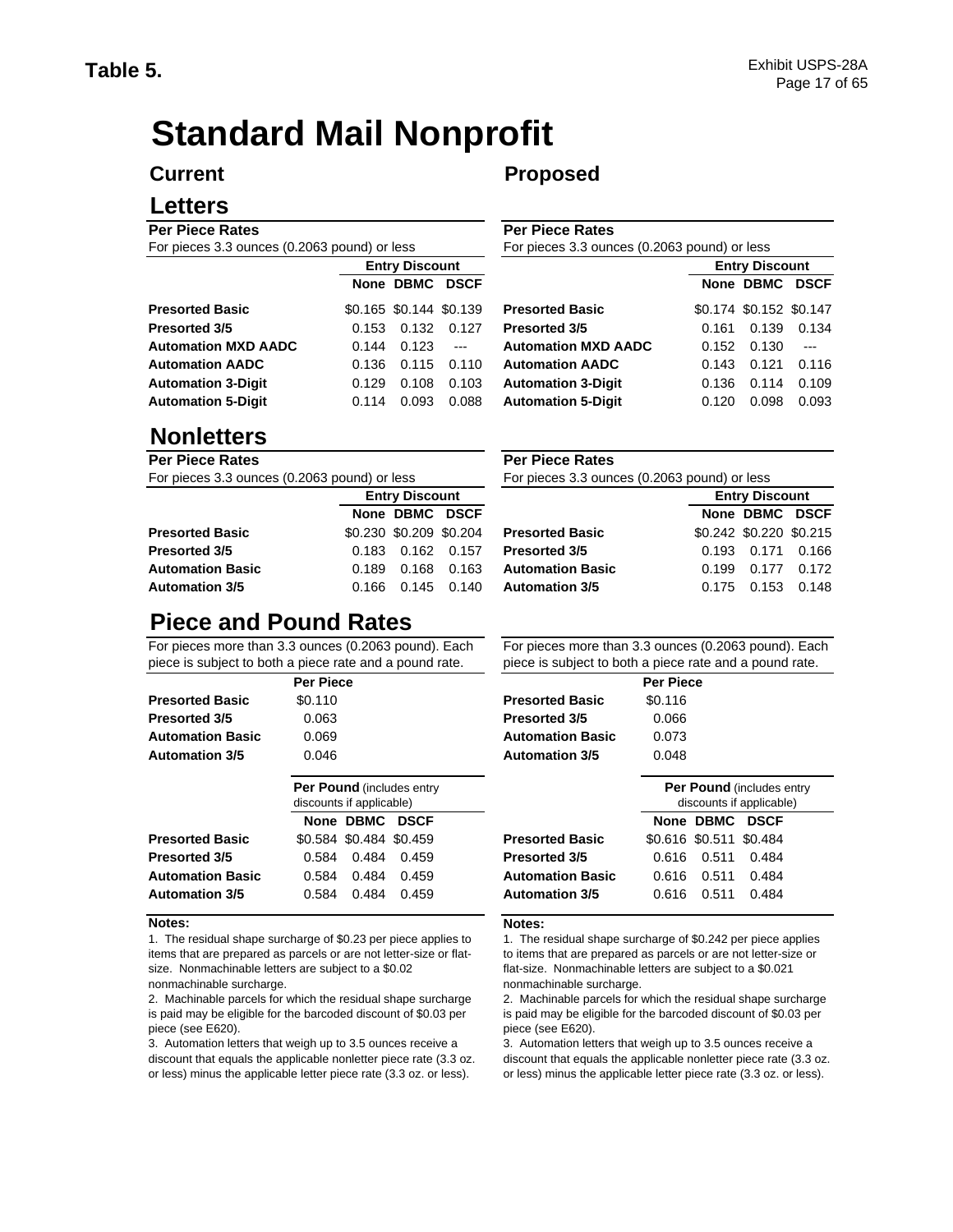# **Standard Mail Enhanced Carrier Route**

#### **Current**

### **Letters**

#### **Per Piece Rates**  For pieces 3.3 ounces (0.2063 pound) or less

| $\frac{1}{2}$ . The same state of the same state $\frac{1}{2}$ is the state of $\frac{1}{2}$ |                       |                                 |  |            |                         |  |
|----------------------------------------------------------------------------------------------|-----------------------|---------------------------------|--|------------|-------------------------|--|
|                                                                                              | <b>Entry Discount</b> |                                 |  |            |                         |  |
|                                                                                              |                       | None DBMC DSCF                  |  | <b>DDU</b> |                         |  |
| <b>Basic</b>                                                                                 |                       | \$0.194 \$0.173 \$0.168 \$0.162 |  |            | <b>Basic</b>            |  |
| <b>High Density</b>                                                                          |                       | 0.164  0.143  0.138  0.132      |  |            | <b>High Density</b>     |  |
| <b>Saturation</b>                                                                            |                       | 0.152 0.131 0.126 0.120         |  |            | <b>Saturation</b>       |  |
| <b>Automation Basic</b>                                                                      |                       | 0.171 0.150 0.145 0.139         |  |            | <b>Automation Basic</b> |  |
|                                                                                              |                       |                                 |  |            |                         |  |

### **Nonletters**

#### **Per Piece Rates**

For pieces 3.3 ounces (0.2063 pound) or less

| <b>Entry Discount</b> |  |  |                                                                                                                |  |  |  |
|-----------------------|--|--|----------------------------------------------------------------------------------------------------------------|--|--|--|
|                       |  |  |                                                                                                                |  |  |  |
|                       |  |  |                                                                                                                |  |  |  |
|                       |  |  |                                                                                                                |  |  |  |
|                       |  |  |                                                                                                                |  |  |  |
|                       |  |  | None DBMC DSCF DDU<br>\$0.194 \$0.173 \$0.168 \$0.162<br>0.169  0.148  0.143  0.137<br>0.160 0.139 0.134 0.128 |  |  |  |

## **Piece and Pound Rates**

For pieces more than 3.3 ounces (0.2063 pound). Each piece is subject to both a piece rate and a pound rate.

|                     | <b>Per Piece</b>                                              |                   |
|---------------------|---------------------------------------------------------------|-------------------|
| Basic               | \$0.068                                                       | <b>Basic</b>      |
| <b>High Density</b> | 0.043                                                         | <b>High Dens</b>  |
| <b>Saturation</b>   | 0.034                                                         | <b>Saturation</b> |
|                     |                                                               |                   |
|                     | <b>Per Pound (includes entry)</b><br>discounts if applicable) |                   |
|                     | None DBMC DSCF<br>DDU                                         |                   |
| <b>Basic</b>        | \$0.610 \$0.510 \$0.485 \$0.453                               | <b>Basic</b>      |

## **Note:**

1. The residual shape surcharge of \$0.20 per piece applies to items that are prepared as parcels or are not letter-size or flat-size.

2. Automation letters that weigh up to 3.5 ounces receive a discount that equals the applicable nonletter piece rate (3.3 oz. or less) minus the applicable letter piece rate (3.3 oz. or less).

#### **Proposed**

**Per Piece Rates** 

For pieces 3.3 ounces (0.2063 pound) or less

| <b>Entry Discount</b> |                                 |       |                            |                         | <b>Entry Discount</b> |                                 |                   |            |  |
|-----------------------|---------------------------------|-------|----------------------------|-------------------------|-----------------------|---------------------------------|-------------------|------------|--|
|                       | None DBMC DSCF DDU              |       |                            |                         |                       | None DBMC DSCF                  |                   | <b>DDU</b> |  |
|                       | \$0.194 \$0.173 \$0.168 \$0.162 |       |                            | <b>Basic</b>            |                       | \$0.204 \$0.182 \$0.177 \$0.171 |                   |            |  |
|                       |                                 |       | 0.164  0.143  0.138  0.132 | <b>High Density</b>     |                       | 0.173  0.151  0.146  0.140      |                   |            |  |
|                       | 0.152 0.131 0.126               |       | 0.120                      | <b>Saturation</b>       | 0.160                 |                                 | 0.138 0.133 0.127 |            |  |
| 0.171                 | 0.150                           | 0.145 | 0.139                      | <b>Automation Basic</b> | 0.180                 |                                 | $0.158$ 0.153     | 0.147      |  |

#### **None DBMC DSCF DDU** \$0.204 \$0.182 \$0.177 \$0.171 0.169 0.148 0.143 0.137 0.178 0.156 0.151 0.145 0.160 0.139 0.134 0.128 0.169 0.147 0.142 0.136 **Basic High Density Saturation Per Piece Rates**  For pieces 3.3 ounces (0.2063 pound) or less **Entry Discount**

For pieces more than 3.3 ounces (0.2063 pound). Each piece is subject to both a piece rate and a pound rate.

|           | proposito opploat to positive proposition of the propriet ratio. |                  |  |  |  |  |
|-----------|------------------------------------------------------------------|------------------|--|--|--|--|
| Per Piece |                                                                  | <b>Per Piece</b> |  |  |  |  |
| \$0.068   | <b>Basic</b>                                                     | \$0.072          |  |  |  |  |
| 0.043     | <b>High Density</b>                                              | 0.045            |  |  |  |  |
| 0.034     | <b>Saturation</b>                                                | 0.036            |  |  |  |  |
|           |                                                                  |                  |  |  |  |  |

|                     | <b>Per Pound (includes entry)</b><br>discounts if applicable) |                |                                 |            | <b>Per Pound (includes entry)</b><br>discounts if applicable) |                                 |                |             |       |
|---------------------|---------------------------------------------------------------|----------------|---------------------------------|------------|---------------------------------------------------------------|---------------------------------|----------------|-------------|-------|
|                     |                                                               | None DBMC DSCF |                                 | <b>DDU</b> |                                                               |                                 | None DBMC DSCF |             | DDU   |
| Basic               |                                                               |                | \$0.610 \$0.510 \$0.485 \$0.453 |            | <b>Basic</b>                                                  | \$0.643 \$0.538 \$0.511 \$0.477 |                |             |       |
| <b>High Density</b> | 0.610                                                         | 0.510          | 0.485                           | 0.453      | <b>High Density</b>                                           | 0.643                           |                | 0.538 0.511 | 0.477 |
| <b>Saturation</b>   | 0.610                                                         | 0.510          | 0.485                           | 0.453      | <b>Saturation</b>                                             | 0.643                           | 0.538          | 0.511       | 0.477 |

#### **Note:**

1. The residual shape surcharge of \$0.211 per piece applies to items that are prepared as parcels or are not letter-size or flat-size.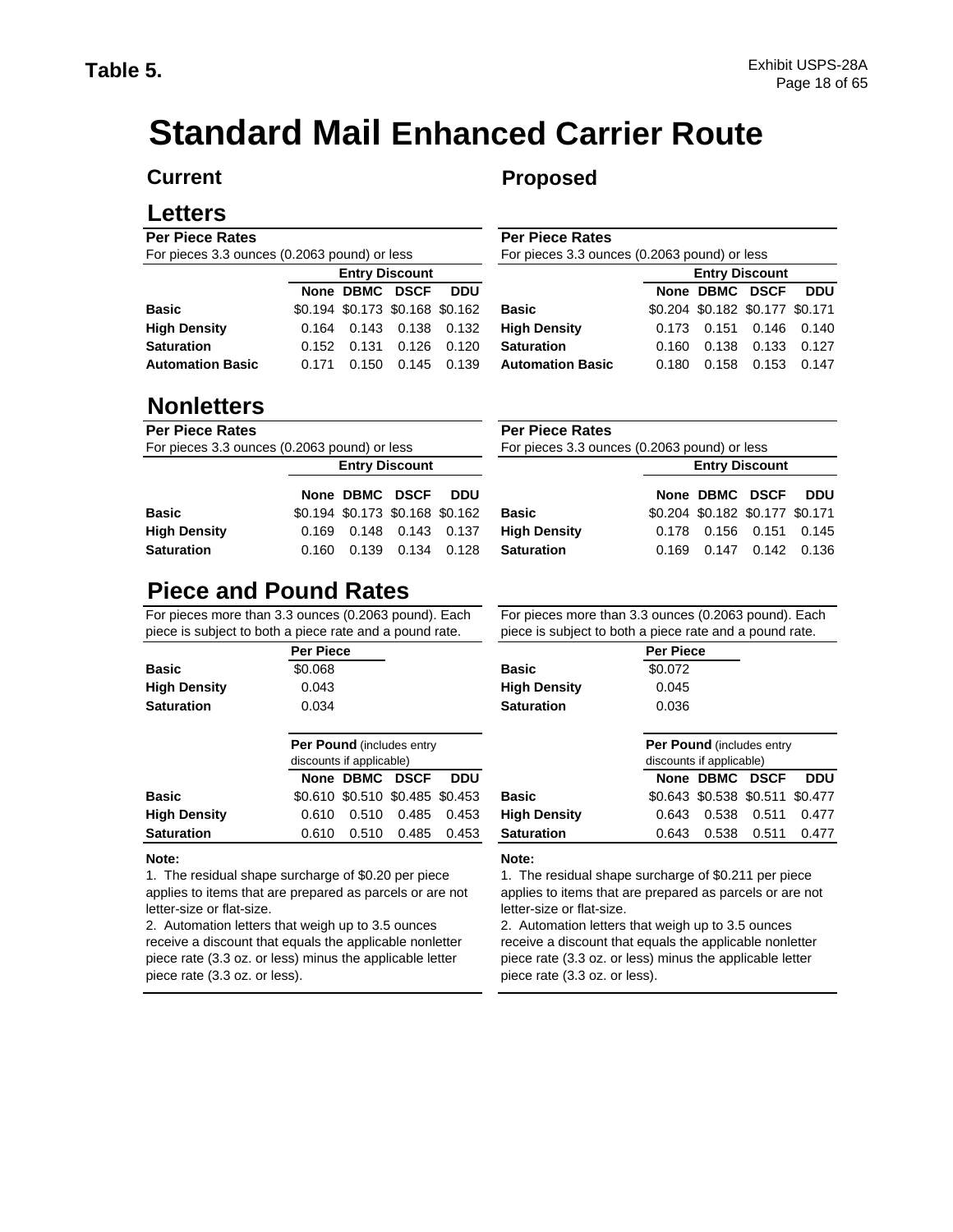# **Standard Mail Nonprofit Enhanced Carrier Route**

#### **Current**

### **Letters**

#### **Per Piece Rates**  For pieces 3.3 ounces (0.2063 pound) or less

| <b>1</b> Of process old carriers (c.2000 pouring) or rood |                       |                                 |                   |            |  |  |  |
|-----------------------------------------------------------|-----------------------|---------------------------------|-------------------|------------|--|--|--|
|                                                           | <b>Entry Discount</b> |                                 |                   |            |  |  |  |
|                                                           |                       | None DBMC DSCF                  |                   | <b>DDU</b> |  |  |  |
| <b>Basic</b>                                              |                       | \$0.126 \$0.105 \$0.100 \$0.094 |                   |            |  |  |  |
| <b>High Density</b>                                       |                       | 0.102  0.081  0.076  0.070      |                   |            |  |  |  |
| <b>Saturation</b>                                         | 0.095                 |                                 | 0.074 0.069       | 0.063      |  |  |  |
| <b>Automation Basic</b>                                   | 0.111                 |                                 | 0.090 0.085 0.079 |            |  |  |  |
|                                                           |                       |                                 |                   |            |  |  |  |

### **Nonletters**

#### **Per Piece Rates**

For pieces 3.3 ounces (0.2063 pound) or less

|                     | <b>Entry Discount</b> |                                 |                   |  |                   |
|---------------------|-----------------------|---------------------------------|-------------------|--|-------------------|
|                     |                       | None DBMC DSCF DDU              |                   |  |                   |
| <b>Basic</b>        |                       | \$0.126 \$0.105 \$0.100 \$0.094 |                   |  | <b>Basic</b>      |
| <b>High Density</b> |                       | 0.110 0.089 0.084 0.078         |                   |  | <b>High Dens</b>  |
| <b>Saturation</b>   | 0.104                 |                                 | 0.083 0.078 0.072 |  | <b>Saturation</b> |

## **Proposed**

**Per Piece Rates** 

For pieces 3.3 ounces (0.2063 pound) or less

| <b>DDU</b>                                      |
|-------------------------------------------------|
| \$0.133 \$0.111 \$0.106 \$0.100                 |
| 0.075                                           |
| 0.067                                           |
| 0.084                                           |
| None DBMC DSCF<br>0.086 0.081<br>0.073<br>0.090 |

#### **Per Piece Rates**

For pieces 3.3 ounces (0.2063 pound) or less

| <b>Entry Discount</b> |                                 |  |                            |              |       | <b>Entry Discount</b> |                                 |  |  |  |
|-----------------------|---------------------------------|--|----------------------------|--------------|-------|-----------------------|---------------------------------|--|--|--|
|                       | None DBMC DSCF DDU              |  |                            |              |       |                       | None DBMC DSCF DDU              |  |  |  |
|                       | \$0.126 \$0.105 \$0.100 \$0.094 |  |                            | <b>Basic</b> |       |                       | \$0.133 \$0.111 \$0.106 \$0.100 |  |  |  |
|                       |                                 |  | 0.110  0.089  0.084  0.078 | Hiah Densitv |       |                       | 0.116 0.094 0.089 0.083         |  |  |  |
| 0.104                 |                                 |  | 0.083 0.078 0.072          | Saturation   | 0.110 |                       | 0.088  0.083  0.077             |  |  |  |
|                       |                                 |  |                            |              |       |                       |                                 |  |  |  |

## **Piece and Pound Rates**

For pieces more than 3.3 ounces (0.2063 pound). Each piece is subject to both a piece rate and a pound rate.

|                     | <b>Per Piece</b>                                              |                     | <b>Per Piece</b>         |
|---------------------|---------------------------------------------------------------|---------------------|--------------------------|
| <b>Basic</b>        | \$0.050                                                       | <b>Basic</b>        | \$0.053                  |
| <b>High Density</b> | 0.034                                                         | <b>High Density</b> | 0.036                    |
| <b>Saturation</b>   | 0.028                                                         | <b>Saturation</b>   | 0.030                    |
|                     | <b>Per Pound (includes entry)</b><br>discounts if applicable) |                     | Per Poun<br>discounts if |
|                     | None DBMC<br><b>DDU</b><br><b>DSCF</b>                        |                     | None D                   |
| <b>Basic</b>        | \$0.370 \$0.270 \$0.245 \$0.213                               | <b>Basic</b>        | $$0.390$ \$              |

|                     | NONE DBMC DSCF DDU |                                 |                                              |  | None DBMC DSCF DDU              |  |
|---------------------|--------------------|---------------------------------|----------------------------------------------|--|---------------------------------|--|
| Basic               |                    | \$0.370 \$0.270 \$0.245 \$0.213 | Basic                                        |  | \$0.390 \$0.285 \$0.258 \$0.224 |  |
| <b>High Density</b> |                    |                                 | $0.370$ $0.270$ $0.245$ $0.213$ High Density |  | 0.390 0.285 0.258 0.224         |  |
| Saturation          |                    | 0.370 0.270 0.245 0.213         | Saturation                                   |  | 0.390 0.285 0.258 0.224         |  |
| .                   |                    |                                 |                                              |  |                                 |  |

#### **Note:**

1. The residual shape surcharge of \$0.20 per piece applies to items that are prepared as parcels or are not letter-size or flat-size.

2. Automation letters that weigh up to 3.5 ounces receive a discount that equals the applicable nonletter piece rate (3.3 oz. or less) minus the applicable letter piece rate (3.3 oz. or less).

For pieces more than 3.3 ounces (0.2063 pound). Each piece is subject to both a piece rate and a pound rate.

|                     | <b>Per Pie</b> |
|---------------------|----------------|
| <b>Basic</b>        | \$0.053        |
| <b>High Density</b> | 0.036          |
| <b>Saturation</b>   | 0.030          |

| Per Pound (includes entry<br>discounts if applicable) |                                 |       | <b>Per Pound (includes entry)</b><br>discounts if applicable) |                     |       |                |                                 |            |
|-------------------------------------------------------|---------------------------------|-------|---------------------------------------------------------------|---------------------|-------|----------------|---------------------------------|------------|
|                                                       | None DBMC DSCF                  |       | <b>DDU</b>                                                    |                     |       | None DBMC DSCF |                                 | <b>DDU</b> |
|                                                       | \$0.370 \$0.270 \$0.245 \$0.213 |       |                                                               | <b>Basic</b>        |       |                | \$0.390 \$0.285 \$0.258 \$0.224 |            |
| 0.370                                                 | 0.270                           | 0.245 | 0.213                                                         | <b>High Density</b> | 0.390 | 0.285          | 0.258                           | 0.224      |
| 0.370                                                 | 0.270                           | 0.245 | 0.213                                                         | <b>Saturation</b>   | 0.390 | 0.285          | 0.258                           | 0.224      |
|                                                       |                                 |       |                                                               |                     |       |                |                                 |            |

#### **Note:**

1. The residual shape surcharge of \$0.211 per piece applies to items that are prepared as parcels or are not letter-size or flat-size.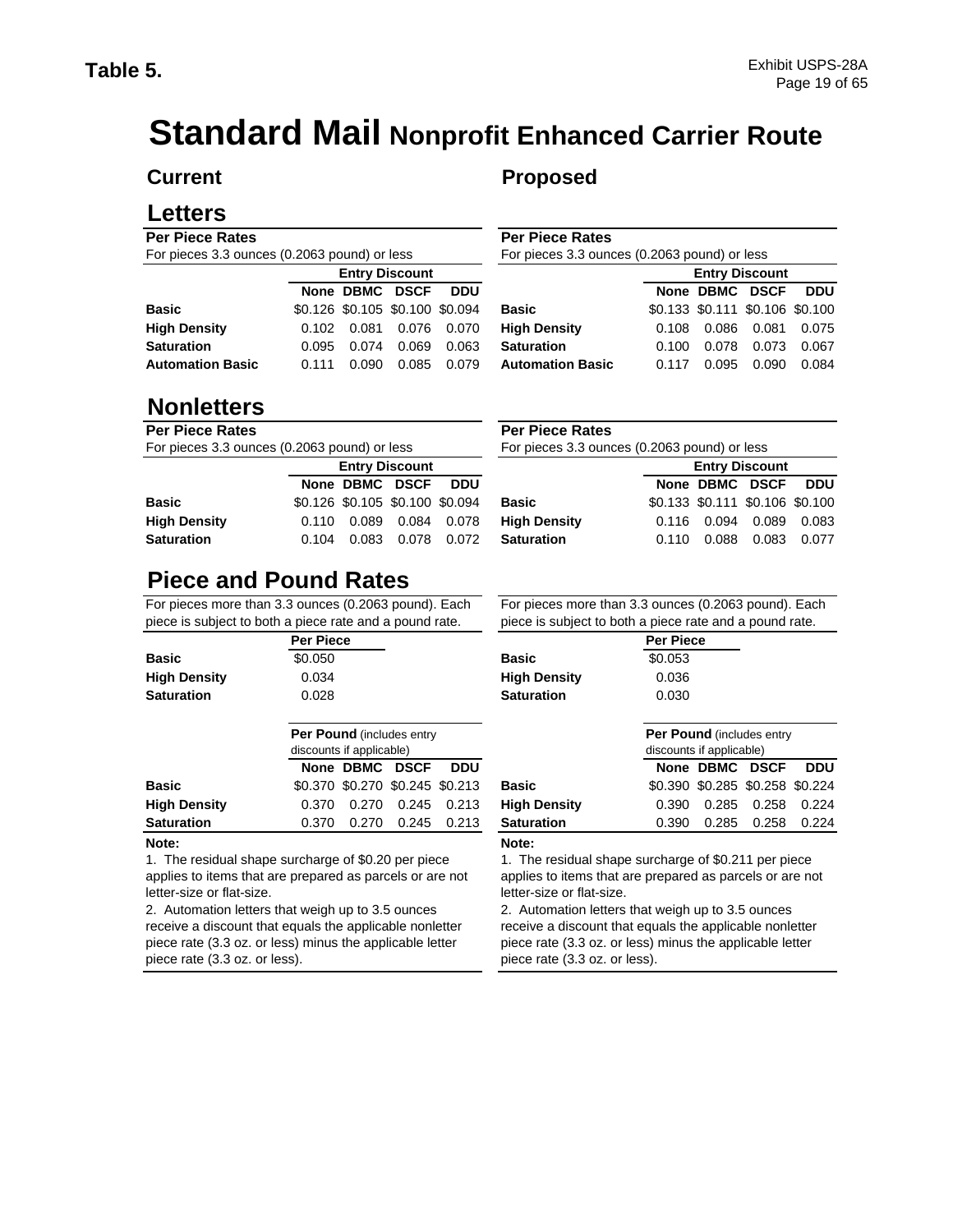# **Standard Mail Regular**

### **Percent Change**

### **Letters**

#### **Per Piece Rates**

For pieces 3.3 ounces (0.2063 pound) or less

|                           | <b>Entry Discount</b> |             |             |  |
|---------------------------|-----------------------|-------------|-------------|--|
|                           | <b>None</b>           | <b>DBMC</b> | <b>DSCF</b> |  |
| <b>Presorted Basic</b>    | 5.2%                  | 5.3%        | 5.4%        |  |
| <b>Presorted 3/5</b>      | 5.2%                  | 5.3%        | 5.4%        |  |
| <b>Automation MXD AAD</b> | 5.5%                  | 5.6%        |             |  |
| <b>Automation AADC</b>    | 5.2%                  | 5.2%        | 5.4%        |  |
| <b>Automation 3-Digit</b> | 5.4%                  | 5.5%        | 5.6%        |  |
| <b>Automation 5-Digit</b> | 5.3%                  | 5.3%        | 5.5%        |  |

## **Nonletters**

**Per Piece Rates**  For pieces 3.3 ounces (0.2063 pound) or less

| <b>1</b> Of process ord carried (created pouring) or roce |         |                       |             |  |  |
|-----------------------------------------------------------|---------|-----------------------|-------------|--|--|
|                                                           |         | <b>Entry Discount</b> |             |  |  |
|                                                           | None    | <b>DBMC</b>           | <b>DSCF</b> |  |  |
| <b>Presorted Basic</b>                                    | 5.5%    | 5.6%                  | 5.7%        |  |  |
| <b>Presorted 3/5</b>                                      | 5.6%    | 5.6%                  | 5.7%        |  |  |
| <b>Automation Basic</b>                                   | 5.3%    | $5.4\%$               | 5.5%        |  |  |
| <b>Automation 3/5</b>                                     | $5.4\%$ | 5.4%                  | 5.5%        |  |  |

## **Piece and Pound Rates**

|                        | <b>Per Piece</b> |                                               |
|------------------------|------------------|-----------------------------------------------|
| <b>Presorted Basic</b> | 5.6%             |                                               |
| Presorted 3/5          | 5.6%             |                                               |
| Automation Basic       | 5.2%             |                                               |
| Automation 3/5         | 5.2%             |                                               |
|                        |                  |                                               |
|                        |                  | <b>Per Pound</b> (includes entry discounts if |

|                        | applicable) |                 |             |  |  |
|------------------------|-------------|-----------------|-------------|--|--|
|                        |             | None DBMC       | <b>DSCF</b> |  |  |
| <b>Presorted Basic</b> |             | $5.4\%$ $5.4\%$ | 5.3%        |  |  |
| Presorted 3/5          |             | $5.4\%$ $5.4\%$ | 5.3%        |  |  |
| Automation Basic       |             | $5.4\%$ $5.4\%$ | 5.3%        |  |  |
| Automation 3/5         |             | $5.4\%$ $5.4\%$ | 5.3%        |  |  |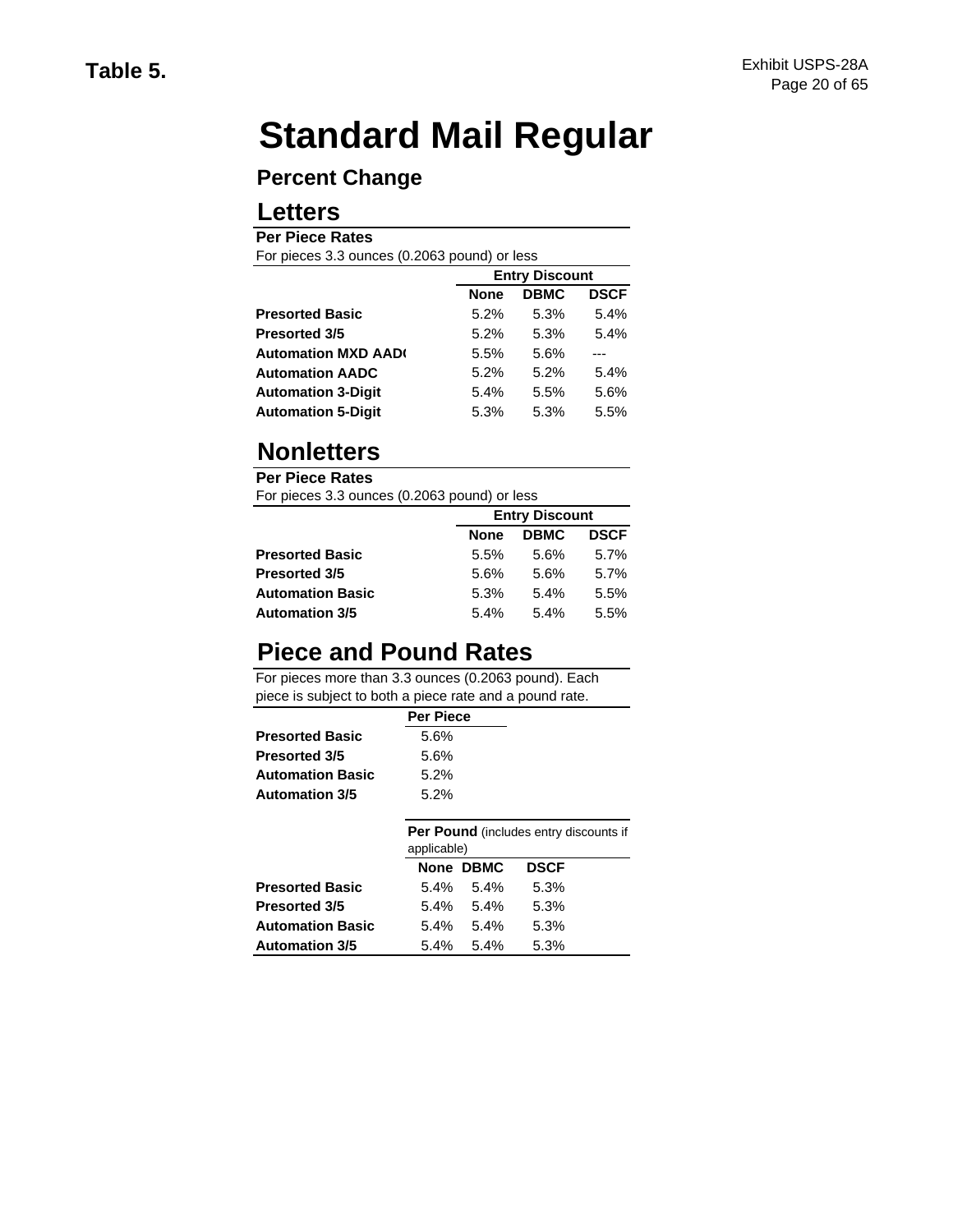# **Standard Mail Nonprofit**

### **Percent Change**

### **Letters**

#### **Per Piece Rates**

For pieces 3.3 ounces (0.2063 pound) or less

|                           |             | <b>Entry Discount</b> |             |  |  |
|---------------------------|-------------|-----------------------|-------------|--|--|
|                           | <b>None</b> | <b>DBMC</b>           | <b>DSCF</b> |  |  |
| <b>Presorted Basic</b>    | 5.5%        | 5.6%                  | 5.8%        |  |  |
| <b>Presorted 3/5</b>      | 5.2%        | 5.3%                  | 5.5%        |  |  |
| <b>Automation MXD AAD</b> | 5.6%        | 5.7%                  |             |  |  |
| <b>Automation AADC</b>    | 5.1%        | 5.2%                  | 5.5%        |  |  |
| <b>Automation 3-Digit</b> | 5.4%        | 5.6%                  | 5.8%        |  |  |
| <b>Automation 5-Digit</b> | 5.3%        | 5.4%                  | 5.7%        |  |  |

## **Nonletters**

**Per Piece Rates** 

For pieces 3.3 ounces (0.2063 pound) or less

|                         |         | <b>Entry Discount</b> |             |  |  |
|-------------------------|---------|-----------------------|-------------|--|--|
|                         | None    | <b>DBMC</b>           | <b>DSCF</b> |  |  |
| <b>Presorted Basic</b>  | $5.2\%$ | 5.3%                  | $5.4\%$     |  |  |
| <b>Presorted 3/5</b>    | 5.5%    | 5.6%                  | 5.7%        |  |  |
| <b>Automation Basic</b> | 5.3%    | 5.4%                  | 5.5%        |  |  |
| <b>Automation 3/5</b>   | $5.4\%$ | 5.5%                  | 5.7%        |  |  |

## **Piece and Pound Rates**

|                         | <b>Per Piece</b> |           |                                               |  |
|-------------------------|------------------|-----------|-----------------------------------------------|--|
| <b>Presorted Basic</b>  | 5.5%             |           |                                               |  |
| <b>Presorted 3/5</b>    | 4.8%             |           |                                               |  |
| <b>Automation Basic</b> | 5.8%             |           |                                               |  |
| <b>Automation 3/5</b>   | 4.3%             |           |                                               |  |
|                         | applicable)      |           | <b>Per Pound</b> (includes entry discounts if |  |
|                         |                  | None DBMC | <b>DSCF</b>                                   |  |
| <b>Presorted Basic</b>  | 5.5%             | 5.6%      | 5.4%                                          |  |
| <b>Presorted 3/5</b>    | $5.5\%$          | 5.6%      | 5.4%                                          |  |
| <b>Automation Basic</b> | $5.5\%$          | 5.6%      | 5.4%                                          |  |
| <b>Automation 3/5</b>   | 5.5%             | 5.6%      | 5.4%                                          |  |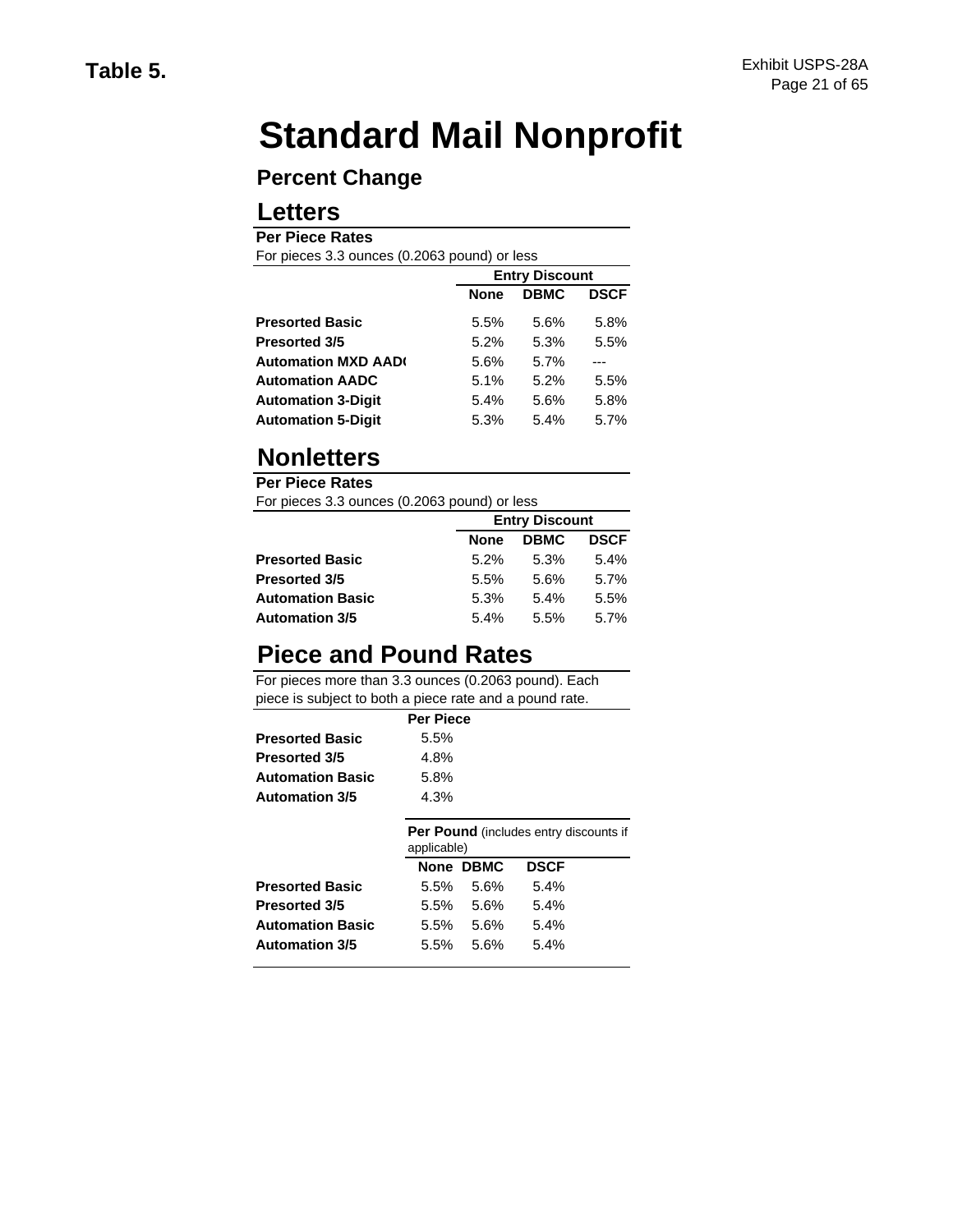# **Standard Mail Enhanced Carrier Route**

### **Percent Change**

### **Letters**

#### **Per Piece Rates**

|                         | For pieces 3.3 ounces (0.2063 pound) or less |                |                 |            |  |  |
|-------------------------|----------------------------------------------|----------------|-----------------|------------|--|--|
|                         | <b>Entry Discount</b>                        |                |                 |            |  |  |
|                         |                                              | None DBMC DSCF |                 | <b>DDU</b> |  |  |
| <b>Basic</b>            |                                              | 5.2% 5.2% 5.4% |                 | 5.6%       |  |  |
| <b>High Density</b>     | $5.5\%$                                      | 5.6% 5.8%      |                 | 6.1%       |  |  |
| <b>Saturation</b>       | 5.3%                                         | 5.3%           | 5.6%            | 5.8%       |  |  |
| <b>Automation Basic</b> | 5.3%                                         |                | $5.3\%$ $5.5\%$ | 5.8%       |  |  |

### **Nonletters**

#### **Per Piece Rates**

For pieces 3.3 ounces (0.2063 pound) or less

|                     | <b>Entry Discount</b>           |  |  |  |
|---------------------|---------------------------------|--|--|--|
|                     | None DBMC DSCF DDU              |  |  |  |
| <b>Basic</b>        | $5.2\%$ $5.2\%$ $5.4\%$ $5.6\%$ |  |  |  |
| <b>High Density</b> | 5.3% 5.4% 5.6% 5.8%             |  |  |  |
| <b>Saturation</b>   | 5.6% 5.8% 6.0% 6.3%             |  |  |  |

## **Piece and Pound Rates**

|                     | <b>Per Piece</b> |
|---------------------|------------------|
| <b>Basic</b>        | 5.9%             |
| <b>High Density</b> | 4.7%             |
| <b>Saturation</b>   | 5.9%             |

|                     | <b>Per Pound (includes entry)</b> |  |                     |     |  |  |  |  |  |  |  |  |  |
|---------------------|-----------------------------------|--|---------------------|-----|--|--|--|--|--|--|--|--|--|
|                     | discounts if applicable)          |  |                     |     |  |  |  |  |  |  |  |  |  |
|                     |                                   |  | None DBMC DSCF      | DDU |  |  |  |  |  |  |  |  |  |
| <b>Basic</b>        |                                   |  | 5.4% 5.5% 5.4% 5.3% |     |  |  |  |  |  |  |  |  |  |
| <b>High Density</b> | $5.4\%$                           |  | 5.5% 5.4% 5.3%      |     |  |  |  |  |  |  |  |  |  |
| <b>Saturation</b>   | $5.4\%$                           |  | 5.5% 5.4% 5.3%      |     |  |  |  |  |  |  |  |  |  |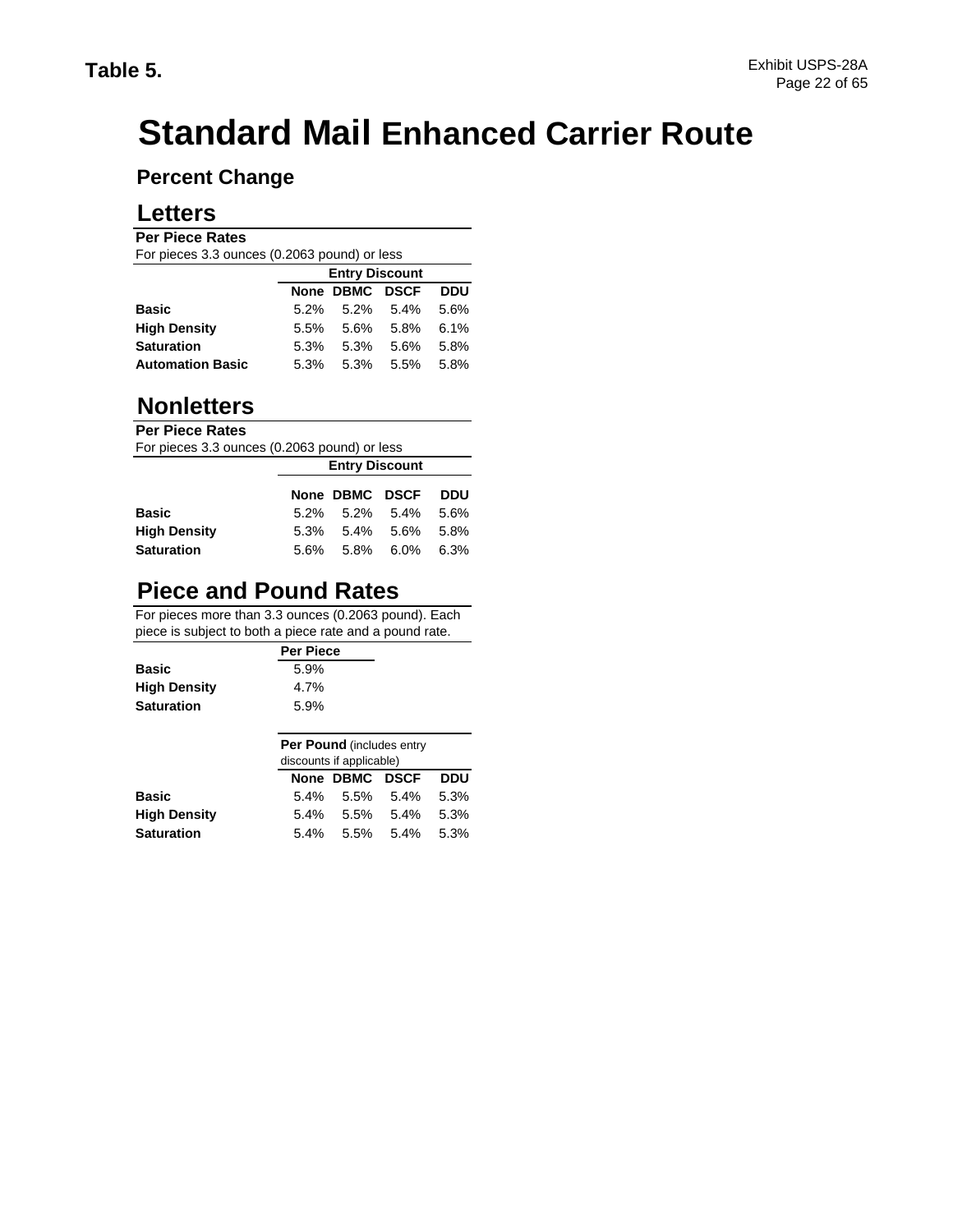# **Standard Mail Nonprofit Enhanced Carrier Route**

### **Percent Change**

### **Letters**

## **Per Piece Rates**

| For pieces 3.3 ounces (0.2063 pound) or less |         |                       |           |            |  |  |  |  |  |  |  |
|----------------------------------------------|---------|-----------------------|-----------|------------|--|--|--|--|--|--|--|
|                                              |         | <b>Entry Discount</b> |           |            |  |  |  |  |  |  |  |
|                                              |         | None DBMC DSCF        |           | <b>DDU</b> |  |  |  |  |  |  |  |
| <b>Basic</b>                                 |         | 5.6% 5.7% 6.0%        |           | 6.4%       |  |  |  |  |  |  |  |
| <b>High Density</b>                          | 5.9%    |                       | 6.2% 6.6% | 7.1%       |  |  |  |  |  |  |  |
| <b>Saturation</b>                            | $5.3\%$ | 5.4%                  | 5.8%      | 6.3%       |  |  |  |  |  |  |  |
| <b>Automation Basic</b>                      | $5.4\%$ |                       | 5.6% 5.9% | 6.3%       |  |  |  |  |  |  |  |

### **Nonletters**

#### **Per Piece Rates**

For pieces 3.3 ounces (0.2063 pound) or less

|                     | <b>Entry Discount</b>           |  |  |  |  |  |  |  |  |  |
|---------------------|---------------------------------|--|--|--|--|--|--|--|--|--|
|                     | None DBMC DSCF DDU              |  |  |  |  |  |  |  |  |  |
| <b>Basic</b>        | 5.6% 5.7% 6.0% 6.4%             |  |  |  |  |  |  |  |  |  |
| <b>High Density</b> | $5.5\%$ $5.6\%$ $6.0\%$ $6.4\%$ |  |  |  |  |  |  |  |  |  |
| <b>Saturation</b>   | 5.8% 6.0% 6.4% 6.9%             |  |  |  |  |  |  |  |  |  |

## **Piece and Pound Rates**

|                     | <b>Per Piece</b> |  |
|---------------------|------------------|--|
| Basic               | $6.0\%$          |  |
| <b>High Density</b> | 5.9%             |  |
| Saturation          | 7.1%             |  |
|                     |                  |  |

| <b>Per Pound (includes entry)</b><br>discounts if applicable) |  |  |                                   |  |  |  |  |  |  |  |
|---------------------------------------------------------------|--|--|-----------------------------------|--|--|--|--|--|--|--|
| None DBMC DSCF<br>DDU                                         |  |  |                                   |  |  |  |  |  |  |  |
|                                                               |  |  | $5.2\%$                           |  |  |  |  |  |  |  |
| $5.4\%$                                                       |  |  | $5.2\%$                           |  |  |  |  |  |  |  |
| 5.4% 5.6% 5.3%<br>$5.2\%$                                     |  |  |                                   |  |  |  |  |  |  |  |
|                                                               |  |  | 5.4% 5.6% 5.3%<br>$5.6\%$ $5.3\%$ |  |  |  |  |  |  |  |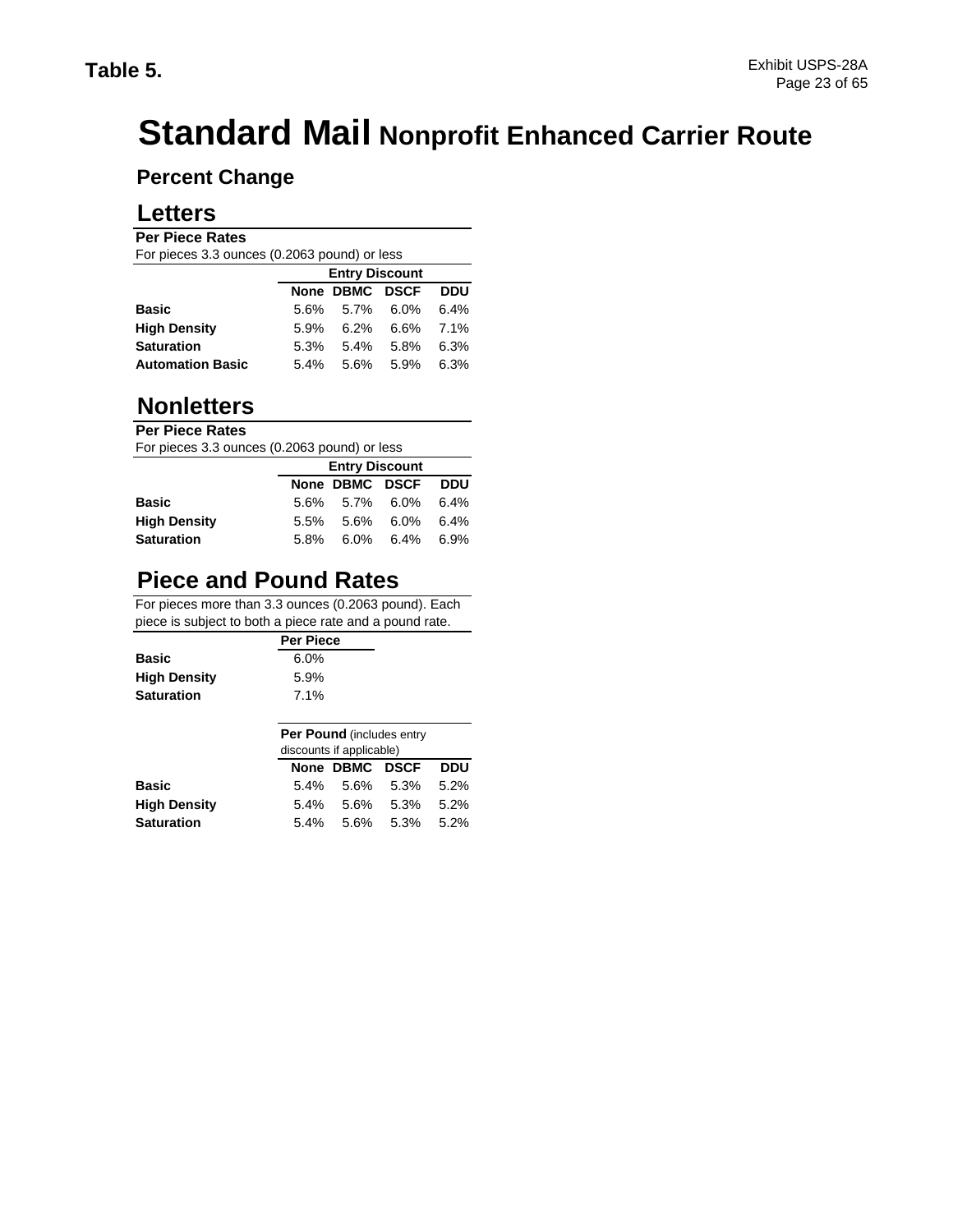# **Parcel Post: Intra-BMC/ASF**

### **Current Current Proposed**

|                         | Local  | <b>Zones</b> |        |        |        |              | Local  | <b>Zones</b> |        |        |                     |
|-------------------------|--------|--------------|--------|--------|--------|--------------|--------|--------------|--------|--------|---------------------|
| Weight                  | Zone   | 1 & 2        | Zone 3 | Zone 4 | Zone 5 | Weight       | Zone   | 1&2          | Zone 3 | Zone 4 | Zone 5              |
| 1                       | \$2.81 | \$2.96       | \$2.99 | \$3.05 | \$3.14 | $\mathbf{1}$ | \$2.96 | \$3.12       | \$3.15 | \$3.21 | \$3.31              |
| $\overline{\mathbf{c}}$ | 3.13   | 3.53         | 3.56   | 3.63   | 3.74   | 2            | 3.30   | 3.72         | 3.75   | 3.83   | 3.94                |
| 3                       | 3.44   | 4.08         | 4.11   | 4.20   | 4.32   | $\mathbf{3}$ | 3.63   | 4.30         | 4.33   | 4.43   | 4.55                |
| 4                       | 3.73   | 4.28         | 4.62   | 4.72   | 4.86   | 4            | 3.93   | 4.51         | 4.87   | 4.97   | 5.12                |
| 5                       | 3.99   | 4.45         | 5.02   | 5.15   | 5.35   | 5            | 4.21   | 4.69         | 5.29   | 5.43   | 5.64                |
| 6                       | 4.23   | 4.61         | 5.38   | 5.51   | 5.80   | 6            | 4.46   | 4.86         | 5.67   | 5.81   | 6.11                |
| $\overline{7}$          | 4.36   | 4.76         | 5.69   | 5.84   | 6.21   | 7            | 4.60   | 5.02         | 6.00   | 6.16   | 6.55                |
| 8                       | 4.46   | 5.33         | 5.98   | 6.14   | 6.60   | 8            | 4.70   | 5.62         | 6.30   | 6.47   | 6.96                |
| 9                       | 4.56   | 5.46         | 6.22   | 6.45   | 6.95   | 9            | 4.81   | 5.75         | 6.56   | 6.80   | 7.33                |
| 10                      | 4.66   | 5.63         | 6.53   | 6.74   | 7.28   | 10           | 4.91   | 5.93         | 6.88   | 7.10   | 7.67                |
| 11                      | 4.74   | 5.76         | 6.74   | 7.00   | 7.58   | 11           | 5.00   | 6.07         | 7.10   | 7.38   | 7.99                |
| 12                      | 4.84   | 5.91         | 6.94   | 7.26   | 7.87   | 12           | 5.10   | 6.23         | 7.31   | 7.65   | 8.29                |
| 13                      | 4.92   | 6.04         | 7.10   | 7.50   | 8.13   | 13           | 5.19   | 6.37         | 7.48   | 7.91   | 8.57                |
| 14                      | 5.00   | 6.16         | 7.22   | 7.75   | 8.38   | 14           | 5.27   | 6.49         | 7.61   | 8.17   | 8.83                |
| 15                      | 5.08   | 6.27         | 7.39   | 7.96   | 8.62   | 15           | 5.35   | 6.61         | 7.79   | 8.39   | 9.09                |
| 16                      | 5.17   | 6.38         | 7.56   | 8.16   | 8.84   | 16           | 5.45   | 6.72         | 7.97   | 8.60   | 9.32                |
| 17                      | 5.23   | 6.51         | 7.72   | 8.38   | 9.05   | 17           | 5.51   | 6.86         | 8.14   | 8.83   | 9.54                |
| 18                      | 5.30   | 6.60         | 7.87   | 8.57   | 9.24   | 18           | 5.59   | 6.96         | 8.29   | 9.03   | 9.74                |
| 19                      | 5.36   | 6.72         | 8.02   | 8.75   | 9.43   | 19           | 5.65   | 7.08         | 8.45   | 9.22   | 9.94                |
| 20                      | 5.46   | 6.82         | 8.16   | 8.91   | 9.60   | 20           | 5.75   | 7.19         | 8.60   | 9.39   | 10.12               |
| 21                      | 5.51   | 6.91         | 8.30   | 9.06   | 9.77   | 21           | 5.81   | 7.28         | 8.75   | 9.55   | 10.30               |
| 22                      | 5.57   | 7.02         | 8.42   | 9.20   | 9.92   | 22           | 5.87   | 7.40         | 8.87   | 9.70   | 10.46               |
| 23                      | 5.64   | 7.10         | 8.58   | 9.34   | 10.07  | 23           | 5.94   | 7.48         | 9.04   | 9.84   | 10.61               |
| 24                      | 5.70   | 7.19         | 8.70   | 9.46   | 10.22  | 24           | 6.01   | 7.58         | 9.17   | 9.97   | 10.77               |
| 25                      | 5.77   | 7.27         | 8.82   | 9.58   | 10.35  | 25           | 6.08   | 7.66         | 9.30   | 10.10  | 10.91               |
| 26                      | 5.82   | 7.37         | 8.93   | 9.71   | 10.48  | 26           | 6.13   | 7.77         | 9.41   | 10.23  | 11.05               |
| 27                      | 5.88   | 7.45         | 9.06   | 9.82   | 10.60  | 27           | 6.20   | 7.85         | 9.55   | 10.35  | 11.17               |
| 28                      | 5.94   | 7.52         | 9.18   | 9.91   | 10.72  | 28           | 6.26   | 7.93         | 9.68   | 10.45  | 11.30               |
| 29                      | 6.01   | 7.61         | 9.30   | 10.02  | 10.83  | 29           | 6.33   | 8.02         | 9.80   | 10.56  | 11.41               |
| 30                      | 6.08   | 7.69         | 9.40   | 10.12  | 10.93  | 30           | 6.41   | 8.11         | 9.91   | 10.67  | 11.52               |
| 31                      | 6.13   | 7.77         | 9.48   | 10.21  | 11.04  | 31           | 6.46   | 8.19         | 9.99   | 10.76  | 11.64               |
| 32                      | 6.18   | 7.86         | 9.60   | 10.31  | 11.13  | 32           | 6.51   | 8.28         | 10.12  | 10.87  | 11.73               |
| 33                      | 6.25   | 7.92         | 9.70   | 10.39  | 11.23  | 33           | 6.59   | 8.35         | 10.22  | 10.95  | 11.84               |
| 34                      | 6.30   | 8.00         | 9.78   | 10.47  | 11.31  | 34           | 6.64   | 8.43         | 10.31  | 11.04  | 11.92               |
| 35                      | 6.35   | 8.06         | 9.89   | 10.55  | 11.40  | 35           | 6.69   | 8.50         | 10.42  | 11.12  | 12.02<br>(constant) |

(continued)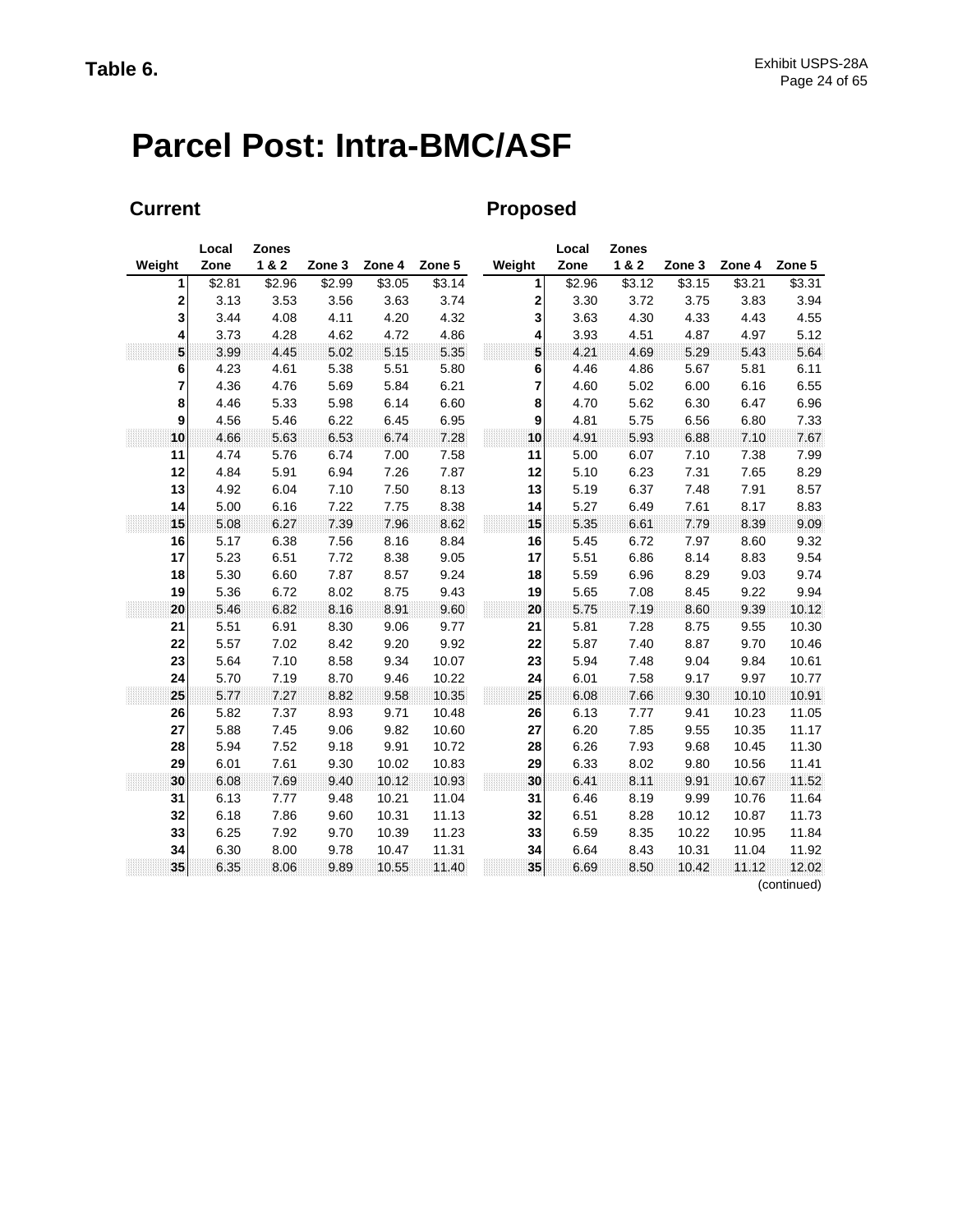# **Parcel Post: Intra-BMC/ASF**

### **Current Current Proposed**

| 1&2<br>1&2<br>Weight<br>Zone<br>Zone 3<br>Zone 4<br>Zone 5<br>Weight<br>Zone<br>Zone 4<br>Zone 3<br>$\overline{$}7.75$<br>\$9.48<br>\$11.32<br>\$11.97<br>\$12.83<br>\$8.17<br>\$9.99<br>\$11.93<br>\$12.61<br>36<br>36<br>37<br>37<br>7.79<br>9.57<br>11.41<br>12.05<br>12.91<br>8.21<br>10.08<br>12.02<br>12.70<br>38<br>7.84<br>9.63<br>11.50<br>12.12<br>12.98<br>38<br>8.26<br>10.15<br>12.12<br>12.77<br>9.71<br>8.33<br>39<br>7.91<br>11.60<br>12.18<br>13.05<br>39<br>10.23<br>12.22<br>12.83 | Zone 5<br>\$13.52<br>13.60<br>13.68<br>13.75<br>13.83<br>13.90<br>13.96<br>14.02 |
|-------------------------------------------------------------------------------------------------------------------------------------------------------------------------------------------------------------------------------------------------------------------------------------------------------------------------------------------------------------------------------------------------------------------------------------------------------------------------------------------------------|----------------------------------------------------------------------------------|
|                                                                                                                                                                                                                                                                                                                                                                                                                                                                                                       |                                                                                  |
|                                                                                                                                                                                                                                                                                                                                                                                                                                                                                                       |                                                                                  |
|                                                                                                                                                                                                                                                                                                                                                                                                                                                                                                       |                                                                                  |
|                                                                                                                                                                                                                                                                                                                                                                                                                                                                                                       |                                                                                  |
|                                                                                                                                                                                                                                                                                                                                                                                                                                                                                                       |                                                                                  |
| 40<br>12.24<br>13.12<br>40<br>8.39<br>10.28<br>12.90<br>7.96<br>9.76<br>11.67<br>12.30                                                                                                                                                                                                                                                                                                                                                                                                                |                                                                                  |
| 8.02<br>9.85<br>11.78<br>12.30<br>13.19<br>8.45<br>10.38<br>12.41<br>12.96<br>41<br>41                                                                                                                                                                                                                                                                                                                                                                                                                |                                                                                  |
| 42<br>8.07<br>9.90<br>12.37<br>13.25<br>42<br>8.50<br>13.04<br>11.85<br>10.43<br>12.49                                                                                                                                                                                                                                                                                                                                                                                                                |                                                                                  |
| 43<br>9.96<br>13.30<br>43<br>8.56<br>12.57<br>8.12<br>11.93<br>12.43<br>10.49<br>13.10                                                                                                                                                                                                                                                                                                                                                                                                                |                                                                                  |
| 8.19<br>8.63<br>44<br>10.03<br>12.01<br>12.49<br>13.35<br>44<br>10.57<br>12.66<br>13.16                                                                                                                                                                                                                                                                                                                                                                                                               | 14.07                                                                            |
| 45<br>8.23<br>12.65<br>45<br>8.67<br>12.73<br>10.08<br>12.08<br>13.40<br>10.62<br>13.33                                                                                                                                                                                                                                                                                                                                                                                                               | 14.12                                                                            |
| 8.27<br>12.17<br>12.70<br>8.71<br>13.38<br>46<br>10.17<br>13.45<br>46<br>10.72<br>12.82                                                                                                                                                                                                                                                                                                                                                                                                               | 14.17                                                                            |
| 47<br>8.33<br>10.24<br>12.23<br>12.75<br>13.50<br>47<br>8.78<br>10.79<br>12.89<br>13.44                                                                                                                                                                                                                                                                                                                                                                                                               | 14.23                                                                            |
| 48<br>8.38<br>10.29<br>12.32<br>12.79<br>13.55<br>48<br>8.83<br>10.84<br>12.98<br>13.48                                                                                                                                                                                                                                                                                                                                                                                                               | 14.28                                                                            |
| 49<br>8.42<br>10.36<br>12.39<br>12.84<br>13.60<br>49<br>8.87<br>10.92<br>13.06<br>13.53                                                                                                                                                                                                                                                                                                                                                                                                               | 14.33                                                                            |
| 50<br>50<br>8.47<br>10.39<br>12.46<br>12.88<br>13.65<br>8.92<br>10.95<br>13.13<br>13.57                                                                                                                                                                                                                                                                                                                                                                                                               | 14.38                                                                            |
| 51<br>8.53<br>10.48<br>12.52<br>12.93<br>13.70<br>51<br>8.99<br>11.04<br>13.19<br>13.63                                                                                                                                                                                                                                                                                                                                                                                                               | 14.44                                                                            |
| 52<br>52<br>8.56<br>10.54<br>12.62<br>12.97<br>13.75<br>9.02<br>11.11<br>13.30<br>13.67                                                                                                                                                                                                                                                                                                                                                                                                               | 14.49                                                                            |
| 53<br>53<br>8.61<br>10.57<br>12.67<br>13.00<br>13.80<br>9.07<br>11.14<br>13.35<br>13.70                                                                                                                                                                                                                                                                                                                                                                                                               | 14.54                                                                            |
| 54<br>12.71<br>54<br>8.67<br>10.63<br>13.05<br>13.85<br>9.14<br>11.20<br>13.39<br>13.75                                                                                                                                                                                                                                                                                                                                                                                                               | 14.60                                                                            |
| 55<br>12.75<br>55<br>9.19<br>11.26<br>8.72<br>10.69<br>13.10<br>13.90<br>13.44<br>13.80                                                                                                                                                                                                                                                                                                                                                                                                               | 14.65                                                                            |
| 56<br>12.79<br>13.95<br>11.33<br>8.75<br>10.75<br>13.14<br>56<br>9.22<br>13.48<br>13.85                                                                                                                                                                                                                                                                                                                                                                                                               | 14.70                                                                            |
| 57<br>14.00<br>57<br>8.80<br>10.82<br>12.81<br>13.16<br>9.27<br>11.40<br>13.50<br>13.87                                                                                                                                                                                                                                                                                                                                                                                                               | 14.75                                                                            |
| 58<br>8.85<br>10.87<br>12.85<br>13.20<br>58<br>9.33<br>13.54<br>14.05<br>11.45<br>13.91                                                                                                                                                                                                                                                                                                                                                                                                               | 14.81                                                                            |
| 59<br>8.90<br>10.92<br>12.88<br>13.24<br>59<br>9.38<br>11.51<br>13.57<br>13.95<br>14.10                                                                                                                                                                                                                                                                                                                                                                                                               | 14.86                                                                            |
| 10.99<br>12.91<br>60<br>8.92<br>13.26<br>14.15<br>60<br>9.40<br>11.58<br>13.60<br>13.97                                                                                                                                                                                                                                                                                                                                                                                                               | 14.91                                                                            |
| 61<br>9.01<br>11.05<br>12.94<br>13.30<br>14.20<br>61<br>9.49<br>11.64<br>13.64<br>14.02                                                                                                                                                                                                                                                                                                                                                                                                               | 14.96                                                                            |
| 62<br>9.03<br>11.10<br>12.97<br>13.36<br>14.25<br>62<br>9.51<br>11.70<br>13.67<br>14.08                                                                                                                                                                                                                                                                                                                                                                                                               | 15.02                                                                            |
| 63<br>63<br>9.08<br>12.99<br>13.43<br>14.30<br>9.57<br>11.75<br>13.69<br>14.15<br>11.15                                                                                                                                                                                                                                                                                                                                                                                                               | 15.07                                                                            |
| 9.62<br>64<br>9.13<br>11.21<br>13.01<br>13.48<br>14.35<br>64<br>11.81<br>13.71<br>14.21                                                                                                                                                                                                                                                                                                                                                                                                               | 15.12                                                                            |
| 65<br>9.17<br>11.26<br>13.05<br>13.54<br>65<br>13.75<br>14.27<br>14.40<br>9.66<br>11.87                                                                                                                                                                                                                                                                                                                                                                                                               | 15.17                                                                            |
| 9.20<br>13.77<br>66<br>11.33<br>13.07<br>13.61<br>14.45<br>66<br>9.69<br>11.94<br>14.34                                                                                                                                                                                                                                                                                                                                                                                                               | 15.23                                                                            |
| 67<br>9.27<br>11.39<br>67<br>9.77<br>13.10<br>13.68<br>14.50<br>12.00<br>13.80<br>14.42                                                                                                                                                                                                                                                                                                                                                                                                               | 15.28                                                                            |
| 68<br>9.31<br>68<br>9.81<br>11.41<br>13.11<br>13.72<br>14.55<br>12.02<br>13.82<br>14.46                                                                                                                                                                                                                                                                                                                                                                                                               | 15.33                                                                            |
| 69<br>9.32<br>13.79<br>14.60<br>69<br>9.82<br>12.10<br>13.84<br>11.48<br>13.13<br>14.53                                                                                                                                                                                                                                                                                                                                                                                                               | 15.39                                                                            |
| 9.33<br>9.83<br>70<br>11.53<br>13.16<br>13.85<br>14.65<br>70<br>12.15<br>13.87<br>14.60                                                                                                                                                                                                                                                                                                                                                                                                               | 15.44                                                                            |
| 23.78<br>34.79<br>25.06<br>36.33<br>34.47<br>35.48<br>36.53<br>36.67<br>37.40<br>Oversized<br>Oversized                                                                                                                                                                                                                                                                                                                                                                                               | 38.50                                                                            |

1. Parcels that weigh less than 15 pounds but measure more than 84 inches in combined length and girth are charged the applicable rate for a 15-pound parcel. Regardless of weight, any parcel that measures more than 108 inches (but not more than 130 inches) in combined length and girth must pay the oversized rate.

2. For barcoded discount, deduct \$0.03 per parcel (machinable parcels only).

3. For Nonmachinable parcels weighing less than 35 pounds, add \$1.35 per parcel. Prices shown for parcels rated at 36 pounds and above include this nonmachinable surcharge.

#### **Notes: Notes:**

1. Parcels that weigh less than 15 pounds but measure more than 84 inches in combined length and girth are charged the applicable rate for a 15-pound parcel. Regardless of weight, any parcel that measures more than 108 inches (but not more than 130 inches) in combined length and girth must pay the oversized rate.

2. For barcoded discount, deduct \$0.03 per parcel (machinable parcels only).

3. For Nonmachinable parcels weighing less than 35 pounds, add \$1.42 per parcel. Prices shown for parcels rated at 36 pounds and above include this nonmachinable surcharge.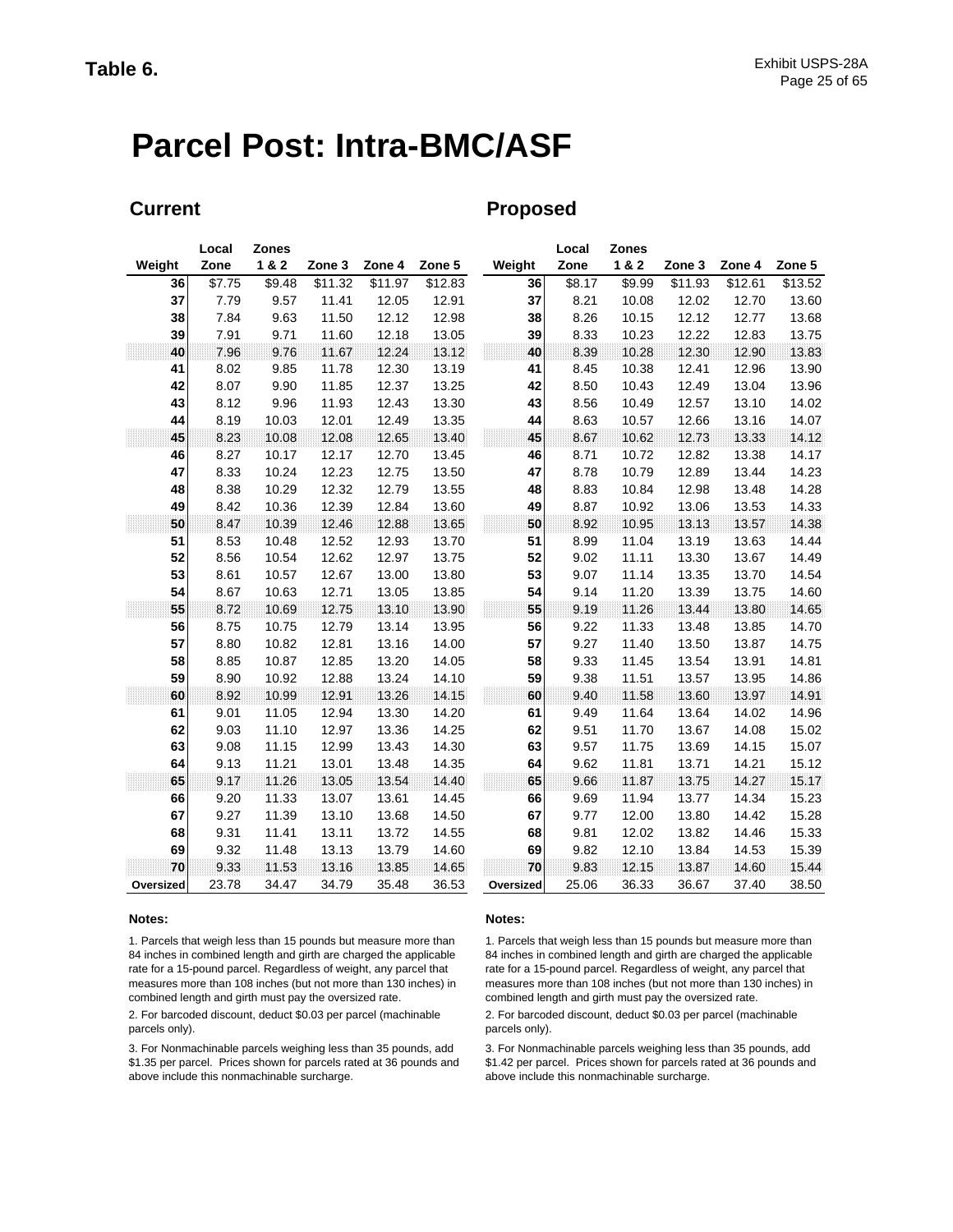# **Parcel Post: Intra-BMC/ASF**

### **Percent Change from Current Rates**

|        | Local | <b>Zones</b> |        |        |        |           | Local | <b>Zones</b> |        |        |        |
|--------|-------|--------------|--------|--------|--------|-----------|-------|--------------|--------|--------|--------|
| Weight | Zone  | 1 & 2        | Zone 3 | Zone 4 | Zone 5 | Weight    | Zone  | 1&2          | Zone 3 | Zone 4 | Zone 5 |
| 1      | 5.3%  | 5.4%         | 5.4%   | 5.2%   | 5.4%   | 36        | 5.5%  | 5.4%         | 5.4%   | 5.4%   | 5.4%   |
| 2      | 5.4%  | 5.4%         | 5.3%   | 5.5%   | 5.3%   | 37        | 5.4%  | 5.4%         | 5.4%   | 5.4%   | 5.4%   |
| 3      | 5.5%  | 5.4%         | 5.4%   | 5.5%   | 5.3%   | 38        | 5.4%  | 5.4%         | 5.4%   | 5.4%   | 5.4%   |
| 4      | 5.4%  | 5.4%         | 5.4%   | 5.3%   | 5.3%   | 39        | 5.3%  | 5.4%         | 5.4%   | 5.4%   | 5.4%   |
| 5      | 5.5%  | 5.4%         | 5.4%   | 5.4%   | 5.4%   | 40        | 5.4%  | 5.4%         | 5.4%   | 5.4%   | 5.4%   |
| 6      | 5.4%  | 5.4%         | 5.4%   | 5.4%   | 5.3%   | 41        | 5.4%  | 5.4%         | 5.4%   | 5.4%   | 5.4%   |
| 7      | 5.5%  | 5.5%         | 5.4%   | 5.5%   | 5.5%   | 42        | 5.4%  | 5.4%         | 5.4%   | 5.4%   | 5.4%   |
| 8      | 5.4%  | 5.4%         | 5.4%   | 5.4%   | 5.5%   | 43        | 5.5%  | 5.3%         | 5.4%   | 5.4%   | 5.4%   |
| 9      | 5.5%  | 5.3%         | 5.5%   | 5.4%   | 5.5%   | 44        | 5.4%  | 5.4%         | 5.4%   | 5.4%   | 5.4%   |
| 10     | 5.4%  | 5.3%         | 5.4%   | 5.3%   | 5.4%   | 45        | 5.4%  | 5.4%         | 5.4%   | 5.4%   | 5.4%   |
| 11     | 5.5%  | 5.4%         | 5.3%   | 5.4%   | 5.4%   | 46        | 5.3%  | 5.4%         | 5.4%   | 5.4%   | 5.4%   |
| 12     | 5.4%  | 5.4%         | 5.3%   | 5.4%   | 5.3%   | 47        | 5.4%  | 5.4%         | 5.4%   | 5.4%   | 5.4%   |
| 13     | 5.5%  | 5.5%         | 5.4%   | 5.5%   | 5.4%   | 48        | 5.4%  | 5.4%         | 5.4%   | 5.4%   | 5.4%   |
| 14     | 5.4%  | 5.4%         | 5.4%   | 5.4%   | 5.4%   | 49        | 5.4%  | 5.4%         | 5.4%   | 5.4%   | 5.4%   |
| 15     | 5.3%  | 5.4%         | 5.4%   | 5.4%   | 5.5%   | 50        | 5.3%  | 5.4%         | 5.4%   | 5.4%   | 5.4%   |
| 16     | 5.4%  | 5.3%         | 5.4%   | 5.4%   | 5.4%   | 51        | 5.4%  | 5.4%         | 5.4%   | 5.4%   | 5.4%   |
| 17     | 5.4%  | 5.4%         | 5.4%   | 5.4%   | 5.4%   | 52        | 5.4%  | 5.4%         | 5.4%   | 5.4%   | 5.4%   |
| 18     | 5.5%  | 5.5%         | 5.3%   | 5.4%   | 5.4%   | 53        | 5.4%  | 5.4%         | 5.4%   | 5.4%   | 5.4%   |
| 19     | 5.4%  | 5.4%         | 5.4%   | 5.4%   | 5.4%   | 54        | 5.5%  | 5.4%         | 5.4%   | 5.4%   | 5.4%   |
| 20     | 5.3%  | 5.4%         | 5.4%   | 5.4%   | 5.4%   | 55        | 5.4%  | 5.4%         | 5.4%   | 5.4%   | 5.4%   |
| 21     | 5.4%  | 5.4%         | 5.4%   | 5.4%   | 5.4%   | 56        | 5.4%  | 5.4%         | 5.4%   | 5.4%   | 5.4%   |
| 22     | 5.4%  | 5.4%         | 5.3%   | 5.4%   | 5.4%   | 57        | 5.4%  | 5.4%         | 5.4%   | 5.4%   | 5.4%   |
| 23     | 5.3%  | 5.4%         | 5.4%   | 5.4%   | 5.4%   | 58        | 5.5%  | 5.4%         | 5.4%   | 5.4%   | 5.4%   |
| 24     | 5.4%  | 5.4%         | 5.4%   | 5.4%   | 5.4%   | 59        | 5.4%  | 5.4%         | 5.4%   | 5.4%   | 5.4%   |
| 25     | 5.4%  | 5.4%         | 5.4%   | 5.4%   | 5.4%   | 60        | 5.4%  | 5.4%         | 5.4%   | 5.4%   | 5.4%   |
| 26     | 5.3%  | 5.4%         | 5.4%   | 5.4%   | 5.4%   | 61        | 5.4%  | 5.4%         | 5.4%   | 5.4%   | 5.4%   |
| 27     | 5.4%  | 5.4%         | 5.4%   | 5.4%   | 5.4%   | 62        | 5.3%  | 5.4%         | 5.4%   | 5.4%   | 5.4%   |
| 28     | 5.4%  | 5.5%         | 5.4%   | 5.4%   | 5.4%   | 63        | 5.4%  | 5.4%         | 5.4%   | 5.4%   | 5.4%   |
| 29     | 5.3%  | 5.4%         | 5.4%   | 5.4%   | 5.4%   | 64        | 5.4%  | 5.4%         | 5.4%   | 5.4%   | 5.4%   |
| 30     | 5.4%  | 5.5%         | 5.4%   | 5.4%   | 5.4%   | 65        | 5.4%  | 5.4%         | 5.4%   | 5.4%   | 5.4%   |
| 31     | 5.4%  | 5.4%         | 5.4%   | 5.4%   | 5.4%   | 66        | 5.4%  | 5.4%         | 5.4%   | 5.4%   | 5.4%   |
| 32     | 5.3%  | 5.3%         | 5.4%   | 5.4%   | 5.4%   | 67        | 5.4%  | 5.4%         | 5.4%   | 5.4%   | 5.4%   |
| 33     | 5.4%  | 5.4%         | 5.4%   | 5.4%   | 5.4%   | 68        | 5.4%  | 5.4%         | 5.4%   | 5.4%   | 5.4%   |
| 34     | 5.4%  | 5.4%         | 5.4%   | 5.4%   | 5.4%   | 69        | 5.4%  | 5.4%         | 5.4%   | 5.4%   | 5.4%   |
| 35     | 5.4%  | 5.5%         | 5.4%   | 5.4%   | 5.4%   | 70        | 5.4%  | 5.4%         | 5.4%   | 5.4%   | 5.4%   |
|        |       |              |        |        |        | Oversized | 5.4%  | 5.4%         | 5.4%   | 5.4%   | 5.4%   |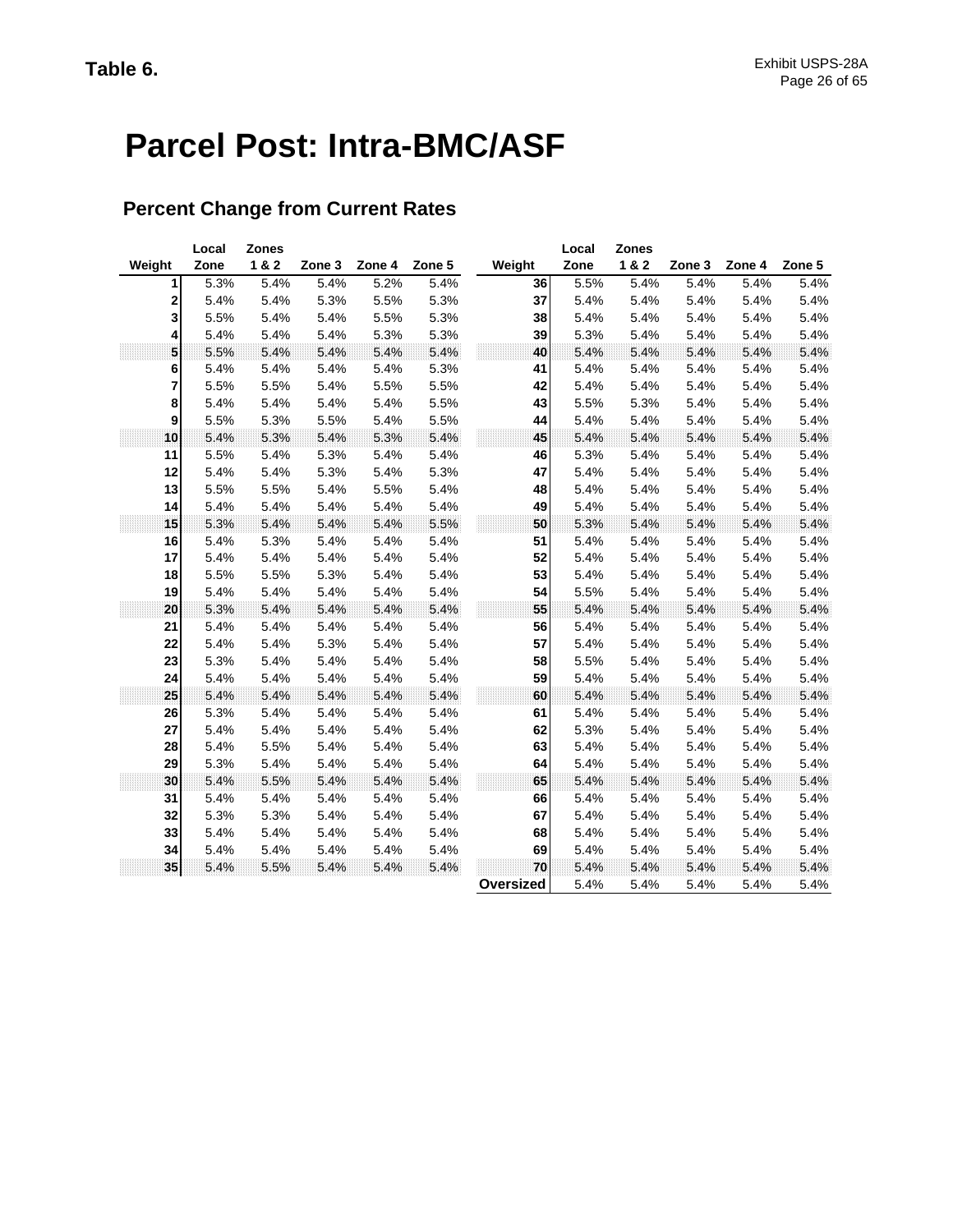# **Parcel Post: Inter-BMC/ASF**

### **Current Proposed**

|        | Zones  |        |        |                                           |        |        |        |        | Zones  |        |        |        |        |                                           |             |
|--------|--------|--------|--------|-------------------------------------------|--------|--------|--------|--------|--------|--------|--------|--------|--------|-------------------------------------------|-------------|
| Weight | 1&2    |        |        | Zone 3 Zone 4 Zone 5 Zone 6 Zone 7 Zone 8 |        |        |        | Weight | 1&2    |        |        |        |        | Zone 3 Zone 4 Zone 5 Zone 6 Zone 7 Zone 8 |             |
| 1      | \$3.69 | \$3.75 | \$3.75 | \$3.75                                    | \$3.75 | \$3.75 | \$3.75 | 1      | \$3.89 | \$3.95 | \$3.95 | \$3.95 | \$3.95 | \$3.95                                    | \$3.95      |
| 2      | 3.85   | 3.85   | 4.14   | 4.14                                      | 4.49   | 4.49   | 4.49   | 2      | 4.06   | 4.06   | 4.36   | 4.36   | 4.73   | 4.73                                      | 4.73        |
| 3      | 4.65   | 4.65   | 5.55   | 5.65                                      | 5.71   | 5.77   | 6.32   | 3      | 4.90   | 4.90   | 5.85   | 5.96   | 6.02   | 6.08                                      | 6.66        |
| 4      | 4.86   | 5.20   | 6.29   | 6.93                                      | 7.14   | 7.20   | 7.87   | 4      | 5.12   | 5.48   | 6.63   | 7.30   | 7.53   | 7.59                                      | 8.29        |
| 5      | 5.03   | 5.71   | 6.94   | 7.75                                      | 8.58   | 8.64   | 9.43   | 5      | 5.30   | 602    | 7.31   | 8.17   | 9.04   | 9.11                                      | 9.94        |
| 6      | 5.63   | 6.01   | 7.44   | 8.50                                      | 9.52   | 9.90   | 11.49  | 6      | 5.93   | 6.33   | 7.84   | 8.96   | 10.03  | 10.43                                     | 12.11       |
| 7      | 5.80   | 6.28   | 7.91   | 9.20                                      | 10.35  | 11.39  | 12.83  | 7      | 6.11   | 6.62   | 8.34   | 9.70   | 10.91  | 12.01                                     | 13.52       |
| 8      | 5.98   | 6.53   | 8.30   | 9.84                                      | 11.11  | 12.54  | 15.04  | 8      | 6.30   | 6.88   | 8.75   | 10.37  | 11.71  | 13.22                                     | 15.85       |
| 9      | 6.11   | 6.76   | 8.74   | 10.45                                     | 11.83  | 13.38  | 17.04  | 9      | 6.44   | 7.13   | 9.21   | 11.01  | 12.47  | 14.10                                     | 17.96       |
| 10     | 6.28   | 7.57   | 9.10   | 11.01                                     | 12.50  | 14.17  | 18.14  | 10     | 6.62   | 7.98   | 9.59   | 11.60  | 13.18  | 14.94                                     | 19.12       |
| 11     | 6.41   | 7.80   | 9.47   | 11.54                                     | 13.13  | 14.92  | 19.15  | 11     | 6.76   | 8.22   | 9.98   | 12.16  | 13.84  | 15.73                                     | 20.18       |
| 12     | 6.54   | 8.01   | 9.80   | 12.04                                     | 13.72  | 15.62  | 20.10  | 12     | 6.89   | 8.44   | 10.33  | 12.69  | 14.46  | 16.46                                     | 21.19       |
| 13     | 6.67   | 8.19   | 10.12  | 12.51                                     | 14.28  | 16.27  | 20.99  | 13     | 7.03   | 8.63   | 10.67  | 13.19  | 15.05  | 17.15                                     | 22.12       |
| 14     | 6.80   | 8.42   | 10.43  | 12.95                                     | 14.81  | 16.90  | 21.84  | 14     | 7.17   | 8.87   | 10.99  | 13.65  | 15.61  | 17.81                                     | 23.02       |
| 15     | 6.92   | 8.61   | 10.73  | 13.38                                     | 15.31  | 17.49  | 22.64  | 15     | 7.29   | 9.07   | 11.31  | 14.10  | 16.14  | 18.43                                     | 23.86       |
| 16     | 7.02   | 8.79   | 11.00  | 13.78                                     | 15.79  | 18.05  | 23.41  | 16     | 7.40   | 9.26   | 11.59  | 14.52  | 16.64  | 19.02                                     | 24.67       |
| 17     | 7.15   | 8.94   | 11.28  | 14.16                                     | 16.24  | 18.59  | 24.13  | 17     | 7.54   | 9.42   | 11.89  | 14.92  | 17.12  | 19.59                                     | 25.43       |
| 18     | 7.25   | 9.11   | 11.52  | 14.52                                     | 16.68  | 19.09  | 24.82  | 18     | 7.64   | 9.60   | 12.14  | 15.30  | 17.58  | 20.12                                     | 26.16       |
| 19     | 7.37   | 9.28   | 11.77  | 14.87                                     | 17.09  | 19.58  | 25.48  | 19     | 7.77   | 9.78   | 12.41  | 15.67  | 18.01  | 20.64                                     | 26.86       |
| 20     | 7.46   | 9.43   | 11.98  | 15.20                                     | 17.48  | 20.05  | 26.12  | 20     | 7.86   | 9.94   | 12.63  | 16.02  | 18.42  | 21.13                                     | 27.53       |
| 21     | 7.57   | 9.59   | 12.20  | 15.52                                     | 17.86  | 20.49  | 26.72  | 21     | 7.98   | 10.11  | 12.86  | 16.36  | 18.82  | 21.60                                     | 28.16       |
| 22     | 7.66   | 9.72   | 12.42  | 15.82                                     | 18.22  | 20.92  | 27.30  | 22     | 8.07   | 10.24  | 13.09  | 16.67  | 19.20  | 22.05                                     | 28.77       |
| 23     | 7.76   | 9.89   | 12.65  | 16.11                                     | 18.57  | 21.32  | 27.85  | 23     | 8.18   | 10.42  | 13.33  | 16.98  | 19.57  | 22.47                                     | 29.35       |
| 24     | 7.83   | 10.01  | 12.83  | 16.39                                     | 18.90  | 21.72  | 28.39  | 24     | 8.25   | 10.55  | 13.52  | 17.28  | 19.92  | 22.89                                     | 29.92       |
| 25     | 7.93   | 10.14  | 13.03  | 16.66                                     | 19.22  | 22.09  | 28.90  | 25     | 8.36   | 10.69  | 13.73  | 17.56  | 20.26  | 23.28                                     | 30.46       |
| 26     | 8.01   | 10.27  | 13.21  | 16.92                                     | 19.53  | 22.46  | 29.39  | 26     | 8.44   | 10.82  | 13.92  | 17.83  | 20.58  | 23.67                                     | 30.98       |
| 27     | 8.11   | 10.40  | 13.38  | 17.17                                     | 19.83  | 22.81  | 29.87  | 27     | 8.55   | 10.96  | 14.10  | 18.10  | 20.90  | 24.04                                     | 31.48       |
| 28     | 8.18   | 10.52  | 13.58  | 17.41                                     | 20.11  | 23.14  | 30.32  | 28     | 8.62   | 11.09  | 14.31  | 18.35  | 21.20  | 24.39                                     | 31.96       |
| 29     | 8.27   | 10.65  | 13.75  | 17.64                                     | 20.39  | 23.47  | 30.76  | 29     | 8.72   | 11.23  | 14.49  | 18.59  | 21.49  | 24.74                                     | 32.42       |
| 30     | 8.35   | 10.76  | 13.90  | 17.87                                     | 20.65  | 23.78  | 31.19  | 30     | 8.80   | 11.34  | 14.65  | 18.83  | 21.77  | 25.06                                     | 32.87       |
| 31     | 8.44   | 10.86  | 14.06  | 18.08                                     | 20.91  | 24.08  | 31.60  | 31     | 8.90   | 11.45  | 14.82  | 19.06  | 22.04  | 25.38                                     | 33.31       |
| 32     | 8.50   | 10.99  | 14.22  | 18.29                                     | 21.16  | 24.37  | 32.00  | 32     | 8.96   | 11.58  | 14.99  | 19.28  | 22.30  | 25.69                                     | 33.73       |
| 33     | 8.58   | 11.10  | 14.38  | 18.49                                     | 21.40  | 24.65  | 32.38  | 33     | 9.04   | 11.70  | 15.16  | 19.49  | 22.56  | 25.98                                     | 34.13       |
| 34     | 8.66   | 11.18  | 14.51  | 18.69                                     | 21.63  | 24.93  | 32.75  | 34     | 9.13   | 11.78  | 15.29  | 19.70  | 22.80  | 26.28                                     | 34.52       |
| 35     | 8.74   | 11.30  | 14.66  | 18.88                                     | 21.85  | 25.19  | 33.11  | 35     | 9.21   | 11.91  | 15.45  | 19.90  | 23.03  | 26.55                                     | 34.90       |
|        |        |        |        |                                           |        |        |        |        |        |        |        |        |        |                                           | (continued) |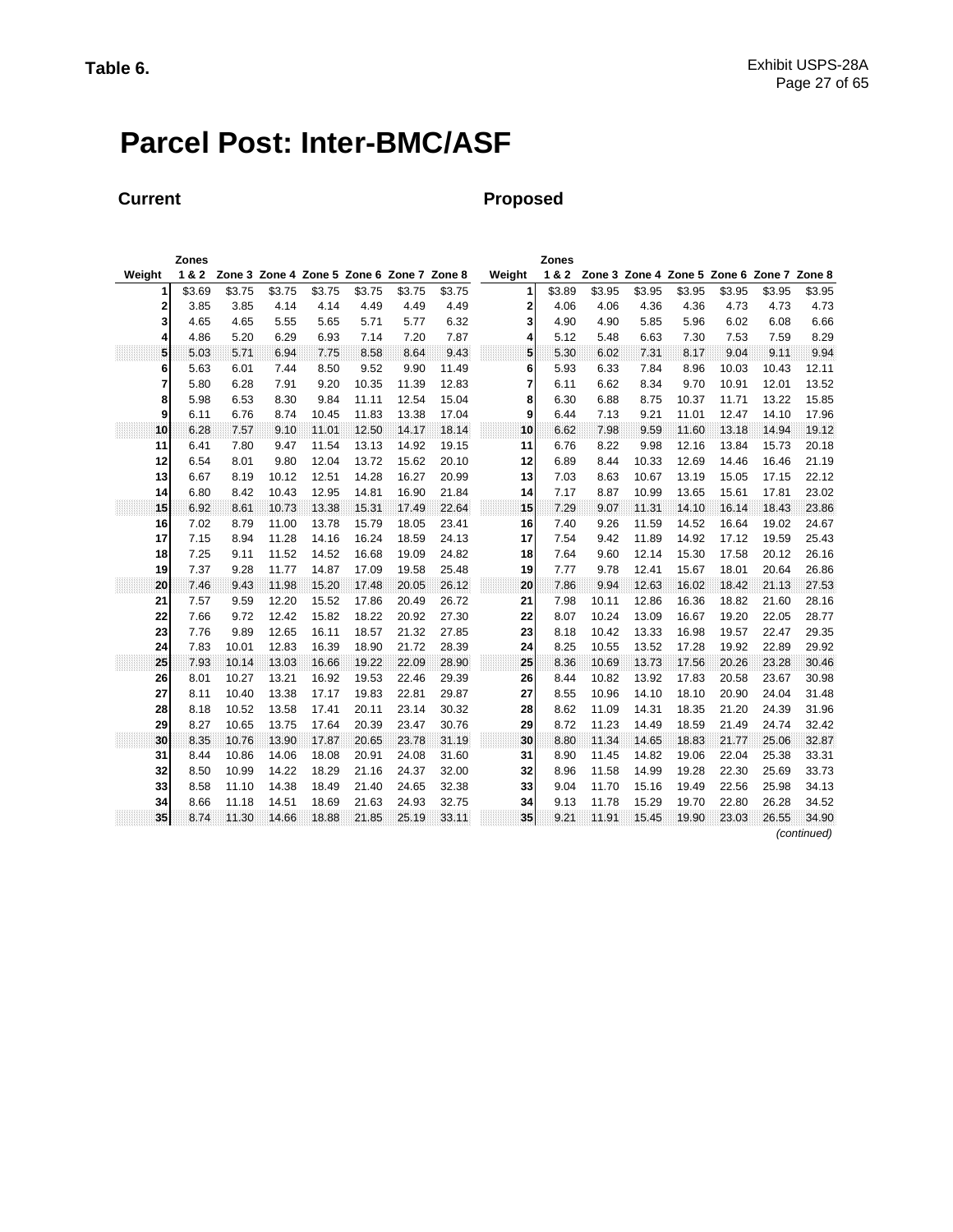## **Parcel Post: Inter-BMC/ASF**

#### **Current Proposed**

|           | Zones   |         |         |                                           |         |         |         |           | Zones   |         |         |         |         |                                           |         |
|-----------|---------|---------|---------|-------------------------------------------|---------|---------|---------|-----------|---------|---------|---------|---------|---------|-------------------------------------------|---------|
| Weiaht    | 1&2     |         |         | Zone 3 Zone 4 Zone 5 Zone 6 Zone 7 Zone 8 |         |         |         | Weight    | 1&2     |         |         |         |         | Zone 3 Zone 4 Zone 5 Zone 6 Zone 7 Zone 8 |         |
| 36        | \$11.55 | \$14.14 | \$17.57 | \$21.81                                   | \$24.82 | \$28.20 | \$36.20 | 36        | \$12.18 | \$14.91 | \$18.52 | \$22.99 | \$26.16 | \$29.72                                   | \$38.16 |
| 37        | 11.62   | 14.23   | 17.68   | 21.98                                     | 25.03   | 28.44   | 36.54   | 37        | 12.25   | 15.00   | 18.64   | 23.17   | 26.38   | 29.98                                     | 38.51   |
| 38        | 11.69   | 14.35   | 17.82   | 22.16                                     | 25.23   | 28.68   | 36.87   | 38        | 12.32   | 15.13   | 18.78   | 23.36   | 26.59   | 30.23                                     | 38.86   |
| 39        | 11.77   | 14.42   | 17.94   | 22.32                                     | 25.43   | 28.92   | 37.18   | 39        | 12.41   | 15.20   | 18.91   | 23.53   | 26.80   | 30.48                                     | 39.19   |
| 40        | 11.84   | 14.53   | 18.07   | 22.48                                     | 25.62   | 29.14   | 37.49   | 40        | 12.48   | 15.32   | 19.05   | 23.70   | 27.00   | 30.72                                     | 39.52   |
| 41        | 11.92   | 14.63   | 18.19   | 22.64                                     | 25.81   | 29.36   | 37.79   | 41        | 12.57   | 15.42   | 19.17   | 23.86   | 27.21   | 30.95                                     | 39.83   |
| 42        | 11.98   | 14.71   | 18.31   | 22.79                                     | 25.99   | 29.57   | 38.08   | 42        | 12.63   | 15.51   | 19.30   | 24.02   | 27.39   | 31.17                                     | 40.14   |
| 43        | 12.03   | 14.80   | 18.43   | 22.94                                     | 26.16   | 29.78   | 38.36   | 43        | 12.68   | 15.60   | 19.43   | 24.18   | 27.57   | 31.39                                     | 40.43   |
| 44        | 12.10   | 14.87   | 18.54   | 23.08                                     | 26.33   | 29.98   | 38.63   | 44        | 12.75   | 15.67   | 19.54   | 24.33   | 27.75   | 31.60                                     | 40.72   |
| 45        | 12.16   | 14.97   | 18.66   | 23.22                                     | 26.50   | 30.18   | 38.89   | 45        | 12.82   | 15.78   | 19.67   | 24.48   | 27.93   | 31.81                                     | 40.99   |
| 46        | 12.23   | 15.05   | 18.77   | 23.36                                     | 26.66   | 30.37   | 39.15   | 46        | 12.89   | 15.86   | 19.79   | 24.62   | 28.10   | 32.01                                     | 41.27   |
| 47        | 12.31   | 15.14   | 18.87   | 23.49                                     | 26.81   | 30.55   | 39.40   | 47        | 12.98   | 15.96   | 19.89   | 24.76   | 28.26   | 32.20                                     | 41.53   |
| 48        | 12.36   | 15.22   | 18.99   | 23.61                                     | 26.97   | 30.73   | 39.64   | 48        | 13.03   | 16.04   | 20.02   | 24.89   | 28.43   | 32.39                                     | 41.78   |
| 49        | 12.41   | 15.30   | 19.09   | 23.74                                     | 27.11   | 30.90   | 39.88   | 49        | 13.08   | 16.13   | 20.12   | 25.02   | 28.58   | 32.57                                     | 42.04   |
| 50        | 12.47   | 15.36   | 19.17   | 23.86                                     | 27.26   | 31.07   | 40.11   | 50        | 13.14   | 16.19   | 20.21   | 25.15   | 28.73   | 32.75                                     | 42.28   |
| 51        | 12.54   | 15.45   | 19.29   | 23.98                                     | 27.40   | 31.24   | 40.34   | 51        | 13.22   | 16.29   | 20.33   | 25.28   | 28.88   | 32.93                                     | 42.52   |
| 52        | 12.59   | 15.53   | 19.38   | 24.09                                     | 27.54   | 31.40   | 40.55   | 52        | 13.27   | 16.37   | 20.43   | 25.39   | 29.03   | 33.10                                     | 42.74   |
| 53        | 12.66   | 15.59   | 19.45   | 24.20                                     | 27.67   | 31.56   | 40.77   | 53        | 13.35   | 16.43   | 20.50   | 25.51   | 29.17   | 33.27                                     | 42.97   |
| 54        | 12.71   | 15.69   | 19.56   | 24.31                                     | 27.80   | 31.71   | 40.97   | 54        | 13.40   | 16.54   | 20.62   | 25.62   | 29.30   | 33.42                                     | 43.18   |
| 55        | 12.76   | 15.72   | 19.66   | 24.42                                     | 27.92   | 31.86   | 41.18   | 55        | 13.45   | 16.57   | 20.72   | 25.74   | 29.43   | 33.58                                     | 43.41   |
| 56        | 12.84   | 15.83   | 19.74   | 24.52                                     | 28.05   | 32.00   | 41.37   | 56        | 13.53   | 16.69   | 20.81   | 25.85   | 29.57   | 33.73                                     | 43.61   |
| 57        | 12.89   | 15.89   | 19.84   | 24.62                                     | 28.17   | 32.14   | 41.57   | 57        | 13.59   | 16.75   | 20.91   | 25.95   | 29.69   | 33.88                                     | 43.82   |
| 58        | 12.94   | 15.96   | 19.91   | 24.72                                     | 28.28   | 32.28   | 41.75   | 58        | 13.64   | 16.82   | 20.99   | 26.06   | 29.81   | 34.02                                     | 44.01   |
| 59        | 13.01   | 16.02   | 20.01   | 24.82                                     | 28.40   | 32.42   | 41.94   | 59        | 13.71   | 16.89   | 21.09   | 26.16   | 29.94   | 34.17                                     | 44.21   |
| 60        | 13.06   | 16.09   | 20.10   | 24.91                                     | 28.51   | 32.55   | 42.11   | 60        | 13.77   | 16.96   | 21.19   | 26.26   | 30.05   | 34.31                                     | 44.39   |
| 61        | 13.14   | 16.18   | 20.17   | 25.00                                     | 28.62   | 32.67   | 42.29   | 61        | 13.85   | 17.06   | 21.26   | 26.35   | 30.17   | 34.44                                     | 44.58   |
| 62        | 13.19   | 16.23   | 20.25   | 25.09                                     | 28.72   | 32.80   | 42.46   | 62        | 13.90   | 17.11   | 21.35   | 26.45   | 30.27   | 34.57                                     | 44.75   |
| 63        | 13.22   | 16.31   | 20.34   | 25.18                                     | 28.83   | 32.92   | 42.62   | 63        | 13.94   | 17.19   | 21.44   | 26.54   | 30.39   | 34.70                                     | 44.92   |
| 64        | 13.27   | 16.36   | 20.41   | 25.26                                     | 28.93   | 33.04   | 42.78   | 64        | 13.99   | 17.24   | 21.51   | 26.63   | 30.49   | 34.83                                     | 45.09   |
| 65        | 13.33   | 16.43   | 20.49   | 25.35                                     | 29.03   | 33.16   | 42.94   | 65        | 14.05   | 17.32   | 21.60   | 26.72   | 30.60   | 34.95                                     | 45.26   |
| 66        | 13.40   | 16.50   | 20.56   | 25.43                                     | 29.12   | 33.27   | 43.10   | 66        | 14.13   | 17.39   | 21.67   | 26.80   | 30.69   | 35.07                                     | 45.43   |
| 67        | 13.46   | 16.56   | 20.64   | 25.51                                     | 29.22   | 33.38   | 43.25   | 67        | 14.19   | 17.46   | 21.76   | 26.89   | 30.80   | 35.18                                     | 45.59   |
| 68        | 13.50   | 16.62   | 20.73   | 25.59                                     | 29.31   | 33.49   | 43.39   | 68        | 14.23   | 17.52   | 21.85   | 26.97   | 30.89   | 35.30                                     | 45.73   |
| 69        | 13.55   | 16.67   | 20.80   | 25.66                                     | 29.40   | 33.59   | 43.54   | 69        | 14.28   | 17.57   | 21.92   | 27.05   | 30.99   | 35.41                                     | 45.89   |
| 70        | 13.61   | 16.75   | 20.87   | 25.73                                     | 29.49   | 33.70   | 43.68   | 70        | 14.35   | 17.66   | 22.00   | 27.12   | 31.08   | 35.52                                     | 46.04   |
| Oversized | 41.70   | 46.73   | 54.12   | 65.84                                     | 79.69   | 92.81   | 120.72  | Oversized | 43.95   | 49.25   | 57.04   | 69.40   | 83.99   | 97.82                                     | 127.24  |

1. Parcels that weigh less than 15 pounds but measure more than 84 inches in combined length and girth are charged the applicable rate for a 15-pound parcel. Regardless of weight, any parcel that measures more than 108 inches (but not more than 130 inches) in combined length and girth must pay the oversized rate.

2. For barcoded discount, deduct \$0.03 per parcel (machinable parcels only). For OBMC Presort discount, deduct \$1.17 per parcel. For BMC Presort discount, deduct \$0.28 per parcel.

3. For Nonmachinable parcels weighing less than 35 pounds, add \$2.75 per parcel. Prices shown for parcels rated at 36 pounds and above include this nonmachinable surcharge.

#### **Notes: Notes:**

1. Parcels that weigh less than 15 pounds but measure more than 84 inches in combined length and girth are charged the applicable rate for a 15-pound parcel. Regardless of weight, any parcel that measures more than 108 inches (but not more than 130 inches) in combined length and girth must pay the oversized rate.

2. For barcoded discount, deduct \$0.03 per parcel (machinable parcels only). For OBMC Presort discount, deduct \$1.23 per parcel. For BMC Presort discount, deduct \$0.30 per parcel.

3. For Nonmachinable parcels weighing less than 35 pounds, add \$2.90 per parcel. Prices shown for parcels rated at 36 pounds and above include this nonmachinable surcharge.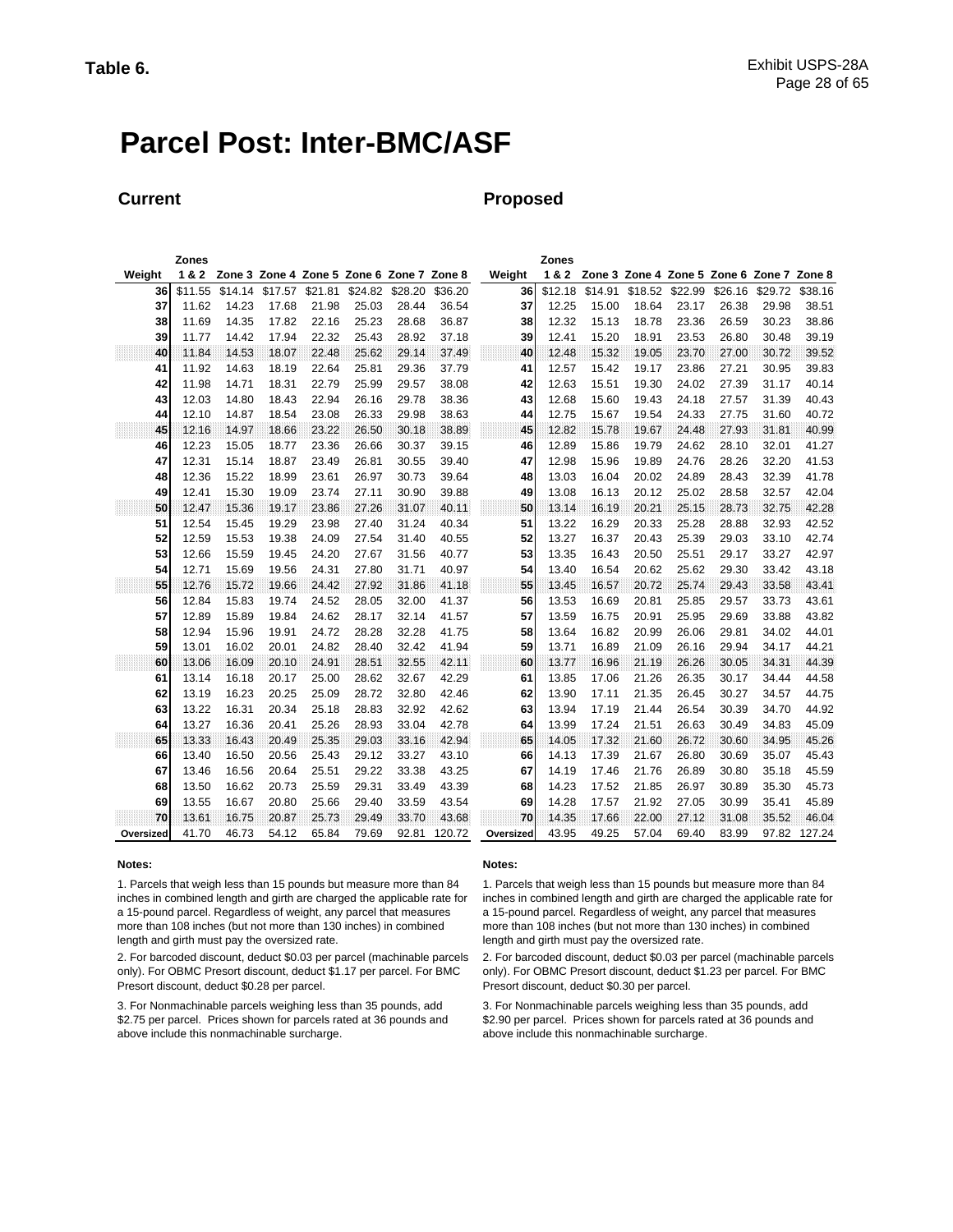# **Parcel Post: Inter-BMC/ASF**

### **Percent Change from Current Rates**

|                | <b>Zones</b> |      |                                           |      |      |      |      |           | <b>Zones</b> |      |                                           |      |      |      |      |
|----------------|--------------|------|-------------------------------------------|------|------|------|------|-----------|--------------|------|-------------------------------------------|------|------|------|------|
| Weight         | 1&2          |      | Zone 3 Zone 4 Zone 5 Zone 6 Zone 7 Zone 8 |      |      |      |      | Weight    | 1&2          |      | Zone 3 Zone 4 Zone 5 Zone 6 Zone 7 Zone 8 |      |      |      |      |
| 1              | 5.4%         | 5.3% | 5.3%                                      | 5.3% | 5.3% | 5.3% | 5.3% | 36        | 5.5%         | 5.4% | 5.4%                                      | 5.4% | 5.4% | 5.4% | 5.4% |
| 2              | 5.5%         | 5.5% | 5.3%                                      | 5.3% | 5.3% | 5.3% | 5.3% | 37        | 5.4%         | 5.4% | 5.4%                                      | 5.4% | 5.4% | 5.4% | 5.4% |
| 3              | 5.4%         | 5.4% | 5.4%                                      | 5.5% | 5.4% | 5.4% | 5.4% | 38        | 5.4%         | 5.4% | 5.4%                                      | 5.4% | 5.4% | 5.4% | 5.4% |
| 4              | 5.3%         | 5.4% | 5.4%                                      | 5.3% | 5.5% | 5.4% | 5.3% | 39        | 5.4%         | 5.4% | 5.4%                                      | 5.4% | 5.4% | 5.4% | 5.4% |
| 5              | 5.4%         | 5.4% | 5.3%                                      | 5.4% | 5.4% | 5.4% | 5.4% | 40        | 5.4%         | 5.4% | 5.4%                                      | 5.4% | 5.4% | 5.4% | 5.4% |
| 6              | 5.3%         | 5.3% | 5.4%                                      | 5.4% | 5.4% | 5.4% | 5.4% | 41        | 5.5%         | 5.4% | 5.4%                                      | 5.4% | 5.4% | 5.4% | 5.4% |
| $\overline{7}$ | 5.3%         | 5.4% | 5.4%                                      | 5.4% | 5.4% | 5.4% | 5.4% | 42        | 5.4%         | 5.4% | 5.4%                                      | 5.4% | 5.4% | 5.4% | 5.4% |
| 8              | 5.4%         | 5.4% | 5.4%                                      | 5.4% | 5.4% | 5.4% | 5.4% | 43        | 5.4%         | 5.4% | 5.4%                                      | 5.4% | 5.4% | 5.4% | 5.4% |
| 9              | 5.4%         | 5.5% | 5.4%                                      | 5.4% | 5.4% | 5.4% | 5.4% | 44        | 5.3%         | 5.4% | 5.4%                                      | 5.4% | 5.4% | 5.4% | 5.4% |
| 10             | 5.4%         | 5.4% | 5.4%                                      | 5.4% | 5.4% | 5.4% | 5.4% | 45        | 5.4%         | 5.4% | 5.4%                                      | 5.4% | 5.4% | 5.4% | 5.4% |
| 11             | 5.5%         | 5.4% | 5.4%                                      | 5.4% | 5.4% | 5.4% | 5.4% | 46        | 5.4%         | 5.4% | 5.4%                                      | 5.4% | 5.4% | 5.4% | 5.4% |
| 12             | 5.4%         | 5.4% | 5.4%                                      | 5.4% | 5.4% | 5.4% | 5.4% | 47        | 5.4%         | 5.4% | 5.4%                                      | 5.4% | 5.4% | 5.4% | 5.4% |
| 13             | 5.4%         | 5.4% | 5.4%                                      | 5.4% | 5.4% | 5.4% | 5.4% | 48        | 5.4%         | 5.4% | 5.4%                                      | 5.4% | 5.4% | 5.4% | 5.4% |
| 14             | 5.4%         | 5.3% | 5.4%                                      | 5.4% | 5.4% | 5.4% | 5.4% | 49        | 5.4%         | 5.4% | 5.4%                                      | 5.4% | 5.4% | 5.4% | 5.4% |
| 15             | 5.3%         | 5.3% | 5.4%                                      | 5.4% | 5.4% | 5.4% | 5.4% | 50        | 5.3%         | 5.4% | 5.4%                                      | 5.4% | 5.4% | 5.4% | 5.4% |
| 16             | 5.4%         | 5.3% | 5.4%                                      | 5.4% | 5.4% | 5.4% | 5.4% | 51        | 5.4%         | 5.4% | 5.4%                                      | 5.4% | 5.4% | 5.4% | 5.4% |
| 17             | 5.5%         | 5.4% | 5.4%                                      | 5.4% | 5.4% | 5.4% | 5.4% | 52        | 5.4%         | 5.4% | 5.4%                                      | 5.4% | 5.4% | 5.4% | 5.4% |
| 18             | 5.4%         | 5.4% | 5.4%                                      | 5.4% | 5.4% | 5.4% | 5.4% | 53        | 5.4%         | 5.4% | 5.4%                                      | 5.4% | 5.4% | 5.4% | 5.4% |
| 19             | 5.4%         | 5.4% | 5.4%                                      | 5.4% | 5.4% | 5.4% | 5.4% | 54        | 5.4%         | 5.4% | 5.4%                                      | 5.4% | 5.4% | 5.4% | 5.4% |
| 20             | 5.4%         | 5.4% | 5.4%                                      | 5.4% | 5.4% | 5.4% | 5.4% | 55        | 5.4%         | 5.4% | 5.4%                                      | 5.4% | 5.4% | 5.4% | 5.4% |
| 21             | 5.4%         | 5.4% | 5.4%                                      | 5.4% | 5.4% | 5.4% | 5.4% | 56        | 5.4%         | 5.4% | 5.4%                                      | 5.4% | 5.4% | 5.4% | 5.4% |
| 22             | 5.4%         | 5.3% | 5.4%                                      | 5.4% | 5.4% | 5.4% | 5.4% | 57        | 5.4%         | 5.4% | 5.4%                                      | 5.4% | 5.4% | 5.4% | 5.4% |
| 23             | 5.4%         | 5.4% | 5.4%                                      | 5.4% | 5.4% | 5.4% | 5.4% | 58        | 5.4%         | 5.4% | 5.4%                                      | 5.4% | 5.4% | 5.4% | 5.4% |
| 24             | 5.4%         | 5.4% | 5.4%                                      | 5.4% | 5.4% | 5.4% | 5.4% | 59        | 5.4%         | 5.4% | 5.4%                                      | 5.4% | 5.4% | 5.4% | 5.4% |
| 25             | 5.4%         | 5.4% | 5.4%                                      | 5.4% | 5.4% | 5.4% | 5.4% | 60        | 5.4%         | 5.4% | 5.4%                                      | 5.4% | 5.4% | 5.4% | 5.4% |
| 26             | 5.4%         | 5.4% | 5.4%                                      | 5.4% | 5.4% | 5.4% | 5.4% | 61        | 5.4%         | 5.4% | 5.4%                                      | 5.4% | 5.4% | 5.4% | 5.4% |
| 27             | 5.4%         | 5.4% | 5.4%                                      | 5.4% | 5.4% | 5.4% | 5.4% | 62        | 5.4%         | 5.4% | 5.4%                                      | 5.4% | 5.4% | 5.4% | 5.4% |
| 28             | 5.4%         | 5.4% | 5.4%                                      | 5.4% | 5.4% | 5.4% | 5.4% | 63        | 5.4%         | 5.4% | 5.4%                                      | 5.4% | 5.4% | 5.4% | 5.4% |
| 29             | 5.4%         | 5.4% | 5.4%                                      | 5.4% | 5.4% | 5.4% | 5.4% | 64        | 5.4%         | 5.4% | 5.4%                                      | 5.4% | 5.4% | 5.4% | 5.4% |
| 30             | 5.4%         | 5.4% | 5.4%                                      | 5.4% | 5.4% | 5.4% | 5.4% | 65        | 5.4%         | 5.4% | 5.4%                                      | 5.4% | 5.4% | 5.4% | 5.4% |
| 31             | 5.5%         | 5.4% | 5.4%                                      | 5.4% | 5.4% | 5.4% | 5.4% | 66        | 5.4%         | 5.4% | 5.4%                                      | 5.4% | 5.4% | 5.4% | 5.4% |
| 32             | 5.4%         | 5.4% | 5.4%                                      | 5.4% | 5.4% | 5.4% | 5.4% | 67        | 5.4%         | 5.4% | 5.4%                                      | 5.4% | 5.4% | 5.4% | 5.4% |
| 33             | 5.4%         | 5.4% | 5.4%                                      | 5.4% | 5.4% | 5.4% | 5.4% | 68        | 5.4%         | 5.4% | 5.4%                                      | 5.4% | 5.4% | 5.4% | 5.4% |
| 34             | 5.4%         | 5.4% | 5.4%                                      | 5.4% | 5.4% | 5.4% | 5.4% | 69        | 5.4%         | 5.4% | 5.4%                                      | 5.4% | 5.4% | 5.4% | 5.4% |
| 35             | 5.4%         | 5.4% | 5.4%                                      | 5.4% | 5.4% | 5.4% | 5.4% | 70        | 5.4%         | 5.4% | 5.4%                                      | 5.4% | 5.4% | 5.4% | 5.4% |
|                |              |      |                                           |      |      |      |      | Oversized | 5.4%         | 5.4% | 5.4%                                      | 5.4% | 5.4% | 5.4% | 5.4% |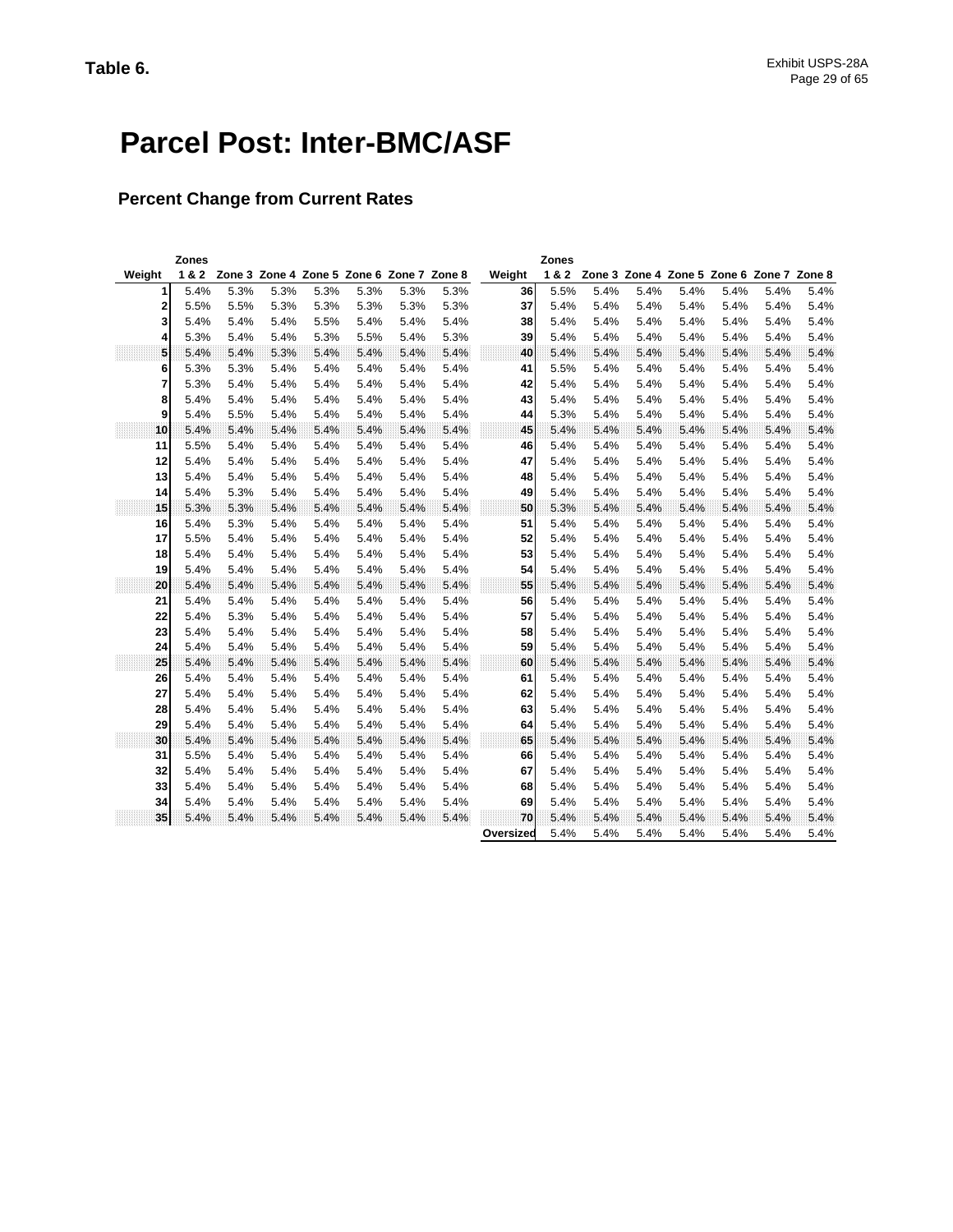# **Parcel Select**

### **Current Proposed**

|        |            |             |              | <b>DBMC</b>          |        |        |        |            |             |              | <b>DBMC</b>       |        |             |  |
|--------|------------|-------------|--------------|----------------------|--------|--------|--------|------------|-------------|--------------|-------------------|--------|-------------|--|
|        |            |             | <b>Zones</b> |                      |        |        |        |            |             | <b>Zones</b> |                   |        |             |  |
| Weight | <b>DDU</b> | <b>DSCF</b> | 1&2          | Zone 3 Zone 4 Zone 5 |        |        | Weight | <b>DDU</b> | <b>DSCF</b> | 1&2          | Zone <sub>3</sub> | Zone 4 | Zone 5      |  |
| 1      | \$1.23     | \$1.53      | \$2.01       | \$2.26               | \$2.49 | \$3.09 | 1      | \$1.30     | \$1.61      | \$2.12       | \$2.38            | \$2.62 | \$3.26      |  |
| 2      | 1.28       | 1.71        | 2.24         | 2.76                 | 3.19   | 3.69   | 2      | 1.35       | 1.80        | 2.36         | 2.91              | 3.36   | 3.89        |  |
| 3      | 1.33       | 1.85        | 2.49         | 3.27                 | 3.84   | 4.28   | 3      | 1.40       | 1.95        | 2.62         | 3.45              | 4.05   | 4.51        |  |
| 4      | 1.38       | 1.99        | 2.72         | 3.75                 | 4.41   | 4.81   | 4      | 1.45       | 2.10        | 2.87         | 3.95              | 4.65   | 5.07        |  |
| 5      | 1.43       | 2.12        | 2.94         | 4.20                 | 4.82   | 5.30   | 5      | 1.51       | 2.23        | 3.10         | 4.43              | 5.08   | 5.59        |  |
| 6      | 1.47       | 2.24        | 3.15         | 4.60                 | 5.16   | 5.75   | 6      | 1.55       | 2.36        | 3.32         | 4.85              | 5.44   | 6.06        |  |
| 7      | 1.51       | 2.35        | 3.34         | 4.96                 | 5.47   | 6.18   | 7      | 1.59       | 2.48        | 3.52         | 5.23              | 5.77   | 6.51        |  |
| 8      | 1.55       | 2.45        | 3.53         | 5.32                 | 5.76   | 6.56   | 8      | 1.63       | 2.58        | 3.72         | 5.61              | 6.07   | 6.91        |  |
| 9      | 1.58       | 2.56        | 3.71         | 5.64                 | 6.05   | 6.91   | 9      | 1.67       | 2.70        | 3.91         | 5.94              | 6.38   | 7.28        |  |
| 10     | 1.62       | 2.65        | 3.88         | 5.97                 | 6.71   | 7.24   | 10     | 1.71       | 2.79        | 4.09         | 6.29              | 7.07   | 7.63        |  |
| 11     | 1.65       | 2.74        | 4.04         | 6.27                 | 6.96   | 7.54   | 11     | 1.74       | 2.89        | 4.26         | 6.61              | 7.34   | 7.95        |  |
| 12     | 1.68       | 2.83        | 4.20         | 6.56                 | 7.22   | 7.84   | 12     | 1.77       | 2.98        | 4.43         | 6.91              | 7.61   | 8.26        |  |
| 13     | 1.71       | 2.92        | 4.35         | 6.80                 | 7.46   | 8.10   | 13     | 1.80       | 3.08        | 4.58         | 7.17              | 7.86   | 8.54        |  |
| 14     | 1.74       | 3.00        | 4.50         | 6.92                 | 7.71   | 8.35   | 14     | 1.83       | 3.16        | 4.74         | 7.29              | 8.13   | 8.80        |  |
| 15     | 1.77       | 3.10        | 4.64         | 7.08                 | 7.92   | 8.58   | 15     | 1.87       | 3.27        | 4.89         | 7.46              | 8.35   | 9.04        |  |
| 16     | 1.79       | 3.19        | 4.77         | 7.24                 | 8.13   | 8.81   | 16     | 1.89       | 3.36        | 5.03         | 7.63              | 8.57   | 9.29        |  |
| 17     | 1.82       | 3.28        | 4.91         | 7.39                 | 8.35   | 9.01   | 17     | 1.92       | 3.46        | 5.18         | 7.79              | 8.80   | 9.50        |  |
| 18     | 1.85       | 3.36        | 5.03         | 7.54                 | 8.53   | 9.21   | 18     | 1.95       | 3.54        | 5.30         | 7.95              | 8.99   | 9.71        |  |
| 19     | 1.87       | 3.45        | 5.16         | 7.68                 | 8.72   | 9.40   | 19     | 1.97       | 3.64        | 5.44         | 8.09              | 9.19   | 9.91        |  |
| 20     | 1.89       | 3.53        | 5.28         | 7.82                 | 8.88   | 9.56   | 20     | 1.99       | 3.72        | 5.57         | 8.24              | 9.36   | 10.08       |  |
| 21     | 1.92       | 3.61        | 5.40         | 7.96                 | 9.02   | 9.73   | 21     | 2.02       | 3.80        | 5.69         | 8.39              | 9.51   | 10.26       |  |
| 22     | 1.94       | 3.68        | 5.51         | 8.08                 | 9.17   | 9.89   | 22     | 2.04       | 3.88        | 5.81         | 8.52              | 9.67   | 10.42       |  |
| 23     | 1.96       | 3.76        | 5.62         | 8.23                 | 9.31   | 10.05  | 23     | 2.07       | 3.96        | 5.92         | 8.67              | 9.81   | 10.59       |  |
| 24     | 1.98       | 3.83        | 5.73         | 8.34                 | 9.43   | 10.18  | 24     | 2.09       | 4.04        | 6.04         | 8.79              | 9.94   | 10.73       |  |
| 25     | 2.00       | 3.90        | 5.84         | 8.46                 | 9.55   | 10.32  | 25     | 2.11       | 4.11        | 6.16         | 8.92              | 10.07  | 10.88       |  |
| 26     | 2.02       | 3.97        | 5.94         | 8.56                 | 9.67   | 10.45  | 26     | 2.13       | 4.18        | 6.26         | 9.02              | 10.19  | 11.01       |  |
| 27     | 2.04       | 4.04        | 6.05         | 8.69                 | 9.78   | 10.57  | 27     | 2.15       | 4.26        | 6.38         | 9.16              | 10.31  | 11.14       |  |
| 28     | 2.06       | 4.11        | 6.14         | 8.81                 | 9.88   | 10.68  | 28     | 2.17       | 4.33        | 6.47         | 9.29              | 10.41  | 11.26       |  |
| 29     | 2.07       | 4.17        | 6.24         | 8.92                 | 10.00  | 10.79  | 29     | 2.18       | 4.40        | 6.58         | 9.40              | 10.54  | 11.37       |  |
| 30     | 2.09       | 4.24        | 6.34         | 9.02                 | 10.09  | 10.90  | 30     | 2.20       | 4.47        | 6.68         | 9.51              | 10.63  | 11.49       |  |
| 31     | 2.10       | 4.30        | 6.43         | 9.10                 | 10.17  | 11.01  | 31     | 2.21       | 4.53        | 6.78         | 9.59              | 10.72  | 11.60       |  |
| 32     | 2.11       | 4.36        | 6.52         | 9.21                 | 10.27  | 11.11  | 32     | 2.22       | 4.60        | 6.87         | 9.71              | 10.82  | 11.71       |  |
| 33     | 2.12       | 4.42        | 6.61         | 9.30                 | 10.36  | 11.19  | 33     | 2.23       | 4.66        | 6.97         | 9.80              | 10.92  | 11.79       |  |
| 34     | 2.13       | 4.48        | 6.70         | 9.39                 | 10.43  | 11.28  | 34     | 2.25       | 4.72        | 7.06         | 9.90              | 10.99  | 11.89       |  |
| 35     | 2.14       | 4.54        | 6.78         | 9.49                 | 10.52  | 11.37  | 35     | 2.26       | 4.79        | 7.15         | 10.00             | 11.09  | 11.98       |  |
|        |            |             |              |                      |        |        |        |            |             |              |                   |        | (continued) |  |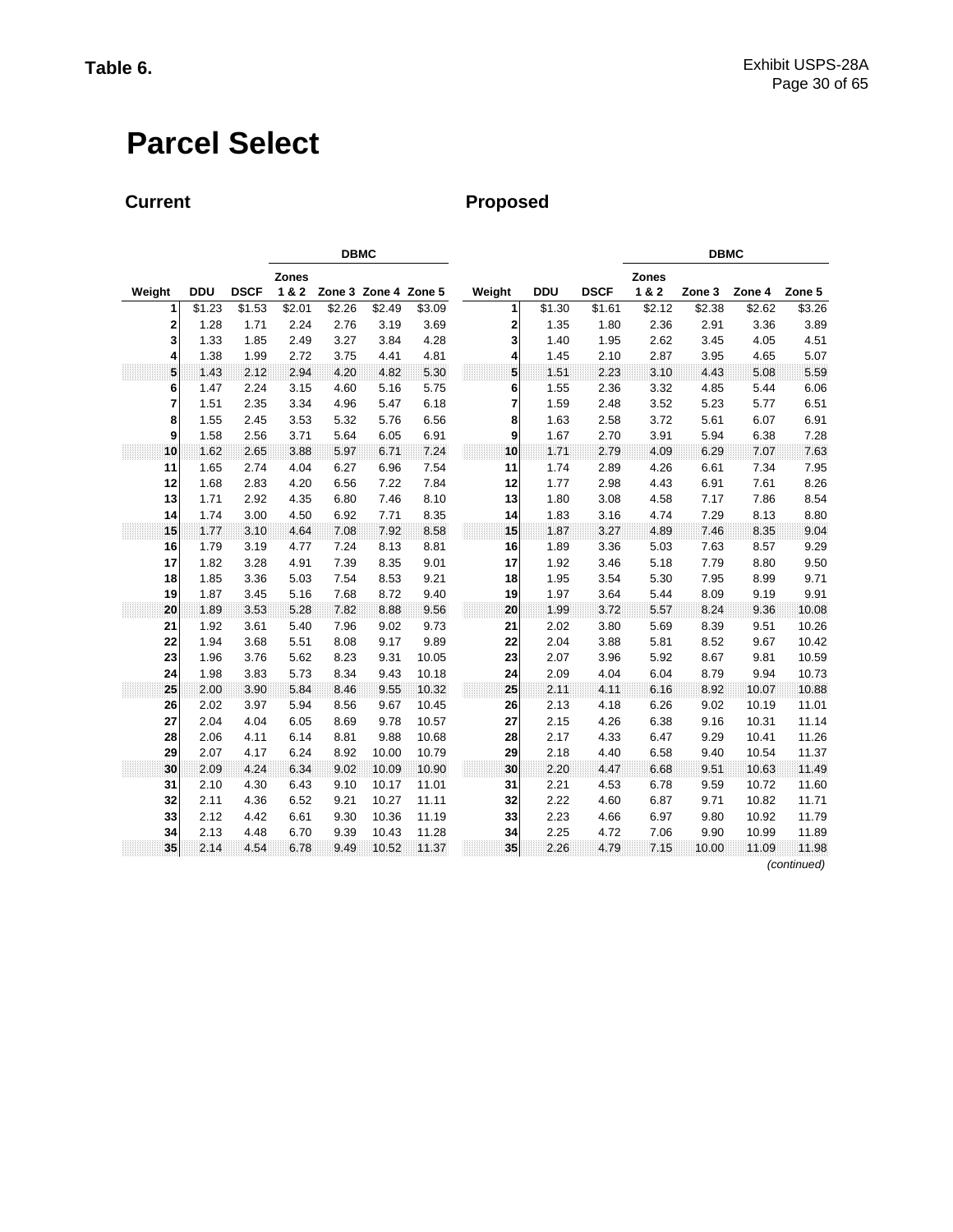# **Parcel Select**

**Current Current Proposed** 

|           |            |             |              | <b>DBMC</b> |                      |         |           |            |             | <b>DBMC</b>  |         |         |         |  |
|-----------|------------|-------------|--------------|-------------|----------------------|---------|-----------|------------|-------------|--------------|---------|---------|---------|--|
|           |            |             | <b>Zones</b> |             |                      |         |           |            |             | <b>Zones</b> |         |         |         |  |
| Weight    | <b>DDU</b> | <b>DSCF</b> | 1&2          |             | Zone 3 Zone 4 Zone 5 |         | Weight    | <b>DDU</b> | <b>DSCF</b> | 1&2          | Zone 3  | Zone 4  | Zone 5  |  |
| 36        | \$2.15     | \$4.59      | \$8.32       | \$11.39     | \$12.05              | \$12.90 | 36        | \$2.27     | \$4.84      | \$8.77       | \$12.01 | \$12.70 | \$13.60 |  |
| 37        | 2.16       | 4.65        | 8.40         | 11.48       | 12.11                | 12.98   | 37        | 2.28       | 4.90        | 8.86         | 12.10   | 12.77   | 13.68   |  |
| 38        | 2.17       | 4.70        | 8.48         | 11.57       | 12.19                | 13.05   | 38        | 2.29       | 4.95        | 8.94         | 12.20   | 12.85   | 13.76   |  |
| 39        | 2.18       | 4.76        | 8.56         | 11.66       | 12.25                | 13.13   | 39        | 2.30       | 5.02        | 9.02         | 12.29   | 12.91   | 13.84   |  |
| 40        | 2.19       | 4.81        | 8.64         | 11.74       | 12.31                | 13.19   | 40        | 2.31       | 5.07        | 9.11         | 12.38   | 12.98   | 13.90   |  |
| 41        | 2.20       | 4.86        | 8.72         | 11.85       | 12.37                | 13.25   | 41        | 2.32       | 5.12        | 9.19         | 12.49   | 13.04   | 13.97   |  |
| 42        | 2.21       | 4.91        | 8.79         | 11.92       | 12.44                | 13.32   | 42        | 2.33       | 5.18        | 9.27         | 12.57   | 13.11   | 14.04   |  |
| 43        | 2.22       | 4.96        | 8.87         | 12.01       | 12.50                | 13.61   | 43        | 2.34       | 5.23        | 9.35         | 12.66   | 13.18   | 14.35   |  |
| 44        | 2.23       | 5.01        | 8.94         | 12.08       | 12.56                | 13.90   | 44        | 2.35       | 5.28        | 9.42         | 12.73   | 13.24   | 14.65   |  |
| 45        | 2.24       | 5.06        | 9.01         | 12.14       | 12.71                | 14.21   | 45        | 2.36       | 5.33        | 9.50         | 12.80   | 13.40   | 14.98   |  |
| 46        | 2.25       | 5.11        | 9.08         | 12.24       | 12.76                | 14.51   | 46        | 2.37       | 5.39        | 9.57         | 12.90   | 13.45   | 15.30   |  |
| 47        | 2.26       | 5.16        | 9.15         | 12.30       | 12.81                | 14.82   | 47        | 2.38       | 5.44        | 9.65         | 12.97   | 13.50   | 15.62   |  |
| 48        | 2.27       | 5.20        | 9.22         | 12.39       | 12.86                | 15.14   | 48        | 2.39       | 5.48        | 9.72         | 13.06   | 13.56   | 15.96   |  |
| 49        | 2.28       | 5.25        | 9.29         | 12.46       | 12.91                | 15.46   | 49        | 2.40       | 5.53        | 9.79         | 13.13   | 13.61   | 16.30   |  |
| 50        | 2.29       | 5.29        | 9.36         | 12.53       | 12.95                | 15.80   | 50        | 2.41       | 5.58        | 9.87         | 13.21   | 13.65   | 16.65   |  |
| 51        | 2.30       | 5.34        | 9.42         | 12.60       | 13.00                | 16.13   | 51        | 2.42       | 5.63        | 9.93         | 13.28   | 13.70   | 17.00   |  |
| 52        | 2.31       | 5.38        | 9.49         | 12.68       | 13.04                | 16.47   | 52        | 2.43       | 5.67        | 10.00        | 13.37   | 13.75   | 17.36   |  |
| 53        | 2.32       | 5.42        | 9.55         | 12.73       | 13.08                | 16.83   | 53        | 2.45       | 5.71        | 10.07        | 13.42   | 13.79   | 17.74   |  |
| 54        | 2.33       | 5.46        | 9.61         | 12.78       | 13.13                | 17.19   | 54        | 2.46       | 5.75        | 10.13        | 13.47   | 13.84   | 18.12   |  |
| 55        | 2.34       | 5.51        | 9.68         | 12.82       | 13.18                | 17.34   | 55        | 2.47       | 5.81        | 10.20        | 13.51   | 13.89   | 18.28   |  |
| 56        | 2.35       | 5.55        | 9.74         | 12.85       | 13.20                | 17.41   | 56        | 2.48       | 5.85        | 10.27        | 13.55   | 13.91   | 18.35   |  |
| 57        | 2.36       | 5.59        | 9.80         | 12.88       | 13.23                | 17.51   | 57        | 2.49       | 5.89        | 10.33        | 13.58   | 13.95   | 18.46   |  |
| 58        | 2.37       | 5.63        | 9.86         | 12.92       | 13.27                | 17.59   | 58        | 2.50       | 5.93        | 10.39        | 13.62   | 13.99   | 18.54   |  |
| 59        | 2.38       | 5.67        | 9.92         | 12.95       | 13.30                | 17.66   | 59        | 2.51       | 5.98        | 10.46        | 13.65   | 14.02   | 18.62   |  |
| 60        | 2.39       | 5.71        | 9.97         | 12.98       | 13.33                | 17.75   | 60        | 2.52       | 6.02        | 10.51        | 13.68   | 14.05   | 18.71   |  |
| 61        | 2.40       | 5.74        | 10.03        | 13.01       | 13.37                | 17.83   | 61        | 2.53       | 6.05        | 10.57        | 13.71   | 14.09   | 18.79   |  |
| 62        | 2.41       | 5.78        | 10.09        | 13.04       | 13.43                | 17.89   | 62        | 2.54       | 6.09        | 10.64        | 13.75   | 14.16   | 18.86   |  |
| 63        | 2.42       | 5.82        | 10.14        | 13.06       | 13.50                | 17.97   | 63        | 2.55       | 6.13        | 10.69        | 13.77   | 14.23   | 18.94   |  |
| 64        | 2.43       | 5.86        | 10.20        | 13.09       | 13.55                | 18.04   | 64        | 2.56       | 6.18        | 10.75        | 13.80   | 14.28   | 19.02   |  |
| 65        | 2.44       | 5.89        | 10.25        | 13.12       | 13.61                | 18.10   | 65        | 2.57       | 6.21        | 10.81        | 13.83   | 14.35   | 19.08   |  |
| 66        | 2.45       | 5.93        | 10.31        | 13.15       | 13.69                | 18.19   | 66        | 2.58       | 6.25        | 10.87        | 13.86   | 14.43   | 19.17   |  |
| 67        | 2.46       | 5.97        | 10.36        | 13.17       | 13.74                | 18.24   | 67        | 2.59       | 6.29        | 10.92        | 13.88   | 14.48   | 19.23   |  |
| 68        | 2.47       | 6.00        | 10.41        | 13.18       | 13.79                | 18.31   | 68        | 2.60       | 6.32        | 10.97        | 13.89   | 14.54   | 19.30   |  |
| 69        | 2.48       | 6.04        | 10.46        | 13.20       | 13.85                | 18.38   | 69        | 2.61       | 6.37        | 11.03        | 13.91   | 14.60   | 19.37   |  |
| 70        | 2.49       | 6.07        | 10.51        | 13.22       | 13.92                | 18.44   | 70        | 2.62       | 6.40        | 11.08        | 13.94   | 14.67   | 19.44   |  |
| Oversized | 6.98       | 11.95       | 18.14        | 24.33       | 32.81                | 34.10   | Oversized | 7.36       | 12.60       | 19.12        | 25.64   | 34.58   | 35.94   |  |

1. Parcels that weigh less than 15 pounds but measure more than 84 inches in combined length and girth are charged the applicable rate for a 15-pound parcel. Regardless of weight, any parcel that measures more than 108 inches (but not more than 130 inches) in combined length and girth must pay the oversized rate.

2. For DBMC, for barcoded discount, deduct \$0.03 per parcel (machinable parcels only).

3. For DBMC Nonmachinable parcels weighing less than 35 pounds, add \$1.45 per parcel. Prices shown for parcels rated at 36 pounds and above include this nonmachinable surcharge.

4. For DSCF Nonmachinable parcels sorted to 3-digit ZIP code areas, add \$1.09 per parcel.

#### **Notes: Notes:**

1. Parcels that weigh less than 15 pounds but measure more than 84 inches in combined length and girth are charged the applicable rate for a 15-pound parcel. Regardless of weight, any parcel that measures more than 108 inches (but not more than 130 inches) in combined length and girth must pay the oversized rate.

2. For DBMC, for barcoded discount, deduct \$0.03 per parcel (machinable parcels only).

3. For DBMC Nonmchinable parcels weighing less than 35 pounds, add \$1.53 per parcel. Prices shown for parcels rated at 36 pounds and above include this nonmachinable surcharge.

4. For DSCF Nonmachinable parcels sorted to 3-digit ZIP code areas, add \$1.15 per parcel.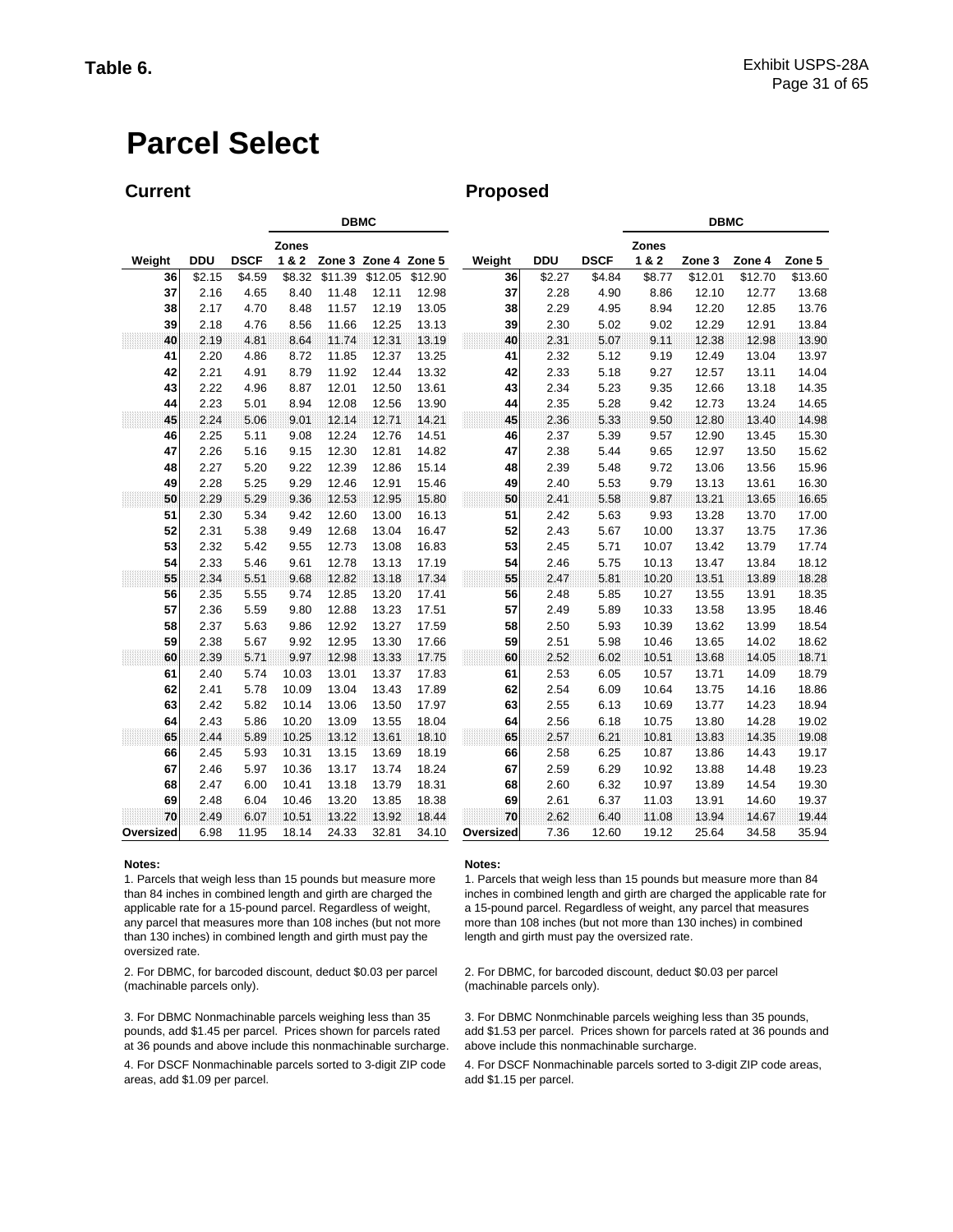# **Parcel Select**

### **Percent Change from Current Rates**

|              | <b>DBMC</b> |             |              |      |                      |      |           |            |             | <b>DBMC</b>  |        |        |        |
|--------------|-------------|-------------|--------------|------|----------------------|------|-----------|------------|-------------|--------------|--------|--------|--------|
|              |             |             | <b>Zones</b> |      |                      |      |           |            |             | <b>Zones</b> |        |        |        |
| Weight       | <b>DDU</b>  | <b>DSCF</b> | 1&2          |      | Zone 3 Zone 4 Zone 5 |      | Weight    | <b>DDU</b> | <b>DSCF</b> | 1 & 2        | Zone 3 | Zone 4 | Zone 5 |
| 1            | 5.7%        | 5.2%        | 5.5%         | 5.3% | 5.2%                 | 5.5% | 36        | 5.6%       | 5.4%        | 5.4%         | 5.4%   | 5.4%   | 5.4%   |
| $\mathbf{2}$ | 5.5%        | 5.3%        | 5.4%         | 5.4% | 5.3%                 | 5.4% | 37        | 5.6%       | 5.4%        | 5.5%         | 5.4%   | 5.4%   | 5.4%   |
| 3            | 5.3%        | 5.4%        | 5.2%         | 5.5% | 5.5%                 | 5.4% | 38        | 5.5%       | 5.3%        | 5.4%         | 5.4%   | 5.4%   | 5.4%   |
| 4            | 5.1%        | 5.5%        | 5.5%         | 5.3% | 5.4%                 | 5.4% | 39        | 5.5%       | 5.5%        | 5.3%         | 5.4%   | 5.4%   | 5.4%   |
| 5            | 5.6%        | 5.2%        | 5.4%         | 5.5% | 5.4%                 | 5.5% | 40        | 5.5%       | 5.4%        | 5.4%         | 5.4%   | 5.4%   | 5.4%   |
| 6            | 5.4%        | 5.4%        | 5.4%         | 5.4% | 5.4%                 | 5.4% | 41        | 5.5%       | 5.3%        | 5.4%         | 5.4%   | 5.4%   | 5.4%   |
| 7            | 5.3%        | 5.5%        | 5.4%         | 5.4% | 5.5%                 | 5.3% | 42        | 5.4%       | 5.5%        | 5.4%         | 5.4%   | 5.4%   | 5.4%   |
| 8            | 5.2%        | 5.3%        | 5.4%         | 5.5% | 5.4%                 | 5.3% | 43        | 5.4%       | 5.4%        | 5.4%         | 5.4%   | 5.4%   | 5.4%   |
| 9            | 5.7%        | 5.5%        | 5.4%         | 5.3% | 5.5%                 | 5.4% | 44        | 5.4%       | 5.4%        | 5.3%         | 5.4%   | 5.4%   | 5.4%   |
| 10           | 5.6%        | 5.3%        | 5.4%         | 5.4% | 5.4%                 | 5.4% | 45        | 5.4%       | 5.3%        | 5.4%         | 5.4%   | 5.4%   | 5.4%   |
| 11           | 5.5%        | 5.5%        | 5.4%         | 5.4% | 5.5%                 | 5.4% | 46        | 5.3%       | 5.5%        | 5.4%         | 5.4%   | 5.4%   | 5.4%   |
| 12           | 5.4%        | 5.3%        | 5.5%         | 5.3% | 5.4%                 | 5.4% | 47        | 5.3%       | 5.4%        | 5.5%         | 5.4%   | 5.4%   | 5.4%   |
| 13           | 5.3%        | 5.5%        | 5.3%         | 5.4% | 5.4%                 | 5.4% | 48        | 5.3%       | 5.4%        | 5.4%         | 5.4%   | 5.4%   | 5.4%   |
| 14           | 5.2%        | 5.3%        | 5.3%         | 5.3% | 5.4%                 | 5.4% | 49        | 5.3%       | 5.3%        | 5.4%         | 5.4%   | 5.4%   | 5.4%   |
| 15           | 5.6%        | 5.5%        | 5.4%         | 5.4% | 5.4%                 | 5.4% | 50        | 5.2%       | 5.5%        | 5.4%         | 5.4%   | 5.4%   | 5.4%   |
| 16           | 5.6%        | 5.3%        | 5.5%         | 5.4% | 5.4%                 | 5.4% | 51        | 5.2%       | 5.4%        | 5.4%         | 5.4%   | 5.4%   | 5.4%   |
| 17           | 5.5%        | 5.5%        | 5.5%         | 5.4% | 5.4%                 | 5.4% | 52        | 5.2%       | 5.4%        | 5.3%         | 5.4%   | 5.4%   | 5.4%   |
| 18           | 5.4%        | 5.4%        | 5.4%         | 5.4% | 5.4%                 | 5.4% | 53        | 5.6%       | 5.4%        | 5.4%         | 5.4%   | 5.4%   | 5.4%   |
| 19           | 5.3%        | 5.5%        | 5.4%         | 5.3% | 5.4%                 | 5.4% | 54        | 5.6%       | 5.3%        | 5.4%         | 5.4%   | 5.4%   | 5.4%   |
| 20           | 5.3%        | 5.4%        | 5.5%         | 5.4% | 5.4%                 | 5.4% | 55        | 5.6%       | 5.4%        | 5.3%         | 5.4%   | 5.4%   | 5.4%   |
| 21           | 5.2%        | 5.3%        | 5.4%         | 5.4% | 5.4%                 | 5.4% | 56        | 5.5%       | 5.4%        | 5.4%         | 5.4%   | 5.4%   | 5.4%   |
| 22           | 5.2%        | 5.4%        | 5.4%         | 5.4% | 5.5%                 | 5.4% | 57        | 5.5%       | 5.4%        | 5.4%         | 5.4%   | 5.4%   | 5.4%   |
| 23           | 5.6%        | 5.3%        | 5.3%         | 5.3% | 5.4%                 | 5.4% | 58        | 5.5%       | 5.3%        | 5.4%         | 5.4%   | 5.4%   | 5.4%   |
| 24           | 5.6%        | 5.5%        | 5.4%         | 5.4% | 5.4%                 | 5.4% | 59        | 5.5%       | 5.5%        | 5.4%         | 5.4%   | 5.4%   | 5.4%   |
| 25           | 5.5%        | 5.4%        | 5.5%         | 5.4% | 5.4%                 | 5.4% | 60        | 5.4%       | 5.4%        | 5.4%         | 5.4%   | 5.4%   | 5.4%   |
| 26           | 5.4%        | 5.3%        | 5.4%         | 5.4% | 5.4%                 | 5.4% | 61        | 5.4%       | 5.4%        | 5.4%         | 5.4%   | 5.4%   | 5.4%   |
| 27           | 5.4%        | 5.4%        | 5.5%         | 5.4% | 5.4%                 | 5.4% | 62        | 5.4%       | 5.4%        | 5.4%         | 5.4%   | 5.4%   | 5.4%   |
| 28           | 5.3%        | 5.4%        | 5.4%         | 5.4% | 5.4%                 | 5.4% | 63        | 5.4%       | 5.3%        | 5.4%         | 5.4%   | 5.4%   | 5.4%   |
| 29           | 5.3%        | 5.5%        | 5.4%         | 5.4% | 5.4%                 | 5.4% | 64        | 5.3%       | 5.5%        | 5.4%         | 5.4%   | 5.4%   | 5.4%   |
| 30           | 5.3%        | 5.4%        | 5.4%         | 5.4% | 5.4%                 | 5.4% | 65        | 5.3%       | 5.4%        | 5.5%         | 5.4%   | 5.4%   | 5.4%   |
| 31           | 5.2%        | 5.3%        | 5.4%         | 5.4% | 5.4%                 | 5.4% | 66        | 5.3%       | 5.4%        | 5.4%         | 5.4%   | 5.4%   | 5.4%   |
| 32           | 5.2%        | 5.5%        | 5.4%         | 5.4% | 5.4%                 | 5.4% | 67        | 5.3%       | 5.4%        | 5.4%         | 5.4%   | 5.4%   | 5.4%   |
| 33           | 5.2%        | 5.4%        | 5.4%         | 5.4% | 5.2%                 | 5.4% | 68        | 5.3%       | 5.3%        | 5.4%         | 5.4%   | 5.4%   | 5.4%   |
| 34           | 5.6%        | 5.4%        | 5.4%         | 5.4% | 5.4%                 | 5.4% | 69        | 5.2%       | 5.5%        | 5.4%         | 5.4%   | 5.4%   | 5.4%   |
| 35           | 5.6%        | 5.5%        | 5.5%         | 5.4% | 5.4%                 | 5.4% | 70        | 5.2%       | 5.4%        | 5.4%         | 5.4%   | 5.4%   | 5.4%   |
|              |             |             |              |      |                      |      | Oversized | 5.4%       | 5.4%        | 5.4%         | 5.4%   | 5.4%   | 5.4%   |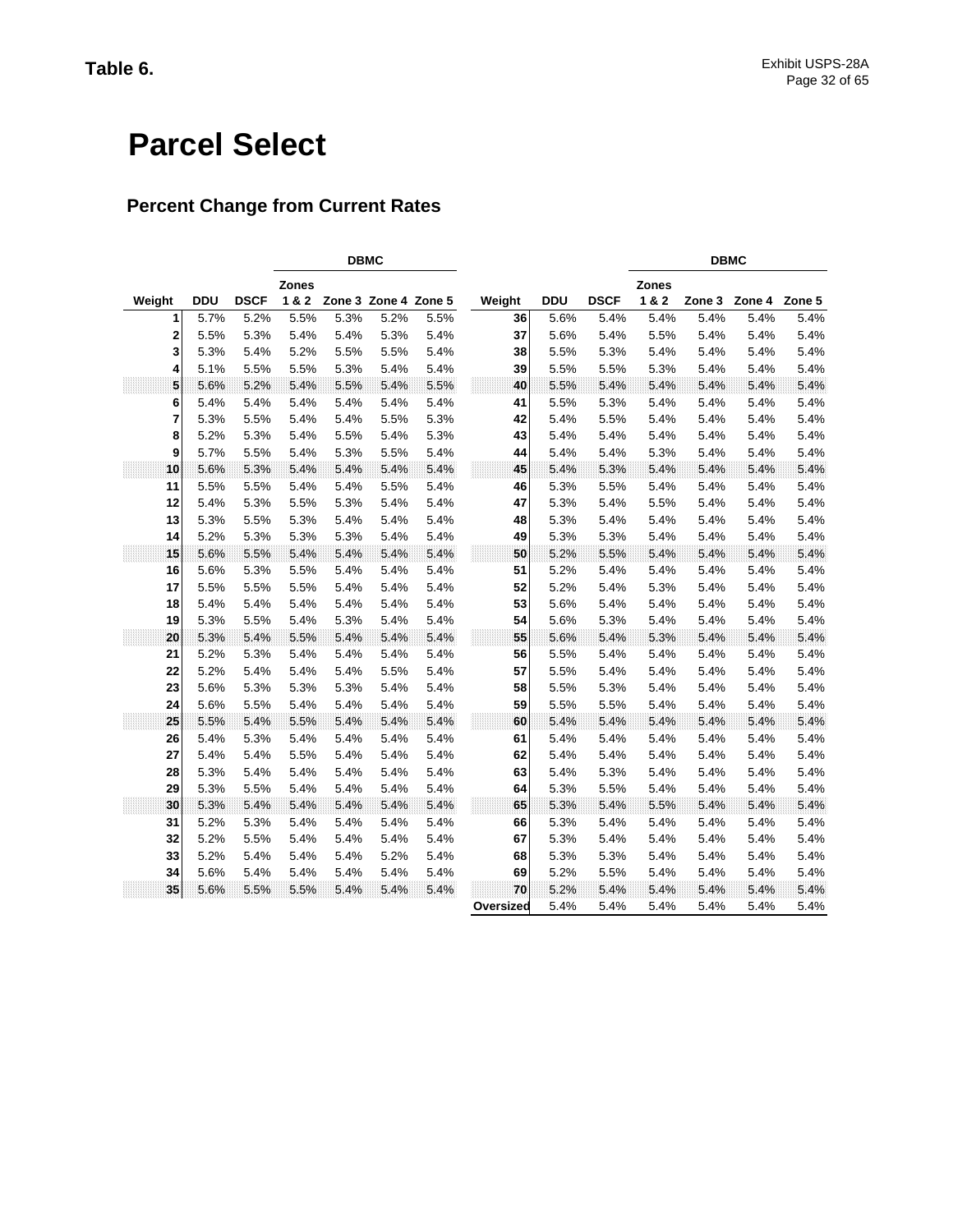# **Parcel Return Service**

## Current **Proposed**

|        |            | <b>RBMC</b><br><b>Zones</b> | <b>RBMC</b><br>Zones | <b>RBMC</b><br>Zones | <b>RBMC</b><br>Zones |             |            | <b>RBMC</b><br><b>Zones</b> | <b>RBMC</b><br>Zones | <b>RBMC</b><br>Zones | <b>RBMC</b><br>Zones |
|--------|------------|-----------------------------|----------------------|----------------------|----------------------|-------------|------------|-----------------------------|----------------------|----------------------|----------------------|
| Weight | <b>RDU</b> | 1 & 2                       | 3                    | 4                    | 5                    | Weight      | <b>RDU</b> | 1&2                         | 3                    | 4                    | 5                    |
| 1      | \$2.00     | \$2.10                      | \$2.13               | \$2.19               | \$2.28               | 1           | \$2.11     | \$2.21                      | \$2.25               | \$2.31               | \$2.40               |
| 2      | 2.00       | 2.67                        | 2.70                 | 2.77                 | 2.88                 | $\mathbf 2$ | 2.11       | 2.81                        | 2.85                 | 2.92                 | 3.04                 |
| 3      | 2.00       | 3.22                        | 3.25                 | 3.34                 | 3.46                 | 3           | 2.11       | 3.39                        | 3.43                 | 3.52                 | 3.65                 |
| 4      | 2.00       | 3.42                        | 3.76                 | 3.86                 | 4.00                 | 4           | 2.11       | 3.60                        | 3.96                 | 4.07                 | 4.22                 |
| 5      | 2.00       | 3.59                        | 4.16                 | 4.29                 | 4.49                 | 5           | 2.11       | 3.78                        | 4.38                 | 4.52                 | 4.73                 |
| 6      | 2.00       | 3.75                        | 4.52                 | 4.65                 | 4.94                 | 6           | 2.11       | 3.95                        | 4.76                 | 4.90                 | 5.21                 |
| 7      | 2.00       | 3.90                        | 4.83                 | 4.98                 | 5.35                 | 7           | 2.11       | 4.11                        | 5.09                 | 5.25                 | 5.64                 |
| 8      | 2.00       | 4.47                        | 5.12                 | 5.28                 | 5.74                 | 8           | 2.11       | 4.71                        | 5.40                 | 5.57                 | 6.05                 |
| 9      | 2.00       | 4.60                        | 5.36                 | 5.59                 | 6.09                 | 9           | 2.11       | 4.85                        | 5.65                 | 5.89                 | 6.42                 |
| 10     | 2.00       | 4.77                        | 5.67                 | 5.88                 | 6.42                 | 10          | 2.11       | 5.03                        | 598                  | 6.20                 | 6.77                 |
| 11     | 2.00       | 4.90                        | 5.88                 | 6.14                 | 6.72                 | 11          | 2.11       | 5.16                        | 6.20                 | 6.47                 | 7.08                 |
| 12     | 2.00       | 5.05                        | 6.08                 | 6.40                 | 7.01                 | 12          | 2.11       | 5.32                        | 6.41                 | 6.75                 | 7.39                 |
| 13     | 2.00       | 5.18                        | 6.24                 | 6.64                 | 7.27                 | 13          | 2.11       | 5.46                        | 6.58                 | 7.00                 | 7.66                 |
| 14     | 2.00       | 5.30                        | 6.36                 | 6.89                 | 7.52                 | 14          | 2.11       | 5.59                        | 6.70                 | 7.26                 | 7.93                 |
| 15     | 2.00       | 5.41                        | 6.53                 | 7.10                 | 7.76                 | 15          | 2.11       | 5.70                        | 6.88                 | 7.48                 | 8.18                 |
| 16     | 2.00       | 5.52                        | 6.70                 | 7.30                 | 7.98                 | 16          | 2.11       | 5.82                        | 7.06                 | 7.69                 | 8.41                 |
| 17     | 2.00       | 5.65                        | 6.86                 | 7.52                 | 8.19                 | 17          | 2.11       | 5.96                        | 7.23                 | 7.93                 | 8.63                 |
| 18     | 2.00       | 5.74                        | 7.01                 | 7.71                 | 8.38                 | 18          | 2.11       | 6.05                        | 7.39                 | 8.13                 | 8.83                 |
| 19     | 2.00       | 5.86                        | 7.16                 | 7.89                 | 8.57                 | 19          | 2.11       | 6.18                        | 7.55                 | 8.32                 | 9.03                 |
| 20     | 2.00       | 5.96                        | 7.30                 | 8.05                 | 8.74                 | 20          | 2.11       | 6.28                        | 7.69                 | 8.48                 | 9.21                 |
| 21     | 2.00       | 6.05                        | 7.44                 | 8.20                 | 8.91                 | 21          | 2.11       | 6.38                        | 7.84                 | 8.64                 | 9.39                 |
| 22     | 2.00       | 6.16                        | 7.56                 | 8.34                 | 9.06                 | 22          | 2.11       | 6.49                        | 7.97                 | 8.79                 | 9.55                 |
| 23     | 2.00       | 6.24                        | 7.72                 | 8.48                 | 9.21                 | 23          | 2.11       | 6.58                        | 8.14                 | 8.94                 | 9.71                 |
| 24     | 2.00       | 6.33                        | 7.84                 | 8.60                 | 9.36                 | 24          | 2.11       | 6.67                        | 8.26                 | 9.06                 | 9.87                 |
| 25     | 2.00       | 6.41                        | 7.96                 | 8.72                 | 9.49                 | 25          | 2.11       | 6.76                        | 8.39                 | 9.19                 | 10.00                |
| 26     | 2.00       | 6.51                        | 8.07                 | 8.85                 | 9.62                 | 26          | 2.11       | 6.86                        | 8.51                 | 9.33                 | 10.14                |
| 27     | 2.00       | 6.59                        | 8.20                 | 8.96                 | 9.74                 | 27          | 2.11       | 6.95                        | 8.64                 | 9.44                 | 10.27                |
| 28     | 2.00       | 6.66                        | 8.32                 | 9.05                 | 9.86                 | 28          | 2.11       | 7.02                        | 8.77                 | 9.54                 | 10.39                |
| 29     | 2.00       | 6.75                        | 8.44                 | 9.16                 | 9.97                 | 29          | 2.11       | 7.11                        | 8.90                 | 9.65                 | 10.51                |
| 30     | 2.00       | 6.83                        | 8.54                 | 9.26                 | 10.07                | 30          | 2.11       | 7.20                        | 9.00                 | 9.76                 | 10.61                |
| 31     | 2.00       | 6.91                        | 8.62                 | 9.35                 | 10.18                | 31          | 2.11       | 7.28                        | 9.09                 | 9.85                 | 10.73                |
| 32     | 2.00       | 7.00                        | 8.74                 | 9.45                 | 10.27                | 32          | 2.11       | 7.38                        | 9.21                 | 9.96                 | 10.82                |
| 33     | 2.00       | 7.06                        | 8.84                 | 9.53                 | 10.37                | 33          | 2.11       | 7.44                        | 9.32                 | 10.04                | 10.93                |
| 34     | 2.00       | 7.14                        | 8.92                 | 9.61                 | 10.45                | 34          | 2.11       | 7.53                        | 9.40                 | 10.13                | 11.01                |
| 35     | 2.00       | 7.20                        | 9.03                 | 9.69                 | 10.54                | 35          | 2.11       | 7.59                        | 9.52                 | 10.21                | 11.11                |
|        |            |                             |                      |                      |                      |             |            |                             |                      |                      | (continued)          |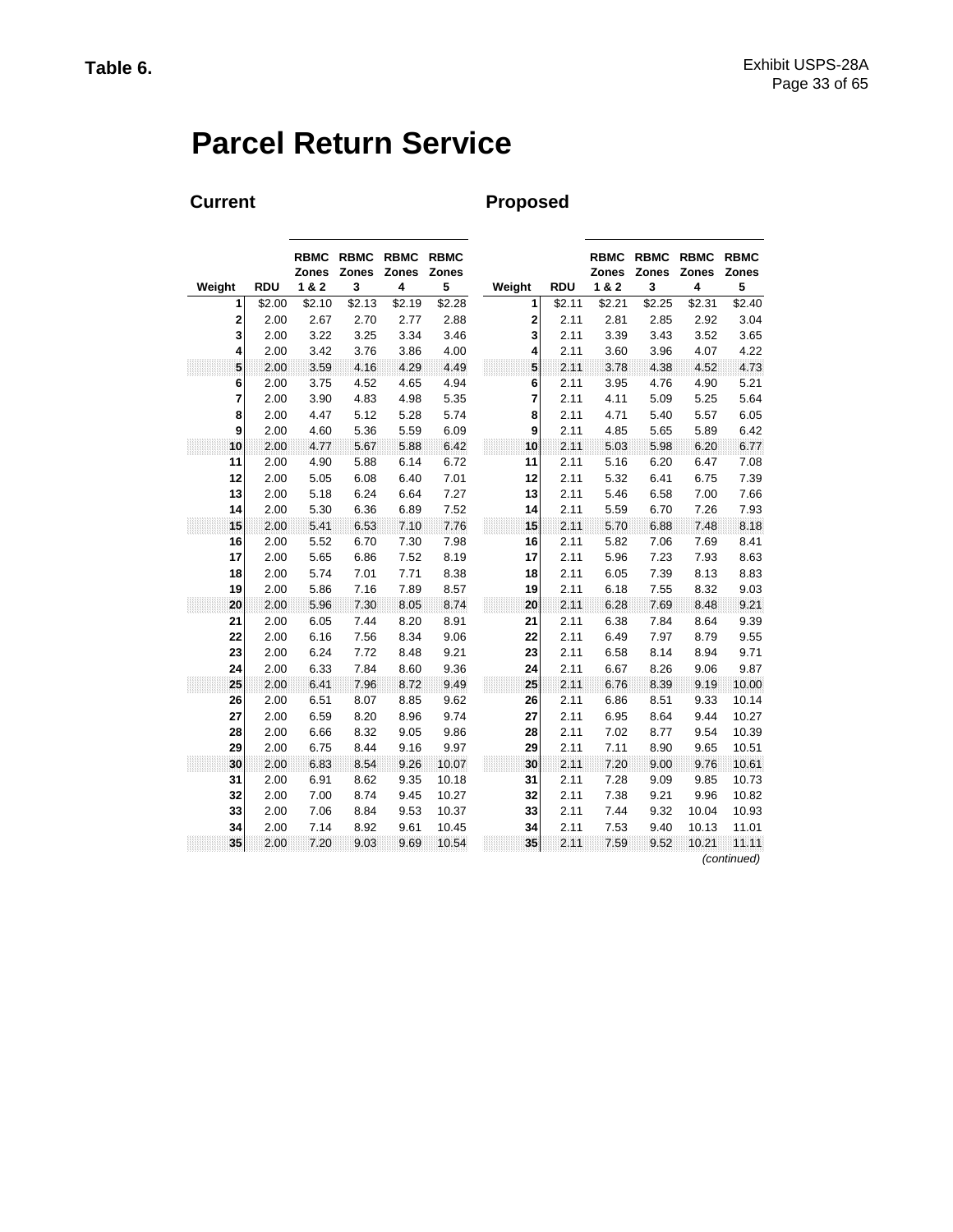# **Parcel Return Service**

## **Current Proposed**

|           |            | <b>RBMC</b><br><b>Zones</b> | <b>RBMC</b><br><b>Zones</b> | <b>RBMC</b><br><b>Zones</b> | <b>RBMC</b><br>Zones |           |            | <b>RBMC</b><br>Zones | <b>RBMC</b><br><b>Zones</b> | <b>RBMC</b><br>Zones | <b>RBMC</b><br>Zones |
|-----------|------------|-----------------------------|-----------------------------|-----------------------------|----------------------|-----------|------------|----------------------|-----------------------------|----------------------|----------------------|
| Weight    | <b>RDU</b> | 1&2                         | 3                           | 4                           | 5                    | Weight    | <b>RDU</b> | 1&2                  | 3                           | 4                    | 5                    |
| 36        | \$2.00     | \$8.65                      | \$10.49                     | \$11.14                     | \$12.00              | 36        | \$2.11     | \$9.11               | \$11.05                     | \$11.74              | \$12.65              |
| 37        | 2.00       | 8.72                        | 10.56                       | 11.20                       | 12.06                | 37        | 2.11       | 9.19                 | 11.13                       | 11.80                | 12.71                |
| 38        | 2.00       | 8.76                        | 10.63                       | 11.25                       | 12.11                | 38        | 2.11       | 9.23                 | 11.20                       | 11.85                | 12.76                |
| 39        | 2.00       | 8.82                        | 10.71                       | 11.29                       | 12.16                | 39        | 2.11       | 9.29                 | 11.29                       | 11.90                | 12.81                |
| 40        | 2.00       | 8.85                        | 10.76                       | 11.33                       | 12.21                | 40        | 2.11       | 9.33                 | 11.34                       | 11.94                | 12.87                |
| 41        | 2.00       | 8.92                        | 10.85                       | 11.37                       | 12.26                | 41        | 2.11       | 9.40                 | 11.43                       | 11.98                | 12.92                |
| 42        | 2.00       | 8.95                        | 10.90                       | 11.42                       | 12.30                | 42        | 2.11       | 9.43                 | 11.49                       | 12.03                | 12.96                |
| 43        | 2.00       | 8.99                        | 10.96                       | 11.46                       | 12.33                | 43        | 2.11       | 9.47                 | 11.55                       | 12.08                | 12.99                |
| 44        | 2.00       | 9.04                        | 11.02                       | 11.50                       | 12.36                | 44        | 2.11       | 9.53                 | 11.61                       | 12.12                | 13.02                |
| 45        | 2.00       | 9.07                        | 11.07                       | 11.64                       | 12.39                | 45        | 2.11       | 9.56                 | 11.66                       | 12.27                | 13.06                |
| 46        | 2.00       | 9.14                        | 11.14                       | 11.67                       | 12.42                | 46        | 2.11       | 9.63                 | 11.74                       | 12.30                | 13.09                |
| 47        | 2.00       | 9.19                        | 11.18                       | 11.70                       | 12.45                | 47        | 2.11       | 9.68                 | 11.78                       | 12.33                | 13.12                |
| 48        | 2.00       | 9.22                        | 11.25                       | 11.72                       | 12.48                | 48        | 2.11       | 9.71                 | 11.85                       | 12.35                | 13.15                |
| 49        | 2.00       | 9.27                        | 11.30                       | 11.75                       | 12.51                | 49        | 2.11       | 9.77                 | 11.91                       | 12.38                | 13.18                |
| 50        | 2.00       | 9.28                        | 11.35                       | 11.77                       | 12.54                | 50        | 2.11       | 9.78                 | 11.96                       | 12.40                | 13.21                |
| 51        | 2.00       | 9.35                        | 11.39                       | 11.80                       | 12.57                | 51        | 2.11       | 9.85                 | 12.00                       | 12.43                | 13.25                |
| 52        | 2.00       | 9.39                        | 11.47                       | 11.82                       | 12.60                | 52        | 2.11       | 9.89                 | 12.09                       | 12.46                | 13.28                |
| 53        | 2.00       | 9.40                        | 11.50                       | 11.83                       | 12.63                | 53        | 2.11       | 9.90                 | 12.12                       | 12.47                | 13.31                |
| 54        | 2.00       | 9.44                        | 11.52                       | 11.86                       | 12.66                | 54        | 2.11       | 9.95                 | 12.14                       | 12.50                | 13.34                |
| 55        | 2.00       | 9.48                        | 11.54                       | 11.89                       | 12.69                | 55        | 2.11       | 9.99                 | 12.16                       | 12.53                | 13.37                |
| 56        | 2.00       | 9.52                        | 11.56                       | 11.91                       | 12.72                | 56        | 2.11       | 10.03                | 12.18                       | 12.55                | 13.40                |
| 57        | 2.00       | 9.57                        | 11.56                       | 11.91                       | 12.75                | 57        | 2.11       | 10.08                | 12.18                       | 12.55                | 13.44                |
| 58        | 2.00       | 9.60                        | 11.58                       | 11.93                       | 12.78                | 58        | 2.11       | 10.12                | 12.20                       | 12.57                | 13.47                |
| 59        | 2.00       | 9.63                        | 11.59                       | 11.95                       | 12.81                | 59        | 2.11       | 10.15                | 12.21                       | 12.59                | 13.50                |
| 60        | 2.00       | 9.68                        | 11.60                       | 11.95                       | 12.84                | 60        | 2.11       | 10.20                | 12.22                       | 12.59                | 13.53                |
| 61        | 2.00       | 9.72                        | 11.61                       | 11.97                       | 12.87                | 61        | 2.11       | 10.24                | 12.23                       | 12.61                | 13.56                |
| 62        | 2.00       | 9.75                        | 11.62                       | 12.01                       | 12.90                | 62        | 2.11       | 10.27                | 12.24                       | 12.66                | 13.59                |
| 63        | 2.00       | 9.78                        | 11.62                       | 12.06                       | 12.93                | 63        | 2.11       | 10.31                | 12.24                       | 12.71                | 13.63                |
| 64        | 2.00       | 9.82                        | 11.62                       | 12.09                       | 12.96                | 64        | 2.11       | 10.35                | 12.24                       | 12.74                | 13.66                |
| 65        | 2.00       | 9.85                        | 11.64                       | 12.13                       | 12.99                | 65        | 2.11       | 10.38                | 12.27                       | 12.78                | 13.69                |
| 66        | 2.00       | 9.90                        | 11.64                       | 12.18                       | 13.02                | 66        | 2.11       | 10.43                | 12.27                       | 12.83                | 13.72                |
| 67        | 2.00       | 9.94                        | 11.65                       | 12.23                       | 13.05                | 67        | 2.11       | 10.47                | 12.28                       | 12.89                | 13.75                |
| 68        | 2.00       | 9.94                        | 11.65                       | 12.25                       | 13.08                | 68        | 2.11       | 10.47                | 12.28                       | 12.91                | 13.78                |
| 69        | 2.00       | 9.99                        | 11.65                       | 12.30                       | 13.11                | 69        | 2.11       | 10.53                | 12.28                       | 12.96                | 13.82                |
| 70        | 2.00       | 10.02                       | 11.65                       | 12.34                       | 13.14                | 70        | 2.11       | 10.56                | 12.28                       | 13.00                | 13.85                |
| Oversized | 7.51       | 25.99                       | 26.31                       | 27.00                       | 28.05                | Oversized | 7.92       | 27.39                | 27.73                       | 28.46                | 29.56                |

#### **Notes: Notes:**

1. For RBMC Nonmachinable parcels weighing less 1. For RBMC Nonmachinable parcels weighing less than 35 pounds, add \$1.35 per parcel. Prices shown for parcels rated at 36 pounds and above include this nonmachinable surcharge.

than 35 pounds, add \$1.42 per parcel. Prices shown for parcels rated at 36 pounds and above include this nonmachinable surcharge.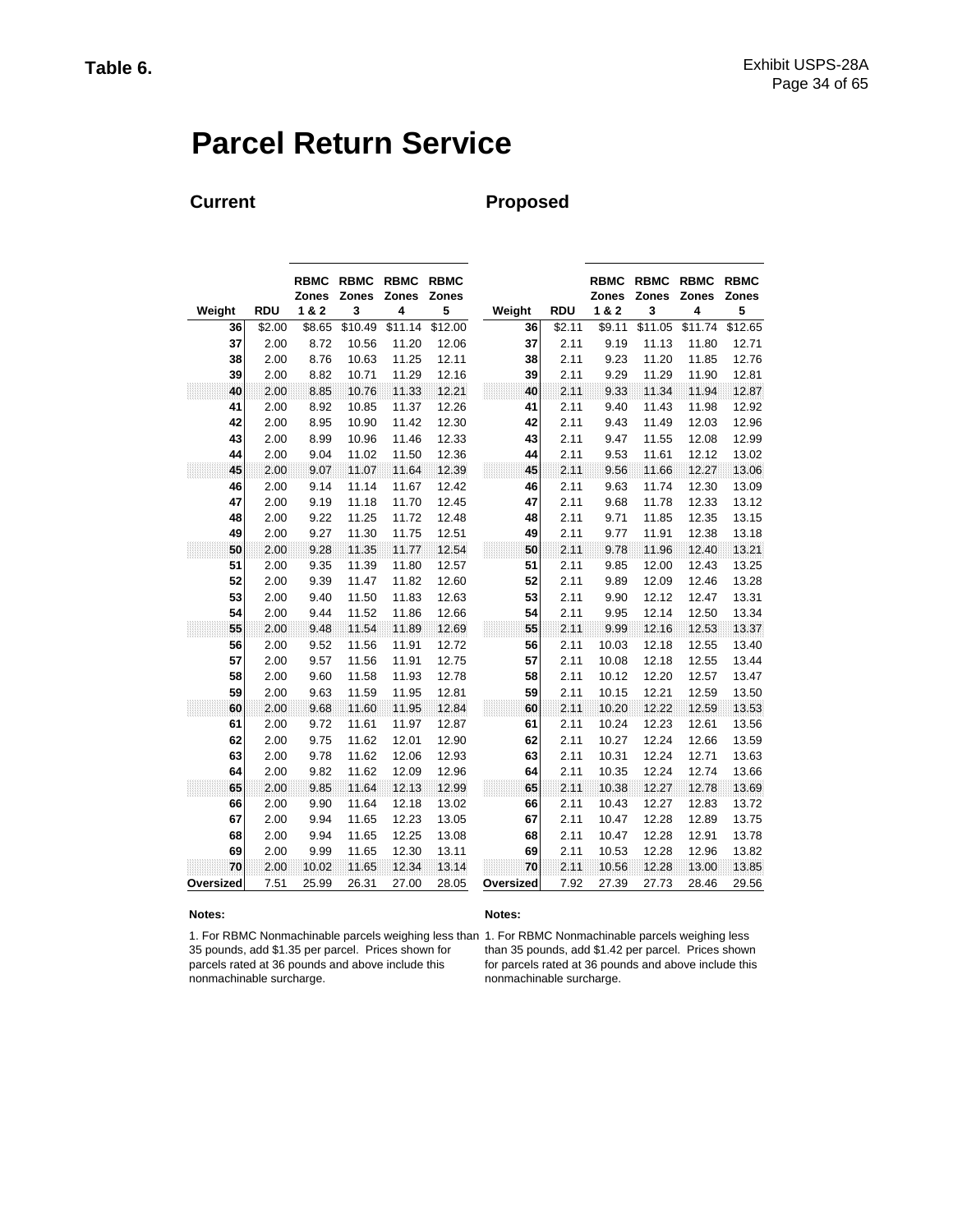# **Parcel Return Service**

## **Percent Change from Current Rates**

|                 |            | <b>RBMC</b><br><b>Zones</b> | <b>RBMC</b> | <b>RBMC</b>             | <b>RBMC</b> |           |            |      | <b>RBMC</b><br><b>Zones</b> | <b>RBMC</b> | <b>RBMC</b>             | <b>RBMC</b> |
|-----------------|------------|-----------------------------|-------------|-------------------------|-------------|-----------|------------|------|-----------------------------|-------------|-------------------------|-------------|
| Weight          | <b>RDU</b> | 1&2                         |             | Zones 3 Zones 4 Zones 5 |             | Weight    | <b>RDU</b> |      | 1&2                         |             | Zones 3 Zones 4 Zones 5 |             |
| 1               | 5.5%       | 5.2%                        | 5.6%        | 5.5%                    | 5.3%        | 36        |            | 5.5% | 5.3%                        | 5.4%        | 5.4%                    | 5.4%        |
| 2               | 5.5%       | 5.2%                        | 5.6%        | 5.4%                    | 5.6%        | 37        |            | 5.5% | 5.4%                        | 5.4%        | 5.4%                    | 5.4%        |
| 3               | 5.5%       | 5.3%                        | 5.5%        | 5.4%                    | 5.5%        | 38        |            | 5.5% | 5.4%                        | 5.4%        | 5.4%                    | 5.4%        |
| 4               | 5.5%       | 5.3%                        | 5.3%        | 5.4%                    | 5.5%        | 39        |            | 5.5% | 5.4%                        | 5.4%        | 5.4%                    | 5.4%        |
| 5               | 5.5%       | 5.3%                        | 5.3%        | 5.4%                    | 5.3%        | 40        |            | 5.5% | 5.5%                        | 5.4%        | 5.4%                    | 5.4%        |
| 6               | 5.5%       | 5.3%                        | 5.3%        | 5.4%                    | 5.5%        | 41        |            | 5.5% | 5.4%                        | 5.4%        | 5.4%                    | 5.4%        |
| 7               | 5.5%       | 5.4%                        | 5.4%        | 5.4%                    | 5.4%        | 42        |            | 5.5% | 5.4%                        | 5.4%        | 5.4%                    | 5.4%        |
| 8               | 5.5%       | 5.4%                        | 5.5%        | 5.5%                    | 5.4%        | 43        |            | 5.5% | 5.4%                        | 5.4%        | 5.4%                    | 5.4%        |
| 9               | 5.5%       | 5.4%                        | 5.4%        | 5.4%                    | 5.4%        | 44        |            | 5.5% | 5.5%                        | 5.4%        | 5.4%                    | 5.4%        |
| 10              | 5.5%       | 5.5%                        | 5.5%        | 5.4%                    | 5.5%        | 45        |            | 5.5% | 5.4%                        | 5.3%        | 5.4%                    | 5.4%        |
| 11              | 5.5%       | 5.3%                        | 5.4%        | 5.4%                    | 5.4%        | 46        |            | 5.5% | 5.4%                        | 5.4%        | 5.4%                    | 5.4%        |
| 12              | 5.5%       | 5.3%                        | 5.4%        | 5.5%                    | 5.4%        | 47        |            | 5.5% | 5.4%                        | 5.4%        | 5.4%                    | 5.4%        |
| 13              | 5.5%       | 5.4%                        | 5.4%        | 5.4%                    | 5.4%        | 48        |            | 5.5% | 5.3%                        | 5.4%        | 5.4%                    | 5.4%        |
| 14              | 5.5%       | 5.5%                        | 5.3%        | 5.4%                    | 5.5%        | 49        |            | 5.5% | 5.4%                        | 5.4%        | 5.4%                    | 5.4%        |
| 15              | 5.5%       | 5.4%                        | 5.4%        | 5.4%                    | 5.4%        | 50        |            | 5.5% | 5.4%                        | 5.4%        | 5.4%                    | 5.4%        |
| 16              | 5.5%       | 5.4%                        | 5.4%        | 5.3%                    | 5.4%        | 51        |            | 5.5% | 5.4%                        | 5.4%        | 5.4%                    | 5.4%        |
| 17              | 5.5%       | 5.5%                        | 5.4%        | 5.5%                    | 5.4%        | 52        |            | 5.5% | 5.3%                        | 5.4%        | 5.4%                    | 5.4%        |
| 18              | 5.5%       | 5.4%                        | 5.4%        | 5.4%                    | 5.4%        | 53        |            | 5.5% | 5.3%                        | 5.4%        | 5.4%                    | 5.4%        |
| 19              | 5.5%       | 5.5%                        | 5.4%        | 5.4%                    | 5.4%        | 54        |            | 5.5% | 5.4%                        | 5.4%        | 5.4%                    | 5.4%        |
| 20              | 5.5%       | 5.4%                        | 5.3%        | 5.3%                    | 5.4%        | 55        |            | 5.5% | 5.4%                        | 5.4%        | 5.4%                    | 5.4%        |
| 21              | 5.5%       | 5.5%                        | 5.4%        | 5.4%                    | 5.4%        | 56        |            | 5.5% | 5.4%                        | 5.4%        | 5.4%                    | 5.4%        |
| 22              | 5.5%       | 5.4%                        | 5.4%        | 5.4%                    | 5.4%        | 57        |            | 5.5% | 5.4%                        | 5.4%        | 5.4%                    | 5.4%        |
| 23              | 5.5%       | 5.4%                        | 5.4%        | 5.4%                    | 5.4%        | 58        |            | 5.5% | 5.5%                        | 5.4%        | 5.4%                    | 5.4%        |
| 24              | 5.5%       | 5.4%                        | 5.4%        | 5.3%                    | 5.4%        | 59        |            | 5.5% | 5.4%                        | 5.4%        | 5.4%                    | 5.4%        |
| 25              | 5.5%       | 5.5%                        | 5.4%        | 5.4%                    | 5.4%        | 60        |            | 5.5% | 5.4%                        | 5.4%        | 5.4%                    | 5.4%        |
| 26              | 5.5%       | 5.4%                        | 5.5%        | 5.4%                    | 5.4%        | 61        |            | 5.5% | 5.4%                        | 5.4%        | 5.4%                    | 5.4%        |
| 27              | 5.5%       | 5.5%                        | 5.4%        | 5.4%                    | 5.4%        | 62        |            | 5.5% | 5.4%                        | 5.4%        | 5.4%                    | 5.4%        |
| 28              | 5.5%       | 5.4%                        | 5.4%        | 5.4%                    | 5.4%        | 63        |            | 5.5% | 5.5%                        | 5.4%        | 5.4%                    | 5.4%        |
| 29              | 5.5%       | 5.3%                        | 5.5%        | 5.3%                    | 5.4%        | 64        |            | 5.5% | 5.4%                        | 5.4%        | 5.4%                    | 5.4%        |
| 30              | 5.5%       | 5.4%                        | 5.4%        | 5.4%                    | 5.4%        | 65        |            | 5.5% | 5.4%                        | 5.4%        | 5.4%                    | 5.4%        |
| 31              | 5.5%       | 5.4%                        | 5.5%        | 5.3%                    | 5.4%        | 66        |            | 5.5% | 5.4%                        | 5.4%        | 5.4%                    | 5.4%        |
| 32              | 5.5%       | 5.4%                        | 5.4%        | 5.4%                    | 5.4%        | 67        |            | 5.5% | 5.4%                        | 5.4%        | 5.4%                    | 5.4%        |
| 33              | 5.5%       | 5.4%                        | 5.4%        | 5.4%                    | 5.4%        | 68        |            | 5.5% | 5.4%                        | 5.4%        | 5.4%                    | 5.4%        |
| 34              | 5.5%       | 5.5%                        | 5.4%        | 5.4%                    | 5.4%        | 69        |            | 5.5% | 5.4%                        | 5.4%        | 5.4%                    | 5.4%        |
| 35 <sup>1</sup> | 5.5%       | 5.4%                        | 5.4%        | 5.4%                    | 5.4%        | 70        |            | 5.5% | 5.4%                        | 5.4%        | 5.4%                    | 5.4%        |
|                 |            |                             |             |                         |             | Oversized |            | 5.5% | 5.4%                        | 5.4%        | 5.4%                    | 5.4%        |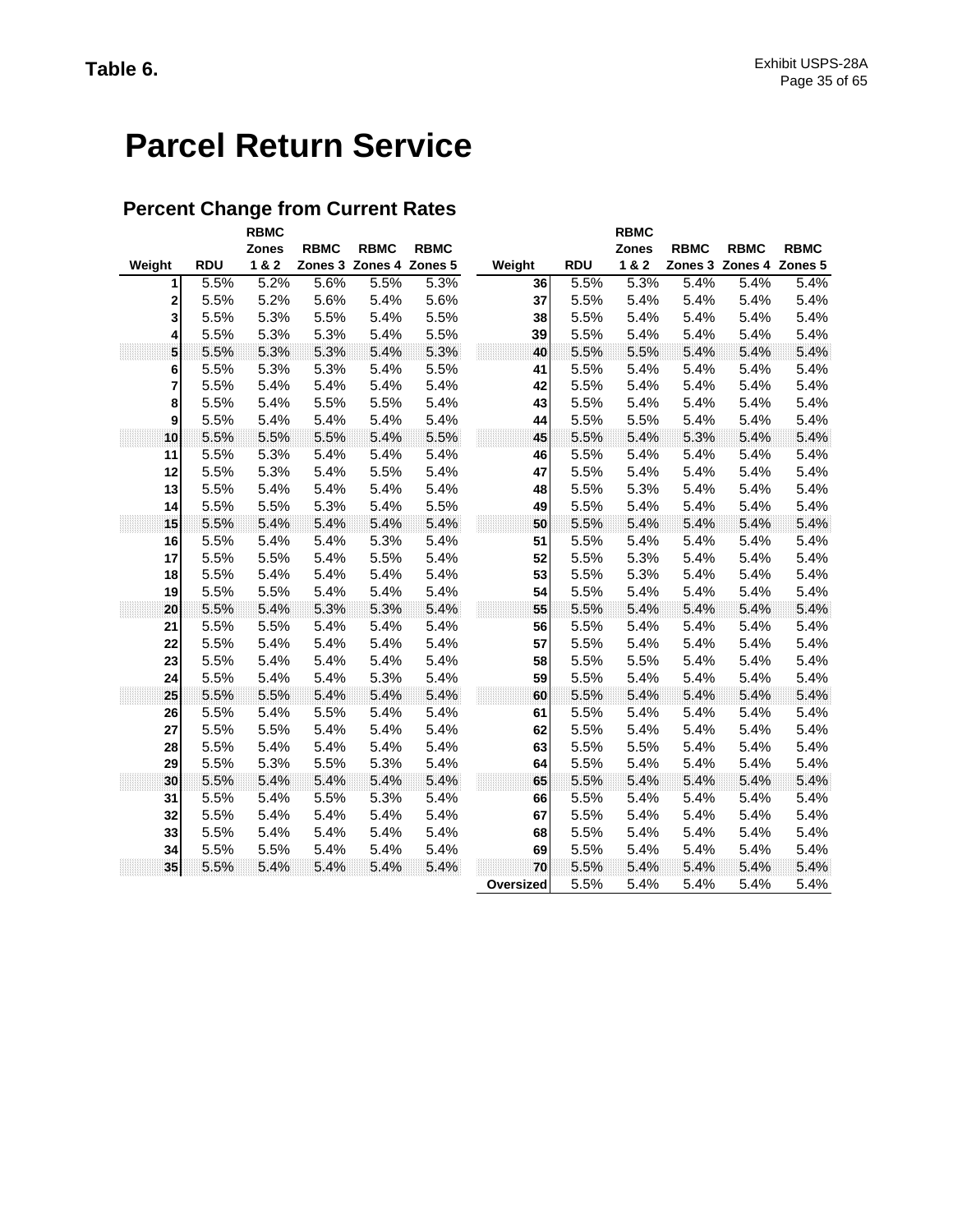# **Bound Printed Matter: Single Piece Parcels and IPPs**

### **Current**

| Weight | <b>Zones</b> |        |        |        |        |        |        |
|--------|--------------|--------|--------|--------|--------|--------|--------|
| (lbs)  | 1&2          | Zone 3 | Zone 4 | Zone 5 | Zone 6 | Zone 7 | Zone 8 |
| 1.0    | \$1.87       | \$1.92 | \$1.96 | \$2.04 | \$2.11 | \$2.20 | \$2.37 |
| 1.5    | 1.87         | 1.92   | 1.96   | 2.04   | 2.11   | 2.20   | 2.37   |
| 2.0    | 1.94         | 2.00   | 2.06   | 2.16   | 2.26   | 2.38   | 2.60   |
| 2.5    | 2.01         | 2.09   | 2.16   | 2.29   | 2.41   | 2.56   | 2.84   |
| 3.0    | 2.08         | 2.17   | 2.26   | 2.41   | 2.56   | 2.74   | 3.07   |
| 3.5    | 2.15         | 2.26   | 2.36   | 2.54   | 2.71   | 2.92   | 3.31   |
| 4.0    | 2.22         | 2.34   | 2.46   | 2.66   | 2.86   | 3.10   | 3.54   |
| 4.5    | 2.29         | 2.43   | 2.56   | 2.79   | 3.01   | 3.28   | 3.78   |
| 5.0    | 2.36         | 2.51   | 2.66   | 2.91   | 3.16   | 3.46   | 4.01   |
| 6.0    | 2.50         | 2.68   | 2.86   | 3.16   | 3.46   | 3.82   | 4.48   |
| 7.0    | 2.64         | 2.85   | 3.06   | 3.41   | 3.76   | 4.18   | 4.95   |
| 8.0    | 2.78         | 3.02   | 3.26   | 3.66   | 4.06   | 4.54   | 5.42   |
| 9.0    | 2.92         | 3.19   | 3.46   | 3.91   | 4.36   | 4.90   | 5.89   |
| 10.0   | 3.06         | 3.36   | 3.66   | 4.16   | 4.66   | 5.26   | 6.36   |
| 11.0   | 3.20         | 3.53   | 3.86   | 4.41   | 4.96   | 5.62   | 6.83   |
| 12.0   | 3.34         | 3.70   | 4.06   | 4.66   | 5.26   | 5.98   | 7.30   |
| 13.0   | 3.48         | 3.87   | 4.26   | 4.91   | 5.56   | 6.34   | 7.77   |
| 14.0   | 3.62         | 4.04   | 4.46   | 5.16   | 5.86   | 6.70   | 8.24   |
| 15.0   | 3.76         | 4.21   | 4.66   | 5.41   | 6.16   | 7.06   | 8.71   |

**Note:**

1. For barcoded discount, deduct \$0.03 per parcel (machinable parcels and automatable flats only).

2. Rates shown are for parcels and irregular pieces only. For flats, deduct \$0.08 per piece.

### **Proposed**

| Weight<br>(lbs) | <b>Zones</b><br>1&2 | Zone 3 | Zone 4 | Zone 5 | Zone 6 | Zone 7 | Zone 8 |
|-----------------|---------------------|--------|--------|--------|--------|--------|--------|
| 1.0             | 1.97                | 2.02   | 2.07   | 2.15   | 2.22   | 2.32   | 2.50   |
| 1.5             | 1.97                | 2.02   | 2.07   | 2.15   | 2.22   | 2.32   | 2.50   |
| 2.0             | 2.04                | 2.11   | 2.17   | 2.28   | 2.38   | 2.51   | 2.74   |
| 2.5             | 2.12                | 2.20   | 2.28   | 2.41   | 2.54   | 2.70   | 2.99   |
| 3.0             | 2.19                | 2.29   | 2.38   | 2.54   | 2.70   | 2.89   | 3.24   |
| 3.5             | 2.27                | 2.38   | 2.49   | 2.68   | 2.86   | 3.08   | 3.49   |
| 4.0             | 2.34                | 2.47   | 2.59   | 2.80   | 3.01   | 3.27   | 3.73   |
| 4.5             | 2.41                | 2.56   | 2.70   | 2.94   | 3.17   | 3.46   | 3.98   |
| 5.0             | 2.49                | 2.65   | 2.80   | 3.07   | 3.33   | 3.65   | 4.23   |
| 6.0             | 2.64                | 2.82   | 3.01   | 3.33   | 3.65   | 4.03   | 4.72   |
| 7.0             | 2.78                | 3.00   | 3.23   | 3.59   | 3.96   | 4.41   | 5.22   |
| 8.0             | 2.93                | 3.18   | 3.44   | 3.86   | 4.28   | 4.79   | 5.71   |
| 9.0             | 3.08                | 3.36   | 3.65   | 4.12   | 4.60   | 5.16   | 6.21   |
| 10.0            | 3.23                | 3.54   | 3.86   | 4.38   | 4.91   | 5.54   | 6.70   |
| 11.0            | 3.37                | 3.72   | 4.07   | 4.65   | 5.23   | 5.92   | 7.20   |
| 12.0            | 3.52                | 3.90   | 4.28   | 4.91   | 5.54   | 6.30   | 7.69   |
| 13.0            | 3.67                | 4.08   | 4.49   | 5.18   | 5.86   | 6.68   | 8.19   |
| 14.0            | 3.82                | 4.26   | 4.70   | 5.44   | 6.18   | 7.06   | 8.68   |
| 15.0            | 3.96                | 4.44   | 4.91   | 5.70   | 6.49   | 7.44   | 9.18   |

**Notes:**

1. For barcoded discount, deduct \$0.03 per parcel (machinable parcels and automatable flats only).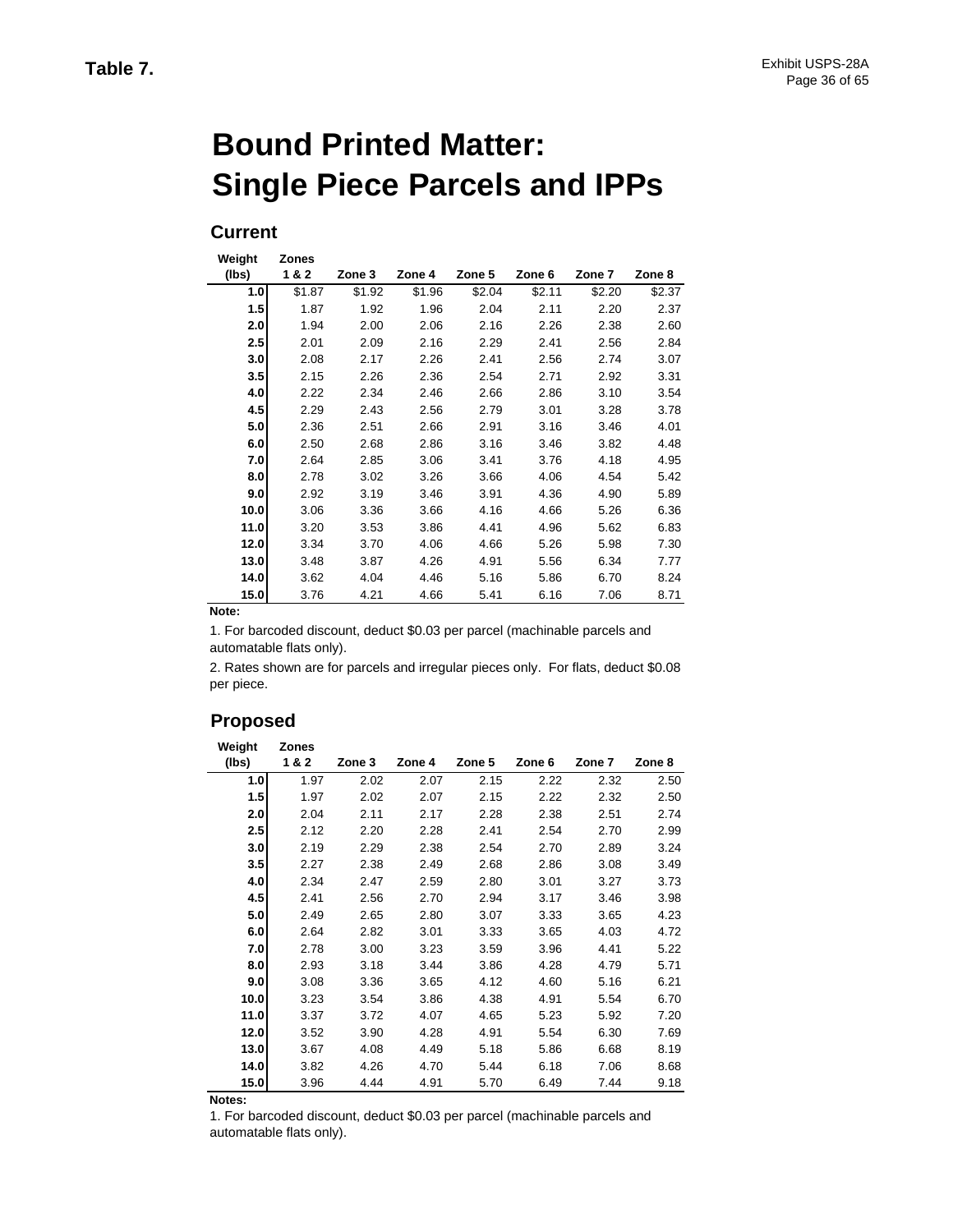2. Rates shown are for parcels and irregular pieces only. For flats, deduct \$0.08 per piece.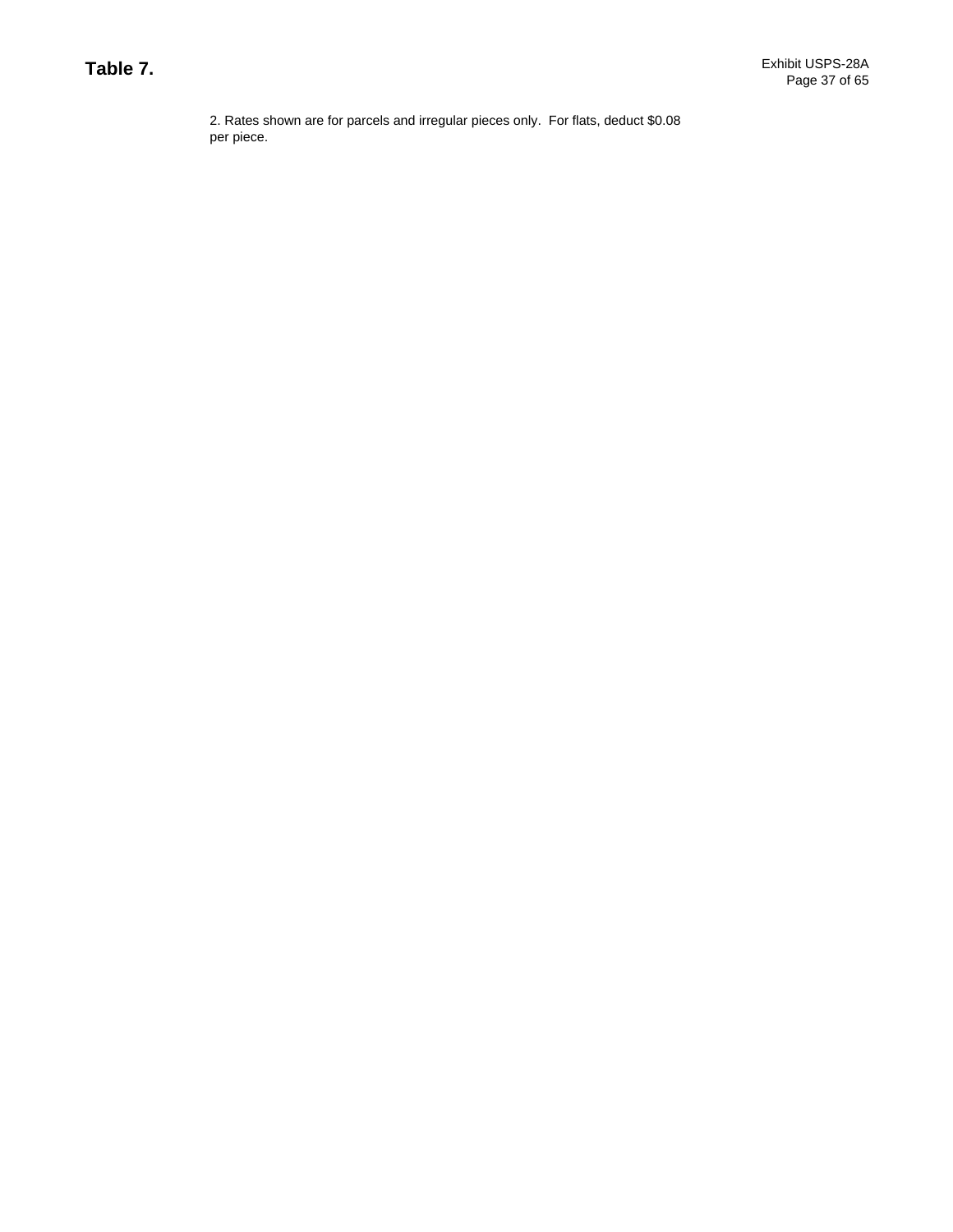# **Bound Printed Matter: Single Piece Parcels and IPPs**

# **Percent Changes from Current Rates**

| Weight           | <b>Zones</b> |        |        |        |        |        |        |
|------------------|--------------|--------|--------|--------|--------|--------|--------|
| (lbs)            | 1&2          | Zone 3 | Zone 4 | Zone 5 | Zone 6 | Zone 7 | Zone 8 |
| 1.0 <sub>l</sub> | 5.3%         | 5.2%   | 5.6%   | 5.4%   | 5.2%   | 5.5%   | 5.5%   |
| 1.5              | 5.3%         | 5.2%   | 5.6%   | 5.4%   | 5.2%   | 5.5%   | 5.5%   |
| 2.0              | 5.2%         | 5.5%   | 5.3%   | 5.6%   | 5.3%   | 5.5%   | 5.4%   |
| 2.5              | 5.5%         | 5.3%   | 5.6%   | 5.2%   | 5.4%   | 5.5%   | 5.3%   |
| 3.0              | 5.3%         | 5.5%   | 5.3%   | 5.4%   | 5.5%   | 5.5%   | 5.5%   |
| 3.5              | 5.6%         | 5.3%   | 5.5%   | 5.5%   | 5.5%   | 5.5%   | 5.4%   |
| 4.0              | 5.4%         | 5.6%   | 5.3%   | 5.3%   | 5.2%   | 5.5%   | 5.4%   |
| 4.5              | 5.2%         | 5.3%   | 5.5%   | 5.4%   | 5.3%   | 5.5%   | 5.3%   |
| 5.0              | 5.5%         | 5.6%   | 5.3%   | 5.5%   | 5.4%   | 5.5%   | 5.5%   |
| 6.0              | 5.6%         | 5.2%   | 5.2%   | 5.4%   | 5.5%   | 5.5%   | 5.4%   |
| 7.0              | 5.3%         | 5.3%   | 5.6%   | 5.3%   | 5.3%   | 5.5%   | 5.5%   |
| 8.0              | 5.4%         | 5.3%   | 5.5%   | 5.5%   | 5.4%   | 5.5%   | 5.4%   |
| 9.0              | 5.5%         | 5.3%   | 5.5%   | 5.4%   | 5.5%   | 5.3%   | 5.4%   |
| 10.0             | 5.6%         | 5.4%   | 5.5%   | 5.3%   | 5.4%   | 5.3%   | 5.3%   |
| 11.0             | 5.3%         | 5.4%   | 5.4%   | 5.4%   | 5.4%   | 5.3%   | 5.4%   |
| 12.0             | 5.4%         | 5.4%   | 5.4%   | 5.4%   | 5.3%   | 5.4%   | 5.3%   |
| 13.0             | 5.5%         | 5.4%   | 5.4%   | 5.5%   | 5.4%   | 5.4%   | 5.4%   |
| 14.0             | 5.5%         | 5.4%   | 5.4%   | 5.4%   | 5.5%   | 5.4%   | 5.3%   |
| 15.0             | 5.3%         | 5.5%   | 5.4%   | 5.4%   | 5.4%   | 5.4%   | 5.4%   |
| Note:            |              |        |        |        |        |        |        |

1. Percent changes shown are for parcels and irregular pieces.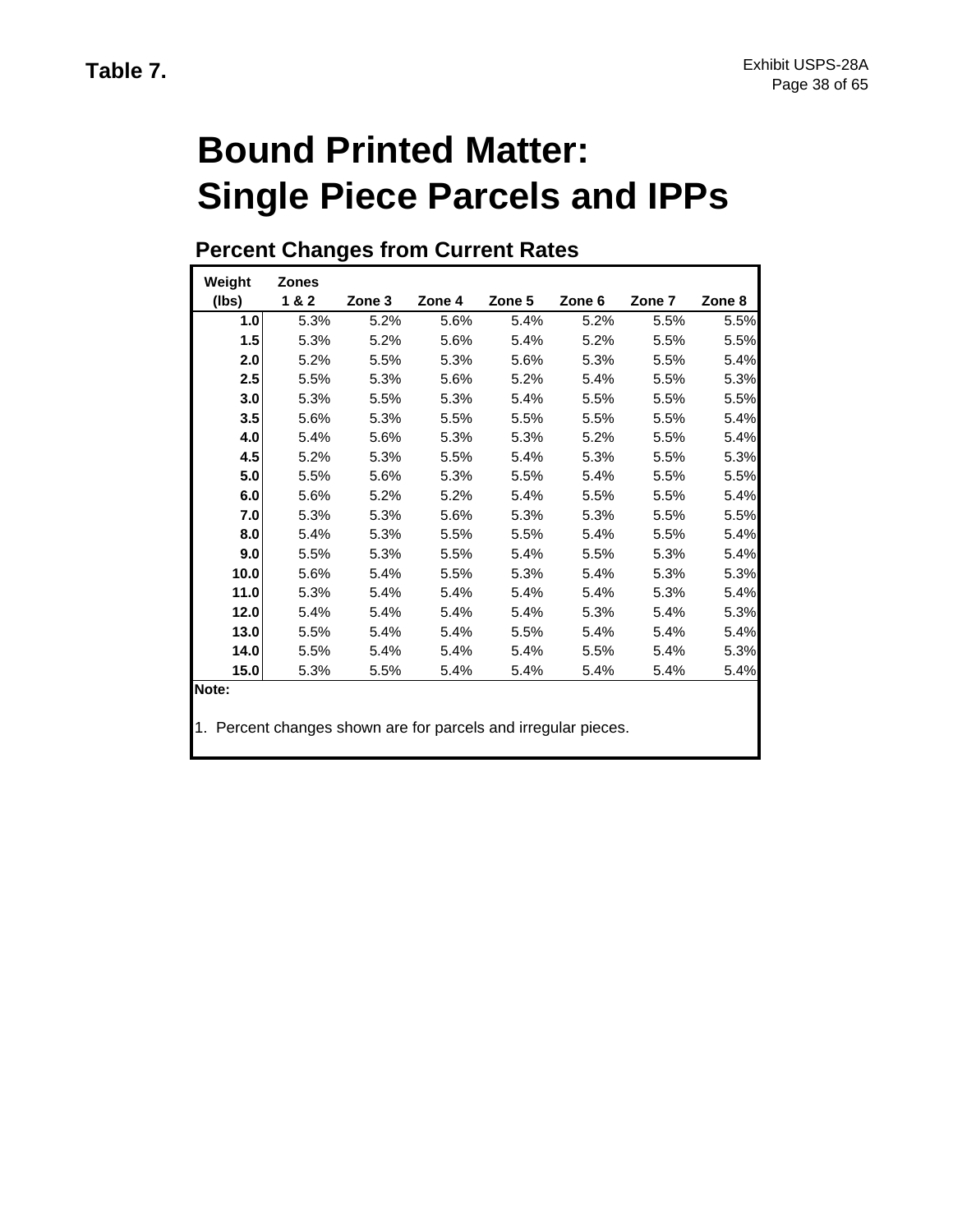# **Bound Printed Matter: Presorted & Carrier Route Flats**

## **Current**

|                      | <b>Zones</b> |         |         |         |         |         |         |
|----------------------|--------------|---------|---------|---------|---------|---------|---------|
| Rate                 | 1 & 2        | Zone 3  | Zone 4  | Zone 5  | Zone 6  | Zone 7  | Zone 8  |
| Per Piece            |              |         |         |         |         |         |         |
| Presorted            | \$1.078      | \$1,078 | \$1,078 | \$1,078 | \$1,078 | \$1,078 | \$1.078 |
| <b>Carrier Route</b> | \$0.978      | \$0.978 | \$0.978 | \$0.978 | \$0.978 | \$0.978 | \$0.978 |
| <b>Per Pound</b>     | \$0.090      | \$0.112 | \$0.149 | \$0.198 | \$0.248 | \$0.308 | \$0.419 |
| $\cdots$             |              |         |         |         |         |         |         |

### **Note:**

1. For Presorted rate, for barcoded discount, deduct \$0.03 per parcel (automatable flats only).

### **Destination Entry**

|                      |         |             |              | <b>DBMC</b> |         |         |
|----------------------|---------|-------------|--------------|-------------|---------|---------|
|                      |         |             | <b>Zones</b> |             |         |         |
| Rate                 | DDU     | <b>DSCF</b> | 1 & 2        | Zone 3      | Zone 4  | Zone 5  |
| <b>Per Piece</b>     |         |             |              |             |         |         |
| Presorted            | \$0.532 | \$0.603     | \$0.818      | \$0.818     | \$0.818 | \$0.818 |
| <b>Carrier Route</b> | \$0.432 | \$0.503     | \$0.718      | \$0.718     | \$0.718 | \$0.718 |
| <b>Per Pound</b>     | \$0.030 | \$0.060     | \$0.073      | \$0.102     | \$0.139 | \$0.187 |

#### **Note:**

1. For Presorted rate, for barcoded discount, deduct \$0.03 per parcel (automatable flats only).

## **Proposed**

|                      | <b>Zones</b> |         |         |         |         |         |         |
|----------------------|--------------|---------|---------|---------|---------|---------|---------|
| Rate                 | 1 & 2        | Zone 3  | Zone 4  | Zone 5  | Zone 6  | Zone 7  | Zone 8  |
| <b>Per Piece</b>     |              |         |         |         |         |         |         |
| Presorted            | \$1.136      | \$1.136 | \$1.136 | \$1.136 | \$1.136 | \$1.136 | \$1.136 |
| <b>Carrier Route</b> | \$1.031      | \$1.031 | \$1.031 | \$1.031 | \$1.031 | \$1.031 | \$1.031 |
| <b>Per Pound</b>     | \$0.095      | \$0.118 | \$0.157 | \$0.209 | \$0.261 | \$0.325 | \$0.442 |
| Note:                |              |         |         |         |         |         |         |

### 1. For Presorted rate, for barcoded discount, deduct \$0.03 per parcel (automatable flats only).

#### **Destination Entry**

|                      |            |             | <b>DBMC</b>  |         |         |         |  |  |
|----------------------|------------|-------------|--------------|---------|---------|---------|--|--|
|                      |            |             | <b>Zones</b> |         |         |         |  |  |
| Rate                 | <b>DDU</b> | <b>DSCF</b> | 1&2          | Zone 3  | Zone 4  | Zone 5  |  |  |
| <b>Per Piece</b>     |            |             |              |         |         |         |  |  |
| Presorted            | \$0.561    | \$0.636     | \$0.862      | \$0.862 | \$0.862 | \$0.862 |  |  |
| <b>Carrier Route</b> | \$0.456    | \$0.531     | \$0.757      | \$0.757 | \$0.757 | \$0.757 |  |  |
| <b>Per Pound</b>     | \$0.032    | \$0.063     | \$0.077      | \$0.108 | \$0.147 | \$0.197 |  |  |

**Note:**

1. For Presorted rate, for barcoded discount, deduct \$0.03 per parcel (automatable flats only).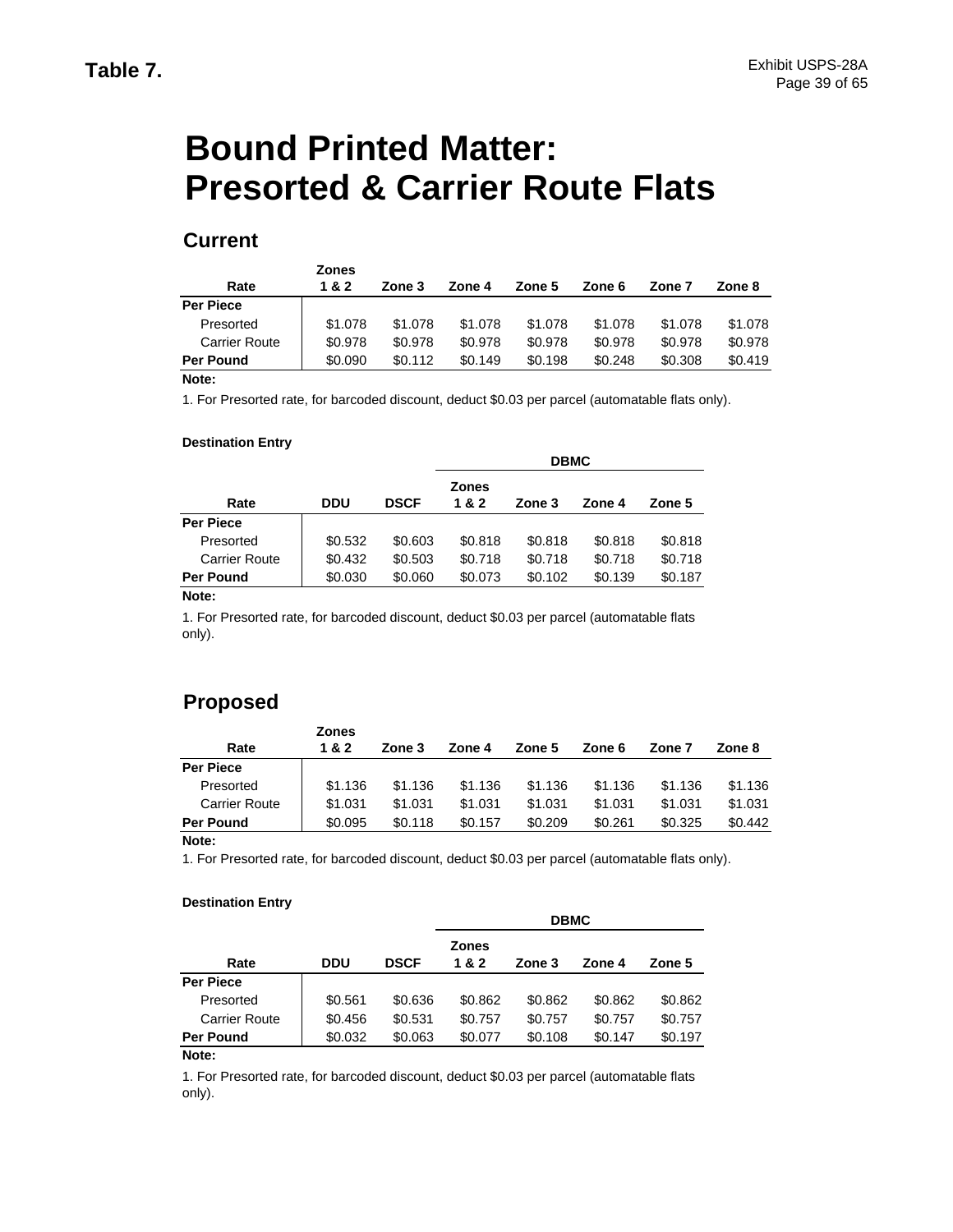# **Bound Printed Matter: Presort Flats**

| Weight<br>(lbs)  | <b>Zones</b><br>1&2 | Zone 3 | Zone 4 | Zone 5 | Zone 6 | Zone 7 | Zone 8 |
|------------------|---------------------|--------|--------|--------|--------|--------|--------|
| 1.0              | 5.4%                | 5.4%   | 5.4%   | 5.4%   | 5.4%   | 5.4%   | 5.4%   |
| $1.5$            | 5.4%                | 5.4%   | 5.4%   | 5.5%   | 5.4%   | 5.5%   | 5.4%   |
| 2.0              | 5.4%                | 5.4%   | 5.4%   | 5.4%   | 5.3%   | 5.4%   | 5.4%   |
| 2.5              | 5.4%                | 5.4%   | 5.4%   | 5.5%   | 5.4%   | 5.5%   | 5.4%   |
| 3.0 <sub>l</sub> | 5.4%                | 5.4%   | 5.4%   | 5.4%   | 5.3%   | 5.4%   | 5.4%   |
| 3.5              | 5.5%                | 5.4%   | 5.4%   | 5.5%   | 5.3%   | 5.5%   | 5.4%   |
| 4.0              | 5.4%                | 5.4%   | 5.4%   | 5.5%   | 5.3%   | 5.5%   | 5.4%   |
| 4.5              | 5.5%                | 5.4%   | 5.4%   | 5.5%   | 5.3%   | 5.5%   | 5.4%   |
| 5.0              | 5.4%                | 5.4%   | 5.4%   | 5.5%   | 5.3%   | 5.5%   | 5.5%   |
| 6.0              | 5.4%                | 5.4%   | 5.4%   | 5.5%   | 5.3%   | 5.5%   | 5.5%   |
| 7.0              | 5.4%                | 5.4%   | 5.4%   | 5.5%   | 5.3%   | 5.5%   | 5.5%   |
| 8.0              | 5.5%                | 5.4%   | 5.4%   | 5.5%   | 5.3%   | 5.5%   | 5.5%   |
| 9.0              | 5.5%                | 5.4%   | 5.4%   | 5.5%   | 5.3%   | 5.5%   | 5.5%   |
| 10.0             | 5.5%                | 5.4%   | 5.4%   | 5.5%   | 5.3%   | 5.5%   | 5.5%   |
| 11.0             | 5.5%                | 5.4%   | 5.4%   | 5.5%   | 5.3%   | 5.5%   | 5.5%   |
| 12.0             | 5.5%                | 5.4%   | 5.4%   | 5.5%   | 5.3%   | 5.5%   | 5.5%   |
| 13.0             | 5.5%                | 5.4%   | 5.4%   | 5.5%   | 5.3%   | 5.5%   | 5.5%   |
| 14.0             | 5.5%                | 5.4%   | 5.4%   | 5.5%   | 5.3%   | 5.5%   | 5.5%   |
| 15.0             | 5.5%                | 5.4%   | 5.4%   | 5.5%   | 5.3%   | 5.5%   | 5.5%   |

## **Basic Presort: Percent Changes from Current Rates**

**Note:**

1. These percent changes are for the exact weights shown. Changes for intermediate weights may differ.

|        |            |             | <b>DBMC</b>  |        |        |        |  |  |  |
|--------|------------|-------------|--------------|--------|--------|--------|--|--|--|
| Weight |            |             | <b>Zones</b> |        |        |        |  |  |  |
| (lbs)  | <b>DDU</b> | <b>DSCF</b> | 1&2          | Zone 3 | Zone 4 | Zone 5 |  |  |  |
| 1.0    | 5.5%       | 5.4%        | 5.4%         | 5.4%   | 5.4%   | 5.4%   |  |  |  |
| 1.5    | 5.5%       | 5.5%        | 5.4%         | 5.5%   | 5.5%   | 5.4%   |  |  |  |
| 2.0    | 5.6%       | 5.4%        | 5.4%         | 5.5%   | 5.5%   | 5.4%   |  |  |  |
| 2.5    | 5.6%       | 5.4%        | 5.4%         | 5.5%   | 5.5%   | 5.4%   |  |  |  |
| 3.0    | 5.6%       | 5.4%        | 5.4%         | 5.5%   | 5.5%   | 5.4%   |  |  |  |
| 3.5    | 5.7%       | 5.4%        | 5.4%         | 5.5%   | 5.6%   | 5.4%   |  |  |  |
| 4.0    | 5.7%       | 5.3%        | 5.4%         | 5.5%   | 5.5%   | 5.4%   |  |  |  |
| 4.5    | 5.7%       | 5.4%        | 5.5%         | 5.6%   | 5.6%   | 5.4%   |  |  |  |
| 5.0    | 5.7%       | 5.3%        | 5.4%         | 5.6%   | 5.6%   | 5.4%   |  |  |  |
| 6.0    | 5.8%       | 5.3%        | 5.4%         | 5.6%   | 5.6%   | 5.4%   |  |  |  |
| 7.0    | 5.8%       | 5.3%        | 5.4%         | 5.6%   | 5.6%   | 5.4%   |  |  |  |
| 8.0    | 5.8%       | 5.3%        | 5.4%         | 5.6%   | 5.6%   | 5.4%   |  |  |  |
| 9.0    | 5.9%       | 5.2%        | 5.4%         | 5.6%   | 5.6%   | 5.4%   |  |  |  |
| 10.0   | 5.9%       | 5.2%        | 5.4%         | 5.7%   | 5.6%   | 5.4%   |  |  |  |
| 11.0   | 5.9%       | 5.2%        | 5.4%         | 5.7%   | 5.6%   | 5.4%   |  |  |  |
| 12.0   | 5.9%       | 5.2%        | 5.4%         | 5.7%   | 5.6%   | 5.4%   |  |  |  |
| 13.0   | 6.0%       | 5.2%        | 5.4%         | 5.7%   | 5.6%   | 5.4%   |  |  |  |
| 14.0   | 6.0%       | 5.2%        | 5.4%         | 5.7%   | 5.6%   | 5.4%   |  |  |  |
| 15.0   | 6.0%       | 5.2%        | 5.4%         | 5.7%   | 5.6%   | 5.4%   |  |  |  |

## **Basic Presort Destination Entry: Percent Changes from Current Rates**

**Note:**

1. These percent changes are for the exact weights shown. Changes for intermediate weights may differ.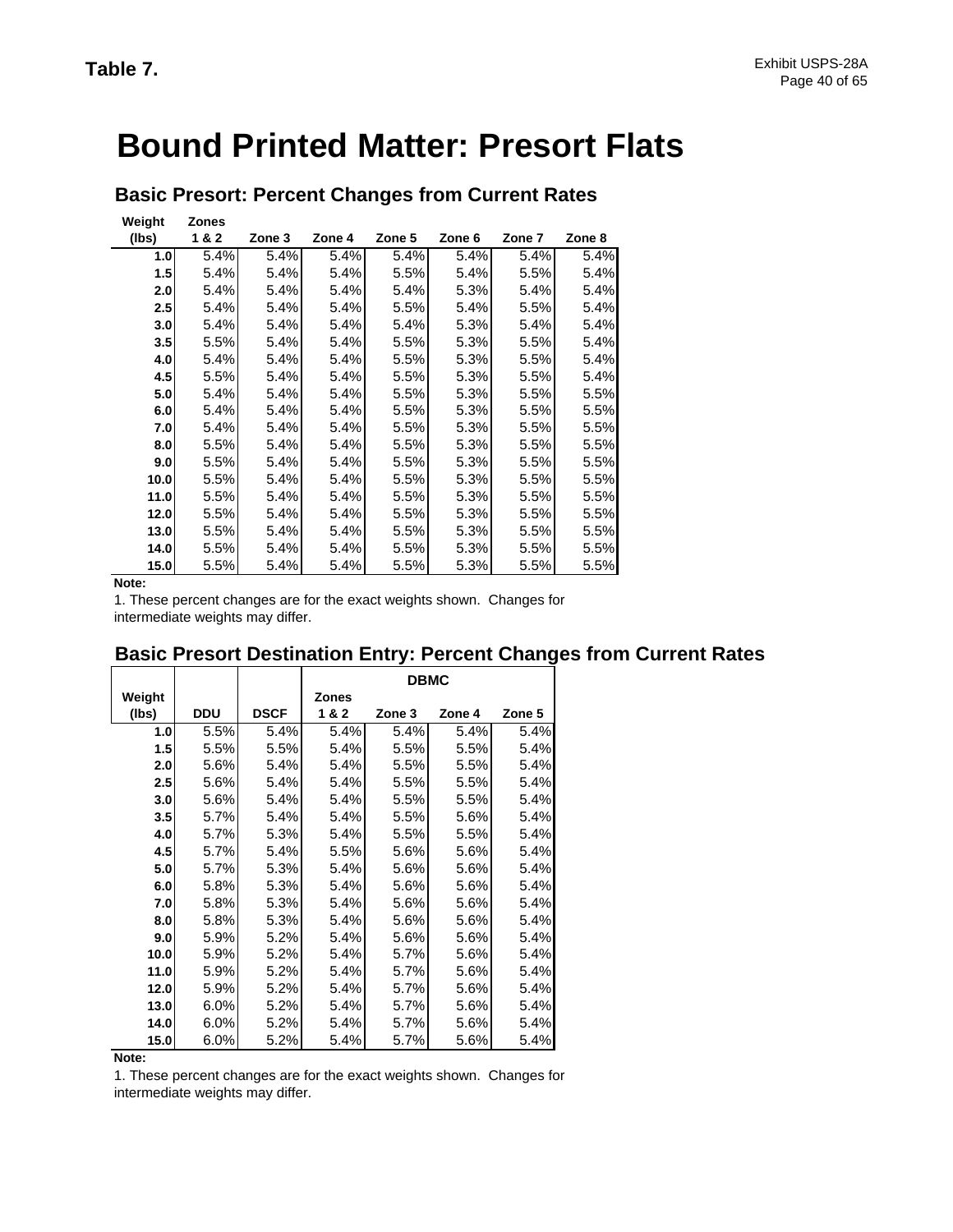| Weight  | <b>Zones</b> |        |        |        |        |        |        |
|---------|--------------|--------|--------|--------|--------|--------|--------|
| (lbs)   | 1&2          | Zone 3 | Zone 4 | Zone 5 | Zone 6 | Zone 7 | Zone 8 |
| 1.0     | 5.4%         | 5.4%   | 5.4%   | 5.4%   | 5.4%   | 5.4%   | 5.4%   |
| 1.5     | 5.5%         | 5.4%   | 5.5%   | 5.5%   | 5.4%   | 5.5%   | 5.4%   |
| 2.0     | 5.4%         | 5.4%   | 5.4%   | 5.5%   | 5.4%   | 5.5%   | 5.5%   |
| $2.5\,$ | 5.5%         | 5.4%   | 5.4%   | 5.5%   | 5.4%   | 5.5%   | 5.5%   |
| 3.0     | 5.4%         | 5.4%   | 5.4%   | 5.5%   | 5.3%   | 5.5%   | 5.5%   |
| 3.5     | 5.5%         | 5.4%   | 5.4%   | 5.5%   | 5.4%   | 5.5%   | 5.5%   |
| 4.0     | 5.5%         | 5.4%   | 5.4%   | 5.5%   | 5.3%   | 5.5%   | 5.5%   |
| 4.5     | 5.5%         | 5.4%   | 5.4%   | 5.5%   | 5.3%   | 5.5%   | 5.5%   |
| 5.0     | 5.5%         | 5.4%   | 5.4%   | 5.5%   | 5.3%   | 5.5%   | 5.5%   |
| 6.0     | 5.5%         | 5.4%   | 5.4%   | 5.5%   | 5.3%   | 5.5%   | 5.5%   |
| 7.0     | 5.5%         | 5.4%   | 5.4%   | 5.5%   | 5.3%   | 5.5%   | 5.5%   |
| 8.0     | 5.5%         | 5.4%   | 5.4%   | 5.5%   | 5.3%   | 5.5%   | 5.5%   |
| 9.0     | 5.5%         | 5.4%   | 5.4%   | 5.5%   | 5.3%   | 5.5%   | 5.5%   |
| 10.0    | 5.5%         | 5.4%   | 5.4%   | 5.5%   | 5.3%   | 5.5%   | 5.5%   |
| 11.0    | 5.5%         | 5.4%   | 5.4%   | 5.5%   | 5.3%   | 5.5%   | 5.5%   |
| 12.0    | 5.5%         | 5.4%   | 5.4%   | 5.5%   | 5.3%   | 5.5%   | 5.5%   |
| 13.0    | 5.5%         | 5.4%   | 5.4%   | 5.5%   | 5.3%   | 5.5%   | 5.5%   |
| 14.0    | 5.5%         | 5.4%   | 5.4%   | 5.5%   | 5.3%   | 5.5%   | 5.5%   |
| 15.0    | 5.5%         | 5.4%   | 5.4%   | 5.5%   | 5.3%   | 5.5%   | 5.5%   |

## **Carrier Route Presort: Percent Changes from Current Rates**

## **Carrier Route Presort Destination Entry: Percent Changes from Current Rates**

|        |            |             |              | <b>DBMC</b> |        |        |
|--------|------------|-------------|--------------|-------------|--------|--------|
| Weight |            |             | <b>Zones</b> |             |        |        |
| (Ibs)  | <b>DDU</b> | <b>DSCF</b> | 1&2          | Zone 3      | Zone 4 | Zone 5 |
| 1.0    | 5.6%       | 5.5%        | 5.4%         | 5.5%        | 5.5%   | 5.4%   |
| 1.5    | 5.7%       | 5.6%        | 5.5%         | 5.5%        | 5.6%   | 5.5%   |
| 2.0    | 5.7%       | 5.5%        | 5.4%         | 5.5%        | 5.5%   | 5.4%   |
| 2.5    | 5.7%       | 5.5%        | 5.5%         | 5.5%        | 5.6%   | 5.4%   |
| 3.0    | 5.7%       | 5.4%        | 5.4%         | 5.6%        | 5.6%   | 5.4%   |
| 3.5    | 5.8%       | 5.5%        | 5.5%         | 5.6%        | 5.6%   | 5.4%   |
| 4.0    | 5.8%       | 5.4%        | 5.4%         | 5.6%        | 5.6%   | 5.4%   |
| 4.5    | 5.8%       | 5.4%        | 5.5%         | 5.6%        | 5.6%   | 5.4%   |
| 5.0    | 5.8%       | 5.4%        | 5.4%         | 5.6%        | 5.6%   | 5.4%   |
| 6.0    | 5.9%       | 5.3%        | 5.4%         | 5.6%        | 5.6%   | 5.4%   |
| 7.0    | 5.9%       | 5.3%        | 5.5%         | 5.7%        | 5.6%   | 5.4%   |
| 8.0    | 6.0%       | 5.3%        | 5.5%         | 5.7%        | 5.6%   | 5.4%   |
| 9.0    | 6.0%       | 5.3%        | 5.5%         | 5.7%        | 5.6%   | 5.4%   |
| 10.0   | 6.0%       | 5.3%        | 5.5%         | 5.7%        | 5.6%   | 5.4%   |
| 11.0   | 6.0%       | 5.2%        | 5.5%         | 5.7%        | 5.7%   | 5.4%   |
| 12.0   | 6.1%       | 5.2%        | 5.5%         | 5.7%        | 5.7%   | 5.4%   |
| 13.0   | 6.1%       | 5.2%        | 5.5%         | 5.7%        | 5.7%   | 5.4%   |
| 14.0   | 6.1%       | 5.2%        | 5.5%         | 5.7%        | 5.7%   | 5.4%   |
| 15.0   | 6.1%       | 5.2%        | 5.5%         | 5.7%        | 5.7%   | 5.4%   |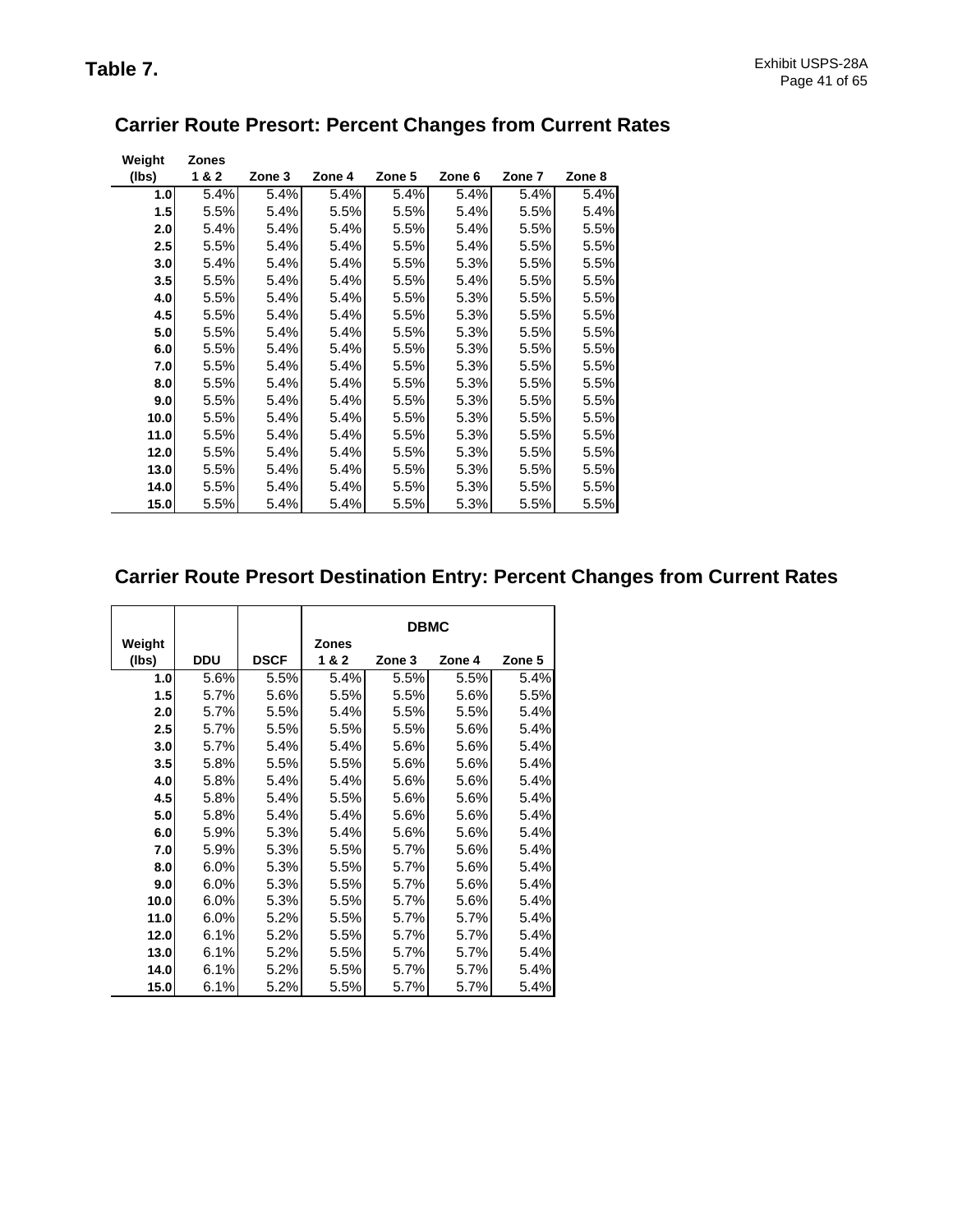# **Bound Printed Matter: Presorted & Carrier Route Parcels and IPPs**

## **Current**

| <b>Zones</b> |         |         |         |         |         |         |
|--------------|---------|---------|---------|---------|---------|---------|
| 1 & 2        | Zone 3  | Zone 4  | Zone 5  | Zone 6  | Zone 7  | Zone 8  |
|              |         |         |         |         |         |         |
| \$1.155      | \$1.155 | \$1.155 | \$1.155 | \$1.155 | \$1.155 | \$1.155 |
| \$1.055      | \$1.055 | \$1.055 | \$1.055 | \$1.055 | \$1.055 | \$1.055 |
| \$0.090      | \$0.112 | \$0.149 | \$0.198 | \$0.248 | \$0.308 | \$0.419 |
|              |         |         |         |         |         |         |

### **Note:**

1. For Presorted rate, for barcoded discount, deduct \$0.03 per parcel (machinable parcels only).

### **Destination Entry**

|                      |         |             | <b>DBMC</b>         |         |         |         |  |
|----------------------|---------|-------------|---------------------|---------|---------|---------|--|
| Rate                 | DDU     | <b>DSCF</b> | <b>Zones</b><br>1&2 | Zone 3  | Zone 4  | Zone 5  |  |
| <b>Per Piece</b>     |         |             |                     |         |         |         |  |
| Presorted            | \$0.609 | \$0.680     | \$0.895             | \$0.895 | \$0.895 | \$0.895 |  |
| <b>Carrier Route</b> | \$0.509 | \$0.580     | \$0.795             | \$0.795 | \$0.795 | \$0.795 |  |
| Per Pound            | \$0.030 | \$0.060     | \$0.073             | \$0.102 | \$0.139 | \$0.187 |  |

#### **Note:**

1. For Presorted rate, for barcoded discount, deduct \$0.03 per parcel (machinable parcels only).

## **Proposed**

|                      | <b>Zones</b> |         |         |         |         |         |         |
|----------------------|--------------|---------|---------|---------|---------|---------|---------|
| Rate                 | 1&2          | Zone 3  | Zone 4  | Zone 5  | Zone 6  | Zone 7  | Zone 8  |
| <b>Per Piece</b>     |              |         |         |         |         |         |         |
| Presorted            | \$1.217      | \$1,217 | \$1.217 | \$1.217 | \$1.217 | \$1.217 | \$1.217 |
| <b>Carrier Route</b> | \$1.112      | \$1.112 | \$1.112 | \$1.112 | \$1.112 | \$1.112 | \$1.112 |
| <b>Per Pound</b>     | \$0.095      | \$0.118 | \$0.157 | \$0.209 | \$0.261 | \$0.325 | \$0.442 |
| Nato-                |              |         |         |         |         |         |         |

#### **Note:**

1. For Presorted rate, for barcoded discount, deduct \$0.03 per parcel (machinable parcels only).

### **Destination Entry**

|                      |         |             | <b>DBMC</b>         |         |         |         |  |
|----------------------|---------|-------------|---------------------|---------|---------|---------|--|
| Rate                 | DDU     | <b>DSCF</b> | <b>Zones</b><br>1&2 | Zone 3  | Zone 4  | Zone 5  |  |
| <b>Per Piece</b>     |         |             |                     |         |         |         |  |
| Presorted            | \$0.642 | \$0.717     | \$0.943             | \$0.943 | \$0.943 | \$0.943 |  |
| <b>Carrier Route</b> | \$0.537 | \$0.612     | \$0.838             | \$0.838 | \$0.838 | \$0.838 |  |
| <b>Per Pound</b>     | \$0.032 | \$0.063     | \$0.077             | \$0.108 | \$0.147 | \$0.197 |  |

**Note:**

1. For Presorted rate, for barcoded discount, deduct \$0.03 per parcel (machinable parcels only).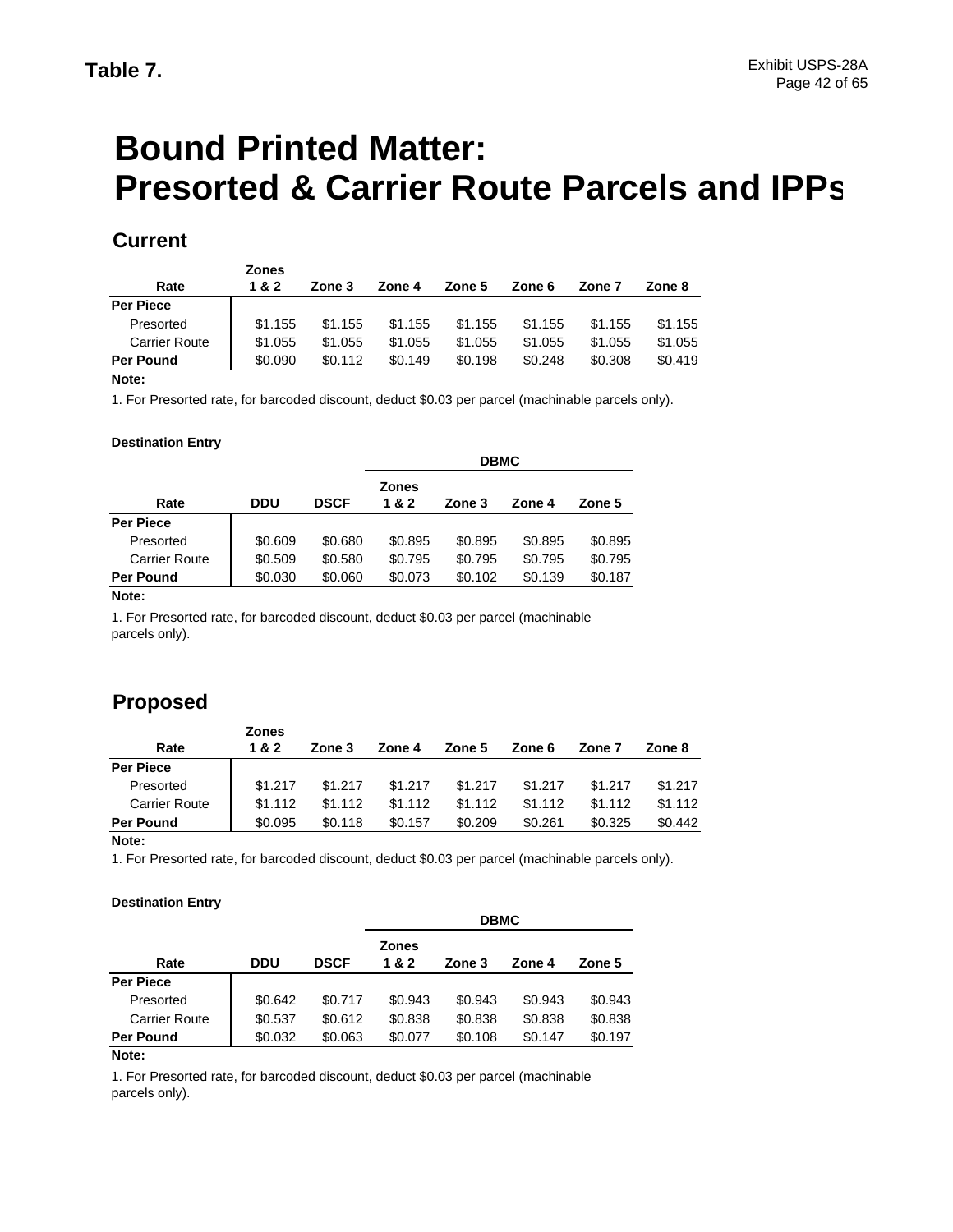# **Bound Printed Matter: Presort Parcels/IPPs**

| Weight<br>(lbs) | <b>Zones</b><br>1&2 | Zone 3 | Zone 4 | Zone 5 | Zone 6 | Zone 7 | Zone 8 |
|-----------------|---------------------|--------|--------|--------|--------|--------|--------|
| 1.0             | 5.4%                | 5.4%   | 5.4%   | 5.4%   | 5.3%   | 5.4%   | 5.4%   |
| 1.5             | 5.4%                | 5.4%   | 5.4%   | 5.4%   | 5.3%   | 5.4%   | 5.4%   |
| 2.0             | 5.4%                | 5.4%   | 5.4%   | 5.4%   | 5.3%   | 5.4%   | 5.4%   |
| 2.5             | 5.4%                | 5.4%   | 5.4%   | 5.4%   | 5.3%   | 5.4%   | 5.4%   |
| 3.0             | 5.4%                | 5.4%   | 5.4%   | 5.4%   | 5.3%   | 5.4%   | 5.4%   |
| 3.5             | 5.4%                | 5.4%   | 5.4%   | 5.4%   | 5.3%   | 5.4%   | 5.4%   |
| 4.0             | 5.4%                | 5.4%   | 5.4%   | 5.4%   | 5.3%   | 5.4%   | 5.4%   |
| 4.5             | 5.4%                | 5.4%   | 5.4%   | 5.4%   | 5.3%   | 5.5%   | 5.4%   |
| 5.0             | 5.4%                | 5.4%   | 5.4%   | 5.5%   | 5.3%   | 5.5%   | 5.4%   |
| 6.0             | 5.4%                | 5.4%   | 5.4%   | 5.5%   | 5.3%   | 5.5%   | 5.5%   |
| 7.0             | 5.4%                | 5.4%   | 5.4%   | 5.5%   | 5.3%   | 5.5%   | 5.5%   |
| 8.0             | 5.4%                | 5.4%   | 5.4%   | 5.5%   | 5.3%   | 5.5%   | 5.5%   |
| 9.0             | 5.4%                | 5.4%   | 5.4%   | 5.5%   | 5.3%   | 5.5%   | 5.5%   |
| 10.0            | 5.5%                | 5.4%   | 5.4%   | 5.5%   | 5.3%   | 5.5%   | 5.5%   |
| 11.0            | 5.5%                | 5.4%   | 5.4%   | 5.5%   | 5.3%   | 5.5%   | 5.5%   |
| 12.0            | 5.5%                | 5.4%   | 5.4%   | 5.5%   | 5.3%   | 5.5%   | 5.5%   |
| 13.0            | 5.5%                | 5.4%   | 5.4%   | 5.5%   | 5.3%   | 5.5%   | 5.5%   |
| 14.0            | 5.5%                | 5.4%   | 5.4%   | 5.5%   | 5.3%   | 5.5%   | 5.5%   |
| 15.0            | 5.5%                | 5.4%   | 5.4%   | 5.5%   | 5.3%   | 5.5%   | 5.5%   |

**Basic Presort: Percent Changes from Current Rates**

**Note:**

1. These percent changes are for the exact weights shown. Changes for intermediate weights may differ.

## **Basic Presort Destination Entry: Percent Changes from Current Rates**

|        |            |             |              | <b>DBMC</b> |        |        |
|--------|------------|-------------|--------------|-------------|--------|--------|
| Weight |            |             | <b>Zones</b> |             |        |        |
| (Ibs)  | <b>DDU</b> | <b>DSCF</b> | 1&2          | Zone 3      | Zone 4 | Zone 5 |
| 1.0    | 5.5%       | 5.4%        | 5.4%         | 5.4%        | 5.4%   | 5.4%   |
| 1.5    | 5.5%       | 5.4%        | 5.4%         | 5.4%        | 5.4%   | 5.4%   |
| 2.0    | 5.5%       | 5.4%        | 5.4%         | 5.5%        | 5.5%   | 5.4%   |
| 2.5    | 5.6%       | 5.4%        | 5.4%         | 5.5%        | 5.5%   | 5.4%   |
| 3.0    | 5.6%       | 5.3%        | 5.4%         | 5.5%        | 5.5%   | 5.4%   |
| 3.5    | 5.6%       | 5.3%        | 5.4%         | 5.5%        | 5.5%   | 5.4%   |
| 4.0    | 5.6%       | 5.3%        | 5.4%         | 5.5%        | 5.5%   | 5.4%   |
| 4.5    | 5.6%       | 5.3%        | 5.4%         | 5.5%        | 5.5%   | 5.4%   |
| 5.0    | 5.7%       | 5.3%        | 5.4%         | 5.6%        | 5.5%   | 5.4%   |
| 6.0    | 5.7%       | 5.3%        | 5.4%         | 5.6%        | 5.6%   | 5.4%   |
| 7.0    | 5.7%       | 5.3%        | 5.4%         | 5.6%        | 5.6%   | 5.4%   |
| 8.0    | 5.8%       | 5.3%        | 5.4%         | 5.6%        | 5.6%   | 5.4%   |
| 9.0    | 5.8%       | 5.2%        | 5.4%         | 5.6%        | 5.6%   | 5.4%   |
| 10.0   | 5.8%       | 5.2%        | 5.4%         | 5.6%        | 5.6%   | 5.4%   |
| 11.0   | 5.9%       | 5.2%        | 5.4%         | 5.7%        | 5.6%   | 5.4%   |
| 12.0   | 5.9%       | 5.2%        | 5.4%         | 5.7%        | 5.6%   | 5.4%   |
| 13.0   | 5.9%       | 5.2%        | 5.4%         | 5.7%        | 5.6%   | 5.4%   |
| 14.0   | 5.9%       | 5.2%        | 5.4%         | 5.7%        | 5.6%   | 5.4%   |
| 15.0   | 5.9%       | 5.2%        | 5.4%         | 5.7%        | 5.6%   | 5.4%   |

**Note:**

1. These percent changes are for the exact weights shown. Changes for intermediate weights may differ.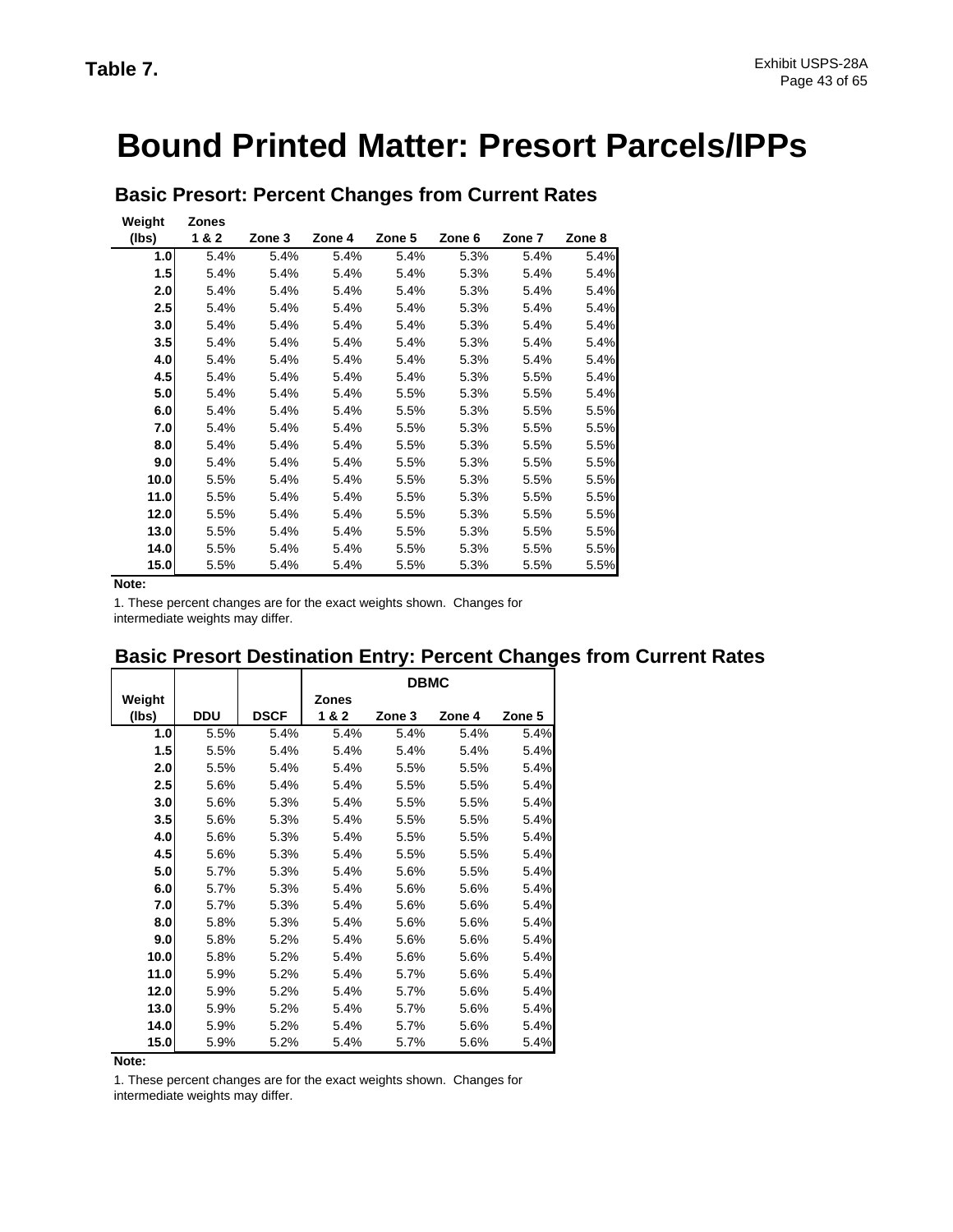| Weight           | <b>Zones</b> |        |        |        |        |         |        |
|------------------|--------------|--------|--------|--------|--------|---------|--------|
| (lbs)            | 1&2          | Zone 3 | Zone 4 | Zone 5 | Zone 6 | Zone 7  | Zone 8 |
| 1.0 <sub>l</sub> | 5.4%         | 5.4%   | 5.4%   | 5.4%   | 5.4%   | 5.4%    | 5.4%   |
| 1.5              | 5.4%         | 5.4%   | 5.4%   | 5.4%   | 5.4%   | 5.4%    | 5.4%   |
| 2.0              | 5.4%         | 5.4%   | 5.4%   | 5.4%   | 5.4%   | 5.4%    | 5.4%   |
| 2.5              | 5.4%         | 5.4%   | 5.4%   | 5.5%   | 5.3%   | 5.5%    | 5.4%   |
| 3.0              | 5.4%         | 5.4%   | 5.4%   | 5.5%   | 5.3%   | 5.5%    | 5.4%   |
| 3.5              | 5.4%         | 5.4%   | 5.4%   | 5.5%   | 5.3%   | 5.5%    | 5.5%   |
| 4.0              | 5.4%         | 5.4%   | 5.4%   | 5.5%   | 5.3%   | 5.5%    | 5.5%   |
| 4.5              | 5.4%         | 5.4%   | 5.4%   | 5.5%   | 5.3%   | 5.5%    | 5.5%   |
| 5.0              | 5.4%         | 5.4%   | 5.4%   | 5.5%   | 5.3%   | 5.5%    | 5.5%   |
| 6.0              | 5.5%         | 5.4%   | 5.4%   | 5.5%   | 5.3%   | 5.5%    | 5.5%   |
| 7.0              | 5.5%         | 5.4%   | 5.4%   | 5.5%   | 5.3%   | $5.5\%$ | 5.5%   |
| 8.0              | 5.5%         | 5.4%   | 5.4%   | 5.5%   | 5.3%   | 5.5%    | 5.5%   |
| 9.0              | 5.5%         | 5.4%   | 5.4%   | 5.5%   | 5.3%   | 5.5%    | 5.5%   |
| 10.0             | 5.5%         | 5.4%   | 5.4%   | 5.5%   | 5.3%   | 5.5%    | 5.5%   |
| 11.0             | 5.5%         | 5.4%   | 5.4%   | 5.5%   | 5.3%   | 5.5%    | 5.5%   |
| 12.0             | 5.5%         | 5.4%   | 5.4%   | 5.5%   | 5.3%   | 5.5%    | 5.5%   |
| 13.0             | 5.5%         | 5.4%   | 5.4%   | 5.5%   | 5.3%   | 5.5%    | 5.5%   |
| 14.0             | 5.5%         | 5.4%   | 5.4%   | 5.5%   | 5.3%   | 5.5%    | 5.5%   |
| 15.0             | 5.5%         | 5.4%   | 5.4%   | 5.5%   | 5.3%   | 5.5%    | 5.5%   |

# **Carrier Route Presort: Percent Changes from Current Rates**

# **Carrier Route Presort Destination Entry: Percent Changes from Current Rates**

|        |            |             |              | <b>DBMC</b> |        |        |
|--------|------------|-------------|--------------|-------------|--------|--------|
| Weight |            |             | <b>Zones</b> |             |        |        |
| (lbs)  | <b>DDU</b> | <b>DSCF</b> | 1&2          | Zone 3      | Zone 4 | Zone 5 |
| 1.0    | 5.6%       | 5.4%        | 5.4%         | 5.5%        | 5.5%   | 5.4%   |
| 1.5    | 5.6%       | 5.4%        | 5.4%         | 5.5%        | 5.5%   | 5.4%   |
| 2.0    | 5.6%       | 5.4%        | 5.4%         | 5.5%        | 5.5%   | 5.4%   |
| 2.5    | 5.7%       | 5.4%        | 5.4%         | 5.5%        | 5.5%   | 5.4%   |
| 3.0    | 5.7%       | 5.4%        | 5.4%         | 5.5%        | 5.5%   | 5.4%   |
| 3.5    | 5.7%       | 5.4%        | 5.4%         | 5.6%        | 5.5%   | 5.4%   |
| 4.0    | 5.7%       | 5.4%        | 5.4%         | 5.6%        | 5.6%   | 5.4%   |
| 4.5    | 5.7%       | 5.4%        | 5.4%         | 5.6%        | 5.6%   | 5.4%   |
| 5.0    | 5.8%       | 5.3%        | 5.4%         | 5.6%        | 5.6%   | 5.4%   |
| 6.0    | 5.8%       | 5.3%        | 5.4%         | 5.6%        | 5.6%   | 5.4%   |
| 7.0    | 5.8%       | 5.3%        | 5.4%         | 5.6%        | 5.6%   | 5.4%   |
| 8.0    | 5.9%       | 5.3%        | 5.4%         | 5.6%        | 5.6%   | 5.4%   |
| 9.0    | 5.9%       | 5.3%        | 5.4%         | 5.7%        | 5.6%   | 5.4%   |
| 10.0   | 5.9%       | 5.3%        | 5.4%         | 5.7%        | 5.6%   | 5.4%   |
| 11.0   | 6.0%       | 5.2%        | 5.4%         | 5.7%        | 5.6%   | 5.4%   |
| 12.0   | 6.0%       | 5.2%        | 5.4%         | 5.7%        | 5.6%   | 5.4%   |
| 13.0   | 6.0%       | 5.2%        | 5.4%         | 5.7%        | 5.6%   | 5.4%   |
| 14.0   | 6.0%       | 5.2%        | 5.4%         | 5.7%        | 5.7%   | 5.4%   |
| 15.0   | 6.0%       | 5.2%        | 5.4%         | 5.7%        | 5.7%   | 5.4%   |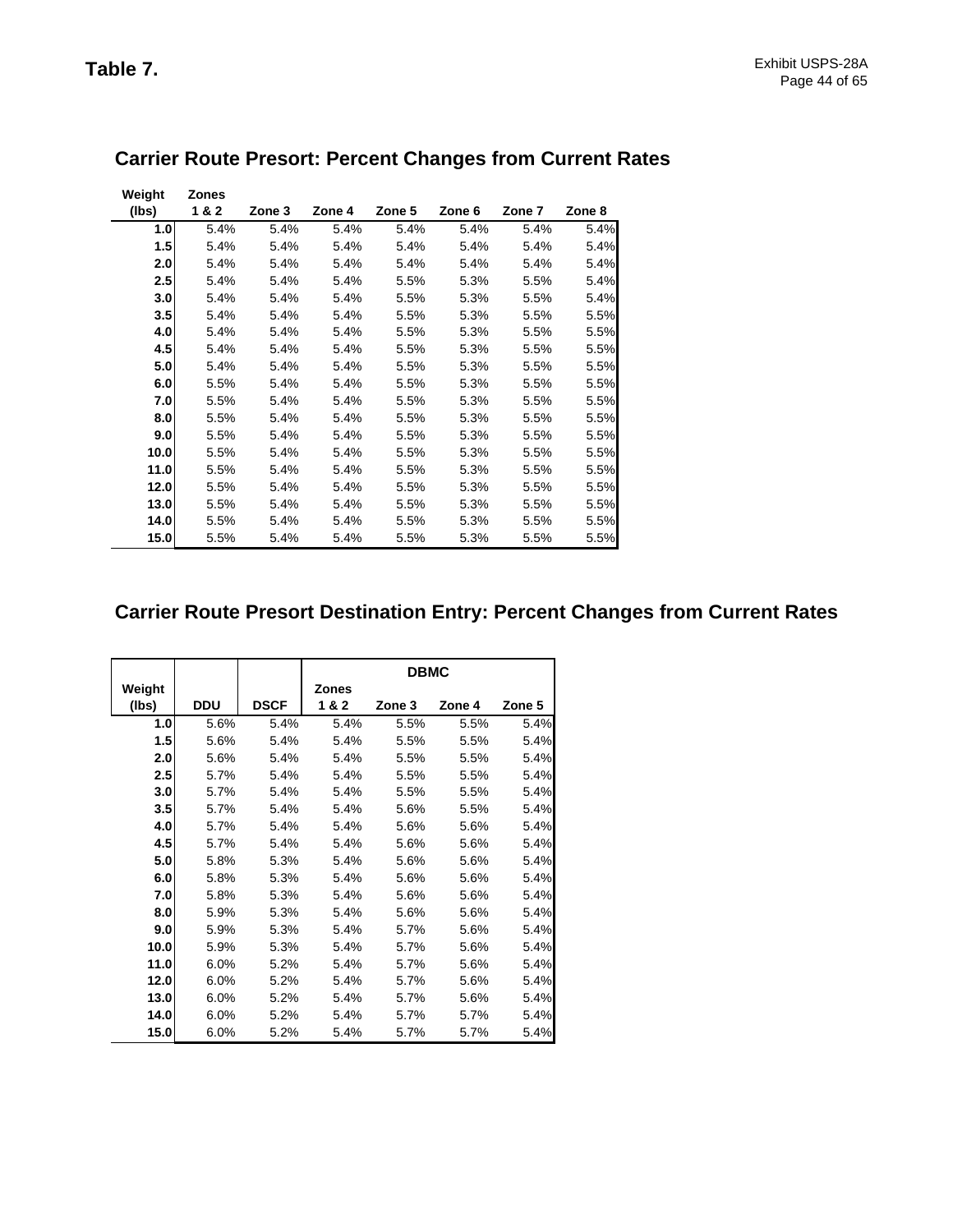# **Bound Printed Matter: Parcel Return Service**

**RETURN BMC RATE CATEGORY**

| Weight | Zones 1 & 2 | Zone 3 | Zone 4 | Zone 5 |
|--------|-------------|--------|--------|--------|
| 1.0    | \$1.63      | \$1.68 | \$1.72 | \$1.80 |
| 1.5    | 1.63        | 1.68   | 1.72   | 1.80   |
| 2.0    | 1.70        | 1.76   | 1.82   | 1.92   |
| 2.5    | 1.77        | 1.85   | 1.92   | 2.05   |
| 3.0    | 1.84        | 1.93   | 2.02   | 2.17   |
| 3.5    | 1.91        | 2.02   | 2.12   | 2.30   |
| 4.0    | 1.98        | 2.10   | 2.22   | 2.42   |
| 4.5    | 2.05        | 2.19   | 2.32   | 2.55   |
| 5.0    | 2.12        | 2.27   | 2.42   | 2.67   |
| 6.0    | 2.26        | 2.44   | 2.62   | 2.92   |
| 7.0    | 2.40        | 2.61   | 2.82   | 3.17   |
| 8.0    | 2.54        | 2.78   | 3.02   | 3.42   |
| 9.0    | 2.68        | 2.95   | 3.22   | 3.67   |
| 10.0   | 2.82        | 3.12   | 3.42   | 3.92   |
| 11.0   | 2.96        | 3.29   | 3.62   | 4.17   |
| 12.0   | 3.10        | 3.46   | 3.82   | 4.42   |
| 13.0   | 3.24        | 3.63   | 4.02   | 4.67   |
| 14.0   | 3.38        | 3.80   | 4.22   | 4.92   |
| 15.0   | 3.52        | 3.97   | 4.42   | 5.17   |

# **Proposed**

| Weight | <b>Zones 1 &amp; 2</b> | Zone 3 | Zone 4 | Zone 5 |
|--------|------------------------|--------|--------|--------|
| 1.0    | \$1.72                 | \$1.77 | \$1.81 | \$1.90 |
| 1.5    | \$1.72                 | \$1.77 | \$1.81 | \$1.90 |
| 2.0    | \$1.79                 | \$1.85 | \$1.92 | \$2.02 |
| 2.5    | \$1.86                 | \$1.95 | \$2.02 | \$2.16 |
| 3.0    | \$1.94                 | \$2.03 | \$2.13 | \$2.29 |
| 3.5    | \$2.01                 | \$2.13 | \$2.23 | \$2.42 |
| 4.0    | \$2.08                 | \$2.21 | \$2.34 | \$2.55 |
| 4.5    | \$2.16                 | \$2.31 | \$2.44 | \$2.69 |
| 5.0    | \$2.23                 | \$2.39 | \$2.55 | \$2.81 |
| 6.0    | \$2.38                 | \$2.57 | \$2.76 | \$3.08 |
| 7.0    | \$2.53                 | \$2.75 | \$2.97 | \$3.34 |
| 8.0    | \$2.68                 | \$2.93 | \$3.18 | \$3.60 |
| 9.0    | \$2.82                 | \$3.11 | \$3.39 | \$3.87 |
| 10.0   | \$2.97                 | \$3.29 | \$3.60 | \$4.13 |
| 11.0   | \$3.12                 | \$3.47 | \$3.81 | \$4.39 |
| 12.0   | \$3.27                 | \$3.64 | \$4.02 | \$4.66 |
| 13.0   | \$3.41                 | \$3.82 | \$4.24 | \$4.92 |
| 14.0   | \$3.56                 | \$4.00 | \$4.45 | \$5.18 |
| 15.0   | \$3.71                 | \$4.18 | \$4.66 | \$5.45 |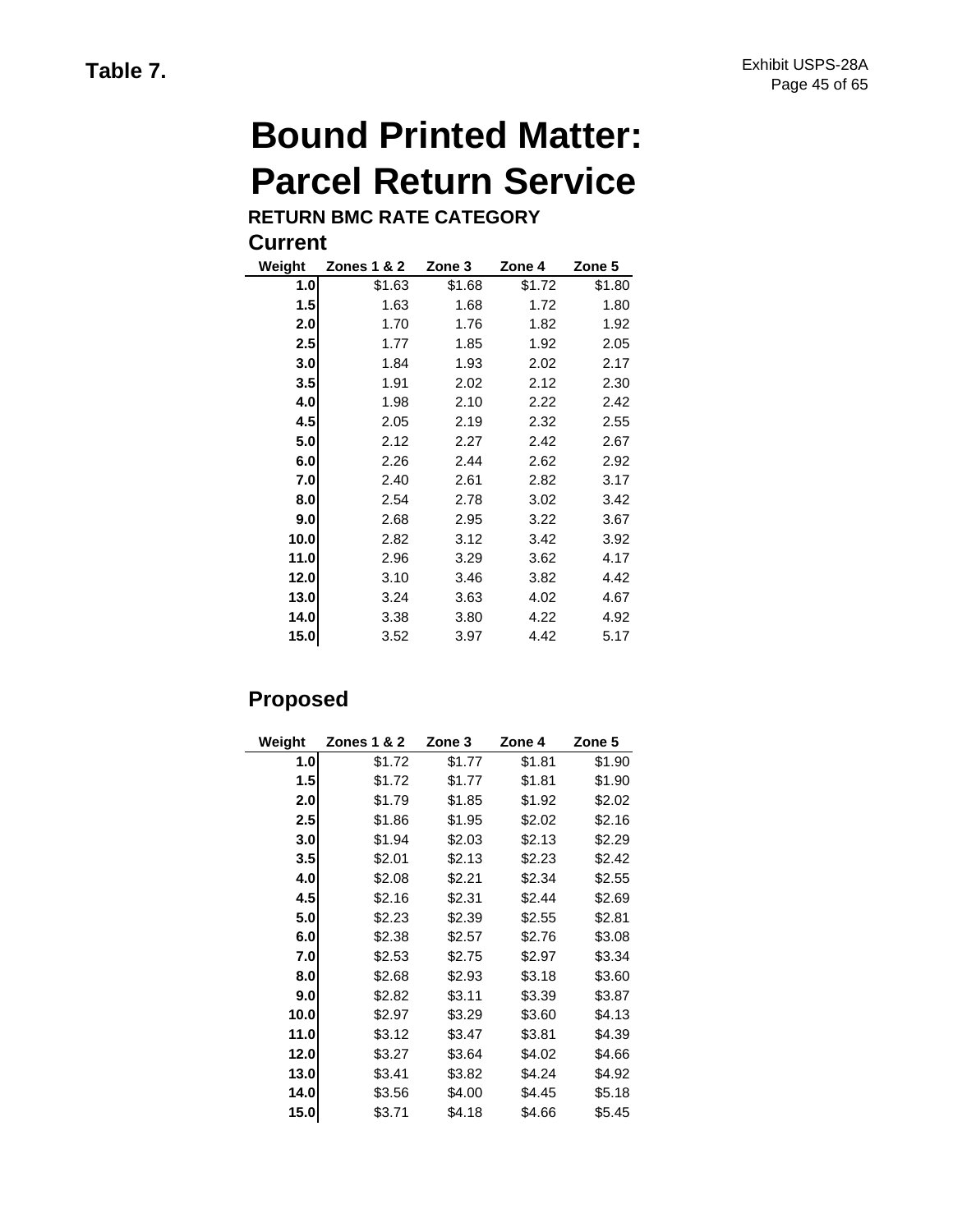# **Bound Printed Matter: Parcel Return Service**

| <b>RETURN BMC RATE CATEGORY</b>           |
|-------------------------------------------|
| <b>Percent Changes from Current Rates</b> |

| Weight | Zones 1 & 2 | Zone 3 | Zone 4 | Zone 5 |
|--------|-------------|--------|--------|--------|
| 1.0    | 5.5%        | 5.4%   | 5.2%   | 5.6%   |
| 1.5    | 5.5%        | 5.4%   | 5.2%   | 5.6%   |
| 2.0    | 5.3%        | 5.1%   | 5.5%   | 5.2%   |
| 2.5    | 5.1%        | 5.4%   | 5.2%   | 5.4%   |
| 3.0    | 5.4%        | 5.2%   | 5.4%   | 5.5%   |
| 3.5    | 5.2%        | 5.4%   | 5.2%   | 5.2%   |
| 4.0    | 5.1%        | 5.2%   | 5.4%   | 5.4%   |
| 4.5    | 5.4%        | 5.5%   | 5.2%   | 5.5%   |
| 5.0    | 5.2%        | 5.3%   | 5.4%   | 5.2%   |
| 6.0    | 5.3%        | 5.3%   | 5.3%   | 5.5%   |
| 7.0    | 5.4%        | 5.4%   | 5.3%   | 5.4%   |
| 8.0    | 5.5%        | 5.4%   | 5.3%   | 5.3%   |
| 9.0    | 5.2%        | 5.4%   | 5.3%   | 5.4%   |
| 10.0   | 5.3%        | 5.4%   | 5.3%   | 5.4%   |
| 11.0   | 5.4%        | 5.5%   | 5.2%   | 5.3%   |
| 12.0   | 5.5%        | 5.2%   | 5.2%   | 5.4%   |
| 13.0   | 5.2%        | 5.2%   | 5.5%   | 5.4%   |
| 14.0   | 5.3%        | 5.3%   | 5.5%   | 5.3%   |
| 15.0   | 5.4%        | 5.3%   | 5.4%   | 5.4%   |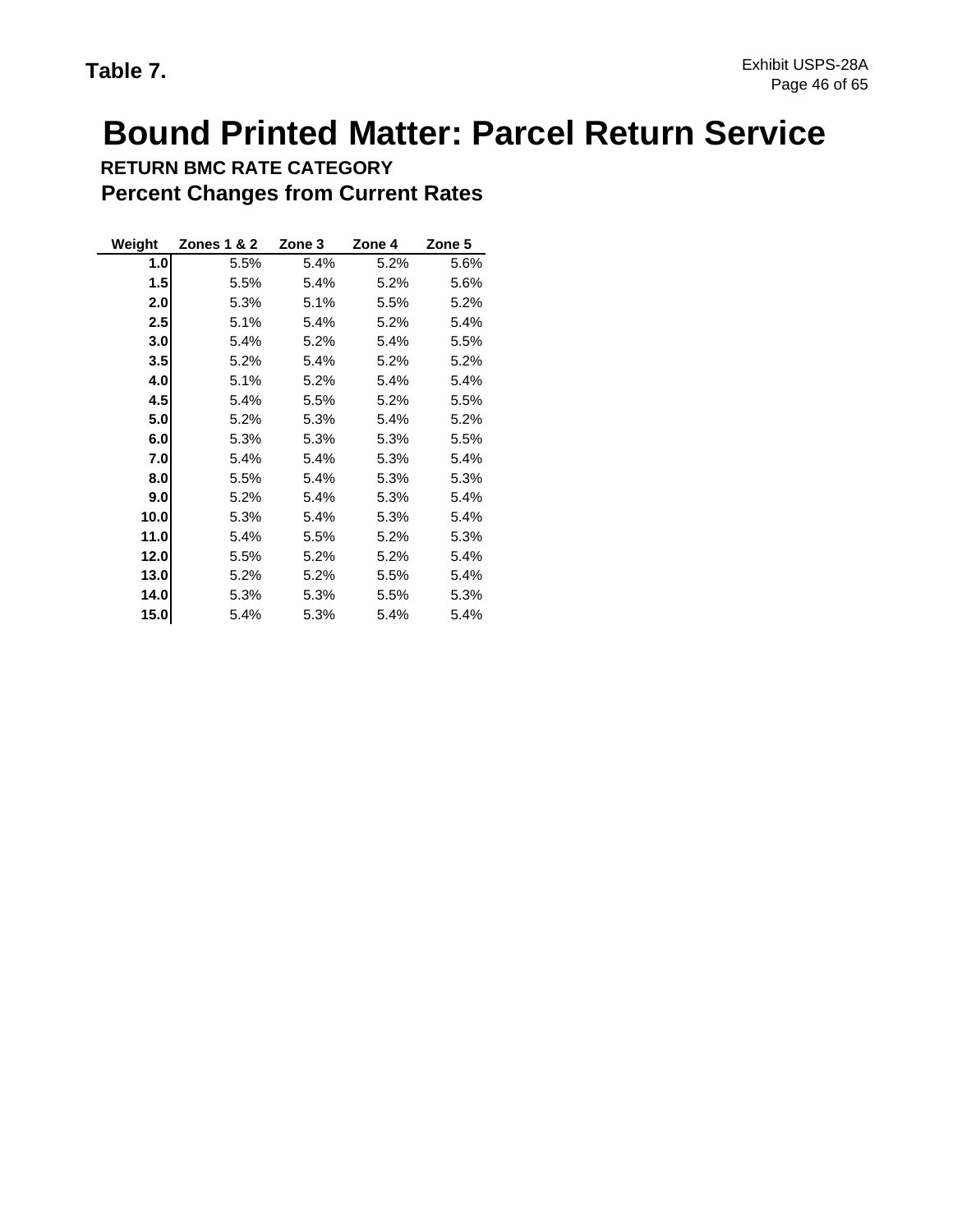# **Media Mail**

| Weight      | Single-<br><b>Piece</b> | 5-Digit      | <b>BMC</b>   | Weight                  |
|-------------|-------------------------|--------------|--------------|-------------------------|
| 1           | \$1.42                  | \$0.80       | \$1.12       | 1                       |
| $\mathbf 2$ | 1.84                    | 1.22         | 1.54         | $\overline{\mathbf{c}}$ |
| 3           | 2.26                    | 1.64         | 1.96         | 3                       |
| 4           | 2.68                    | 2.06         | 2.38         | 4                       |
| 5           | 3.10                    | 2.48         | 2.80         | 5                       |
| 6           | 3.52                    | 2.90         | 3.22         | 6                       |
| 7           | 3.94                    | 3.32         | 3.64         | 7                       |
| 8           | 4.24                    | 3.62         | 3.94         | 8                       |
| 9           | 4.54                    | 3.92         | 4.24         | 9                       |
| 10          | 4.84                    | 4.22         | 4.54         | 10                      |
| 11          | 5.14                    | 4.52         | 4.84         | 11                      |
| 12          | 5.44                    | 4.82         | 5.14         | 12                      |
| 13          | 5.74                    | 5.12         | 5.44         | 13                      |
| 14<br>15    | 6.04                    | 5.42<br>5.72 | 5.74         | 14<br>15                |
| 16          | 6.34<br>6.64            |              | 6.04<br>6.34 | 16                      |
| 17          | 6.94                    | 6.02<br>6.32 | 6.64         | 17                      |
| 18          | 7.24                    | 6.62         | 6.94         | 18                      |
| 19          | 7.54                    | 6.92         | 7.24         | 19                      |
| 20          | 7.84                    | 7.22         | 7.54         | 20                      |
| 21          | 8.14                    | 7.52         | 7.84         | 21                      |
| 22          | 8.44                    | 7.82         | 8.14         | 22                      |
| 23          | 8.74                    | 8.12         | 8.44         | 23                      |
| 24          | 9.04                    | 8.42         | 8.74         | 24                      |
| 25          | 9.34                    | 8.72         | 9.04         | 25                      |
| 26          | 9.64                    | 9.02         | 9.34         | 26                      |
| 27          | 9.94                    | 9.32         | 9.64         | 27                      |
| 28          | 10.24                   | 9.62         | 9.94         | 28                      |
| 29          | 10.54                   | 9.92         | 10.24        | 29                      |
| 30          | 10.84                   | 10.22        | 10.54        | 30                      |
| 31          | 11.14                   | 10.52        | 10.84        | 31                      |
| 32          | 11.44                   | 10.82        | 11.14        | 32                      |
| 33          | 11.74                   | 11.12        | 11.44        | 33                      |
| 34          | 12.04                   | 11.42        | 11.74        | 34                      |
| 35          | 12.34                   | 11.72        | 12.04        | 35                      |

# **Current Current Proposed**

|                         | Single-      |         |            |                         | Single-      |         |              |
|-------------------------|--------------|---------|------------|-------------------------|--------------|---------|--------------|
| ∣ht                     | <b>Piece</b> | 5-Digit | <b>BMC</b> | Weight                  | <b>Piece</b> | 5-Digit | <b>Basic</b> |
| $\mathbf{1}$            | \$1.42       | \$0.80  | \$1.12     | 1                       | \$1.50       | \$0.84  | \$1.18       |
| $\mathbf 2$             | 1.84         | 1.22    | 1.54       | $\overline{\mathbf{c}}$ | 1.94         | 1.28    | 1.62         |
| 3                       | 2.26         | 1.64    | 1.96       | 3                       | 2.38         | 1.72    | 2.06         |
| 4                       | 2.68         | 2.06    | 2.38       | 4                       | 2.82         | 2.16    | 2.50         |
| 5                       | 3.10         | 2.48    | 2.80       | 5                       | 3.26         | 2.60    | 2.94         |
| 6                       | 3.52         | 2.90    | 3.22       | 6                       | 3.70         | 3.04    | 3.38         |
| $\overline{\mathbf{r}}$ | 3.94         | 3.32    | 3.64       | 7                       | 4.14         | 3.48    | 3.82         |
| 8                       | 4.24         | 3.62    | 3.94       | 8                       | 4.46         | 3.80    | 4.14         |
| 9                       | 4.54         | 3.92    | 4.24       | 9                       | 4.78         | 4.12    | 4.46         |
| 10                      | 4.84         | 4.22    | 4.54       | 10                      | 5.10         | 4.44    | 4.78         |
| 11                      | 5.14         | 4.52    | 4.84       | 11                      | 5.42         | 4.76    | 5.10         |
| 12                      | 5.44         | 4.82    | 5.14       | 12                      | 5.74         | 5.08    | 5.42         |
| 13                      | 5.74         | 5.12    | 5.44       | 13                      | 6.06         | 5.40    | 5.74         |
| 14                      | 6.04         | 5.42    | 5.74       | 14                      | 6.38         | 5.72    | 6.06         |
| 15                      | 6.34         | 5.72    | 6.04       | 15                      | 6.70         | 6.04    | 6.38         |
| 16                      | 6.64         | 6.02    | 6.34       | 16                      | 7.02         | 6.36    | 6.70         |
| 17                      | 6.94         | 6.32    | 6.64       | 17                      | 7.34         | 6.68    | 7.02         |
| 18                      | 7.24         | 6.62    | 6.94       | 18                      | 7.66         | 7.00    | 7.34         |
| 19                      | 7.54         | 6.92    | 7.24       | 19                      | 7.98         | 7.32    | 7.66         |
| 20                      | 7.84         | 7.22    | 7.54       | 20                      | 8.30         | 7.64    | 7.98         |
| 21                      | 8.14         | 7.52    | 7.84       | 21                      | 8.62         | 7.96    | 8.30         |
| 22                      | 8.44         | 7.82    | 8.14       | 22                      | 8.94         | 8.28    | 8.62         |
| 23                      | 8.74         | 8.12    | 8.44       | 23                      | 9.26         | 8.60    | 8.94         |
| 24                      | 9.04         | 8.42    | 8.74       | 24                      | 9.58         | 8.92    | 9.26         |
| 25                      | 9.34         | 8.72    | 9.04       | 25                      | 9.90         | 9.24    | 9.58         |
| 26                      | 9.64         | 9.02    | 9.34       | 26                      | 10.22        | 9.56    | 9.90         |
| 27                      | 9.94         | 9.32    | 9.64       | 27                      | 10.54        | 9.88    | 10.22        |
| 28                      | 10.24        | 9.62    | 9.94       | 28                      | 10.86        | 10.20   | 10.54        |
| 29                      | 10.54        | 9.92    | 10.24      | 29                      | 11.18        | 10.52   | 10.86        |
| 30                      | 10.84        | 10.22   | 10.54      | 30                      | 11.50        | 10.84   | 11.18        |
| 31                      | 11.14        | 10.52   | 10.84      | 31                      | 11.82        | 11.16   | 11.50        |
| 32                      | 11.44        | 10.82   | 11.14      | 32                      | 12.14        | 11.48   | 11.82        |
| 33                      | 11.74        | 11.12   | 11.44      | 33                      | 12.46        | 11.80   | 12.14        |
| 34                      | 12.04        | 11.42   | 11.74      | 34                      | 12.78        | 12.12   | 12.46        |
| 35                      | 12.34        | 11.72   | 12.04      | 35                      | 13.10        | 12.44   | 12.78        |
|                         |              |         |            |                         |              |         | (continued)  |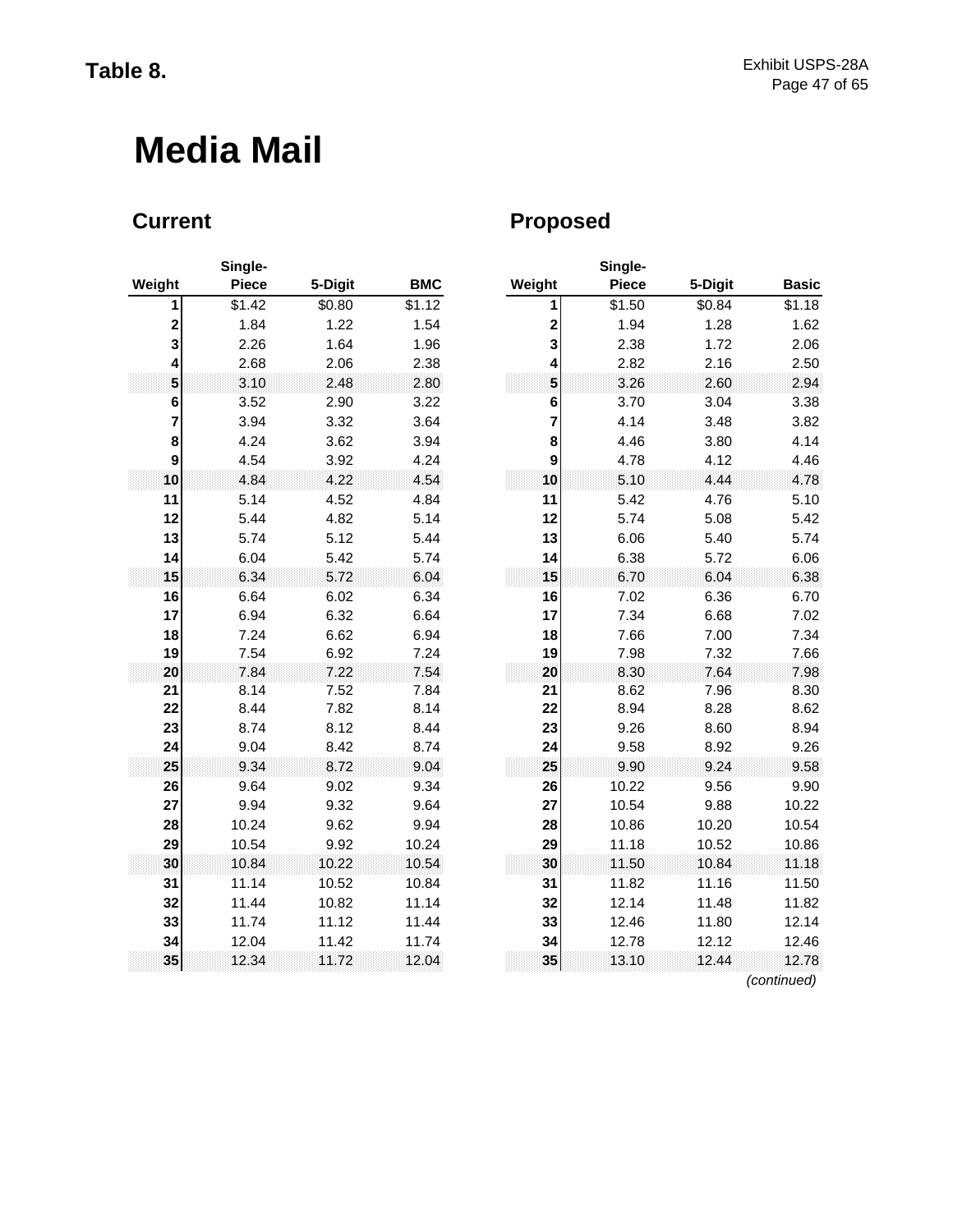# **Media Mail**

|        | Single-      |         |            |        |
|--------|--------------|---------|------------|--------|
| Weight | <b>Piece</b> | 5-Digit | <b>BMC</b> | Weight |
| 36     | \$12.64      | \$12.02 | \$12.34    | 36     |
| 37     | 12.94        | 12.32   | 12.64      | 37     |
| 38     | 13.24        | 12.62   | 12.94      | 38     |
| 39     | 13.54        | 12.92   | 13.24      | 39     |
| 40     | 13.84        | 13.22   | 13.54      | 40     |
| 41     | 14.14        | 13.52   | 13.84      | 41     |
| 42     | 14.44        | 13.82   | 14.14      | 42     |
| 43     | 14.74        | 14.12   | 14.44      | 43     |
| 44     | 15.04        | 14.42   | 14.74      | 44     |
| 45     | 15.34        | 14.72   | 15.04      | 45     |
| 46     | 15.64        | 15.02   | 15.34      | 46     |
| 47     | 15.94        | 15.32   | 15.64      | 47     |
| 48     | 16.24        | 15.62   | 15.94      | 48     |
| 49     | 16.54        | 15.92   | 16.24      | 49     |
| 50     | 16.84        | 16.22   | 16.54      | 50     |
| 51     | 17.14        | 16.52   | 16.84      | 51     |
| 52     | 17.44        | 16.82   | 17.14      | 52     |
| 53     | 17.74        | 17.12   | 17.44      | 53     |
| 54     | 18.04        | 17.42   | 17.74      | 54     |
| 55     | 18.34        | 17.72   | 18.04      | 55     |
| 56     | 18.64        | 18.02   | 18.34      | 56     |
| 57     | 18.94        | 18.32   | 18.64      | 57     |
| 58     | 19.24        | 18.62   | 18.94      | 58     |
| 59     | 19.54        | 18.92   | 19.24      | 59     |
| 60     | 19.84        | 19.22   | 19.54      | 60     |
| 61     | 20.14        | 19.52   | 19.84      | 61     |
| 62     | 20.44        | 19.82   | 20.14      | 62     |
| 63     | 20.74        | 20.12   | 20.44      | 63     |
| 64     | 21.04        | 20.42   | 20.74      | 64     |
| 65     | 21.34        | 20.72   | 21.04      | 65     |
| 66     | 21.64        | 21.02   | 21.34      | 66     |
| 67     | 21.94        | 21.32   | 21.64      | 67     |
| 68     | 22.24        | 21.62   | 21.94      | 68     |
| 69     | 22.54        | 21.92   | 22.24      | 69     |
| 70     | 22.84        | 22.22   | 22.54      | 70     |

### **Note: Note:**

1. For barcoded discount for single-piece and BMC rate, deduct \$0.03 per parcel (machinable parcels only).

## **Current Current Proposed**

|     | Single-      |         |            |        | Single-      |         |              |
|-----|--------------|---------|------------|--------|--------------|---------|--------------|
| ıht | <b>Piece</b> | 5-Digit | <b>BMC</b> | Weight | <b>Piece</b> | 5-Digit | <b>Basic</b> |
| 36  | \$12.64      | \$12.02 | \$12.34    | 36     | \$13.42      | \$12.76 | \$13.10      |
| 37  | 12.94        | 12.32   | 12.64      | 37     | 13.74        | 13.08   | 13.42        |
| 38  | 13.24        | 12.62   | 12.94      | 38     | 14.06        | 13.40   | 13.74        |
| 39  | 13.54        | 12.92   | 13.24      | 39     | 14.38        | 13.72   | 14.06        |
| 40  | 13.84        | 13.22   | 13.54      | 40     | 14.70        | 14.04   | 14.38        |
| 41  | 14.14        | 13.52   | 13.84      | 41     | 15.02        | 14.36   | 14.70        |
| 42  | 14.44        | 13.82   | 14.14      | 42     | 15.34        | 14.68   | 15.02        |
| 43  | 14.74        | 14.12   | 14.44      | 43     | 15.66        | 15.00   | 15.34        |
| 44  | 15.04        | 14.42   | 14.74      | 44     | 15.98        | 15.32   | 15.66        |
| 45  | 15.34        | 14.72   | 15.04      | 45     | 16.30        | 15.64   | 15.98        |
| 46  | 15.64        | 15.02   | 15.34      | 46     | 16.62        | 15.96   | 16.30        |
| 47  | 15.94        | 15.32   | 15.64      | 47     | 16.94        | 16.28   | 16.62        |
| 48  | 16.24        | 15.62   | 15.94      | 48     | 17.26        | 16.60   | 16.94        |
| 49  | 16.54        | 15.92   | 16.24      | 49     | 17.58        | 16.92   | 17.26        |
| 50  | 16.84        | 16.22   | 16.54      | 50     | 17.90        | 17.24   | 17.58        |
| 51  | 17.14        | 16.52   | 16.84      | 51     | 18.22        | 17.56   | 17.90        |
| 52  | 17.44        | 16.82   | 17.14      | 52     | 18.54        | 17.88   | 18.22        |
| 53  | 17.74        | 17.12   | 17.44      | 53     | 18.86        | 18.20   | 18.54        |
| 54  | 18.04        | 17.42   | 17.74      | 54     | 19.18        | 18.52   | 18.86        |
| 55  | 18.34        | 17.72   | 18.04      | 55     | 19.50        | 18.84   | 19.18        |
| 56  | 18.64        | 18.02   | 18.34      | 56     | 19.82        | 19.16   | 19.50        |
| 57  | 18.94        | 18.32   | 18.64      | 57     | 20.14        | 19.48   | 19.82        |
| 58  | 19.24        | 18.62   | 18.94      | 58     | 20.46        | 19.80   | 20.14        |
| 59  | 19.54        | 18.92   | 19.24      | 59     | 20.78        | 20.12   | 20.46        |
| 60  | 19.84        | 19.22   | 19.54      | 60     | 21.10        | 20.44   | 20.78        |
| 61  | 20.14        | 19.52   | 19.84      | 61     | 21.42        | 20.76   | 21.10        |
| 62  | 20.44        | 19.82   | 20.14      | 62     | 21.74        | 21.08   | 21.42        |
| 63  | 20.74        | 20.12   | 20.44      | 63     | 22.06        | 21.40   | 21.74        |
| 64  | 21.04        | 20.42   | 20.74      | 64     | 22.38        | 21.72   | 22.06        |
| 65  | 21.34        | 20.72   | 21.04      | 65     | 22.70        | 22.04   | 22.38        |
| 66  | 21.64        | 21.02   | 21.34      | 66     | 23.02        | 22.36   | 22.70        |
| 67  | 21.94        | 21.32   | 21.64      | 67     | 23.34        | 22.68   | 23.02        |
| 68  | 22.24        | 21.62   | 21.94      | 68     | 23.66        | 23.00   | 23.34        |
| 69  | 22.54        | 21.92   | 22.24      | 69     | 23.98        | 23.32   | 23.66        |
| 70  | 22.84        | 22.22   | 22.54      | 70     | 24.30        | 23.64   | 23.98        |

1. For barcoded discount for single-piece and Basic rate, deduct \$0.03 per parcel (machinable parcels only).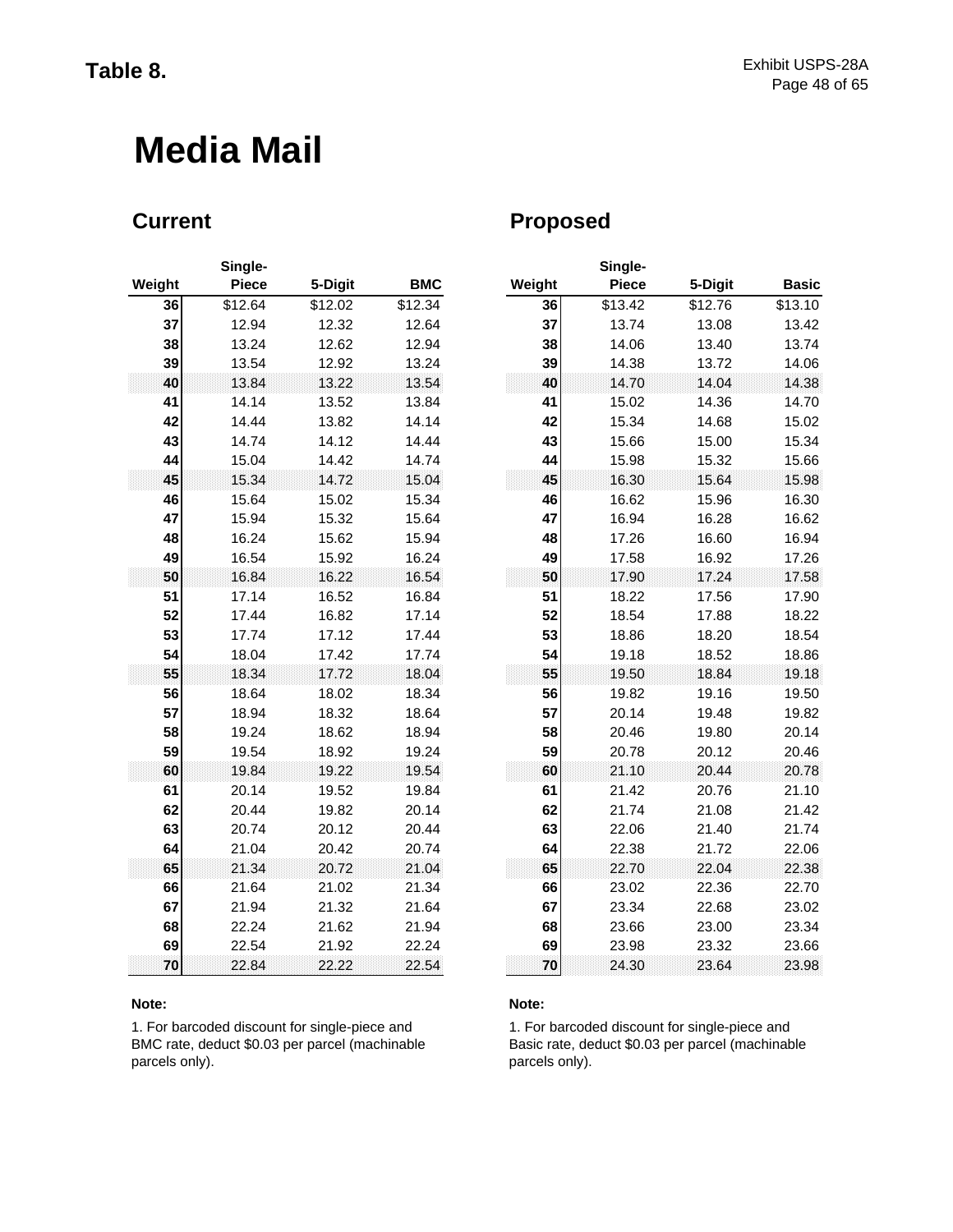# **Media Mail**

# **Percent Changes from Current Rates**

|                  | Single-      |         |              |        | Single-      |         |              |
|------------------|--------------|---------|--------------|--------|--------------|---------|--------------|
| Weight           | <b>Piece</b> | 5-Digit | <b>Basic</b> | Weight | <b>Piece</b> | 5-Digit | <b>Basic</b> |
| 1                | 5.6%         | 5.0%    | 5.4%         | 36     | 6.2%         | 6.2%    | 6.2%         |
| 2                | 5.4%         | 4.9%    | 5.2%         | 37     | 6.2%         | 6.2%    | 6.2%         |
| 3                | 5.3%         | 4.9%    | 5.1%         | 38     | 6.2%         | 6.2%    | 6.2%         |
| 4                | 5.2%         | 4.9%    | 5.0%         | 39     | 6.2%         | 6.2%    | 6.2%         |
| 5                | 5.2%         | 4.8%    | 5.0%         | 40     | 6.2%         | 6.2%    | 6.2%         |
| 6                | 5.1%         | 4.8%    | 5.0%         | 41     | 6.2%         | 6.2%    | 6.2%         |
| 7                | 5.1%         | 4.8%    | 4.9%         | 42     | 6.2%         | 6.2%    | 6.2%         |
| 8                | 5.2%         | 5.0%    | 5.1%         | 43     | 6.2%         | 6.2%    | 6.2%         |
| $\boldsymbol{9}$ | 5.3%         | 5.1%    | 5.2%         | 44     | 6.3%         | 6.2%    | 6.2%         |
| 10               | 5.4%         | 5.2%    | 5.3%         | 45     | 6.3%         | 6.3%    | 6.3%         |
| 11               | 5.4%         | 5.3%    | 5.4%         | 46     | 6.3%         | 6.3%    | 6.3%         |
| 12               | 5.5%         | 5.4%    | 5.4%         | 47     | 6.3%         | 6.3%    | 6.3%         |
| 13               | 5.6%         | 5.5%    | 5.5%         | 48     | 6.3%         | 6.3%    | 6.3%         |
| 14               | 5.6%         | 5.5%    | 5.6%         | 49     | 6.3%         | 6.3%    | 6.3%         |
| 15               | 5.7%         | 5.6%    | 5.6%         | 50     | 6.3%         | 6.3%    | 6.3%         |
| 16               | 5.7%         | 5.6%    | 5.7%         | 51     | 6.3%         | 6.3%    | 6.3%         |
| 17               | 5.8%         | 5.7%    | 5.7%         | 52     | 6.3%         | 6.3%    | 6.3%         |
| 18               | 5.8%         | 5.7%    | 5.8%         | 53     | 6.3%         | 6.3%    | 6.3%         |
| 19               | 5.8%         | 5.8%    | 5.8%         | 54     | 6.3%         | 6.3%    | 6.3%         |
| 20               | 5.9%         | 5.8%    | 5.8%         | 55     | 6.3%         | 6.3%    | 6.3%         |
| 21               | 5.9%         | 5.9%    | 5.9%         | 56     | 6.3%         | 6.3%    | 6.3%         |
| 22               | 5.9%         | 5.9%    | 5.9%         | 57     | 6.3%         | 6.3%    | 6.3%         |
| 23               | 5.9%         | 5.9%    | 5.9%         | 58     | 6.3%         | 6.3%    | 6.3%         |
| 24               | 6.0%         | 5.9%    | 5.9%         | 59     | 6.3%         | 6.3%    | 6.3%         |
| 25               | 6.0%         | 6.0%    | 6.0%         | 60     | 6.4%         | 6.3%    | 6.3%         |
| 26               | 6.0%         | 6.0%    | 6.0%         | 61     | 6.4%         | 6.4%    | 6.4%         |
| 27               | 6.0%         | 6.0%    | 6.0%         | 62     | 6.4%         | 6.4%    | 6.4%         |
| 28               | 6.1%         | 6.0%    | 6.0%         | 63     | 6.4%         | 6.4%    | 6.4%         |
| 29               | 6.1%         | 6.0%    | 6.1%         | 64     | 6.4%         | 6.4%    | 6.4%         |
| 30               | 6.1%         | 6.1%    | 6.1%         | 65     | 6.4%         | 6.4%    | 6.4%         |
| 31               | 6.1%         | 6.1%    | 6.1%         | 66     | 6.4%         | 6.4%    | 6.4%         |
| 32               | 6.1%         | 6.1%    | 6.1%         | 67     | 6.4%         | 6.4%    | 6.4%         |
| 33               | 6.1%         | 6.1%    | 6.1%         | 68     | 6.4%         | 6.4%    | 6.4%         |
| 34               | 6.1%         | 6.1%    | 6.1%         | 69     | 6.4%         | 6.4%    | 6.4%         |
| 35               | 6.2%         | 6.1%    | 6.1%         | 70     | 6.4%         | 6.4%    | 6.4%         |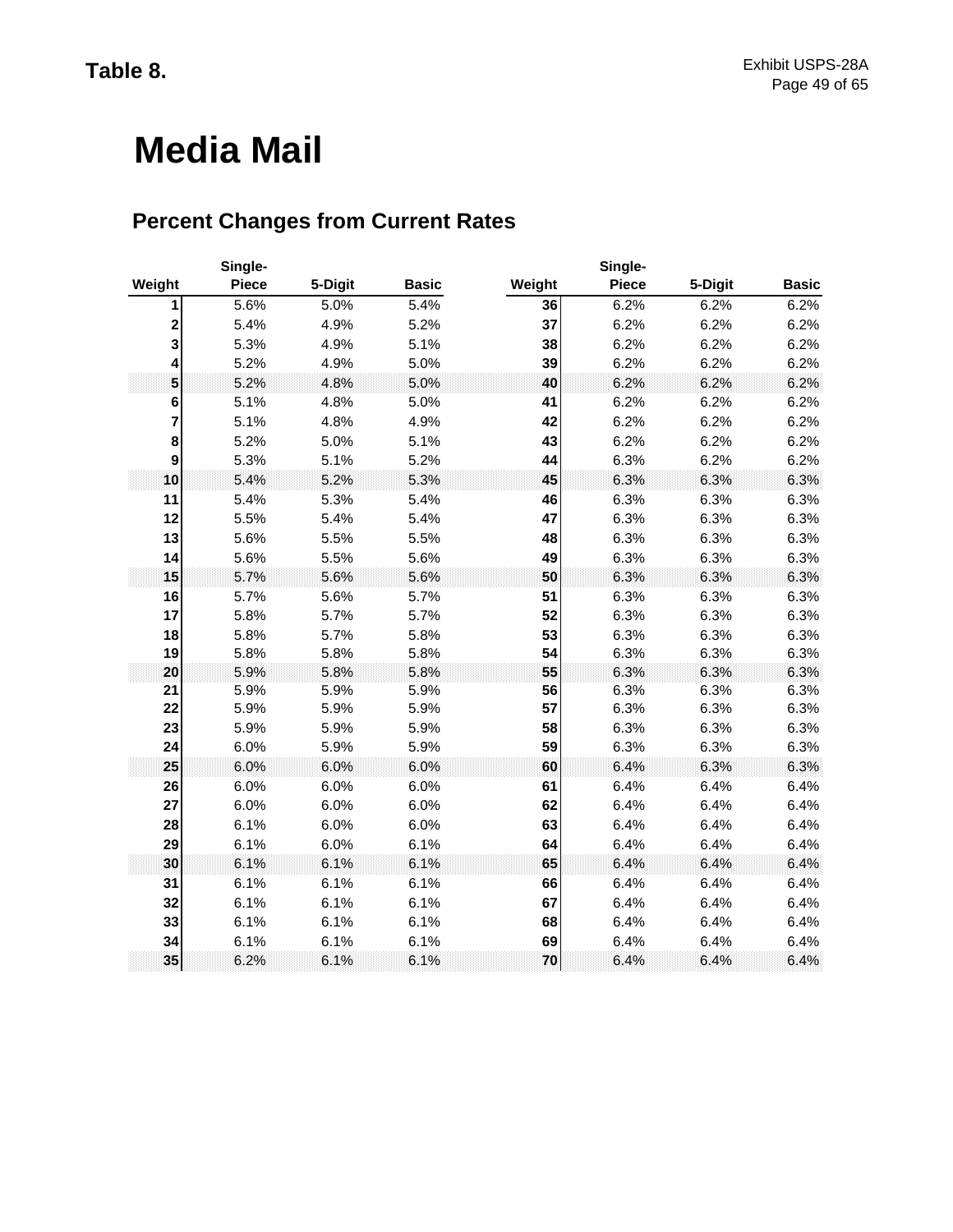# **Library Mail**

| Weight                  | Single-<br><b>Piece</b> | 5-Digit      | <b>BMC</b>   | Weight                  |
|-------------------------|-------------------------|--------------|--------------|-------------------------|
| 1                       | \$1.35                  | \$0.76       | \$1.06       |                         |
| $\overline{\mathbf{c}}$ | 1.75                    | 1.16         | 1.46         | $\overline{\mathbf{c}}$ |
| 3                       | 2.15                    | 1.56         | 1.86         | 3                       |
| 4                       | 2.55                    | 1.96         | 2.26         | 4                       |
| 5                       | 2.95                    | 2.36         | 2.66         | 5                       |
| 6                       | 3.35                    | 2.76         | 3.06         | 6                       |
| 7                       | 3.75                    | 3.16         | 3.46         | 7                       |
| 8                       | 4.04                    | 3.45         | 3.75         | 8                       |
| 9                       | 4.33                    | 3.74         | 4.04         | 9                       |
| 10                      | 4.62                    | 4.03         | 4.33         | 10                      |
| 11                      | 4.91                    | 4.32         | 4.62         | 11                      |
| 12                      | 5.20                    | 4.61         | 4.91         | 12                      |
| 13                      | 5.49                    | 4.90         | 5.20         | 13                      |
| 14                      | 5.78                    | 5.19         | 5.49         | 14                      |
| 15                      | 6.07                    | 5.48         | 5.78         | 15                      |
| 16<br>17                | 6.36<br>6.65            | 5.77<br>6.06 | 6.07<br>6.36 | 16<br>17                |
| 18                      | 6.94                    | 6.35         | 6.65         | 18                      |
| 19                      | 7.23                    | 6.64         | 6.94         | 19                      |
| 20                      | 7.52                    | 6.93         | 7.23         | 20                      |
| 21                      | 7.81                    | 7.22         | 7.52         | 21                      |
| 22                      | 8.10                    | 7.51         | 7.81         | 22                      |
| 23                      | 8.39                    | 7.80         | 8.10         | 23                      |
| 24                      | 8.68                    | 8.09         | 8.39         | 24                      |
| 25                      | 8.97                    | 8.38         | 8.68         | 25                      |
| 26                      | 9.26                    | 8.67         | 8.97         | 26                      |
| 27                      | 9.55                    | 8.96         | 9.26         | 27                      |
| 28                      | 9.84                    | 9.25         | 9.55         | 28                      |
| 29                      | 10.13                   | 9.54         | 9.84         | 29                      |
| 30                      | 10.42                   | 9.83         | 10.13        | 30                      |
| 31                      | 10.71                   | 10.12        | 10.42        | 31                      |
| 32                      | 11.00                   | 10.41        | 10.71        | 32                      |
| 33                      | 11.29                   | 10.70        | 11.00        | 33                      |
| 34                      | 11.58                   | 10.99        | 11.29        | 34                      |
| 35                      | 11.87                   | 11.28        | 11.58        | 35                      |

# **Current Current Proposed**

|                         | Single-      |                    |            |                         | Single-      |         |              |
|-------------------------|--------------|--------------------|------------|-------------------------|--------------|---------|--------------|
| ∣ht                     | <b>Piece</b> | 5-Digit            | <b>BMC</b> | Weight                  | <b>Piece</b> | 5-Digit | <b>Basic</b> |
| $\mathbf{1}$            | \$1.35       | $\overline{$}0.76$ | \$1.06     | 1                       | \$1.43       | \$0.80  | \$1.12       |
| $\bf{2}$                | 1.75         | 1.16               | 1.46       | $\overline{\mathbf{c}}$ | 1.85         | 1.22    | 1.54         |
| 3                       | 2.15         | 1.56               | 1.86       | 3                       | 2.27         | 1.64    | 1.96         |
| 4                       | 2.55         | 1.96               | 2.26       | 4                       | 2.69         | 2.06    | 2.38         |
| 5                       | 2.95         | 2.36               | 2.66       | 5                       | 3.11         | 2.48    | 2.80         |
| 6                       | 3.35         | 2.76               | 3.06       | 6                       | 3.53         | 2.90    | 3.22         |
| $\overline{\mathbf{r}}$ | 3.75         | 3.16               | 3.46       | 7                       | 3.95         | 3.32    | 3.64         |
| 8                       | 4.04         | 3.45               | 3.75       | 8                       | 4.25         | 3.62    | 3.94         |
| 9                       | 4.33         | 3.74               | 4.04       | 9                       | 4.55         | 3.92    | 4.24         |
| 10                      | 4.62         | 4.03               | 4.33       | 10                      | 4.85         | 4.22    | 4.54         |
| 11                      | 4.91         | 4.32               | 4.62       | 11                      | 5.15         | 4.52    | 4.84         |
| 12                      | 5.20         | 4.61               | 4.91       | 12                      | 5.45         | 4.82    | 5.14         |
| 13                      | 5.49         | 4.90               | 5.20       | 13                      | 5.75         | 5.12    | 5.44         |
| 14                      | 5.78         | 5.19               | 5.49       | 14                      | 6.05         | 5.42    | 5.74         |
| 15                      | 6.07         | 5.48               | 5.78       | 15                      | 6.35         | 5.72    | 6.04         |
| 16                      | 6.36         | 5.77               | 6.07       | 16                      | 6.65         | 6.02    | 6.34         |
| 17                      | 6.65         | 6.06               | 6.36       | 17                      | 6.95         | 6.32    | 6.64         |
| 18                      | 6.94         | 6.35               | 6.65       | 18                      | 7.25         | 6.62    | 6.94         |
| 19                      | 7.23         | 6.64               | 6.94       | 19                      | 7.55         | 6.92    | 7.24         |
| 20                      | 7.52         | 6.93               | 7.23       | 20                      | 7.85         | 7.22    | 7.54         |
| 21                      | 7.81         | 7.22               | 7.52       | 21                      | 8.15         | 7.52    | 7.84         |
| 22                      | 8.10         | 7.51               | 7.81       | 22                      | 8.45         | 7.82    | 8.14         |
| 23                      | 8.39         | 7.80               | 8.10       | 23                      | 8.75         | 8.12    | 8.44         |
| 24                      | 8.68         | 8.09               | 8.39       | 24                      | 9.05         | 8.42    | 8.74         |
| 25                      | 8.97         | 8.38               | 8.68       | 25                      | 9.35         | 8.72    | 9.04         |
| 26                      | 9.26         | 8.67               | 8.97       | 26                      | 9.65         | 9.02    | 9.34         |
| 27                      | 9.55         | 8.96               | 9.26       | 27                      | 9.95         | 9.32    | 9.64         |
| 28                      | 9.84         | 9.25               | 9.55       | 28                      | 10.25        | 9.62    | 9.94         |
| 29                      | 10.13        | 9.54               | 9.84       | 29                      | 10.55        | 9.92    | 10.24        |
| 30                      | 10.42        | 9.83               | 10.13      | 30                      | 10.85        | 10.22   | 10.54        |
| 31                      | 10.71        | 10.12              | 10.42      | 31                      | 11.15        | 10.52   | 10.84        |
| 32                      | 11.00        | 10.41              | 10.71      | 32                      | 11.45        | 10.82   | 11.14        |
| 33                      | 11.29        | 10.70              | 11.00      | 33                      | 11.75        | 11.12   | 11.44        |
| 34                      | 11.58        | 10.99              | 11.29      | 34                      | 12.05        | 11.42   | 11.74        |
| 35                      | 11.87        | 11.28              | 11.58      | 35                      | 12.35        | 11.72   | 12.04        |
|                         |              |                    |            |                         |              |         | (continued)  |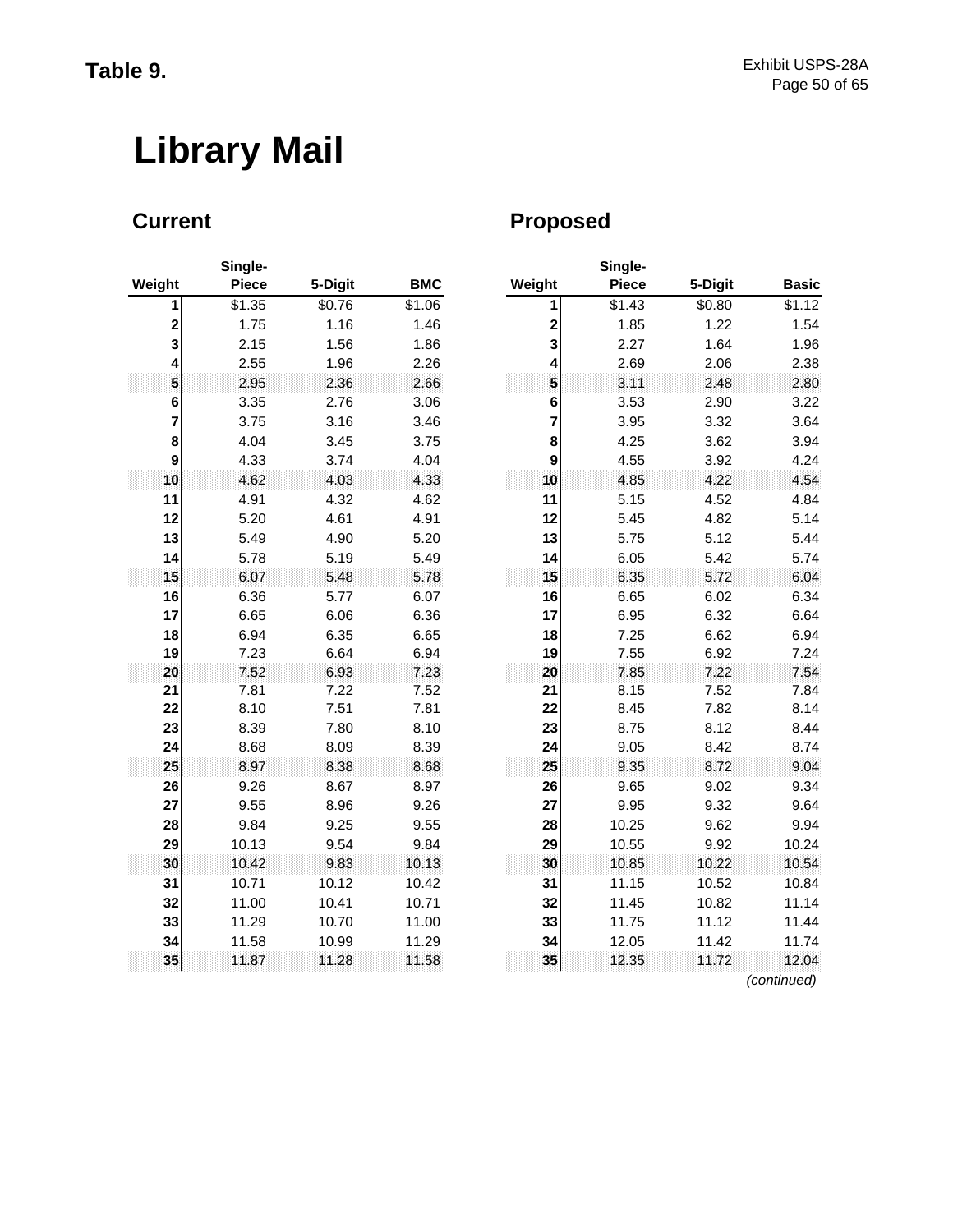# **Library Mail**

|        | Single-      |         |            |        |
|--------|--------------|---------|------------|--------|
| Weight | <b>Piece</b> | 5-Digit | <b>BMC</b> | Weight |
| 36     | \$12.16      | \$11.57 | \$11.87    | 36     |
| 37     | 12.45        | 11.86   | 12.16      | 37     |
| 38     | 12.74        | 12.15   | 12.45      | 38     |
| 39     | 13.03        | 12.44   | 12.74      | 39     |
| 40     | 13.32        | 12.73   | 13.03      | 40     |
| 41     | 13.61        | 13.02   | 13.32      | 41     |
| 42     | 13.90        | 13.31   | 13.61      | 42     |
| 43     | 14.19        | 13.60   | 13.90      | 43     |
| 44     | 14.48        | 13.89   | 14.19      | 44     |
| 45     | 14.77        | 14.18   | 14.48      | 45     |
| 46     | 15.06        | 14.47   | 14.77      | 46     |
| 47     | 15.35        | 14.76   | 15.06      | 47     |
| 48     | 15.64        | 15.05   | 15.35      | 48     |
| 49     | 15.93        | 15.34   | 15.64      | 49     |
| 50     | 16.22        | 15.63   | 15.93      | 50     |
| 51     | 16.51        | 15.92   | 16.22      | 51     |
| 52     | 16.80        | 16.21   | 16.51      | 52     |
| 53     | 17.09        | 16.50   | 16.80      | 53     |
| 54     | 17.38        | 16.79   | 17.09      | 54     |
| 55     | 17.67        | 17.08   | 17.38      | 55     |
| 56     | 17.96        | 17.37   | 17.67      | 56     |
| 57     | 18.25        | 17.66   | 17.96      | 57     |
| 58     | 18.54        | 17.95   | 18.25      | 58     |
| 59     | 18.83        | 18.24   | 18.54      | 59     |
| 60     | 19.12        | 18.53   | 18.83      | 60     |
| 61     | 19.41        | 18.82   | 19.12      | 61     |
| 62     | 19.70        | 19.11   | 19.41      | 62     |
| 63     | 19.99        | 19.40   | 19.70      | 63     |
| 64     | 20.28        | 19.69   | 19.99      | 64     |
| 65     | 20.57        | 19.98   | 20.28      | 65     |
| 66     | 20.86        | 20.27   | 20.57      | 66     |
| 67     | 21.15        | 20.56   | 20.86      | 67     |
| 68     | 21.44        | 20.85   | 21.15      | 68     |
| 69     | 21.73        | 21.14   | 21.44      | 69     |
| 70     | 22.02        | 21.43   | 21.73      | 70     |

### **Note: Note:**

1. For barcoded discount for single-piece and BMC rate, deduct \$0.03 per parcel (machinable parcels only).

## **Current Current Proposed**

|     | Single-      |         |            |        | Single-      |         |              |
|-----|--------------|---------|------------|--------|--------------|---------|--------------|
| ıht | <b>Piece</b> | 5-Digit | <b>BMC</b> | Weight | <b>Piece</b> | 5-Digit | <b>Basic</b> |
| 36  | \$12.16      | \$11.57 | \$11.87    | 36     | \$12.65      | \$12.02 | \$12.34      |
| 37  | 12.45        | 11.86   | 12.16      | 37     | 12.95        | 12.32   | 12.64        |
| 38  | 12.74        | 12.15   | 12.45      | 38     | 13.25        | 12.62   | 12.94        |
| 39  | 13.03        | 12.44   | 12.74      | 39     | 13.55        | 12.92   | 13.24        |
| 40  | 13.32        | 12.73   | 13.03      | 40     | 13.85        | 13.22   | 13.54        |
| 41  | 13.61        | 13.02   | 13.32      | 41     | 14.15        | 13.52   | 13.84        |
| 42  | 13.90        | 13.31   | 13.61      | 42     | 14.45        | 13.82   | 14.14        |
| 43  | 14.19        | 13.60   | 13.90      | 43     | 14.75        | 14.12   | 14.44        |
| 44  | 14.48        | 13.89   | 14.19      | 44     | 15.05        | 14.42   | 14.74        |
| 45  | 14.77        | 14.18   | 14.48      | 45     | 15.35        | 14.72   | 15.04        |
| 46  | 15.06        | 14.47   | 14.77      | 46     | 15.65        | 15.02   | 15.34        |
| 47  | 15.35        | 14.76   | 15.06      | 47     | 15.95        | 15.32   | 15.64        |
| 48  | 15.64        | 15.05   | 15.35      | 48     | 16.25        | 15.62   | 15.94        |
| 49  | 15.93        | 15.34   | 15.64      | 49     | 16.55        | 15.92   | 16.24        |
| 50  | 16.22        | 15.63   | 15.93      | 50     | 16.85        | 16.22   | 16.54        |
| 51  | 16.51        | 15.92   | 16.22      | 51     | 17.15        | 16.52   | 16.84        |
| 52  | 16.80        | 16.21   | 16.51      | 52     | 17.45        | 16.82   | 17.14        |
| 53  | 17.09        | 16.50   | 16.80      | 53     | 17.75        | 17.12   | 17.44        |
| 54  | 17.38        | 16.79   | 17.09      | 54     | 18.05        | 17.42   | 17.74        |
| 55  | 17.67        | 17.08   | 17.38      | 55     | 18.35        | 17.72   | 18.04        |
| 56  | 17.96        | 17.37   | 17.67      | 56     | 18.65        | 18.02   | 18.34        |
| 57  | 18.25        | 17.66   | 17.96      | 57     | 18.95        | 18.32   | 18.64        |
| 58  | 18.54        | 17.95   | 18.25      | 58     | 19.25        | 18.62   | 18.94        |
| 59  | 18.83        | 18.24   | 18.54      | 59     | 19.55        | 18.92   | 19.24        |
| 60  | 19.12        | 18.53   | 18.83      | 60     | 19.85        | 19.22   | 19.54        |
| 61  | 19.41        | 18.82   | 19.12      | 61     | 20.15        | 19.52   | 19.84        |
| 62  | 19.70        | 19.11   | 19.41      | 62     | 20.45        | 19.82   | 20.14        |
| 63  | 19.99        | 19.40   | 19.70      | 63     | 20.75        | 20.12   | 20.44        |
| 64  | 20.28        | 19.69   | 19.99      | 64     | 21.05        | 20.42   | 20.74        |
| 65  | 20.57        | 19.98   | 20.28      | 65     | 21.35        | 20.72   | 21.04        |
| 66  | 20.86        | 20.27   | 20.57      | 66     | 21.65        | 21.02   | 21.34        |
| 67  | 21.15        | 20.56   | 20.86      | 67     | 21.95        | 21.32   | 21.64        |
| 68  | 21.44        | 20.85   | 21.15      | 68     | 22.25        | 21.62   | 21.94        |
| 69  | 21.73        | 21.14   | 21.44      | 69     | 22.55        | 21.92   | 22.24        |
| 70  | 22.02        | 21.43   | 21.73      | 70     | 22.85        | 22.22   | 22.54        |

1. For barcoded discount for single-piece and Basic rate, deduct \$0.03 per parcel (machinable parcels only).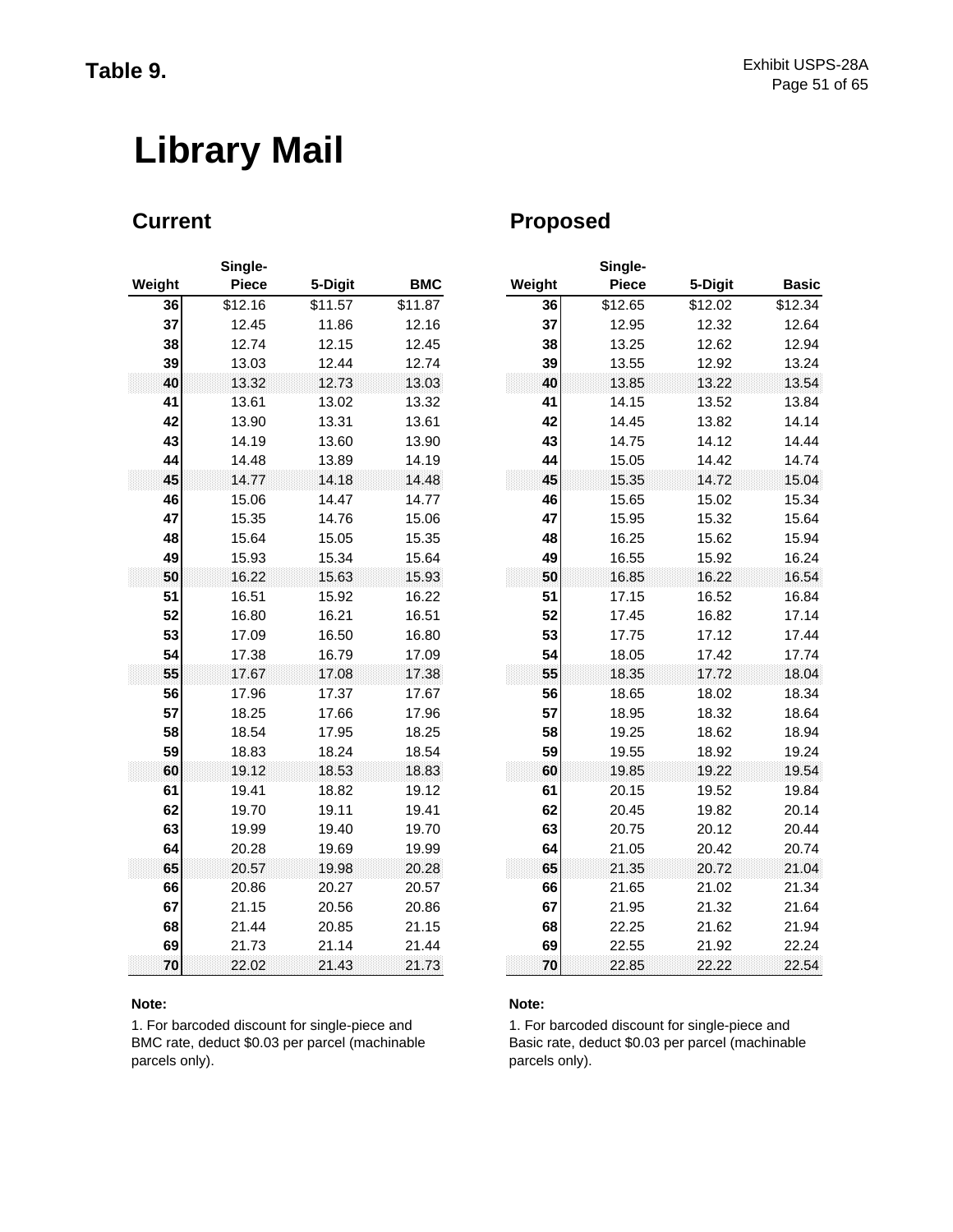# **Library Mail**

# **Percent Changes from Current Rates**

|                  | Single-      |         | Single-      |        |              |         |              |  |  |
|------------------|--------------|---------|--------------|--------|--------------|---------|--------------|--|--|
| Weight           | <b>Piece</b> | 5-Digit | <b>Basic</b> | Weight | <b>Piece</b> | 5-Digit | <b>Basic</b> |  |  |
| 1                | 5.9%         | 5.3%    | 5.7%         | 36     | 4.0%         | 3.9%    | 4.0%         |  |  |
| 2                | 5.7%         | 5.2%    | 5.5%         | 37     | 4.0%         | 3.9%    | 3.9%         |  |  |
| 3                | 5.6%         | 5.1%    | 5.4%         | 38     | 4.0%         | 3.9%    | 3.9%         |  |  |
| 4                | 5.5%         | 5.1%    | 5.3%         | 39     | 4.0%         | 3.9%    | 3.9%         |  |  |
| 5                | 5.4%         | 5.1%    | 5.3%         | 40     | 4.0%         | 3.8%    | 3.9%         |  |  |
| 6                | 5.4%         | 5.1%    | 5.2%         | 41     | 4.0%         | 3.8%    | 3.9%         |  |  |
| 7                | 5.3%         | 5.1%    | 5.2%         | 42     | 4.0%         | 3.8%    | 3.9%         |  |  |
| 8                | 5.2%         | 4.9%    | 5.1%         | 43     | 3.9%         | 3.8%    | 3.9%         |  |  |
| $\boldsymbol{9}$ | 5.1%         | 4.8%    | 5.0%         | 44     | 3.9%         | 3.8%    | 3.9%         |  |  |
| 10               | 5.0%         | 4.7%    | 4.8%         | 45     | 3.9%         | 3.8%    | 3.9%         |  |  |
| 11               | 4.9%         | 4.6%    | 4.8%         | 46     | 3.9%         | 3.8%    | 3.9%         |  |  |
| 12               | 4.8%         | 4.6%    | 4.7%         | 47     | 3.9%         | 3.8%    | 3.9%         |  |  |
| 13               | 4.7%         | 4.5%    | 4.6%         | 48     | 3.9%         | 3.8%    | 3.8%         |  |  |
| 14               | 4.7%         | 4.4%    | 4.6%         | 49     | 3.9%         | 3.8%    | 3.8%         |  |  |
| 15               | 4.6%         | 4.4%    | 4.5%         | 50     | 3.9%         | 3.8%    | 3.8%         |  |  |
| 16               | 4.6%         | 4.3%    | 4.4%         | 51     | 3.9%         | 3.8%    | 3.8%         |  |  |
| 17               | 4.5%         | 4.3%    | 4.4%         | 52     | 3.9%         | 3.8%    | 3.8%         |  |  |
| 18               | 4.5%         | 4.3%    | 4.4%         | 53     | 3.9%         | 3.8%    | 3.8%         |  |  |
| 19               | 4.4%         | 4.2%    | 4.3%         | 54     | 3.9%         | 3.8%    | 3.8%         |  |  |
| 20               | 4.4%         | 4.2%    | 4.3%         | 55     | 3.8%         | 3.7%    | 3.8%         |  |  |
| 21               | 4.4%         | 4.2%    | 4.3%         | 56     | 3.8%         | 3.7%    | 3.8%         |  |  |
| 22               | 4.3%         | 4.1%    | 4.2%         | 57     | 3.8%         | 3.7%    | 3.8%         |  |  |
| 23               | 4.3%         | 4.1%    | 4.2%         | 58     | 3.8%         | 3.7%    | 3.8%         |  |  |
| 24               | 4.3%         | 4.1%    | 4.2%         | 59     | 3.8%         | 3.7%    | 3.8%         |  |  |
| 25               | 4.2%         | 4.1%    | 4.1%         | 60     | 3.8%         | 3.7%    | 3.8%         |  |  |
| 26               | 4.2%         | 4.0%    | 4.1%         | 61     | 3.8%         | 3.7%    | 3.8%         |  |  |
| 27               | 4.2%         | 4.0%    | 4.1%         | 62     | 3.8%         | 3.7%    | 3.8%         |  |  |
| 28               | 4.2%         | 4.0%    | 4.1%         | 63     | 3.8%         | 3.7%    | 3.8%         |  |  |
| 29               | 4.1%         | 4.0%    | 4.1%         | 64     | 3.8%         | 3.7%    | 3.8%         |  |  |
| 30               | 4.1%         | 4.0%    | 4.0%         | 65     | 3.8%         | 3.7%    | 3.7%         |  |  |
| 31               | 4.1%         | 4.0%    | 4.0%         | 66     | 3.8%         | 3.7%    | 3.7%         |  |  |
| 32               | 4.1%         | 3.9%    | 4.0%         | 67     | 3.8%         | 3.7%    | 3.7%         |  |  |
| 33               | 4.1%         | 3.9%    | 4.0%         | 68     | 3.8%         | 3.7%    | 3.7%         |  |  |
| 34               | 4.1%         | 3.9%    | 4.0%         | 69     | 3.8%         | 3.7%    | 3.7%         |  |  |
| 35               | 4.0%         | 3.9%    | 4.0%         | 70     | 3.8%         | 3.7%    | 3.7%         |  |  |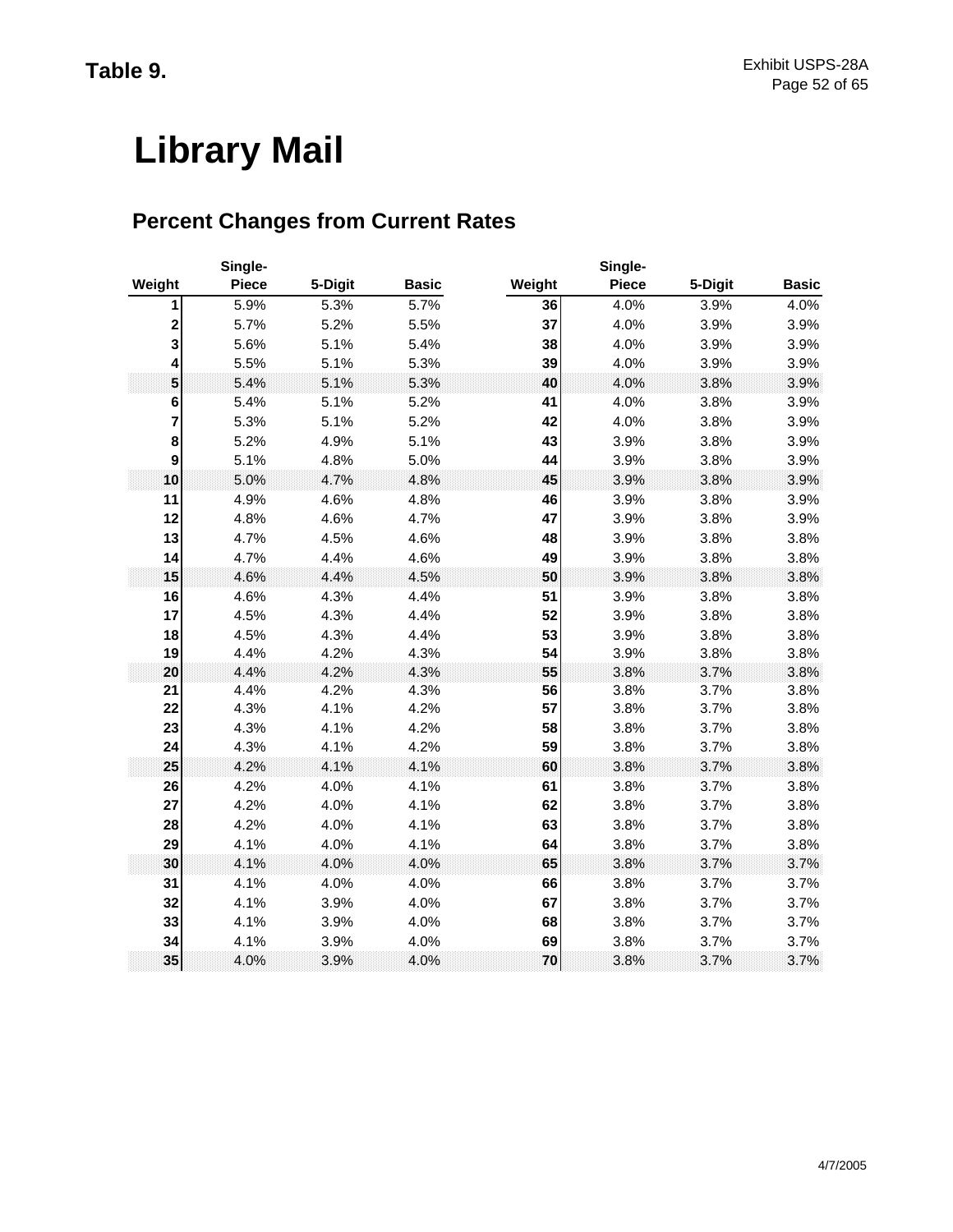|                                            | <b>Current</b> | <b>Proposed</b> | % change |
|--------------------------------------------|----------------|-----------------|----------|
| <b>Accounting Fee (per year)</b>           | \$475.00       | \$500.00        | 5.3%     |
| <b>Address Correction Service</b>          |                |                 |          |
| Manual                                     | \$0.70         | \$0.75          | 7.1%     |
| Electronic                                 | \$0.20         | \$0.21          | 5.0%     |
| <b>Address Sequencing Service</b>          | \$0.30         | \$0.30          | $0.0\%$  |
| <b>Bulk Parcel Return Service</b>          |                |                 |          |
| Permit fee (per year)                      | \$150.00       | \$160.00        | 6.7%     |
| Accounting fee (per year)                  | \$475.00       | \$500.00        | 5.3%     |
| For each piece returned                    | \$1.80         | \$1.90          | 5.6%     |
| <b>Business Reply Mail</b>                 |                |                 |          |
| Regular, basic                             |                |                 |          |
| Permit fee (per year)                      | \$150.00       | \$160.00        | 6.7%     |
| Per piece charge                           | \$0.60         | \$0.65          | 8.3%     |
| Regular, high-volume                       |                |                 |          |
| Permit fee (per year)                      | \$150.00       | \$160.00        | 6.7%     |
| Accounting fee (per year)                  | \$475.00       | \$500.00        | 5.3%     |
| Per piece charge                           | \$0.10         | \$0.11          | 10.0%    |
| Qualified Business Reply Mail, low-volume  |                |                 |          |
| Permit fee (per year)                      | \$150.00       | \$160.00        | 6.7%     |
| Accounting fee (per year)                  | \$475.00       | \$500.00        | 5.3%     |
| Per piece charge, basic                    | \$0.06         | \$0.06          | 0.0%     |
| Qualified Business Reply Mail, high-volume |                |                 |          |
| Permit fee (per year)                      | \$150.00       | \$160.00        | 6.7%     |
| Accounting fee (per year)                  | \$475.00       | \$500.00        | 5.3%     |
| Quarterly fee                              | \$1,800.00     | \$1,900.00      | 5.6%     |
| Per piece charge, high-volume              | \$0.008        | \$0.008         | 0.0%     |
| <b>Bulk Weight Averaged</b>                |                |                 |          |
| Permit fee (per year)                      | \$150.00       | \$160.00        | 6.7%     |
| Accounting fee (per year)                  | \$475.00       | \$500.00        | 5.3%     |
| Per piece charge, bulk weight averaged     | \$0.01         | \$0.01          | 0.0%     |
| Monthly maintenance fee                    | \$750.00       | \$790.00        | 5.3%     |
| <b>Caller Service</b>                      |                |                 |          |
| For semiannual period                      | \$412.00       | \$434.00        | 5.3%     |
| Reserved call number, per year             | \$32.00        | \$34.00         | 6.3%     |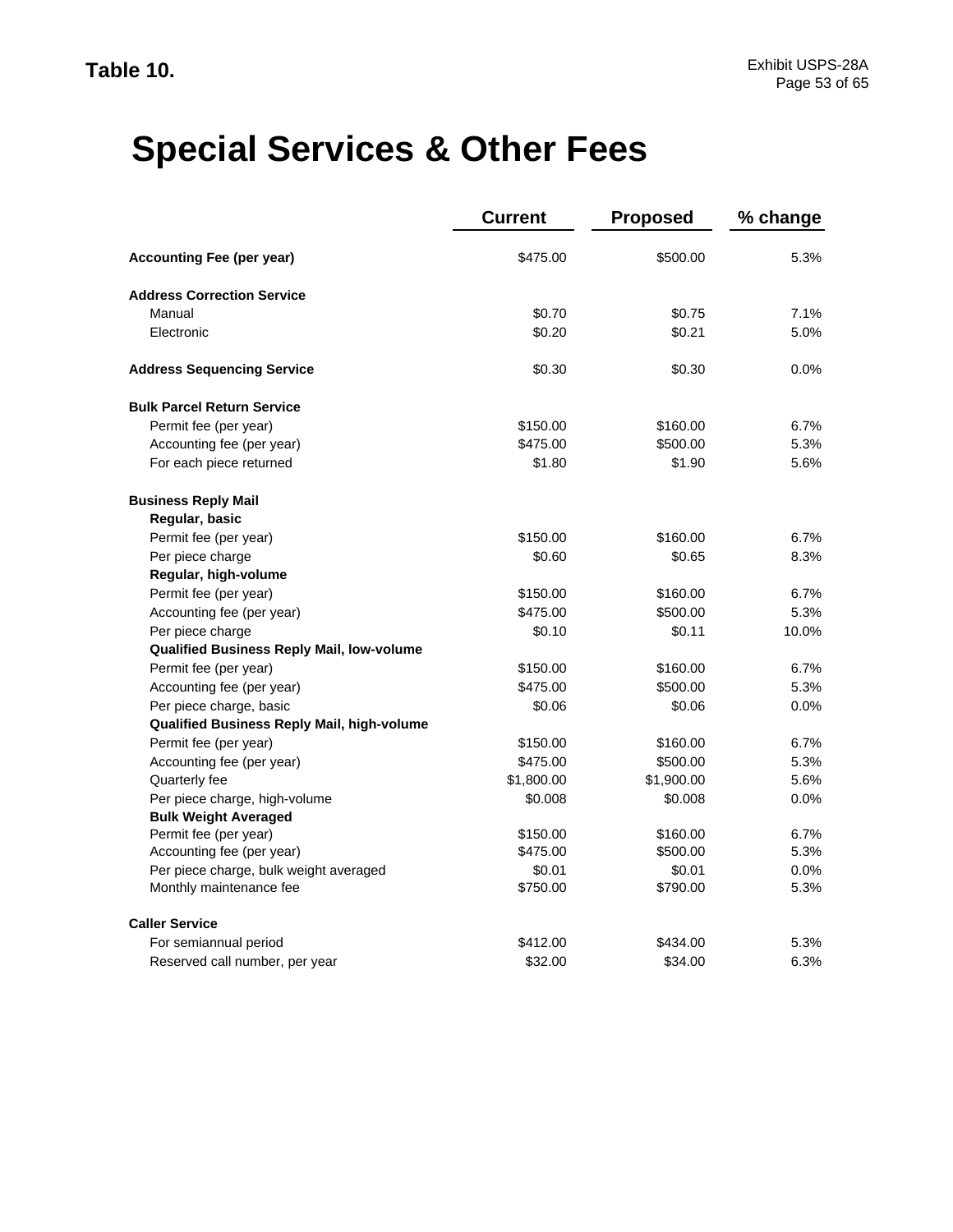|                                       | <b>Current</b> | <b>Proposed</b> | % change |
|---------------------------------------|----------------|-----------------|----------|
| <b>Post Office Box Service</b>        |                |                 |          |
| <b>Semi-annual Fees</b>               |                |                 |          |
| Group 1 - Size 1                      | \$35.00        | \$37.00         | 5.7%     |
| Group 1 - Size 2                      | \$50.00        | \$53.00         | 6.0%     |
| Group 1 - Size 3                      | \$100.00       | \$105.00        | 5.0%     |
| Group 1 - Size 4                      | \$205.00       | \$216.00        | 5.4%     |
| Group 1 - Size 5                      | \$330.00       | \$348.00        | 5.5%     |
| Group 2 - Size 1                      | \$29.00        | \$31.00         | 6.9%     |
| Group 2 - Size 2                      | \$45.00        | \$47.00         | 4.4%     |
| Group 2 - Size 3                      | \$80.00        | \$84.00         | 5.0%     |
| Group 2 - Size 4                      | \$170.00       | \$179.00        | 5.3%     |
| Group 2 - Size 5                      | \$315.00       | \$332.00        | 5.4%     |
| Group 3 - Size 1                      | \$24.00        | \$25.00         | 4.2%     |
| Group 3 - Size 2                      | \$38.00        | \$40.00         | 5.3%     |
| Group 3 - Size 3                      | \$68.00        | \$72.00         | 5.9%     |
| Group 3 - Size 4                      | \$118.00       | \$124.00        | 5.1%     |
| Group 3 - Size 5                      | \$209.00       | \$220.00        | 5.3%     |
| Group 4 - Size 1                      | \$19.00        | \$20.00         | 5.3%     |
| Group 4 - Size 2                      | \$34.00        | \$36.00         | 5.9%     |
| Group 4 - Size 3                      | \$63.00        | \$66.00         | 4.8%     |
| Group 4 - Size 4                      | \$110.00       | \$116.00        | 5.5%     |
| Group 4 - Size 5                      | \$175.00       | \$184.00        | 5.1%     |
| Group 5 - Size 1                      | \$13.00        | \$14.00         | 7.7%     |
| Group 5 - Size 2                      | \$22.00        | \$23.00         | 4.5%     |
| Group 5 - Size 3                      | \$34.00        | \$36.00         | 5.9%     |
| Group 5 - Size 4                      | \$65.00        | \$69.00         | 6.2%     |
| Group 5 - Size 5                      | \$125.00       | \$132.00        | 5.6%     |
| Group 6 - Size 1                      | \$12.00        | \$13.00         | 8.3%     |
| Group 6 - Size 2                      | \$18.00        | \$19.00         | 5.6%     |
| Group 6 - Size 3                      | \$33.00        | \$35.00         | 6.1%     |
| Group 6 - Size 4                      | \$60.00        | \$63.00         | 5.0%     |
| Group 6 - Size 5                      | \$97.00        | \$102.00        | 5.2%     |
| Group 7 - Size 1                      | \$9.00         | \$9.00          | 0.0%     |
| Group 7 - Size 2                      | \$13.00        | \$14.00         | 7.7%     |
| Group 7 - Size 3                      | \$23.00        | \$24.00         | 4.3%     |
| Group 7 - Size 4                      | \$40.00        | \$42.00         | 5.0%     |
| Group 7 - Size 5                      | \$70.00        | \$74.00         | 5.7%     |
| Group E - Sizes 1 - 5                 | \$0.00         | \$0.00          | 0.0%     |
| Key Duplication or Replacement Fee    | \$4.40         | \$4.65          | 5.7%     |
| <b>Customer Initiated Lock Change</b> | \$11.00        | \$11.60         | 5.5%     |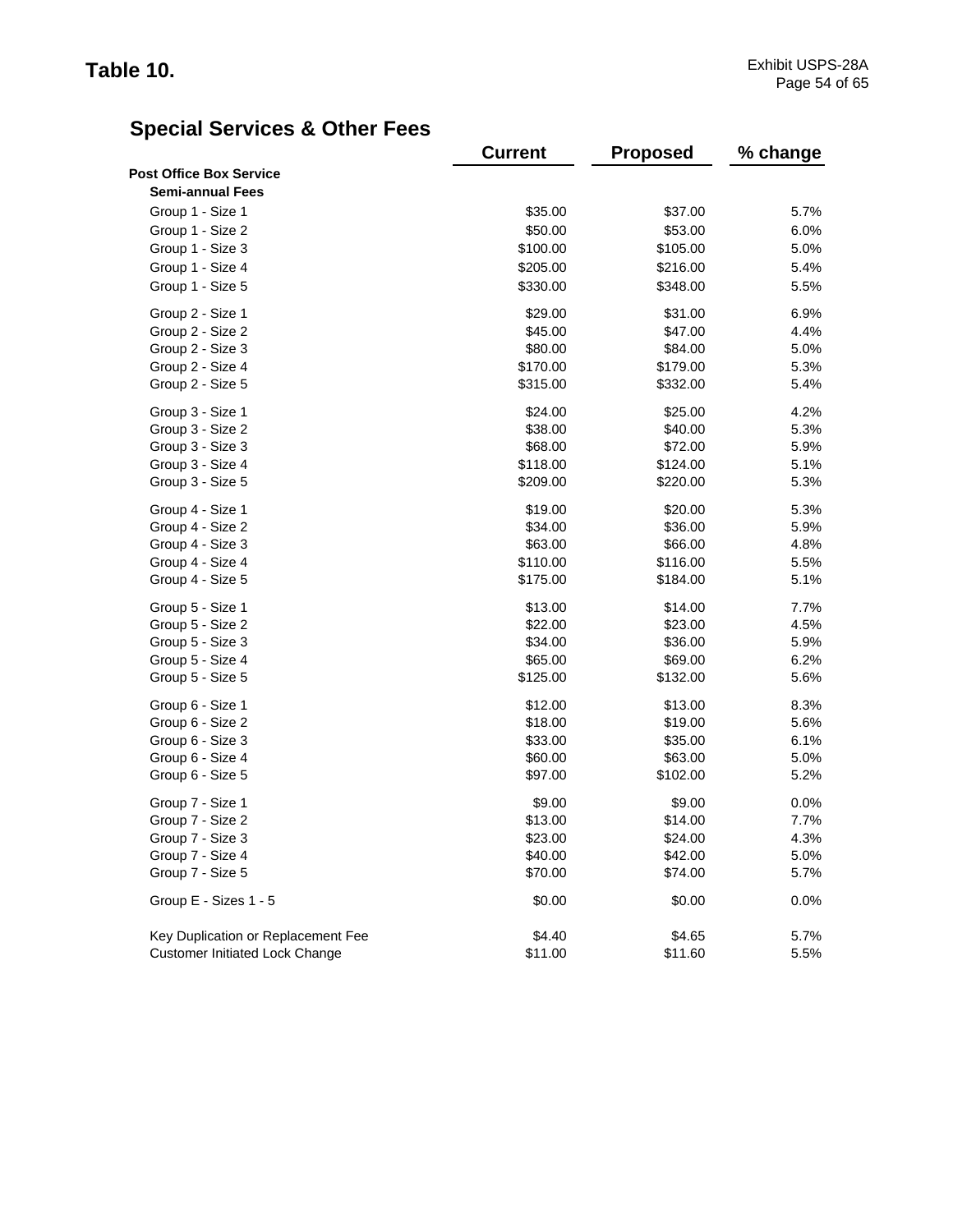|                                                    | <b>Current</b> | <b>Proposed</b> | % change |
|----------------------------------------------------|----------------|-----------------|----------|
| <b>Certificate of Mailing</b>                      |                |                 |          |
| Regular                                            |                |                 |          |
| Each                                               | \$0.90         | \$0.95          | 5.6%     |
| Each, for firm mailing books                       | \$0.30         | \$0.30          | 0.0%     |
| For a duplicate copy                               | \$0.90         | \$0.95          | 5.6%     |
| <b>Bulk</b>                                        |                |                 |          |
| For the first 1,000 pieces                         | \$4.50         | \$4.75          | 5.6%     |
| For each additional 1,000 pieces                   | \$0.50         | \$0.55          | 10.0%    |
| For a duplicate copy                               | \$0.90         | \$0.95          | 5.6%     |
| <b>Certified Mail</b>                              | \$2.30         | \$2.40          | 4.3%     |
| <b>Collect on Delivery</b>                         |                |                 |          |
| Amount to be collected                             |                |                 |          |
| \$0.01 to 50.00                                    | \$4.50         | \$4.75          | 5.6%     |
| 50.01 to 100.00                                    | \$5.50         | \$5.80          | 5.5%     |
| 100.01 to 200.00                                   | \$6.50         | \$6.85          | 5.4%     |
| 200.01 to 300.00                                   | \$7.50         | \$7.90          | 5.3%     |
| 300.01 to 400.00                                   | \$8.50         | \$8.95          | 5.3%     |
| 400.01 to 500.00                                   | \$9.50         | \$10.00         | 5.3%     |
| 500.01 to 600.00                                   | \$10.50        | \$11.05         | 5.2%     |
| 600.01 to 700.00                                   | \$11.50        | \$12.10         | 5.2%     |
| 700.01 to 800.00                                   | \$12.50        | \$13.15         | 5.2%     |
| 800.01 to 900.00                                   | \$13.50        | \$14.20         | 5.2%     |
| 900.01 to 1,000.00                                 | \$14.50        | \$15.25         | 5.2%     |
| Restricted delivery                                | \$3.50         | \$3.70          | 5.7%     |
| Notice of nondelivery                              | \$3.00         | \$3.15          | 5.0%     |
| Alteration of COD charges                          | \$3.00         | \$3.15          | 5.0%     |
| Designation of new addressee                       | \$3.00         | \$3.15          | 5.0%     |
| <b>Registered COD</b>                              | \$4.00         | \$4.20          | 5.0%     |
| <b>Delivery Confirmation</b>                       |                |                 |          |
| <b>First-Class Mail</b>                            |                |                 |          |
| Electronic                                         | \$0.13         | \$0.14          | 7.7%     |
| Retail                                             | \$0.55         | \$0.60          | 9.1%     |
| <b>Priority Mail</b>                               |                |                 |          |
| Electronic                                         | \$0.00         | \$0.00          | 0.0%     |
| Retail                                             | \$0.45         | \$0.50          | 11.1%    |
| <b>Standard Mail</b>                               |                |                 |          |
| Electronic                                         | \$0.13         | \$0.14          | 7.7%     |
| <b>Parcel Select</b>                               |                |                 |          |
| Electronic                                         | \$0.00         | \$0.00          | 0.0%     |
| <b>Other Package Services</b>                      |                |                 |          |
| Electronic                                         | \$0.13         | \$0.14          | 7.7%     |
| Retail                                             | \$0.55         | \$0.60          | 9.1%     |
| <b>Express Mail Insurance</b>                      |                |                 |          |
| Amount of coverage                                 |                |                 |          |
| \$0.01 to100.00                                    | \$0.00         | \$0.00          | 0.0%     |
| Fee per \$100 or fraction over \$100, up to \$5000 | \$1.00         | \$1.05          | 5.0%     |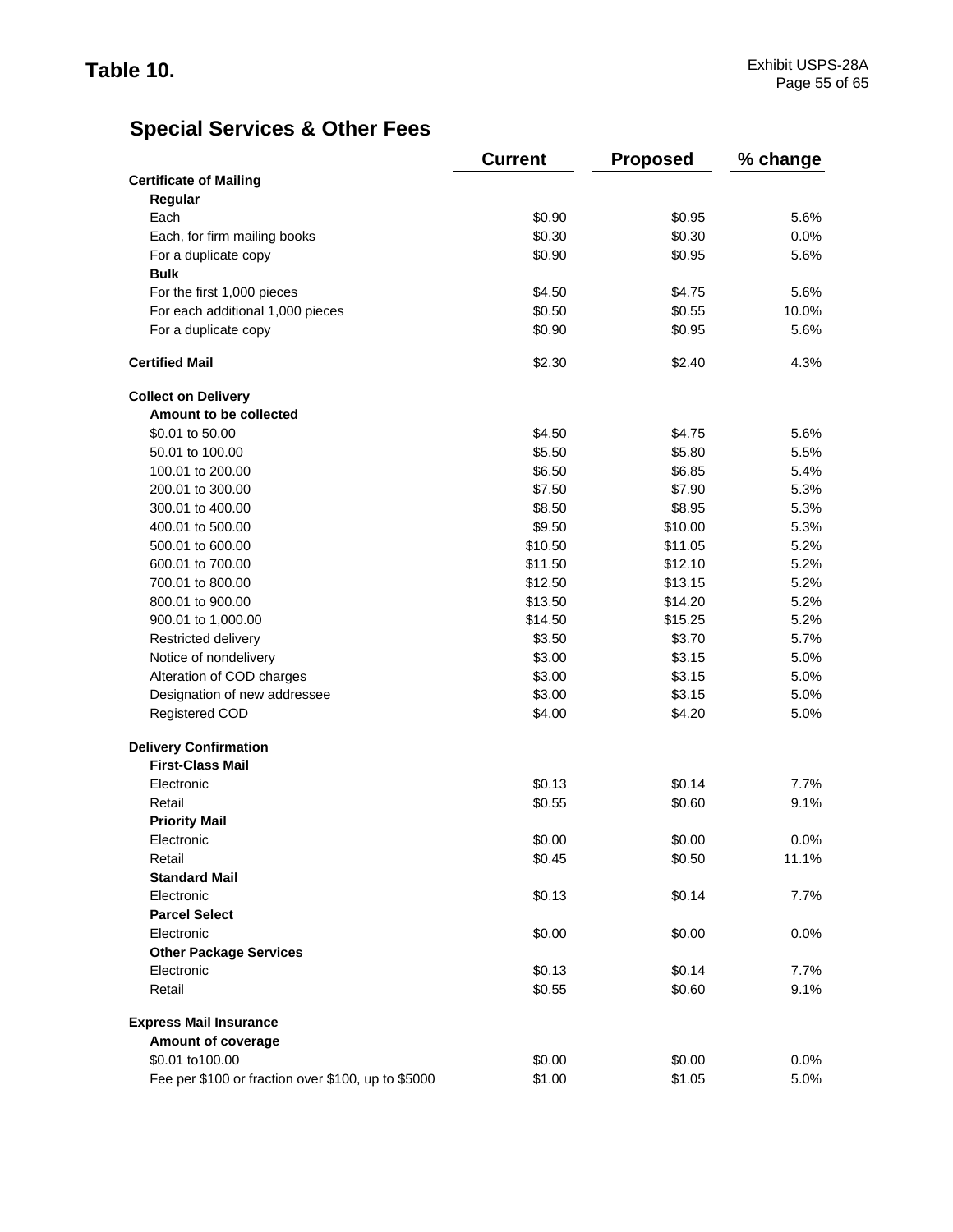|                                          | <b>Current</b>     | <b>Proposed</b>    | % change |
|------------------------------------------|--------------------|--------------------|----------|
| <b>Insurance</b>                         |                    |                    |          |
| Regular, amount of coverage              |                    |                    |          |
| \$0.01 to \$50.00                        | \$1.30             | \$1.35             | 3.8%     |
| 50.01 to 100.00                          | \$2.20             | \$2.30             | 4.5%     |
| 100.01 to 5,000.00                       | \$2.20 plus \$1.00 | \$2.30 plus \$1.05 |          |
|                                          | for each \$100 or  | for each \$100 or  |          |
|                                          | fraction thereof   | fraction thereof   |          |
|                                          | over \$100         | over \$100         |          |
| <b>Bulk, amount of coverage</b>          |                    |                    |          |
| \$0.01 to \$50.00                        | \$0.70             | \$0.75             | 7.1%     |
| 50.01 to 100.00                          | \$1.40             | \$1.50             | 7.1%     |
| 100.01 to 5,000.00                       | \$1.40 plus \$1.00 | \$1.50 plus \$1.05 |          |
|                                          | for each \$100 or  | for each \$100 or  |          |
|                                          | fraction thereof   | fraction thereof   |          |
|                                          | over \$100         | over \$100         |          |
| <b>Mailing List Services</b>             |                    |                    |          |
| <b>List correction</b>                   |                    |                    |          |
| For each address on list                 | \$0.30             | \$0.30             | $0.0\%$  |
| Minimum charge                           | \$9.00             | \$9.00             | 0.0%     |
| <b>ZIP Code sortation</b>                |                    |                    |          |
| Per 1,000 addresses, or fraction         | \$100.00           | \$105.00           | 5.0%     |
| Address changes for election boards      |                    |                    |          |
| For each address                         | \$0.27             | \$0.28             | 3.7%     |
| <b>Merchandise Return Service</b>        |                    |                    |          |
| Permit fee (per year)                    | \$150.00           | \$160.00           | 6.7%     |
| Accounting fee (per year)                | \$475.00           | \$500.00           | 5.3%     |
| Per piece returned                       | \$0.00             | \$0.00             | 0.0%     |
| <b>Meter Service</b>                     |                    |                    |          |
| Per employee, per visit                  | \$35.00            | \$37.00            | 5.7%     |
| Per meter reset or examined              | \$5.00             | \$5.25             | 5.0%     |
| Per meter checked into or out of service | \$4.00             | \$4.25             | 6.3%     |
| <b>Money Orders</b>                      |                    |                    |          |
| Domestic (\$0.01 - \$500.00)             | \$0.90             | \$0.95             | 5.6%     |
| Domestic (\$700.01 - \$1000.00)          | \$1.25             | \$1.30             | 4.0%     |
| Military                                 | \$0.25             | \$0.25             | 0.0%     |
| Inquiry                                  | \$3.00             | \$3.15             | 5.0%     |
| <b>Parcel Airlift Service</b>            |                    |                    |          |
| Not more than 2 pounds                   | \$0.45             | \$0.45             | 0.0%     |
| Over 2 but not more than 3 pounds        | \$0.85             | \$0.90             | 5.9%     |
| Over 3 but not more than 4 pounds        | \$1.25             | \$1.30             | 4.0%     |
| Over 4 but not more than 30 pounds       | \$1.70             | \$1.80             | 5.9%     |
| <b>Periodicals Application</b>           |                    |                    |          |
| <b>Original Entry</b>                    | \$375.00           | \$395.00           | 5.3%     |
| <b>Additional Entry</b>                  | \$60.00            | \$65.00            | 8.3%     |
| Re-entry                                 | \$40.00            | \$45.00            | 12.5%    |
| <b>Registration for News Agents</b>      | \$40.00            | \$40.00            | $0.0\%$  |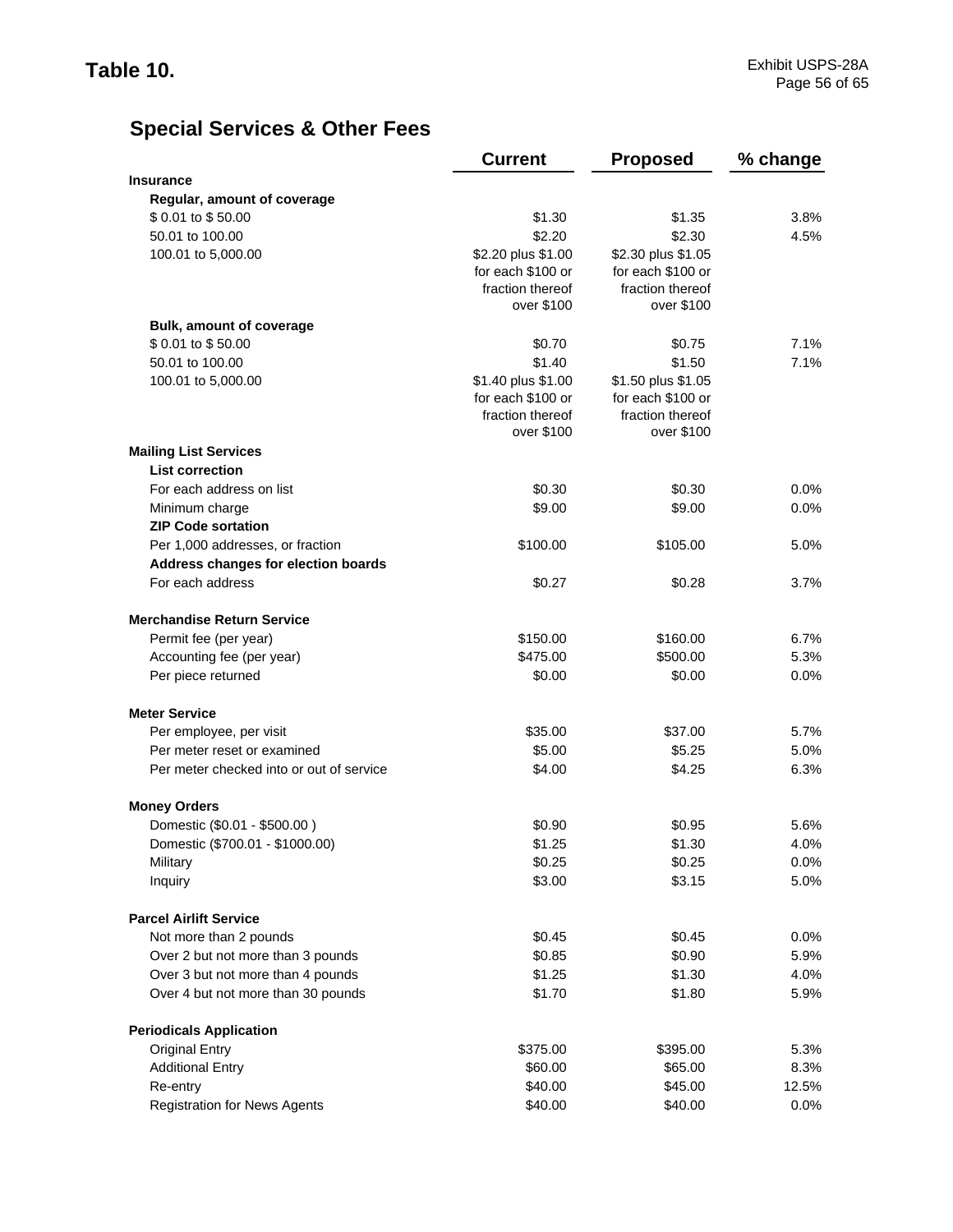|                                          | <b>Current</b>                                                                                            | <b>Proposed</b>                                                                                                | % change |
|------------------------------------------|-----------------------------------------------------------------------------------------------------------|----------------------------------------------------------------------------------------------------------------|----------|
| <b>Permit Imprint Application Fee</b>    | \$150.00                                                                                                  | \$160.00                                                                                                       | 6.7%     |
| Permit Fee (per year)                    | \$150.00                                                                                                  | \$160.00                                                                                                       | 6.7%     |
| <b>Pickup Service</b>                    | \$12.50                                                                                                   | \$13.25                                                                                                        | 6.0%     |
| <b>Registered Mail</b>                   |                                                                                                           |                                                                                                                |          |
| Without insurance, declared value \$0.00 | \$7.50                                                                                                    | \$12.75                                                                                                        | 70.0%    |
| With insurance, declared value           |                                                                                                           |                                                                                                                |          |
| \$0.01 to 100.00                         | \$8.00                                                                                                    | \$13.60                                                                                                        | 70.0%    |
| 100.01 to 500.00                         | \$8.85                                                                                                    | \$15.05                                                                                                        | 70.1%    |
| 500.01 to 1,000.00                       | \$9.70                                                                                                    | \$16.50                                                                                                        | 70.1%    |
| 1,000.00 to 25,000.00                    | \$9.70 plus \$0.85<br>handling charge for<br>each \$1,000 or<br>fraction thereof<br>over \$1,000.00       | \$16.50 plus \$1.45<br>handling charge for<br>each \$1,000 or<br>fraction thereof<br>over \$1,000.00           |          |
| 25,000.01 to 1,000,000.00                | \$30.10 plus \$0.85<br>handling charge for<br>each \$1,000 or<br>fraction thereof<br>over \$25,000.00     | \$51.30 plus \$1.45<br>handling charge for<br>each \$1,000 or<br>fraction thereof<br>over \$25,000.00          |          |
| 1,000,000.01 to 15,000,000.00            | \$858.85 plus \$0.85<br>handling charge for<br>each \$1,000 or<br>fraction thereof<br>over \$1,000,000.00 | \$1,465.05 plus<br>\$1.45 handling<br>charge for each<br>\$1,000 or fraction<br>thereof over<br>\$1,000,000.00 |          |
| 15,000,000.00+                           | \$12,758.85 plus<br>amount determined<br>by the Postal<br>Service based on<br>weight, space, and<br>value | \$21,765.05 plus<br>amount determined<br>by the Postal<br>Service based on<br>weight, space, and<br>value      |          |
| <b>Restricted Delivery</b>               | \$3.50                                                                                                    | \$3.70                                                                                                         | 5.7%     |
| <b>Return Receipt</b>                    |                                                                                                           |                                                                                                                |          |
| Requested at time of mailing             | \$1.75                                                                                                    | \$1.85                                                                                                         | 5.7%     |
| Requested after mailing                  | \$3.25                                                                                                    | \$3.45                                                                                                         | 6.2%     |
| Electronic                               | \$1.30                                                                                                    | \$1.35                                                                                                         | 3.8%     |
| <b>Return Receipt for Merchandise</b>    |                                                                                                           |                                                                                                                |          |
| Requested at time of mailing             | \$3.00                                                                                                    | \$3.15                                                                                                         | 5.0%     |
| Delivery record                          | \$3.25                                                                                                    | \$3.45                                                                                                         | 6.2%     |
| <b>Shipper Paid Forwarding</b>           |                                                                                                           |                                                                                                                |          |
| Accounting fee (per year)                | \$475.00                                                                                                  | \$500.00                                                                                                       | 5.3%     |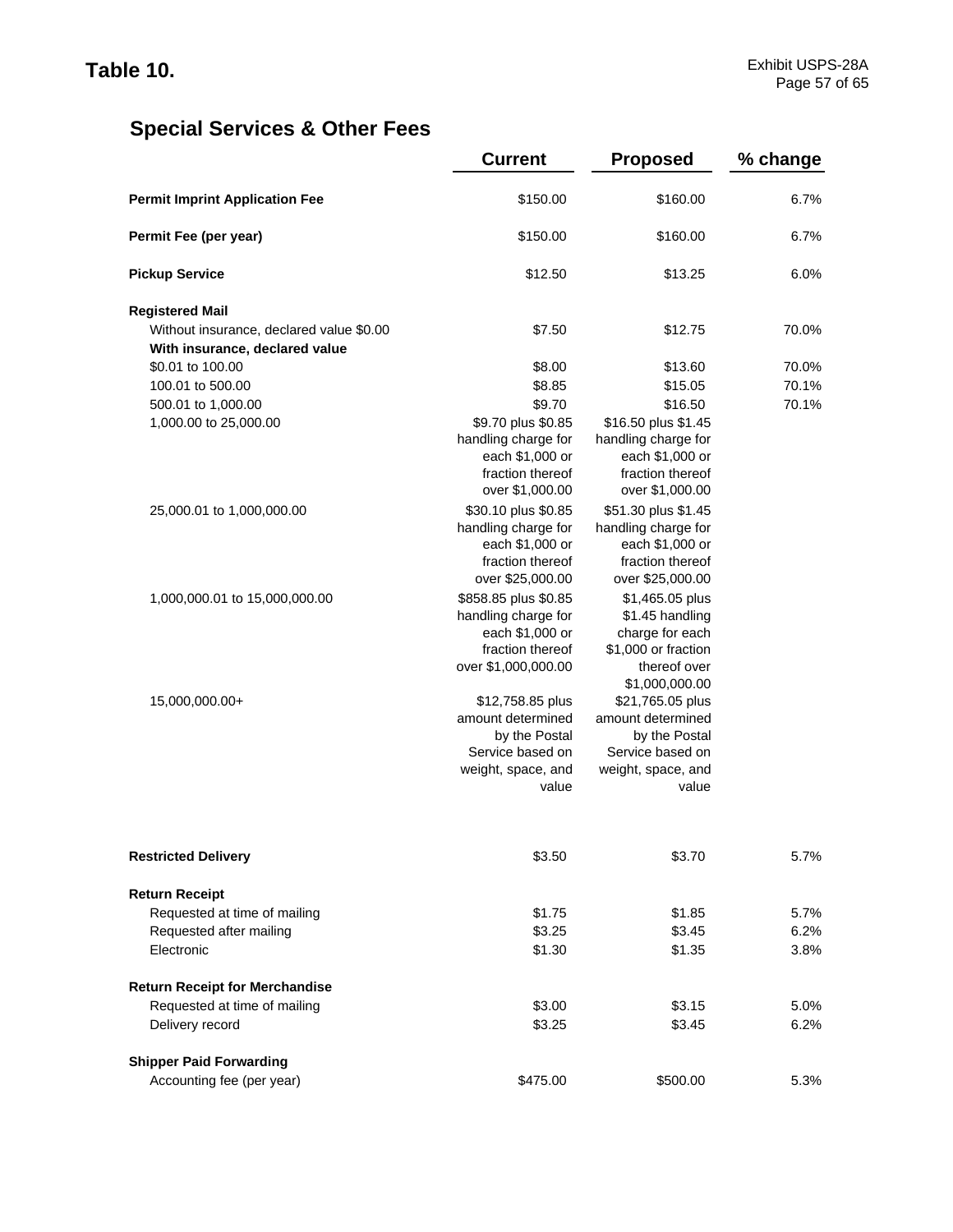|                               | <b>Current</b> | <b>Proposed</b> | % change |
|-------------------------------|----------------|-----------------|----------|
| <b>Signature Confirmation</b> |                |                 |          |
| <b>First-Class Mail</b>       |                |                 |          |
| Electronic                    | \$1.30         | \$1.35          | 3.8%     |
| Retail                        | \$1.80         | \$1.90          | 5.6%     |
| <b>Priority Mail</b>          |                |                 |          |
| Electronic                    | \$1.30         | \$1.35          | 3.8%     |
| Retail                        | \$1.80         | \$1.90          | 5.6%     |
| <b>Package Services</b>       |                |                 |          |
| Electronic                    | \$1.30         | \$1.35          | 3.8%     |
| Retail                        | \$1.80         | \$1.90          | 5.6%     |
| <b>Special Handling</b>       |                |                 |          |
| Not more than 10 pounds       | \$5.95         | \$6.25          | 5.0%     |
| Over 10 pounds                | \$8.25         | \$8.70          | 5.5%     |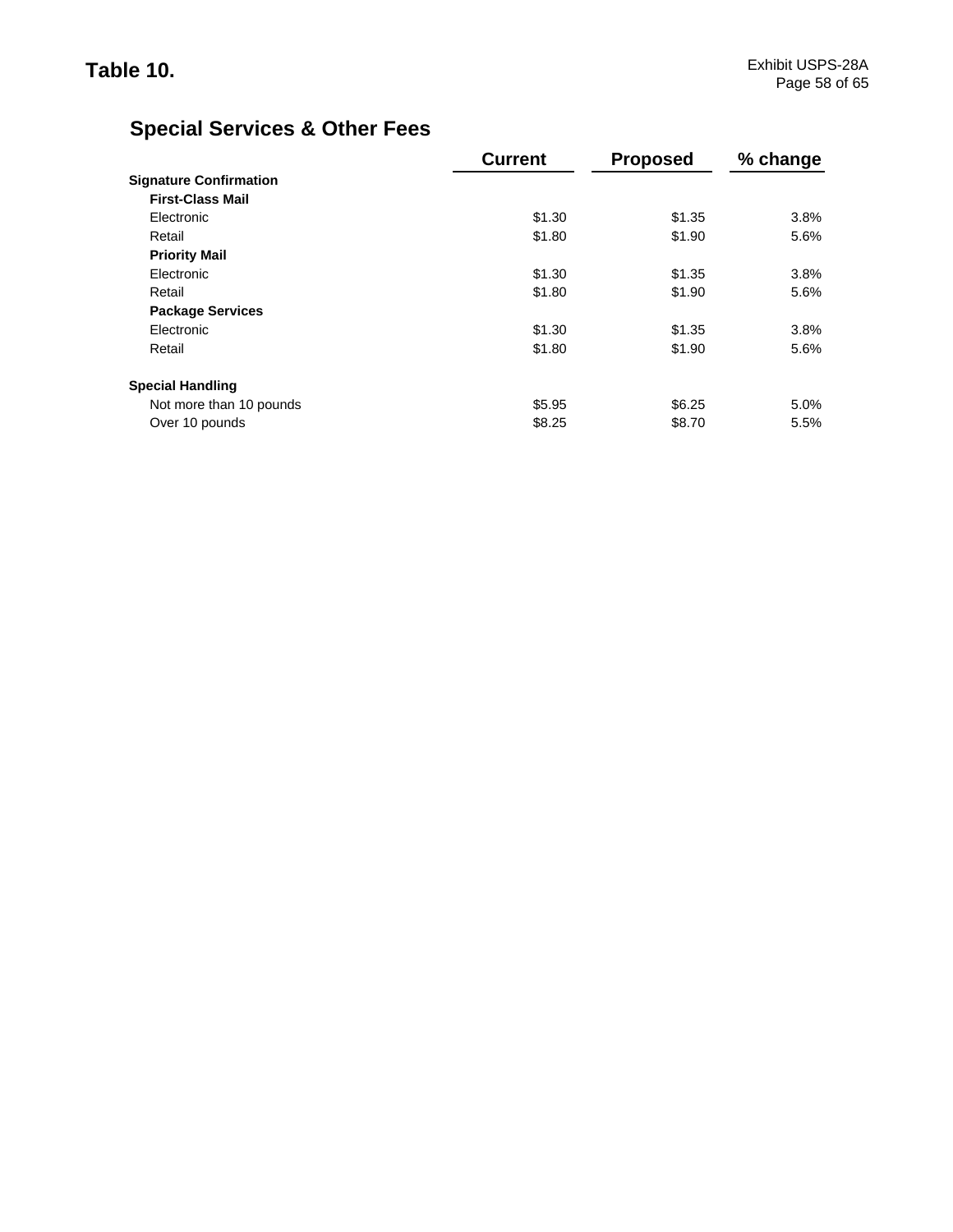# **Stamped Stationery**

|                                       | <b>Current</b> | <b>Proposed</b> | % change |
|---------------------------------------|----------------|-----------------|----------|
| <b>Plain Stamped Envelopes</b>        |                |                 |          |
| Basic, size 6-3/4, each               | \$0.08         | \$0.08          | $0.0\%$  |
| Basic, size 6-3/4, 500                | 12.00          | 13.00           | 8.3%     |
| Basic, size 10, each                  | 0.08           | 0.08            | $0.0\%$  |
| Basic, size 10, 500                   | 14.00          | 15.00           | 7.1%     |
| <b>Personalized Stamped Envelopes</b> |                |                 |          |
| Basic, size 6-3/4, 50                 | 3.50           | 3.75            | 7.1%     |
| Basic, size 6-3/4, 500                | 17.00          | 18.00           | 5.9%     |
| Basic, size 10, 50                    | 3.50           | 3.75            | 7.1%     |
| Basic, size 10, 500                   | 20.00          | 21.00           | 5.0%     |
| <b>Stamped Cards</b>                  |                |                 |          |
| Single card                           | 0.02           | 0.02            | $0.0\%$  |
| Double reply-paid card                | 0.04           | 0.04            | $0.0\%$  |
| Sheet of 40 cards (uncut)             | 0.80           | 0.80            | $0.0\%$  |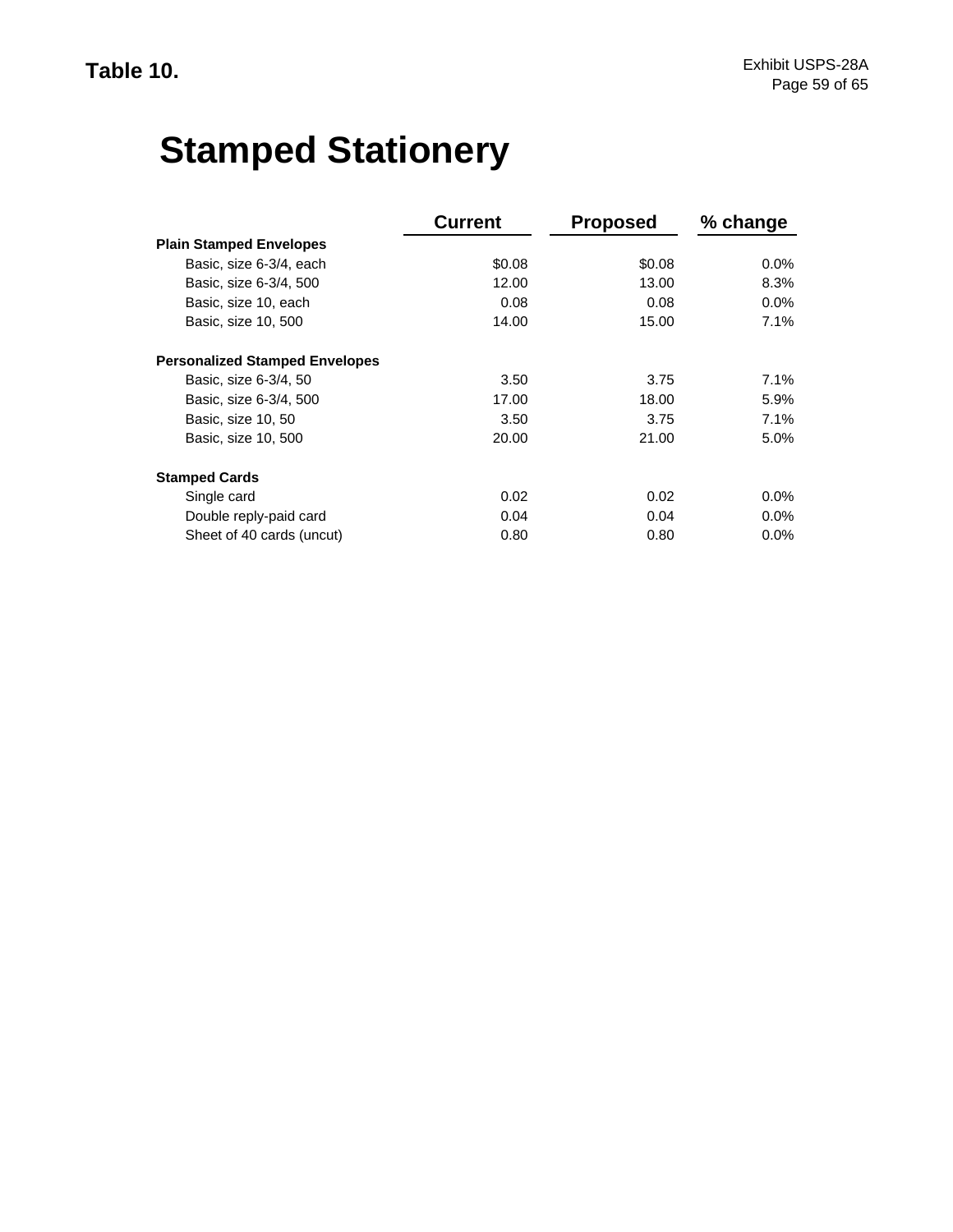## **SUMMARY OF REVENUES FISCAL YEAR 2006 BEFORE RATES (thousands)**

|                                      |                            | Postage plus       |                          | <b>Postage Plus</b> |                    |
|--------------------------------------|----------------------------|--------------------|--------------------------|---------------------|--------------------|
|                                      |                            | <b>Unallocated</b> |                          | <b>Allocated</b>    | <b>Revenue per</b> |
| <b>MAIL SERVICE</b>                  | Volume 1                   | Fees <sub>2</sub>  | Fees <sup>2</sup>        | Fees <sup>2</sup>   | <b>Piece</b>       |
| First-Class Mail                     |                            |                    |                          |                     |                    |
| Letters Subclass                     |                            |                    |                          |                     |                    |
| <b>Single Piece Letters</b>          | 42,987,742                 | \$19,494,386       | \$242,385                | \$19,736,771        | 0.459126           |
| <b>Non-Automation Presort</b>        | 1,569,019                  | 636,571            |                          | 636,571             | 0.405713           |
| <b>Automated and Carrier Route</b>   | 46,767,396                 | 14,078,838         |                          | 14,078,838          | 0.301040           |
| NSA Adjustment <sup>3</sup>          | 75,805                     | 17,957             |                          | 17,957              | 0.236884           |
| <b>Total Worksharing</b>             | 48,412,219                 | 14,733,366         | 36,064                   | 14,769,430          | 0.305076           |
| <b>Total Letters Subclass</b>        | 91,399,962                 | 34,227,752         | 278,449                  | 34,506,200          | 0.377530           |
| <b>Cards Subclass</b>                |                            |                    |                          |                     |                    |
| Post Cards - Single                  | 2,516,372                  | 599,407            | 13,410                   | 612,817             | 0.243532           |
| Non-Automated Presort Cards          | 303,206                    | 64,260             |                          | 64,260              | 0.211936           |
| Automated and Carrier Route Post Car | 2,724,778                  | 494,901            |                          | 494,901             | 0.181630           |
| <b>Total Worksharing Cards</b>       | 3,027,984                  | 559,161            | 2,248                    | 561,409             | 0.185407           |
| <b>Total Cards Subclass</b>          | 5,544,356                  | 1,158,568          | 15,658                   | 1,174,226           | 0.211788           |
| <b>Business Reply Fees</b>           |                            | 219,441            | (219, 441)               |                     |                    |
| <b>Domestic Mail Fees</b>            |                            | 74,666             | (74, 666)                |                     |                    |
| <b>Total First-Class Mail</b>        | 96,944,318                 | 35,680,426         |                          | 35,680,426          | 0.368051           |
|                                      | First-Class Mail postage = | 35,386,320         |                          |                     |                    |
| <b>Priority Mail</b>                 |                            |                    |                          |                     |                    |
| <b>Priority Mail</b>                 | 842,705                    | 4,388,942          | 1,653                    | 4,390,595           | 5.208160           |
| <b>Domestic Mail Fees</b>            |                            | 1,653              | (1,653)                  |                     |                    |
| <b>Total Priority Mail</b>           | 842,705                    | 4,390,595          | $\overline{\phantom{a}}$ | 4,390,595           | 5.210121           |
| <b>Express Mail</b>                  | 52,945                     | 830,784            |                          | 830,784             | 15.691458          |
| Periodicals                          |                            |                    |                          |                     |                    |
| In-County                            | 743,285                    | 70,394             | 1,604                    | 71,998              | 0.096865           |
| <b>Outside County</b>                |                            |                    |                          |                     |                    |
| Regular-Rate                         | 6,438,348                  | 1,758,714          | 13,897                   | 1,772,611           | 0.275321           |
| Nonprofit                            | 1,831,804                  | 328,800            | 3,954                    | 332,754             | 0.181654           |
| Classroom                            | 65,183                     | 16,786             | 141                      | 16,926              | 0.259676           |
| <b>Total Outside County</b>          | 8,335,335                  | 2,104,299          | 17,992                   | 2,122,291           | 0.254614           |
| <b>Domestic Mail Fees</b>            |                            | 19,596             | (19, 596)                |                     |                    |
| <b>Total Periodicals</b>             | 9,078,620                  | 2,194,289          |                          | 2,194,289           | 0.241699           |
|                                      | Periodicals postage =      | 2,174,693          |                          |                     |                    |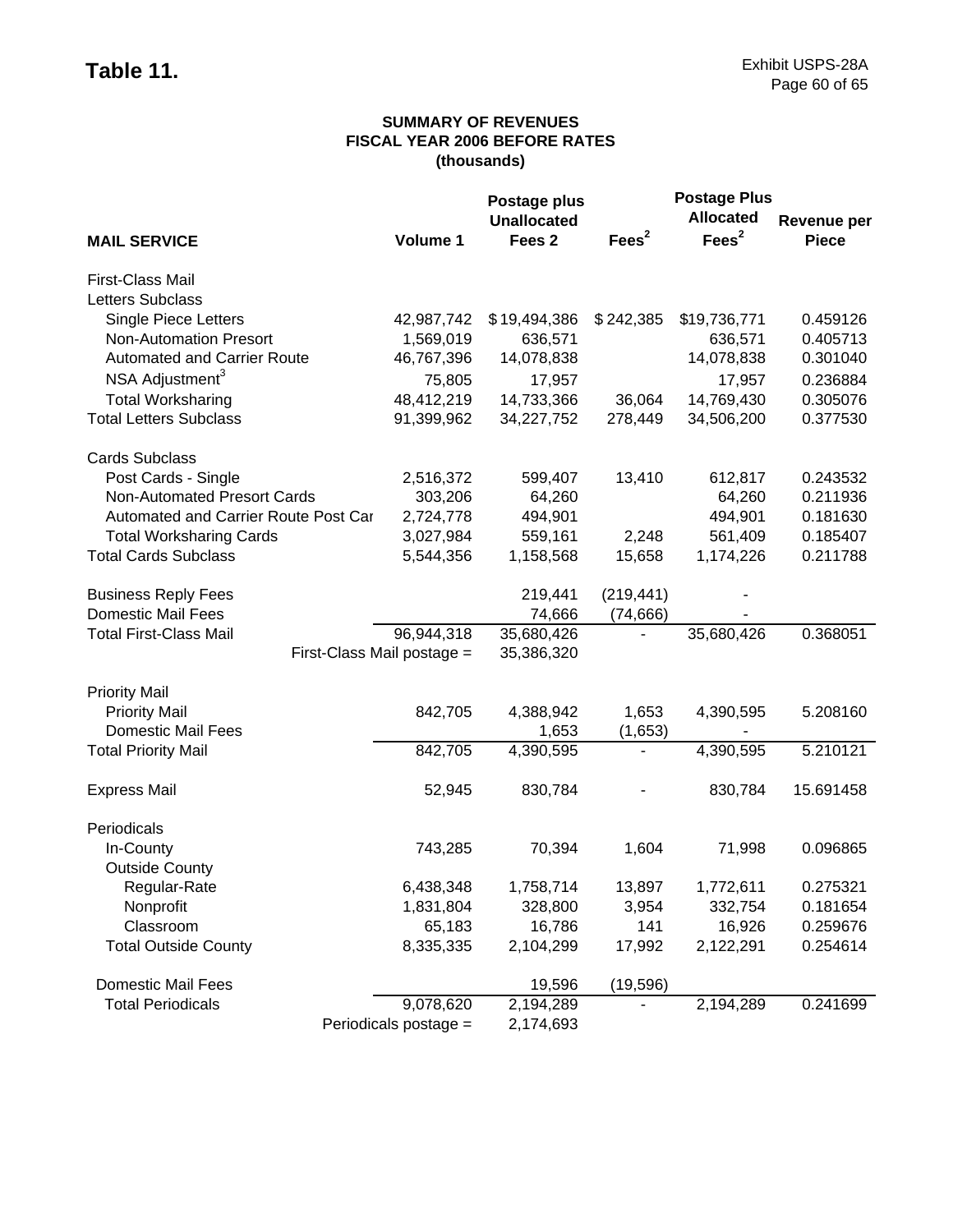## **SUMMARY OF REVENUES FISCAL YEAR 2006 BEFORE RATES (thousands)**

|                                         |             | Postage plus       |                   | <b>Postage Plus</b> |              |
|-----------------------------------------|-------------|--------------------|-------------------|---------------------|--------------|
|                                         |             | <b>Unallocated</b> |                   | <b>Allocated</b>    | Revenue per  |
| <b>MAIL SERVICE</b>                     | Volume 1    | Fees <sub>2</sub>  | Fees <sup>2</sup> | Fees <sup>2</sup>   | <b>Piece</b> |
| <b>Standard Mail</b>                    |             |                    |                   |                     |              |
| <b>Regular and Nonprofit</b>            |             |                    |                   |                     |              |
| Regular                                 | 56,909,968  | 12,248,969         | 17,232            | 12,266,201          | 0.215537     |
| Nonprofit                               | 12,355,554  | 1,612,050          | 54,531            | 1,666,580           | 0.134885     |
| <b>Total Regular and Nonprofit</b>      | 69,265,522  | 13,861,019         | 71,762            | 13,932,781          | 0.201150     |
| <b>Enhanced Carrier Route and NECR</b>  |             |                    |                   |                     |              |
| <b>Enhanced Carrier Route</b>           | 33,328,906  | 5,613,018          | 10,078            | 5,623,096           | 0.168715     |
| Nonprofit Enhanced Carrier Route        | 3,147,175   | 294,933            | 13,890            | 308,822             | 0.098127     |
| <b>Total ECR and NECR</b>               | 36,476,081  | 5,907,950          | 23,968            | 5,931,918           | 0.162625     |
| <b>Bulk Mailing Fees</b>                |             | 65,815             | (65, 815)         |                     |              |
| <b>Domestic Mail Fees</b>               |             | 29,916             | (29, 916)         |                     |              |
| <b>Total Standard Mail</b>              | 105,741,603 | 19,864,699         |                   | 19,864,699          | 0.187861     |
| Package Services                        |             |                    |                   |                     |              |
| <b>Parcel Post</b>                      |             |                    |                   |                     |              |
| Non Destination Entry                   | 116,209     | 725,741            |                   |                     |              |
| <b>Destination Entry</b>                | 237,852     | 497,557            |                   |                     |              |
| <b>Total Parcel Post</b>                | 354,061     | 1,223,298          | 865               | 1,224,164           | 3.457493     |
| <b>Bound Printed Matter</b>             | 598,339     | 630,287            | 1,212             | 631,500             | 1.055422     |
| Media Mail                              | 192,642     | 360,713            | 554               | 361,267             | 1.875323     |
| <b>Library Rate</b>                     | 17,037      | 31,443             | 87                | 31,530              | 1.850724     |
| <b>Domestic Mail Fees</b>               |             | 2,279              | (2, 279)          |                     |              |
| Special Handling                        |             | 423                | (423)             |                     |              |
| <b>Parcel Airlift Fees</b>              |             | 17                 | (17)              |                     |              |
| <b>Total Package Services</b>           | 1,162,079   | 2,248,460          | (0)               | 2,248,460           | 1.934861     |
| <b>US Postal Service Mail</b>           | 666,538     |                    |                   |                     |              |
| Free Mail for the Blind and Handicapped | 75,317      |                    |                   |                     |              |
| <b>Total Domestic Mail</b>              | 214,564,124 | \$65,209,254       | \$<br>(0)         | \$65,209,254        | 0.303915     |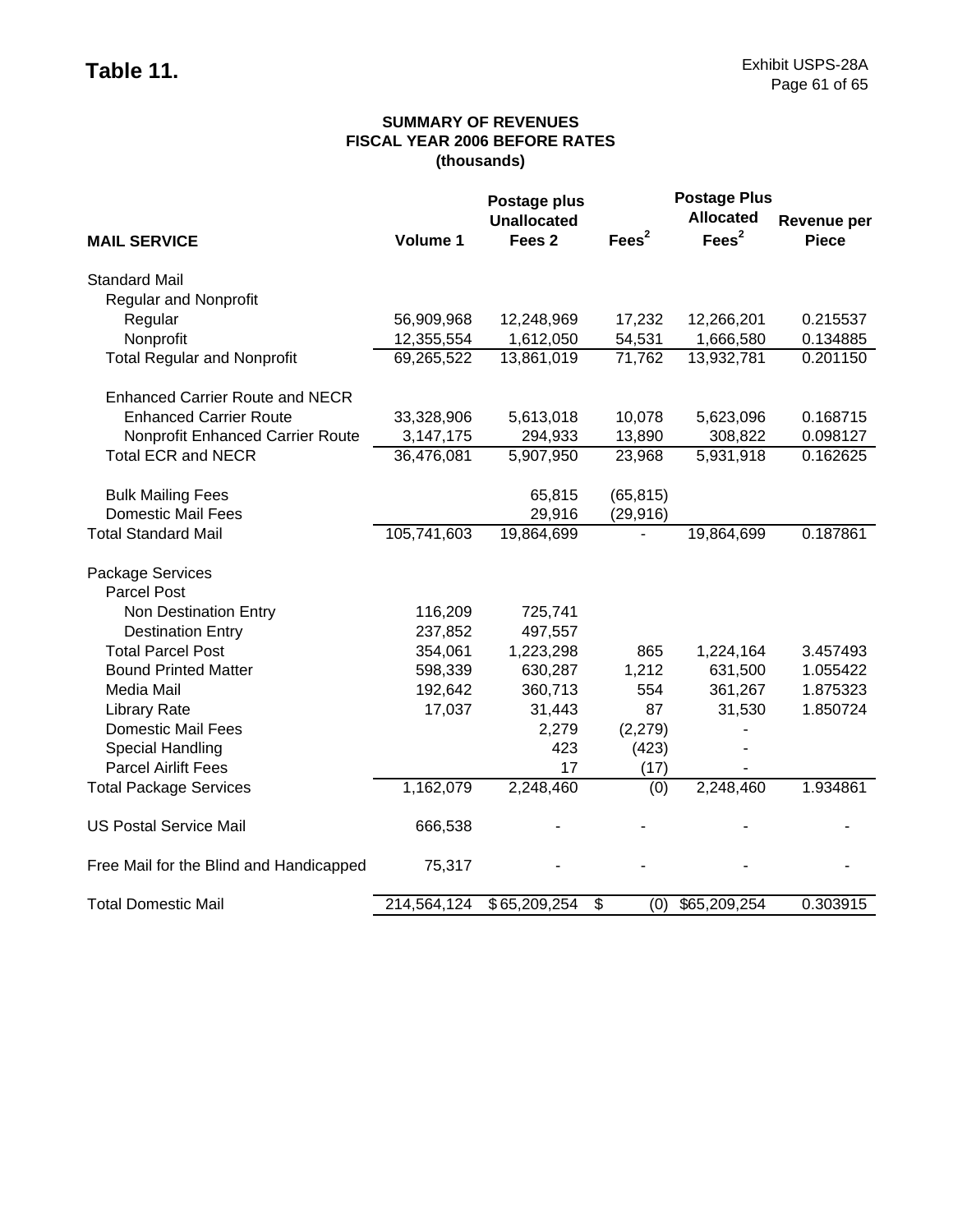-

### **SUMMARY OF REVENUES FISCAL YEAR 2006 BEFORE RATES (thousands)**

|                                        |             | Postage plus<br><b>Unallocated</b> |                   | <b>Postage Plus</b><br><b>Allocated</b> | Revenue per  |
|----------------------------------------|-------------|------------------------------------|-------------------|-----------------------------------------|--------------|
| <b>MAIL SERVICE</b>                    | Volume 1    | Fees 2                             | Fees <sup>2</sup> | Fees <sup>2</sup>                       | <b>Piece</b> |
| <b>Special Services</b>                |             |                                    |                   |                                         |              |
| Registry                               | 3,990       | \$<br>42,109                       |                   | \$<br>42,109                            | 10.553624    |
| Insurance                              | 35,903      | 85,296                             |                   | 85,296                                  | 2.375730     |
| <b>COD</b>                             | 1,693       | 9,985                              |                   | 9,985                                   | 5.897626     |
| <b>Certified Mail</b>                  | 282,145     | 648,934                            |                   | 648,934                                 | 2.300000     |
| <b>Delivery Confirmation</b>           | 714,201     | 81,180                             |                   | 81,180                                  | 0.113665     |
| <b>Signature Confirmation</b>          | 9,809       | 15,419                             |                   | 15,419                                  | 1.571919     |
| Money Orders <sup>4</sup>              | 181,567     | 233,841                            |                   | 233,841                                 | 1.287906     |
| <b>Return Receipts</b>                 | 250,973     | 471,957                            |                   | 471,957                                 | 1.880508     |
| <b>Stamped Cards</b>                   | 90,352      | 1,807                              |                   | 1,807                                   | 0.020000     |
| <b>Stamped Envelopes</b>               | 400,000     | 15,770                             |                   | 15,770                                  | 0.039425     |
| <b>Box/Caller Service</b>              | 16,100      | 832,629                            |                   | 832,629                                 | 51.716083    |
| Other <sup>5</sup>                     |             |                                    |                   |                                         | n/a          |
| <b>Total Domestic Special Services</b> | 1,986,733   | \$.<br>2,438,926                   |                   | \$2,438,926                             | 1.227606     |
| <b>Total Mail &amp; Services</b>       | 214,564,124 | \$67,648,180                       |                   | 67,648,180                              |              |

Notes:

 $<sup>1</sup>$  Ex. USPS-7A, pages 1-10</sup>

2 Library Reference K-115

<sup>3</sup> Library Reference K-115, USPST28Aspreadsheets.xls, worksheets FCM5 to FCM11

<sup>4</sup> Money order revenues include imputed interest of \$8,093,324.

| 5 | <b>Other Special Services</b>      | Fees  |
|---|------------------------------------|-------|
|   | Address Changes to Election Board  | 144   |
|   | <b>Bulk Parcel Return Service</b>  | 4,635 |
|   | <b>Correction of Mailing Lists</b> | 100   |
|   | <b>Meter Service</b>               | 534   |
|   | <b>Permit Imprint Permits</b>      | 7,241 |
|   | <b>Restricted Delivery</b>         | 7,781 |
|   | <b>Shipper Paid Forwarding</b>     |       |
|   | <b>ZIP Coding of Mailing Lists</b> | 23    |
|   |                                    |       |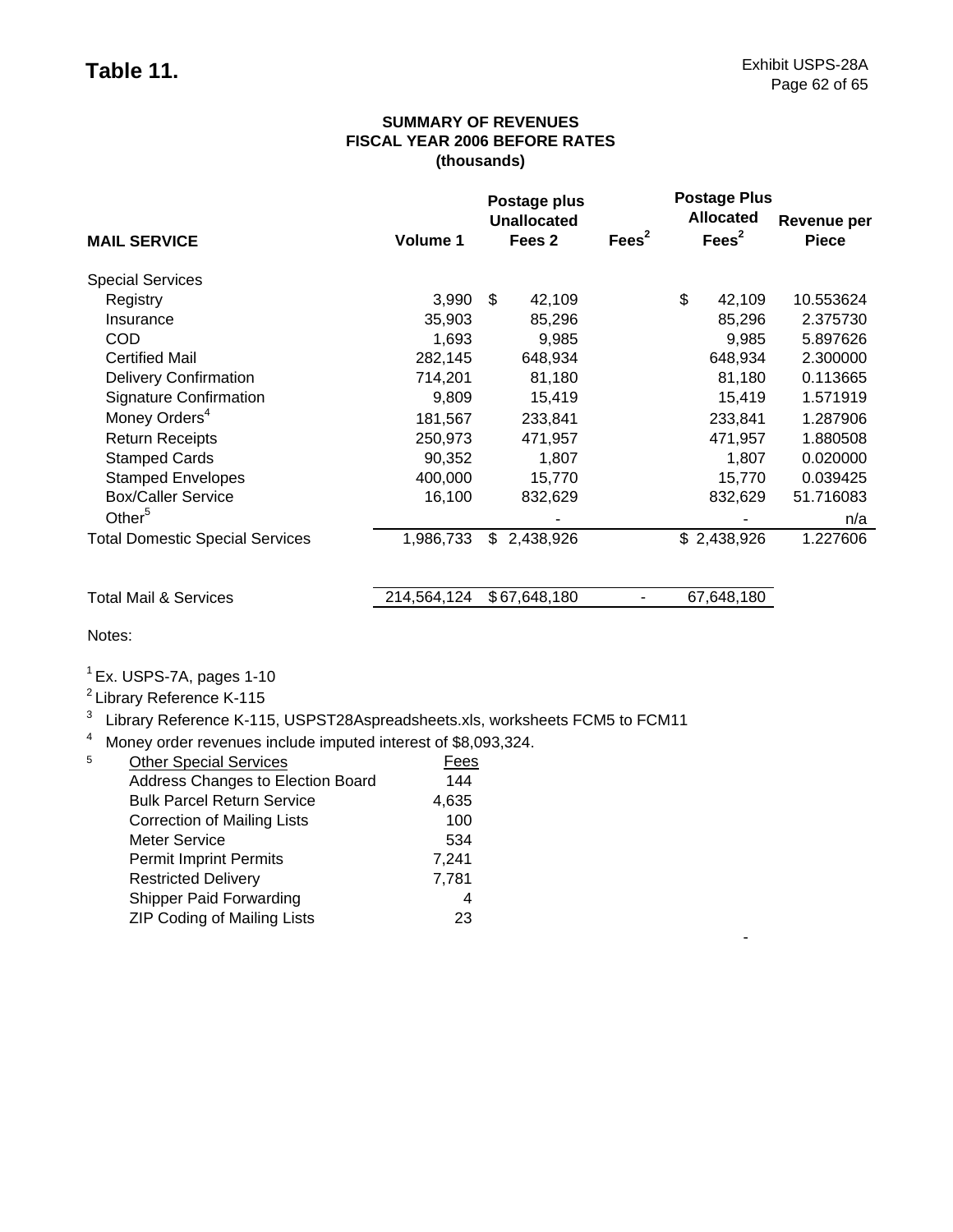## **SUMMARY OF REVENUES FISCAL YEAR 2006 AFTER RATES (thousands)**

|                                      |                       | Postage plus       |                   | <b>Postage Plus</b> |              |  |
|--------------------------------------|-----------------------|--------------------|-------------------|---------------------|--------------|--|
|                                      |                       | <b>Unallocated</b> |                   | <b>Allocated</b>    | Revenue per  |  |
| <b>MAIL SERVICE</b>                  | Volume 1              | Fees <sub>2</sub>  | Fees <sup>2</sup> | Fees <sup>2</sup>   | <b>Piece</b> |  |
| First-Class Mail                     |                       |                    |                   |                     |              |  |
| Letters Subclass                     |                       |                    |                   |                     |              |  |
| <b>Single Piece Letters</b>          | 42,459,296            | \$20,262,320       | \$256,414         | \$20,518,734        | 0.483257     |  |
| <b>Non-Automation Presort</b>        | 1,123,189             | 480,266            |                   | 480,266             | 0.427591     |  |
| <b>Automated and Carrier Route</b>   | 46,763,529            | 14,845,406         |                   | 14,845,406          | 0.317457     |  |
| NSA Adjustment <sup>3</sup>          | 75,805                | 19,151             |                   | 19,151              | 0.252632     |  |
| <b>Total Worksharing</b>             | 47,962,523            | 15,344,822         | 38,008            | 15,382,831          | 0.320726     |  |
| <b>Total Letters Subclass</b>        | 90,421,819            | 35,607,142         | 294,423           | 35,901,565          | 0.397045     |  |
| <b>Cards Subclass</b>                |                       |                    |                   |                     |              |  |
| Post Cards - Single                  | 2,482,529             | 617,711            | 14,173            | 631,885             | 0.254533     |  |
| Non-Automated Presort Cards          | 294,933               | 65,750             |                   | 65,750              | 0.222933     |  |
| Automated and Carrier Route Post Car | 2,686,433             | 514,672            |                   | 514,672             | 0.191582     |  |
| <b>Total Worksharing Cards</b>       | 2,981,366             | 580,423            | 2,355             | 582,778             | 0.195473     |  |
| <b>Total Cards Subclass</b>          | 5,463,895             | 1,198,134          | 16,529            | 1,214,662           | 0.222307     |  |
| <b>Business Reply Fees</b>           |                       | 232,487            | (232, 487)        |                     |              |  |
| <b>Domestic Mail Fees</b>            |                       | 78,464             | (78, 464)         |                     |              |  |
| <b>Total First-Class Mail</b>        | 95,885,714            | 37,116,227         | (0)               | 37,116,227          | 0.387088     |  |
| First-Class Mail postage =           |                       | 36,805,276         |                   |                     |              |  |
| <b>Priority Mail</b>                 |                       |                    |                   |                     |              |  |
| <b>Priority Mail</b>                 | 799,324               | 4,387,922          | 1,699             | 4,389,621           | 5.491667     |  |
| <b>Domestic Mail Fees</b>            |                       | 1,699              | (1,699)           |                     |              |  |
| <b>Total Priority Mail</b>           | 799,324               | 4,389,621          |                   | 4,389,621           | 5.491667     |  |
| <b>Express Mail</b>                  | 50,388                | 833,853            |                   | 833,853             | 16.548647    |  |
| Periodicals                          |                       |                    |                   |                     |              |  |
| In-County                            | 753,578               | 67,325             | 1,720             | 69,044              | 0.091621     |  |
| <b>Outside County</b>                |                       |                    |                   |                     |              |  |
| Regular-Rate                         | 6,416,651             | 1,847,528          | 14,650            | 1,862,177           | 0.290208     |  |
| Nonprofit                            | 1,814,995             | 343,543            | 4,144             | 347,687             | 0.191561     |  |
| Classroom                            | 64,598                | 17,523             | 147               | 17,670              | 0.273532     |  |
| <b>Total Outside County</b>          | 8,296,244             | 2,208,593          | 18,941            | 2,227,534           | 0.268499     |  |
| <b>Domestic Mail Fees</b>            |                       | 20,662             | (20, 662)         |                     |              |  |
| <b>Total Periodicals</b>             | 9,049,822             | 2,296,579          |                   | 2,296,578           | 0.253770     |  |
|                                      | Periodicals postage = | 2,275,917          |                   |                     |              |  |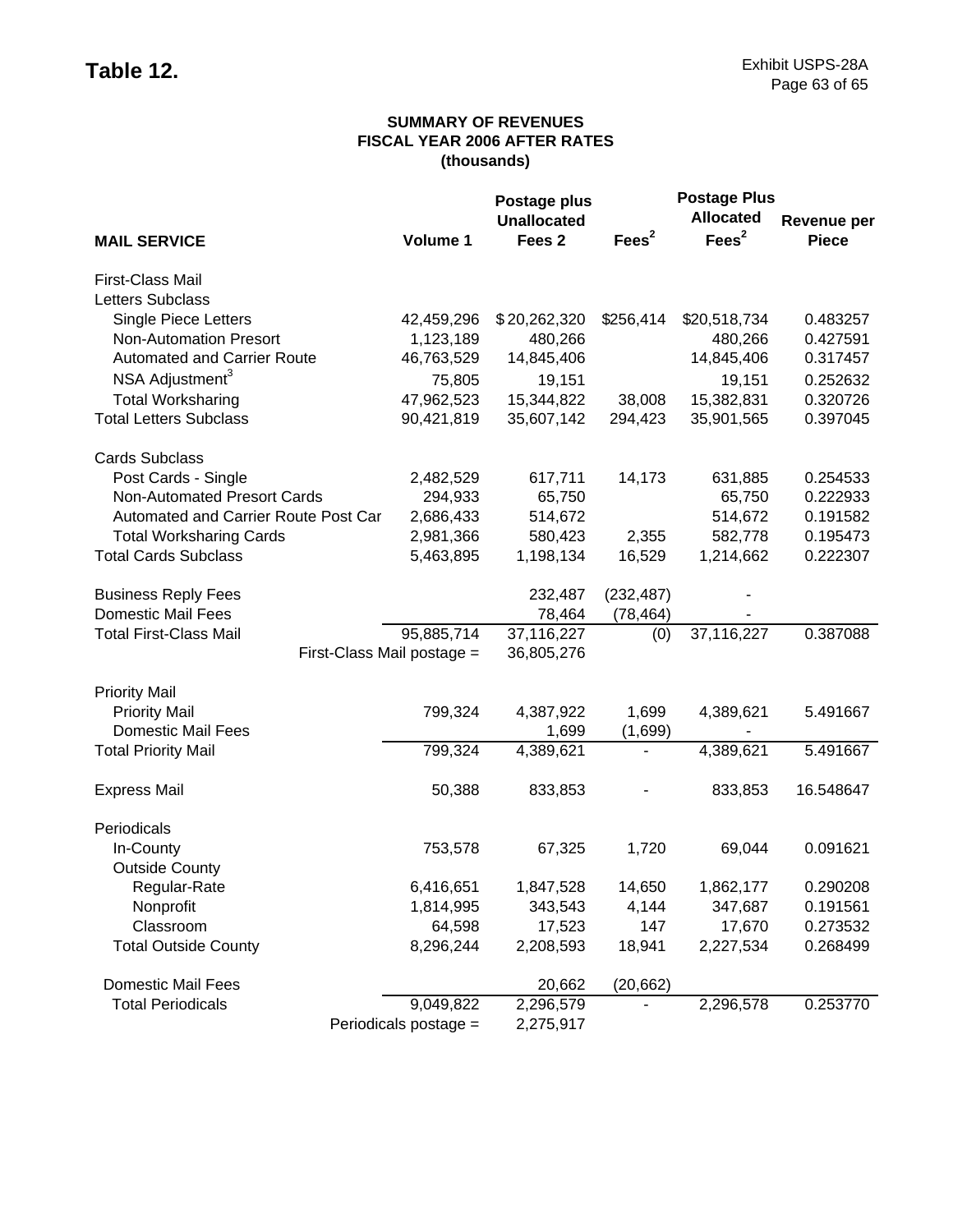## **SUMMARY OF REVENUES FISCAL YEAR 2006 AFTER RATES (thousands)**

|                                         | Postage plus |                    |                                 | <b>Postage Plus</b> |                    |  |
|-----------------------------------------|--------------|--------------------|---------------------------------|---------------------|--------------------|--|
|                                         |              | <b>Unallocated</b> |                                 | <b>Allocated</b>    | <b>Revenue per</b> |  |
| <b>MAIL SERVICE</b>                     | Volume 1     | Fees <sub>2</sub>  | Fees $2$                        | Fees <sup>2</sup>   | <b>Piece</b>       |  |
| <b>Standard Mail</b>                    |              |                    |                                 |                     |                    |  |
| <b>Regular and Nonprofit</b>            |              |                    |                                 |                     |                    |  |
| Regular                                 | 56,402,833   | 12,788,214         | 17,954                          | 12,806,168          | 0.227048           |  |
| Nonprofit                               | 12,289,469   | 1,689,424          | 57,798                          | 1,747,221           | 0.142172           |  |
| <b>Total Regular and Nonprofit</b>      | 68,692,302   | 14,477,638         | 75,752                          | 14,553,389          | 0.211863           |  |
| <b>Enhanced Carrier Route and NECR</b>  |              |                    |                                 |                     |                    |  |
| <b>Enhanced Carrier Route</b>           | 32,187,100   | 5,721,882          | 10,232                          | 5,732,114           | 0.178087           |  |
| Nonprofit Enhanced Carrier Route        | 3,128,857    | 310,599            | 14,715                          | 325,314             | 0.103972           |  |
| <b>Total ECR and NECR</b>               | 35,315,957   | 6,032,481          | 24,947                          | 6,057,428           | 0.171521           |  |
| <b>Bulk Mailing Fees</b>                |              | 69,796             | (69, 796)                       |                     |                    |  |
| <b>Domestic Mail Fees</b>               |              | 30,902             | (30, 902)                       |                     |                    |  |
| <b>Total Standard Mail</b>              | 104,008,259  | 20,610,817         |                                 | 20,610,817          | 0.198165           |  |
| Package Services                        |              |                    |                                 |                     |                    |  |
| <b>Parcel Post</b>                      |              |                    |                                 |                     |                    |  |
| Non Destination Entry                   | 114,911      | 756,309            |                                 |                     |                    |  |
| <b>Destination Entry</b>                | 221,536      | 488,423            |                                 |                     |                    |  |
| <b>Total Parcel Post</b>                | 336,448      | 1,244,732          | 870                             | 1,245,602           | 3.702218           |  |
| <b>Bound Printed Matter</b>             | 605,996      | 673,362            | 1,290                           | 674,652             | 1.113295           |  |
| Media Mail                              | 191,440      | 377,944            | 581                             | 378,525             | 1.977252           |  |
| <b>Library Rate</b>                     | 16,908       | 32,973             | 90                              | 33,063              | 1.955460           |  |
| <b>Domestic Mail Fees</b>               |              | 2,386              | (2,386)                         |                     |                    |  |
| Special Handling                        |              | 428                | (428)                           |                     |                    |  |
| <b>Parcel Airlift Fees</b>              |              | 18                 | (18)                            |                     |                    |  |
| <b>Total Package Services</b>           | 1,150,792    | 2,331,843          | $\overline{\phantom{a}}$        | 2,331,843           | 2.026295           |  |
| <b>US Postal Service Mail</b>           | 666,538      |                    |                                 |                     |                    |  |
| Free Mail for the Blind and Handicapped | 75,317       |                    |                                 |                     |                    |  |
| <b>Total Domestic Mail</b>              | 211,686,154  | \$67,578,940       | $\overline{\mathcal{S}}$<br>(0) | \$67,578,939        | 0.319241           |  |